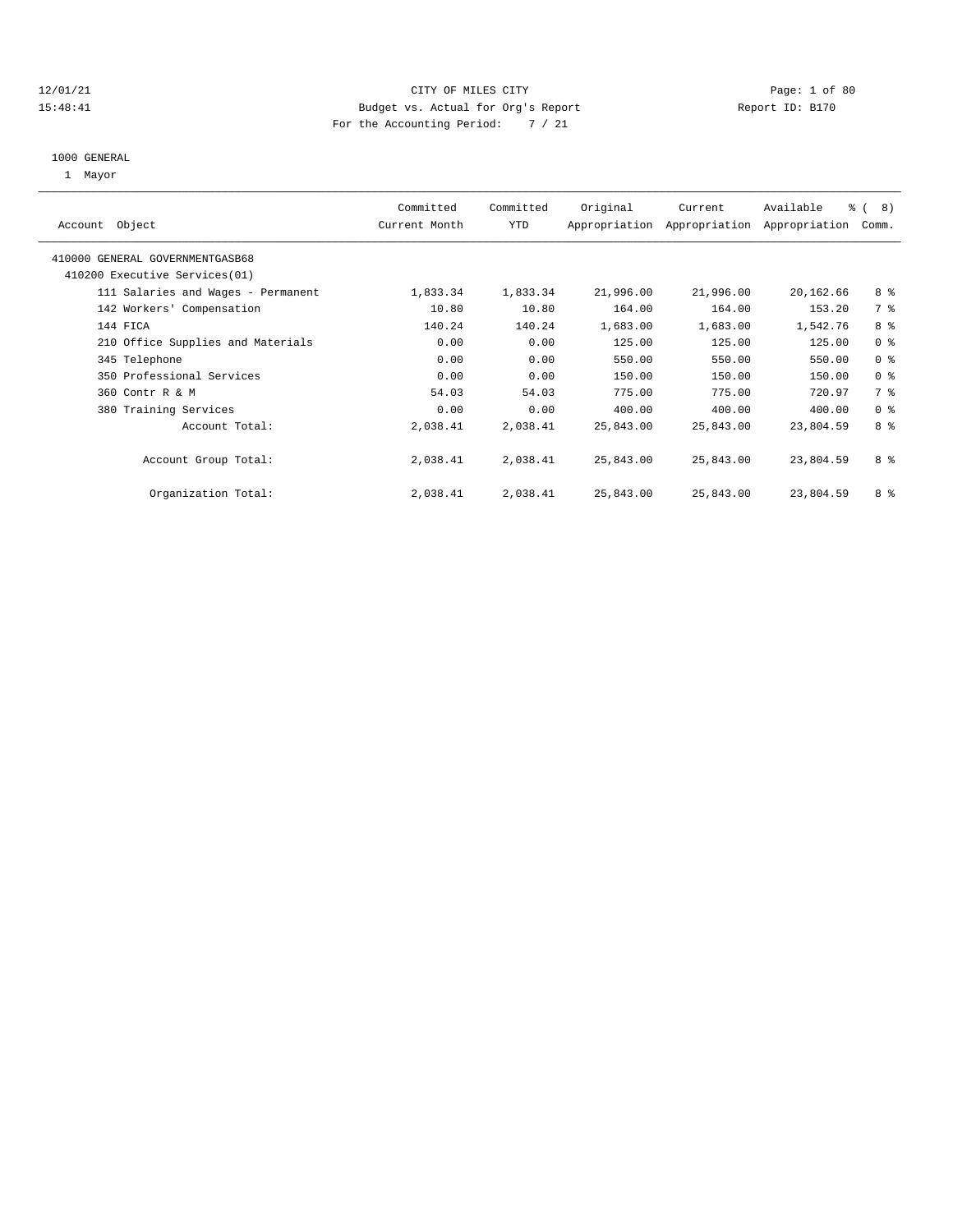#### 12/01/21 CITY OF MILES CITY Page: 2 of 80 15:48:41 Budget vs. Actual for Org's Report Report ID: B170 For the Accounting Period: 7 / 21

# 1000 GENERAL

2 City Council

| Account Object                           | Committed<br>Current Month | Committed<br><b>YTD</b> | Original  | Current   | Available<br>Appropriation Appropriation Appropriation | % (8)<br>Comm. |  |
|------------------------------------------|----------------------------|-------------------------|-----------|-----------|--------------------------------------------------------|----------------|--|
| 410000 GENERAL GOVERNMENTGASB68          |                            |                         |           |           |                                                        |                |  |
| 410100 Legislative Services(02)          |                            |                         |           |           |                                                        |                |  |
| 111 Salaries and Wages - Permanent       | 2,333.38                   | 2,333.38                | 31,968.00 | 31,968.00 | 29,634.62                                              | 7 %            |  |
| 142 Workers' Compensation                | 13.72                      | 13.72                   | 239.00    | 239.00    | 225.28                                                 | 6 <sup>°</sup> |  |
| 144 FICA                                 | 178.50                     | 178.50                  | 2,445.00  | 2,445.00  | 2,266.50                                               | 7 <sup>°</sup> |  |
| 145 PERS                                 | 29.56                      | 29.56                   | 354.00    | 354.00    | 324.44                                                 | 8 %            |  |
| 220 Operating Expenses                   | 5.00                       | 5.00                    | 100.00    | 100.00    | 95.00                                                  | 5 <sup>8</sup> |  |
| 350 Professional Services                | 5,450.40                   | 5,450.40                | 0.00      | 0.00      | $-5,450.40$                                            | $***$ $%$      |  |
| Account Total:                           | 8,010.56                   | 8,010.56                | 35,106.00 | 35,106.00 | 27,095.44                                              | $23$ $%$       |  |
| Account Group Total:                     | 8,010.56                   | 8,010.56                | 35,106.00 | 35,106.00 | 27,095.44                                              | $23$ $%$       |  |
| 470000 Housing and Community Development |                            |                         |           |           |                                                        |                |  |
| 470300 Ecomonic Development              |                            |                         |           |           |                                                        |                |  |
| 350 Professional Services                | 0.00                       | 0.00                    | 558.00    | 558.00    | 558.00                                                 | 0 <sup>8</sup> |  |
| Account Total:                           | 0.00                       | 0.00                    | 558.00    | 558.00    | 558.00                                                 | 0 <sup>8</sup> |  |
| Account Group Total:                     | 0.00                       | 0.00                    | 558.00    | 558.00    | 558.00                                                 | 0 <sup>8</sup> |  |
| Organization Total:                      | 8,010.56                   | 8,010.56                | 35,664.00 | 35,664.00 | 27,653.44                                              | $22$ %         |  |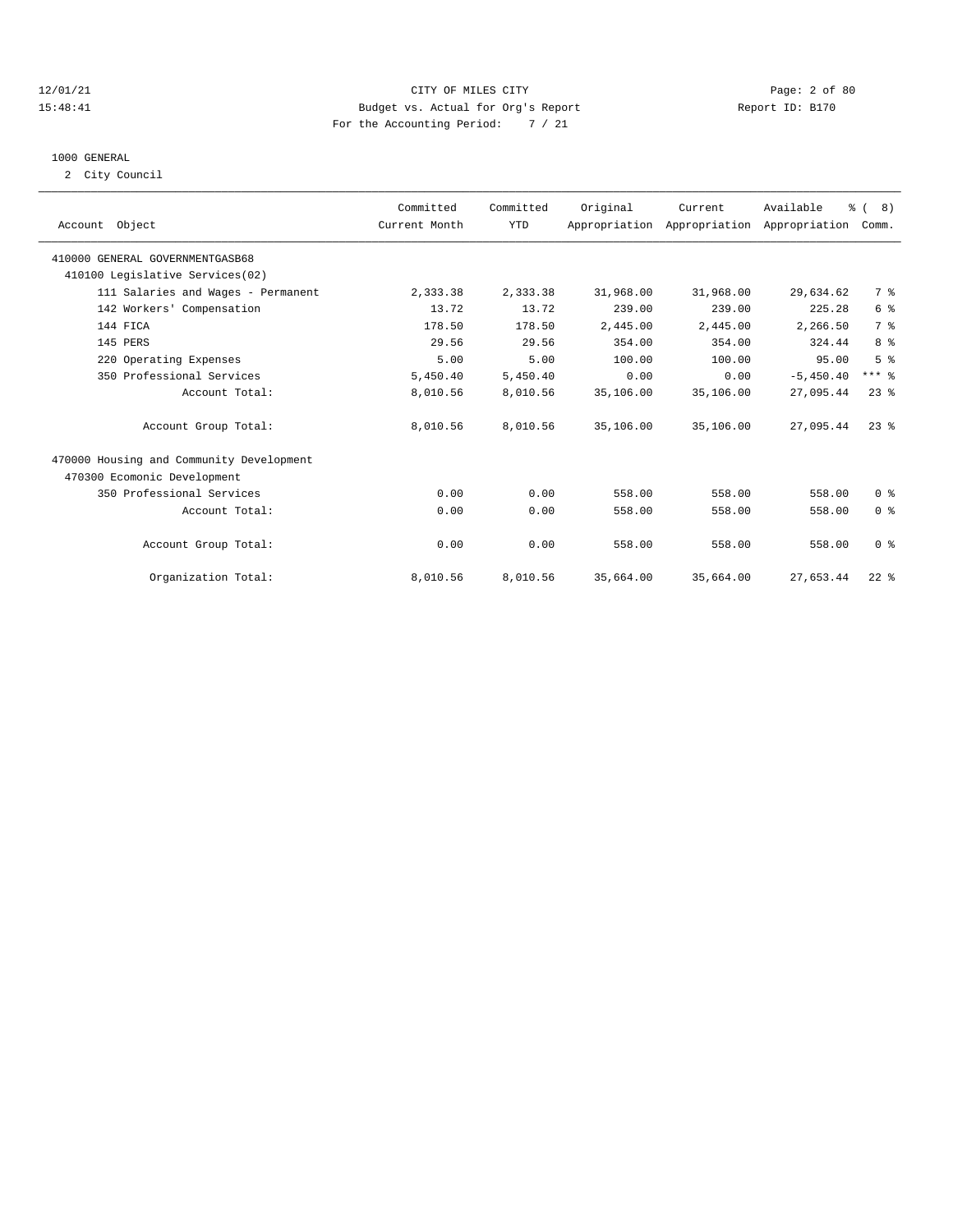#### 12/01/21 CITY OF MILES CITY Page: 3 of 80 15:48:41 Budget vs. Actual for Org's Report Report ID: B170 For the Accounting Period: 7 / 21

————————————————————————————————————————————————————————————————————————————————————————————————————————————————————————————————————

### 1000 GENERAL

3 City Clerk

| Account Object                             | Committed<br>Current Month | Committed<br><b>YTD</b> | Original    | Current     | Available<br>Appropriation Appropriation Appropriation Comm. | ී (<br>8)      |
|--------------------------------------------|----------------------------|-------------------------|-------------|-------------|--------------------------------------------------------------|----------------|
|                                            |                            |                         |             |             |                                                              |                |
| 410000 GENERAL GOVERNMENTGASB68            |                            |                         |             |             |                                                              |                |
| 410500 Financial Services(03)              |                            |                         |             |             |                                                              |                |
| 111 Salaries and Wages - Permanent         | 8,999.01                   | 8,999.01                | 114,840.00  | 114,840.00  | 105,840.99                                                   | 8 %            |
| 121 OVERTIME-PERMANENT                     | 0.00                       | 0.00                    | 648.00      | 648.00      | 648.00                                                       | 0 <sup>8</sup> |
| 131 VACATION                               | 1,052.98                   | 1,052.98                | 7,552.00    | 7,552.00    | 6,499.02                                                     | $14*$          |
| 132 SICK LEAVE                             | 590.55                     | 590.55                  | 4,100.00    | 4,100.00    | 3,509.45                                                     | $14$ %         |
| 133 OTHER LEAVE PAY                        | 0.00                       | 0.00                    | 2,940.00    | 2,940.00    | 2,940.00                                                     | 0 <sup>8</sup> |
| 141 Unemployment Insurance                 | 27.74                      | 27.74                   | 195.00      | 195.00      | 167.26                                                       | $14$ %         |
| 142 Workers' Compensation                  | 55.53                      | 55.53                   | 856.00      | 856.00      | 800.47                                                       | 6 %            |
| 143 Health Insurance                       | 2,563.75                   | 2,563.75                | 29,737.00   | 29,737.00   | 27, 173. 25                                                  | 9 <sup>8</sup> |
| 144 FICA                                   | 841.98                     | 841.98                  | 9,949.00    | 9,949.00    | 9,107.02                                                     | 8 %            |
| 145 PERS                                   | 943.98                     | 943.98                  | 11,536.00   | 11,536.00   | 10,592.02                                                    | 8 %            |
| 196 CLOTHING ALLOTMENT                     | 450.00                     | 450.00                  | 450.00      | 450.00      | 0.00                                                         | 100 %          |
| 210 Office Supplies and Materials          | 0.00                       | 0.00                    | 1,500.00    | 1,500.00    | 1,500.00                                                     | 0 <sup>8</sup> |
| 214 Small Items of Equipment               | 0.00                       | 0.00                    | 3,100.00    | 3,100.00    | 3,100.00                                                     | 0 <sup>8</sup> |
| 220 Operating Expenses                     | 91.39                      | 91.39                   | 4,000.00    | 4,000.00    | 3,908.61                                                     | 2 <sup>8</sup> |
| 311 Postage, Box Rent, Etc.                | $-141.34$                  | $-141.34$               | 2,500.00    | 2,500.00    | 2,641.34                                                     | $-6$ %         |
| 320 Printing, Duplicating, Typing &        | 0.00                       | 0.00                    | 100.00      | 100.00      | 100.00                                                       | 0 <sup>8</sup> |
| 330 Publicity, Subscriptions & Dues        | 0.00                       | 0.00                    | 1,500.00    | 1,500.00    | 1,500.00                                                     | 0 <sup>8</sup> |
| 331 Publication of Formal & Legal Notices  | 0.00                       | 0.00                    | 200.00      | 200.00      | 200.00                                                       | 0 <sup>8</sup> |
| 334 Memberships, Registrations & Dues      | 0.00                       | 0.00                    | 3,600.00    | 3,600.00    | 3,600.00                                                     | 0 <sup>8</sup> |
| 345 Telephone                              | 0.00                       | 0.00                    | 865.00      | 865.00      | 865.00                                                       | 0 <sup>8</sup> |
| 347 Internet                               | 0.00                       | 0.00                    | 108.00      | 108.00      | 108.00                                                       | 0 <sup>8</sup> |
| 350 Professional Services                  | 0.00                       | 0.00                    | 35,000.00   | 35,000.00   | 35,000.00                                                    | 0 <sup>8</sup> |
| 360 Contr R & M                            | 7,174.43                   | 7,174.43                | 16,500.00   | 16,500.00   | 9,325.57                                                     | 43 %           |
| 370 Travel                                 | 0.00                       | 0.00                    | 2,800.00    | 2,800.00    | 2,800.00                                                     | 0 <sup>8</sup> |
| 380 Training Services                      | 0.00                       | 0.00                    | 2,050.00    | 2,050.00    | 2,050.00                                                     | 0 <sup>8</sup> |
| 382 Books                                  | 0.00                       | 0.00                    | 700.00      | 700.00      | 700.00                                                       | 0 <sup>8</sup> |
| 390 Other Purchased Services (Recorded     | 0.00                       | 0.00                    | 100.00      | 100.00      | 100.00                                                       | 0 <sup>8</sup> |
| 513 Liability                              | 350.00                     | 350.00                  | 97,749.00   | 97,749.00   | 97,399.00                                                    | 0 <sup>8</sup> |
| 521 Surety Bonds for Officials & Employees | 750.00                     | 750.00                  | 750.00      | 750.00      | 0.00                                                         | $100*$         |
| 555 Bank Service Charges                   | 36.66                      | 36.66                   | 500.00      | 500.00      | 463.34                                                       | 7 %            |
| Account Total:                             | 23,786.66                  | 23,786.66               | 356,425.00  | 356,425.00  | 332,638.34                                                   | 7 <sup>°</sup> |
| 411101 Labor Negotiations                  |                            |                         |             |             |                                                              |                |
| 350 Professional Services                  | 0.00                       | 0.00                    | 5,000.00    | 5,000.00    | 5,000.00                                                     | 0 <sup>8</sup> |
| Account Total:                             | 0.00                       | 0.00                    | 5,000.00    | 5,000.00    | 5,000.00                                                     | 0 <sup>8</sup> |
| Account Group Total:                       | 23,786.66                  | 23,786.66               | 361,425.00  | 361,425.00  | 337,638.34                                                   | 7 <sup>8</sup> |
| Organization Total:                        | 23,786.66                  | 23,786.66               | 361, 425.00 | 361, 425.00 | 337,638.34                                                   | 7 %            |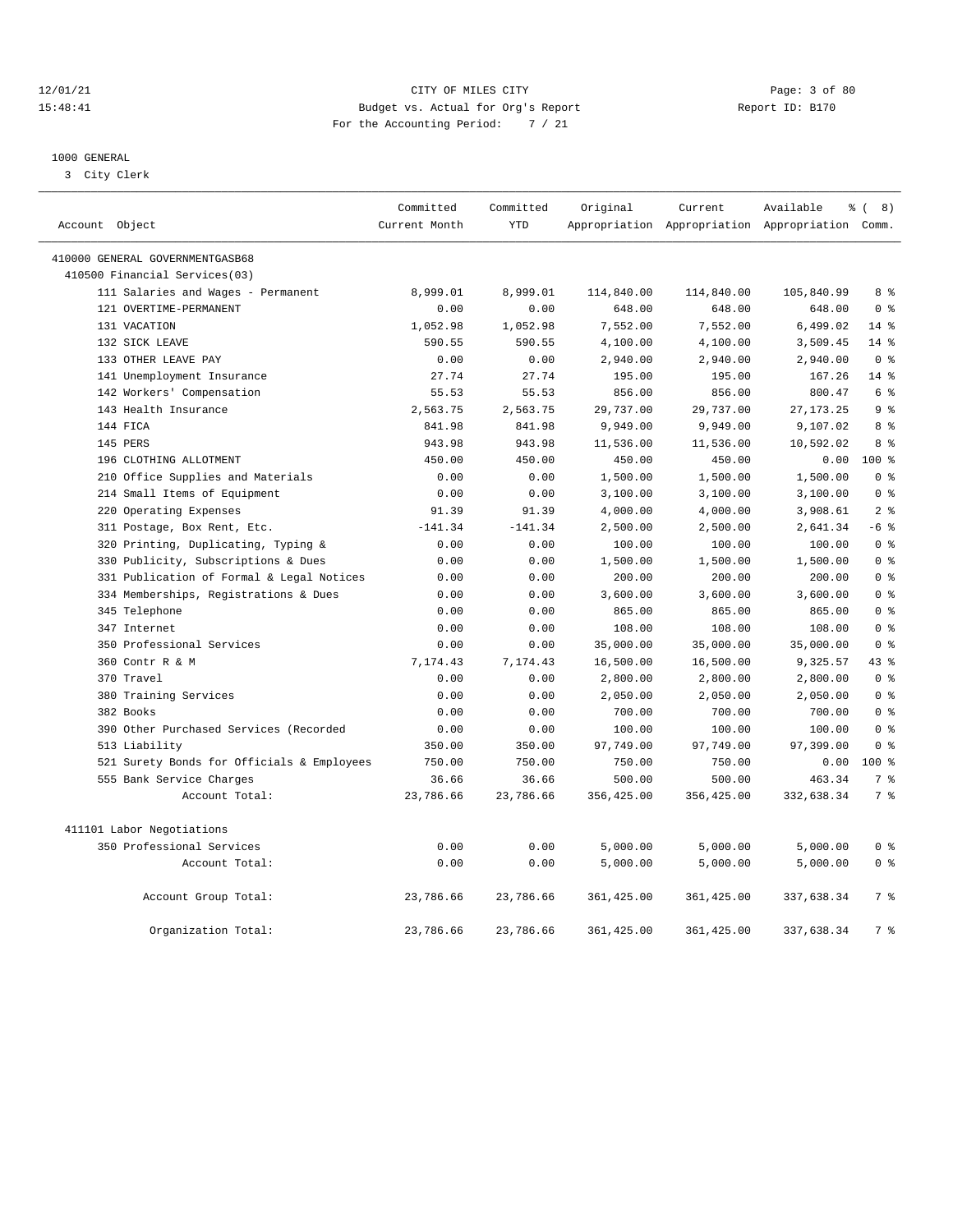#### 12/01/21 CITY OF MILES CITY Page: 4 of 80 15:48:41 Budget vs. Actual for Org's Report Report ID: B170 For the Accounting Period: 7 / 21

# 1000 GENERAL

4 Attorney

| Account Object                  |                                    | Committed<br>Current Month | Committed<br><b>YTD</b> | Original   | Current    | Available<br>Appropriation Appropriation Appropriation | $\frac{6}{6}$ ( 8)<br>Comm. |
|---------------------------------|------------------------------------|----------------------------|-------------------------|------------|------------|--------------------------------------------------------|-----------------------------|
| 410000 GENERAL GOVERNMENTGASB68 |                                    |                            |                         |            |            |                                                        |                             |
| 411100 Legal Services(04)       |                                    |                            |                         |            |            |                                                        |                             |
|                                 | 111 Salaries and Wages - Permanent | 5,137.32                   | 5,137.32                | 92,480.00  | 92,480.00  | 87, 342.68                                             | 6 %                         |
| 131 VACATION                    |                                    | 1,013.39                   | 1,013.39                | 2,700.00   | 2,700.00   | 1,686.61                                               | 38 %                        |
| 132 SICK LEAVE                  |                                    | 113.36                     | 113.36                  | 1,900.00   | 1,900.00   | 1,786.64                                               | 6 %                         |
|                                 | 141 Unemployment Insurance         | 15.66                      | 15.66                   | 146.00     | 146.00     | 130.34                                                 | 11 <sup>8</sup>             |
|                                 | 142 Workers' Compensation          | 31.85                      | 31.85                   | 714.00     | 714.00     | 682.15                                                 | $4\degree$                  |
| 143 Health Insurance            |                                    | 0.00                       | 0.00                    | 5,127.00   | 5,127.00   | 5,127.00                                               | 0 <sup>8</sup>              |
| 144 FICA                        |                                    | 471.69                     | 471.69                  | 7,427.00   | 7,427.00   | 6,955.31                                               | 6 %                         |
| 145 PERS                        |                                    | 509.11                     | 509.11                  | 8,611.00   | 8,611.00   | 8,101.89                                               | 6 %                         |
| 196 CLOTHING ALLOTMENT          |                                    | 0.00                       | 0.00                    | 150.00     | 150.00     | 150.00                                                 | 0 <sup>8</sup>              |
|                                 | 210 Office Supplies and Materials  | 0.00                       | 0.00                    | 1,000.00   | 1,000.00   | 1,000.00                                               | 0 <sup>8</sup>              |
|                                 | 214 Small Items of Equipment       | 0.00                       | 0.00                    | 1,000.00   | 1,000.00   | 1,000.00                                               | 0 <sup>8</sup>              |
| 220 Operating Expenses          |                                    | 0.00                       | 0.00                    | 1,000.00   | 1,000.00   | 1,000.00                                               | 0 <sup>8</sup>              |
|                                 | 311 Postage, Box Rent, Etc.        | 4.02                       | 4.02                    | 500.00     | 500.00     | 495.98                                                 | 1 <sup>8</sup>              |
| 345 Telephone                   |                                    | 0.00                       | 0.00                    | 1,000.00   | 1,000.00   | 1,000.00                                               | 0 <sup>8</sup>              |
|                                 | 350 Professional Services          | 220.00                     | 220.00                  | 4,000.00   | 4,000.00   | 3,780.00                                               | 6 %                         |
| 360 Contr R & M                 |                                    | 0.00                       | 0.00                    | 207.00     | 207.00     | 207.00                                                 | 0 <sup>8</sup>              |
| 370 Travel                      |                                    | 0.00                       | 0.00                    | 700.00     | 700.00     | 700.00                                                 | 0 <sup>8</sup>              |
|                                 | Account Total:                     | 7,516.40                   | 7,516.40                | 128,662.00 | 128,662.00 | 121, 145.60                                            | 6 %                         |
|                                 | Account Group Total:               | 7,516.40                   | 7,516.40                | 128,662.00 | 128,662.00 | 121, 145.60                                            | 6 %                         |
|                                 | Organization Total:                | 7,516.40                   | 7,516.40                | 128,662.00 | 128,662.00 | 121,145.60                                             | 6 %                         |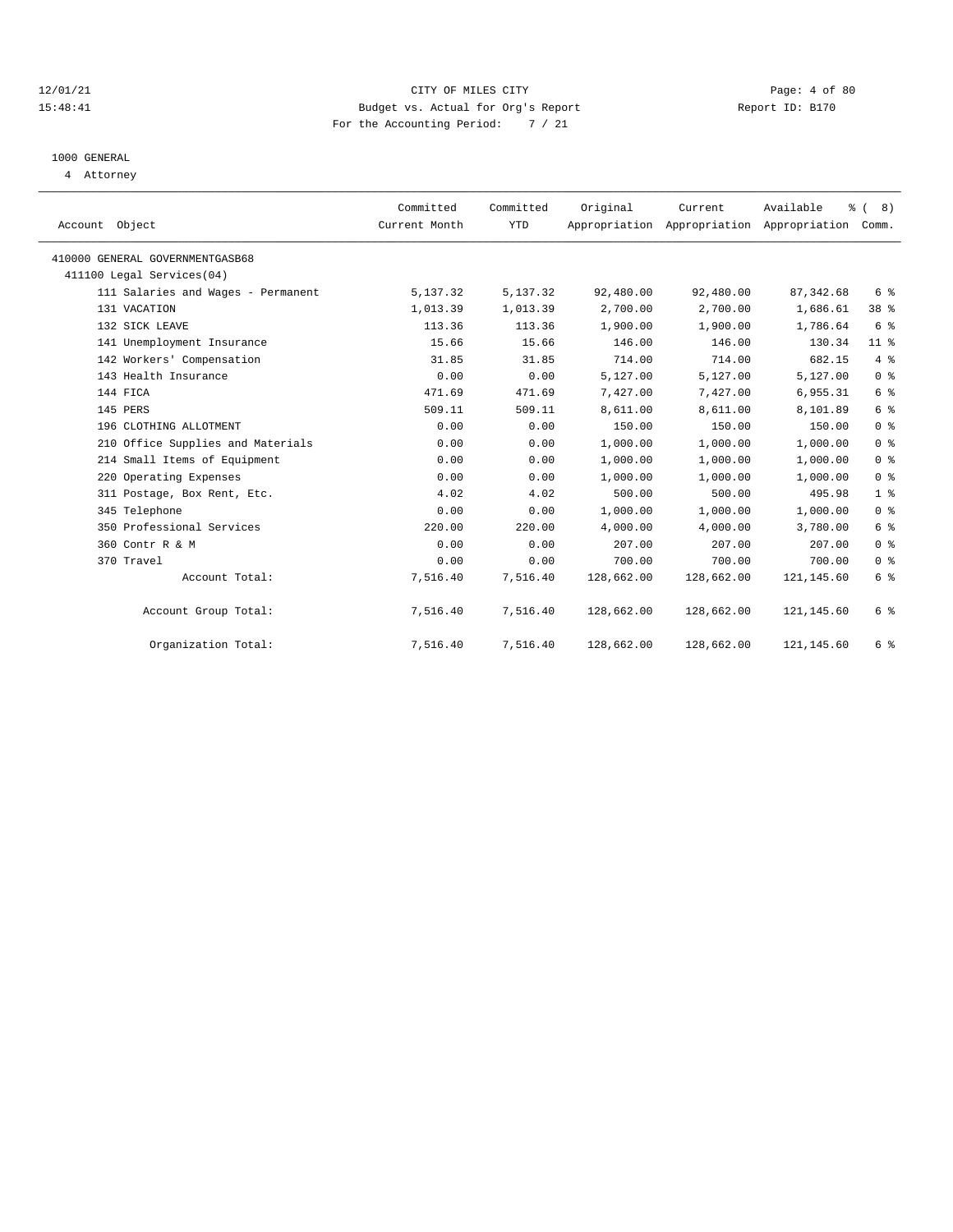### 12/01/21 CITY OF MILES CITY Page: 5 of 80 15:48:41 Budget vs. Actual for Org's Report Report ID: B170 For the Accounting Period: 7 / 21

————————————————————————————————————————————————————————————————————————————————————————————————————————————————————————————————————

## 1000 GENERAL

5 Police

|                                            | Committed     | Committed  | Original     | Current               | Available                                       | $\frac{6}{6}$ ( 8) |
|--------------------------------------------|---------------|------------|--------------|-----------------------|-------------------------------------------------|--------------------|
| Account Object                             | Current Month | YTD        |              |                       | Appropriation Appropriation Appropriation Comm. |                    |
| 420000 PUBLIC SAFETY-GASB68                |               |            |              |                       |                                                 |                    |
| 420140 Crime Control and Investigation(05) |               |            |              |                       |                                                 |                    |
| 111 Salaries and Wages - Permanent         | 60,808.64     | 60,808.64  | 830,677.00   | 830,677.00            | 769,868.36                                      | 7 %                |
| 121 OVERTIME-PERMANENT                     | 2,687.39      | 2,687.39   | 40,100.00    | 40,100.00             | 37, 412.61                                      | 7 %                |
| 131 VACATION                               | 7,041.74      | 7,041.74   | 51,000.00    | 51,000.00             | 43,958.26                                       | 14 %               |
| 132 SICK LEAVE                             | 1,463.20      | 1,463.20   | 25,000.00    | 25,000.00             | 23,536.80                                       | 6 %                |
| 133 OTHER LEAVE PAY                        | 464.60        | 464.60     | 31,000.00    | 31,000.00             | 30,535.40                                       | $1$ %              |
| 134 HOLIDAY PAY                            | 4,095.84      | 4,095.84   | 35,000.00    | 35,000.00             | 30,904.16                                       | $12*$              |
| 141 Unemployment Insurance                 | 191.59        | 191.59     |              |                       | 1,327.41                                        | $13*$              |
| 142 Workers' Compensation                  | 2,204.51      | 2,204.51   | 1,519.00     | 1,519.00<br>30,678.00 | 28, 473.49                                      | 7 %                |
|                                            |               |            | 30,678.00    |                       |                                                 | 8 %                |
| 143 Health Insurance                       | 14,273.85     | 14, 273.85 | 179,445.00   | 179,445.00            | 165, 171. 15                                    | 8 %                |
| 144 FICA                                   | 1,195.19      | 1,195.19   | 15,682.00    | 15,682.00             | 14,486.81                                       |                    |
| 145 PERS                                   | 156.57        | 156.57     | 681.00       | 681.00                | 524.43                                          | $23$ %             |
| 146 Police Pension                         | 9,658.52      | 9,658.52   | 133,549.00   | 133,549.00            | 123,890.48                                      | 7 %                |
| 196 CLOTHING ALLOTMENT                     | 75.00         | 75.00      | 12,240.00    | 12,240.00             | 12,165.00                                       | 1 <sup>8</sup>     |
| 210 Office Supplies and Materials          | 231.15        | 231.15     | 5,000.00     | 5,000.00              | 4,768.85                                        | 5 <sup>8</sup>     |
| 214 Small Items of Equipment               | 0.00          | 0.00       | 5,500.00     | 5,500.00              | 5,500.00                                        | 0 <sup>8</sup>     |
| 220 Operating Expenses                     | 1,570.54      | 1,570.54   | 20,000.00    | 20,000.00             | 18,429.46                                       | 8 %                |
| 226 Clothing and Uniforms                  | 0.00          | 0.00       | 500.00       | 500.00                | 500.00                                          | 0 <sup>8</sup>     |
| 227 Firearm Supplies                       | 0.00          | 0.00       | 1,500.00     | 1,500.00              | 1,500.00                                        | 0 <sup>8</sup>     |
| 230 Repair and Maintenance Supplies        | 660.66        | 660.66     | 0.00         | 0.00                  | $-660.66$                                       | $***$ $-$          |
| 231 Gas, Oil, Diesel Fuel, Grease, etc.    | 2,857.00      | 2,857.00   | 25,000.00    | 25,000.00             | 22,143.00                                       | $11$ %             |
| 311 Postage, Box Rent, Etc.                | 0.00          | 0.00       | 1,000.00     | 1,000.00              | 1,000.00                                        | 0 <sup>8</sup>     |
| 334 Memberships, Registrations & Dues      | 0.00          | 0.00       | 2,000.00     | 2,000.00              | 2,000.00                                        | 0 <sup>8</sup>     |
| 341 Electric Utility Services              | 0.00          | 0.00       | 1,165.00     | 1,165.00              | 1,165.00                                        | 0 <sup>8</sup>     |
| 342 Water Utility Services                 | 42.76         | 42.76      | 514.00       | 514.00                | 471.24                                          | 8 %                |
| 343 Sewer Utility Services                 | 32.00         | 32.00      | 384.00       | 384.00                | 352.00                                          | 8 %                |
| 344 Gas Utility Service                    | 0.00          | 0.00       | 1,775.00     | 1,775.00              | 1,775.00                                        | 0 <sup>8</sup>     |
| 345 Telephone                              | 0.00          | 0.00       | 4,000.00     | 4,000.00              | 4,000.00                                        | 0 <sup>8</sup>     |
| 347 Internet                               | 0.00          | 0.00       | 800.00       | 800.00                | 800.00                                          | 0 <sup>8</sup>     |
| 350 Professional Services                  | 8,211.40      | 8,211.40   | 18,454.00    | 18,454.00             | 10,242.60                                       | 44 %               |
| 360 Contr R & M                            | 0.00          | 0.00       | 600.00       | 600.00                | 600.00                                          | 0 <sup>8</sup>     |
| 366 R&M Vehicles - Police/Animal Control   | 0.00          | 0.00       | 22,000.00    | 22,000.00             | 22,000.00                                       | 0 <sup>8</sup>     |
| 370 Travel                                 | 0.00          | 0.00       | 5,000.00     | 5,000.00              | 5,000.00                                        | 0 <sup>8</sup>     |
| 380 Training Services                      | 0.00          | 0.00       | 6,600.00     | 6,600.00              | 6,600.00                                        | 0 <sup>8</sup>     |
| 511 Insurance on Buildings                 | 333.86        | 333.86     | 334.00       | 334.00                |                                                 | $0.14$ 100 %       |
| 512 Insurance on Vehicles & Equipment      | 1,099.77      | 1,099.77   | 1,100.00     | 1,100.00              | 0.23                                            | 100 %              |
| 530 Rent                                   | 3, 115.83     | 3, 115.83  | 18,695.00    | 18,695.00             | 15,579.17                                       | $17*$              |
| 700 Grants, Contributions & Indemnities    | 0.00          | 0.00       | 4,500.00     | 4,500.00              | 4,500.00 0 %                                    |                    |
| 790 K9 from contributions                  | 40.00         | 40.00      | 0.00         | 0.00                  | $-40.00$                                        | *** 응              |
| 950 Construction                           | 0.00          | 0.00       | 1,290,816.00 | 1,290,816.00          | 1,290,816.00                                    | 0 <sup>8</sup>     |
| Account Total:                             | 122,511.61    | 122,511.61 | 2,823,808.00 | 2,823,808.00          | 2,701,296.39                                    | 4%                 |
| 420160 Communications-Dispatch             |               |            |              |                       |                                                 |                    |
| 111 Salaries and Wages - Permanent         | 19,599.95     | 19,599.95  | 176,977.00   | 176,977.00            | 157,377.05                                      | $11$ %             |
| 121 OVERTIME-PERMANENT                     | 1,528.12      | 1,528.12   | 28,200.00    | 28,200.00             | 26,671.88                                       | 5 <sup>8</sup>     |
| 131 VACATION                               | 1,149.32      | 1,149.32   | 13,500.00    | 13,500.00             | 12,350.68                                       | 9 %                |
| 132 SICK LEAVE                             | 309.93        | 309.93     | 7,400.00     | 7,400.00              | 7,090.07                                        | 4%                 |
| 133 OTHER LEAVE PAY                        | 0.00          | 0.00       | 5,327.00     | 5,327.00              | 5,327.00                                        | 0 <sup>8</sup>     |
| 134 HOLIDAY PAY                            | 1,280.16      | 1,280.16   | 0.00         | 0.00                  | $-1,280.16$ *** \$                              |                    |
|                                            |               |            |              |                       |                                                 |                    |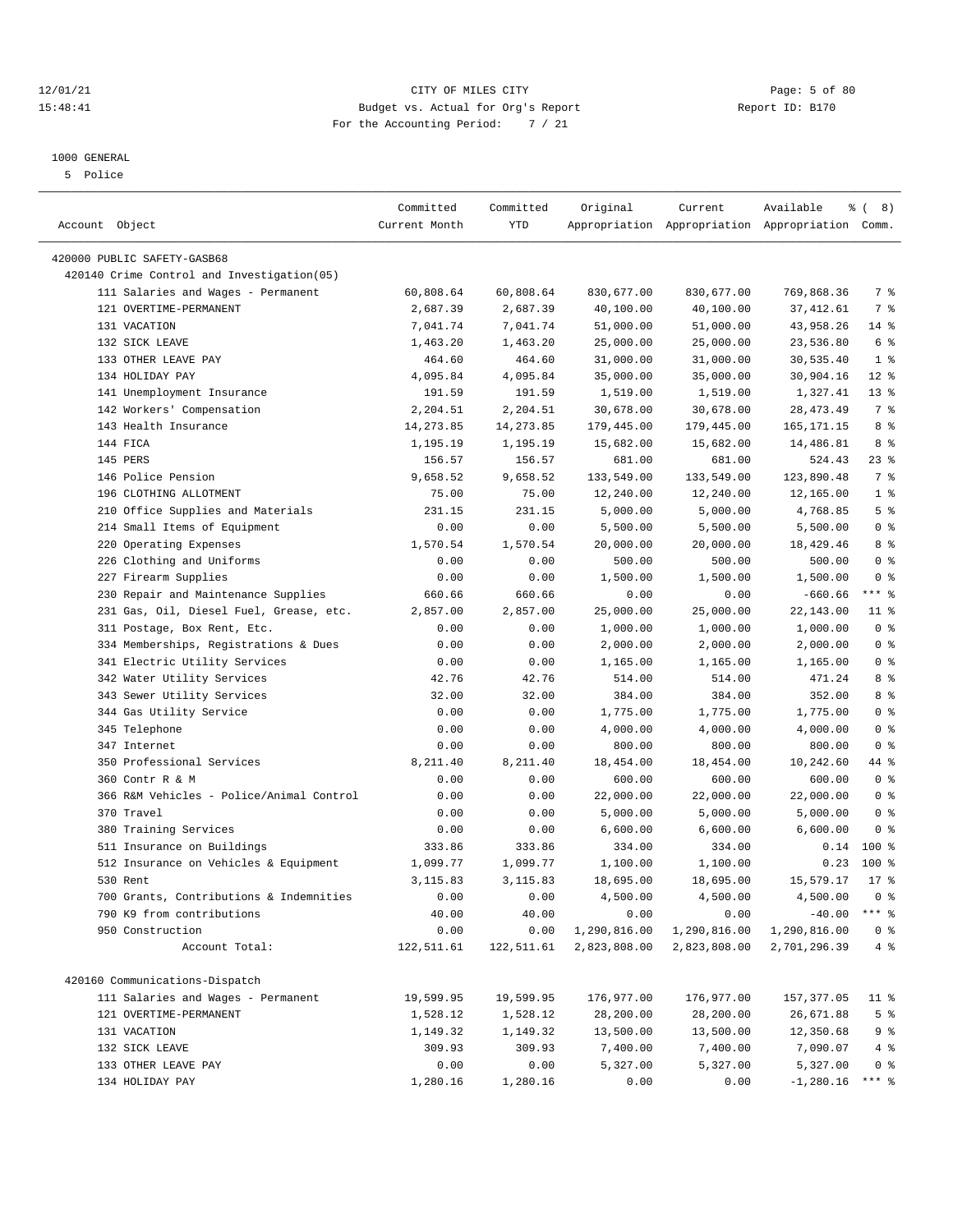#### 12/01/21 CITY OF MILES CITY Page: 6 of 80 15:48:41 Budget vs. Actual for Org's Report Report ID: B170 For the Accounting Period: 7 / 21

## 1000 GENERAL

5 Police

| Account Object                          | Committed<br>Current Month | Committed<br><b>YTD</b> | Original     | Current<br>Appropriation Appropriation Appropriation Comm. | Available    | $\frac{6}{6}$ ( 8) |  |
|-----------------------------------------|----------------------------|-------------------------|--------------|------------------------------------------------------------|--------------|--------------------|--|
| 141 Unemployment Insurance              | 59.67                      | 59.67                   | 452.00       | 452.00                                                     | 392.33       | 13 <sup>8</sup>    |  |
| 142 Workers' Compensation               | 698.18                     | 698.18                  | 9,055.00     | 9,055.00                                                   | 8,356.82     | 8 %                |  |
| 143 Health Insurance                    | 5,984.82                   | 5,984.82                | 61,524.00    | 61,524.00                                                  | 55, 539.18   | $10*$              |  |
| 144 FICA                                | 1,776.26                   | 1,776.26                | 23,066.00    | 23,066.00                                                  | 21,289.74    | 8 %                |  |
| 145 PERS                                | 2,117.04                   | 2,117.04                | 27, 218.00   | 27, 218.00                                                 | 25,100.96    | 8 %                |  |
| 210 Office Supplies and Materials       | $-409.55$                  | $-409.55$               | 2,500.00     | 2,500.00                                                   | 2,909.55     | $-16$ %            |  |
| 214 Small Items of Equipment            | 0.00                       | 0.00                    | 1,000.00     | 1,000.00                                                   | 1,000.00     | 0 <sup>8</sup>     |  |
| 220 Operating Expenses                  | 0.00                       | 0.00                    | 100.00       | 100.00                                                     | 100.00       | 0 <sup>8</sup>     |  |
| 231 Gas, Oil, Diesel Fuel, Grease, etc. | 0.00                       | 0.00                    | 300.00       | 300.00                                                     | 300.00       | 0 <sup>8</sup>     |  |
| 311 Postage, Box Rent, Etc.             | 0.00                       | 0.00                    | 100.00       | 100.00                                                     | 100.00       | 0 <sup>8</sup>     |  |
| 334 Memberships, Registrations & Dues   | 0.00                       | 0.00                    | 100.00       | 100.00                                                     | 100.00       | 0 <sup>8</sup>     |  |
| 345 Telephone                           | 304.08                     | 304.08                  | 5,000.00     | 5,000.00                                                   | 4,695.92     | $6\degree$         |  |
| 350 Professional Services               | 0.00                       | 0.00                    | 1,500.00     | 1,500.00                                                   | 1,500.00     | 0 <sup>8</sup>     |  |
| 370 Travel                              | 104.36                     | 104.36                  | 2,000.00     | 2,000.00                                                   | 1,895.64     | 5 <sup>8</sup>     |  |
| 380 Training Services                   | 0.00                       | 0.00                    | 500.00       | 500.00                                                     | 500.00       | 0 <sup>8</sup>     |  |
| Account Total:                          | 34,502.34                  | 34,502.34               | 365,819.00   | 365,819.00                                                 | 331, 316.66  | 9 <sup>8</sup>     |  |
| Account Group Total:                    | 157,013.95                 | 157,013.95              | 3,189,627.00 | 3,189,627.00                                               | 3,032,613.05 | 5 <sup>8</sup>     |  |
| Organization Total:                     | 157,013.95                 | 157,013.95              | 3,189,627.00 | 3,189,627.00                                               | 3,032,613.05 | 5 <sup>8</sup>     |  |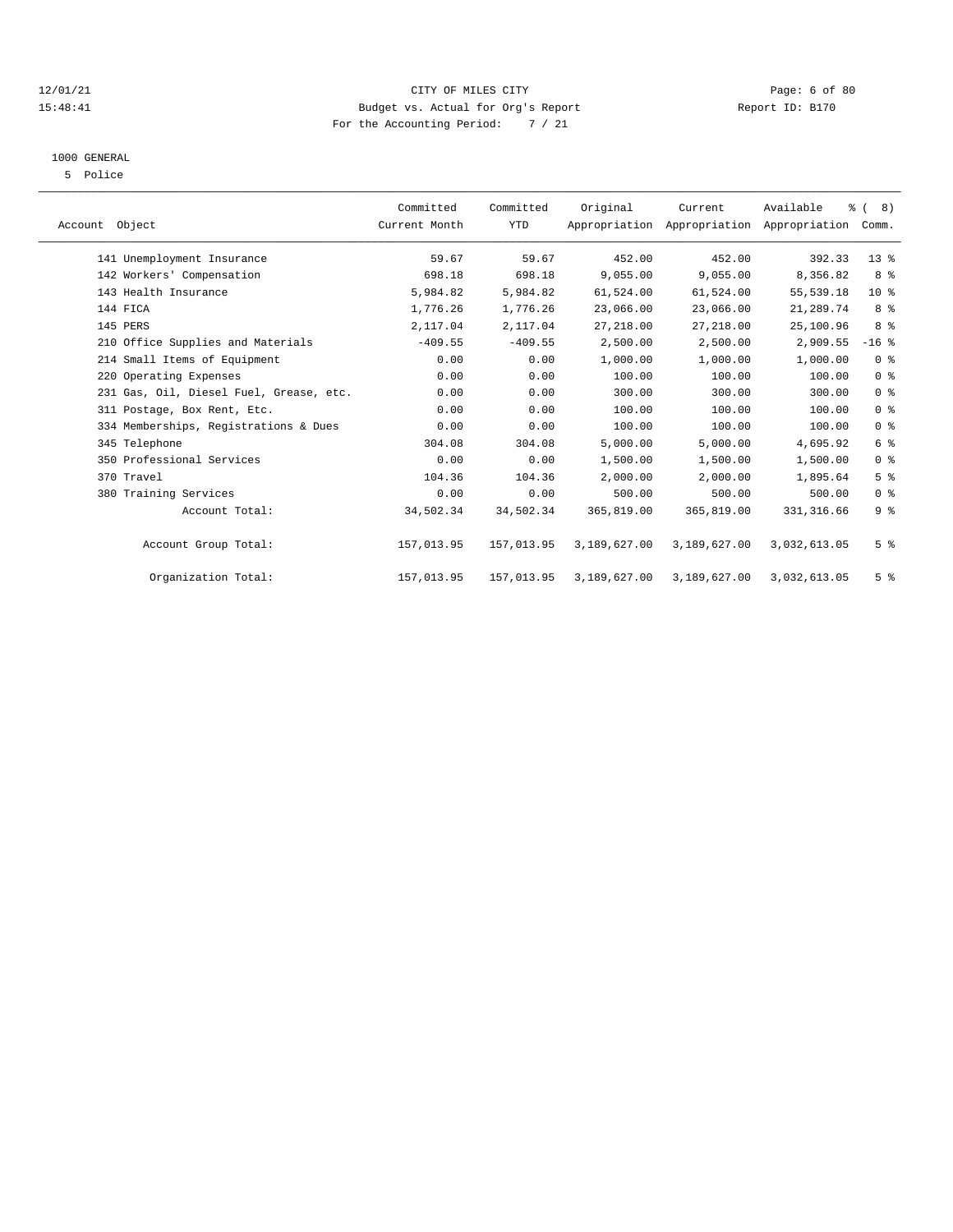#### 12/01/21 CITY OF MILES CITY Page: 7 of 80 15:48:41 Budget vs. Actual for Org's Report Report ID: B170 For the Accounting Period: 7 / 21

### 1000 GENERAL

6 Police Judge

| Account Object                        | Committed<br>Current Month | Committed<br><b>YTD</b> | Original   | Current    | Available<br>Appropriation Appropriation Appropriation Comm. | $\frac{6}{6}$ ( 8) |
|---------------------------------------|----------------------------|-------------------------|------------|------------|--------------------------------------------------------------|--------------------|
| 410000 GENERAL GOVERNMENTGASB68       |                            |                         |            |            |                                                              |                    |
| 410300 Judicial Services(06)          |                            |                         |            |            |                                                              |                    |
| 111 Salaries and Wages - Permanent    | 5,296.85                   | 5,296.85                | 70,296.00  | 70,296.00  | 64,999.15                                                    | 8 %                |
| 131 VACATION                          | 694.23                     | 694.23                  | 4,000.00   | 4,000.00   | 3,305.77                                                     | $17*$              |
| 132 SICK LEAVE                        | 153.20                     | 153.20                  | 3,500.00   | 3,500.00   | 3,346.80                                                     | 4%                 |
| 141 Unemployment Insurance            | 11.34                      | 11.34                   | 84.00      | 84.00      | 72.66                                                        | $14*$              |
| 142 Workers' Compensation             | 23.73                      | 23.73                   | 542.00     | 542.00     | 518.27                                                       | 4%                 |
| 143 Health Insurance                  | 1,151.50                   | 1,151.50                | 10,254.00  | 10,254.00  | 9,102.50                                                     | 11 <sup>8</sup>    |
| 144 FICA                              | 487.25                     | 487.25                  | 5,951.00   | 5,951.00   | 5,463.75                                                     | 8 %                |
| 145 PERS                              | 547.21                     | 547.21                  | 6.900.00   | 6.900.00   | 6,352.79                                                     | 8 <sup>8</sup>     |
| 196 CLOTHING ALLOTMENT                | 225.00                     | 225.00                  | 300.00     | 300.00     | 75.00                                                        | 75 %               |
| 210 Office Supplies and Materials     | 0.00                       | 0.00                    | 2,000.00   | 2,000.00   | 2,000.00                                                     | 0 <sup>8</sup>     |
| 220 Operating Expenses                | 9,995.25                   | 9,995.25                | 0.00       | 0.00       | $-9,995.25$                                                  | $***$ 8            |
| 311 Postage, Box Rent, Etc.           | 4.59                       | 4.59                    | 1,100.00   | 1,100.00   | 1,095.41                                                     | 0 <sup>8</sup>     |
| 334 Memberships, Registrations & Dues | 0.00                       | 0.00                    | 1,100.00   | 1,100.00   | 1,100.00                                                     | 0 <sup>8</sup>     |
| 345 Telephone                         | 0.00                       | 0.00                    | 1,500.00   | 1,500.00   | 1,500.00                                                     | 0 <sup>8</sup>     |
| 370 Travel                            | 0.00                       | 0.00                    | 1,500.00   | 1,500.00   | 1,500.00                                                     | 0 <sup>8</sup>     |
| 380 Training Services                 | 0.00                       | 0.00                    | 1,650.00   | 1,650.00   | 1,650.00                                                     | 0 <sup>8</sup>     |
| 382 Books                             | 0.00                       | 0.00                    | 900.00     | 900.00     | 900.00                                                       | 0 <sup>8</sup>     |
| 394 Jury and Witness Fees             | $-78.00$                   | $-78.00$                | 500.00     | 500.00     | 578.00                                                       | $-16$ %            |
| Account Total:                        | 18,512.15                  | 18,512.15               | 112,077.00 | 112,077.00 | 93,564.85                                                    | $17*$              |
| Account Group Total:                  | 18,512.15                  | 18,512.15               | 112,077.00 | 112,077.00 | 93,564.85                                                    | $17*$              |
| Organization Total:                   | 18,512.15                  | 18,512.15               | 112,077.00 | 112,077.00 | 93,564.85                                                    | 17 <sup>8</sup>    |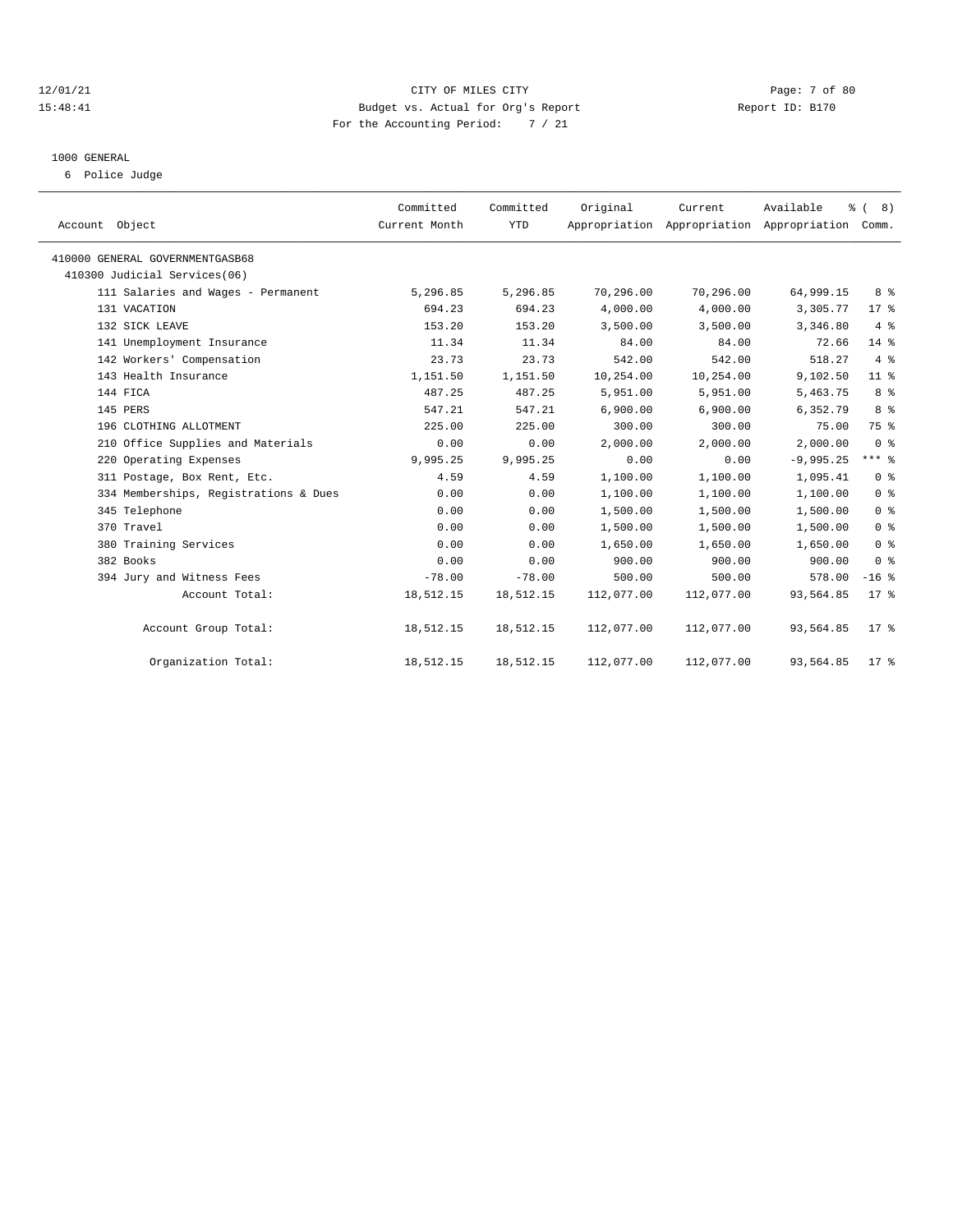#### 12/01/21 CITY OF MILES CITY Page: 8 of 80 15:48:41 Budget vs. Actual for Org's Report Report ID: B170 For the Accounting Period: 7 / 21

————————————————————————————————————————————————————————————————————————————————————————————————————————————————————————————————————

#### 1000 GENERAL

7 Fire

|                                                                          | Committed     | Committed | Original     | Current                                         | Available    | ී (<br>8)                |
|--------------------------------------------------------------------------|---------------|-----------|--------------|-------------------------------------------------|--------------|--------------------------|
| Account Object                                                           | Current Month | YTD       |              | Appropriation Appropriation Appropriation Comm. |              |                          |
|                                                                          |               |           |              |                                                 |              |                          |
| 420000 PUBLIC SAFETY-GASB68<br>420460 Fire Suppression(07)               |               |           |              |                                                 |              |                          |
|                                                                          | 37,198.62     |           | 443,056.00   | 443,056.00                                      | 405,857.38   | 8 %                      |
| 111 Salaries and Wages - Permanent<br>112 SALARIES AND WAGES - PART PAID |               | 37,198.62 | 20,004.00    |                                                 |              | 4%                       |
| 121 OVERTIME-PERMANENT                                                   | 746.00        | 746.00    |              | 20,004.00                                       | 19,258.00    |                          |
|                                                                          | 3,822.16      | 3,822.16  | 65,780.00    | 65,780.00                                       | 61,957.84    | 6 %                      |
| 131 VACATION<br>132 SICK LEAVE                                           | 3,483.83      | 3,483.83  | 45,600.00    | 45,600.00<br>28,100.00                          | 42, 116. 17  | 8 %                      |
|                                                                          | 3,266.77      | 3,266.77  | 28,100.00    |                                                 | 24,833.23    | $12$ %<br>1 <sup>8</sup> |
| 133 OTHER LEAVE PAY<br>134 HOLIDAY PAY                                   | 88.89         | 88.89     | 11,437.00    | 11,437.00                                       | 11,348.11    |                          |
|                                                                          | 1,286.92      | 1,286.92  | 27,600.00    | 27,600.00                                       | 26, 313.08   | 5 <sup>8</sup>           |
| 141 Unemployment Insurance                                               | 124.78        | 124.78    | 906.00       | 906.00                                          | 781.22       | $14$ %                   |
| 142 Workers' Compensation                                                | 3,130.87      | 3,130.87  | 31,066.00    | 31,066.00                                       | 27,935.13    | $10*$                    |
| 143 Health Insurance                                                     | 7,538.63      | 7,538.63  | 93,824.00    | 93,824.00                                       | 86, 285. 37  | 8 %                      |
| 144 FICA                                                                 | 758.32        | 758.32    | 8,740.00     | 8,740.00                                        | 7,981.68     | 9%                       |
| 147 Firemen's Pension                                                    | 6,247.90      | 6,247.90  | 75,504.00    | 75,504.00                                       | 69,256.10    | 8 %                      |
| 149 Firemen's 457B Match                                                 | 495.53        | 495.53    | 6,769.00     | 6,769.00                                        | 6,273.47     | 7 %                      |
| 210 Office Supplies and Materials                                        | 619.76        | 619.76    | 10,000.00    | 10,000.00                                       | 9,380.24     | 6 %                      |
| 211 Clothing Allotment                                                   | 0.00          | 0.00      | 10,200.00    | 10,200.00                                       | 10,200.00    | 0 <sup>8</sup>           |
| 214 Small Items of Equipment                                             | 6,557.56      | 6,557.56  | 7,500.00     | 7,500.00                                        | 942.44       | 87 %                     |
| 217 Small Item Equ/Inspector                                             | 21.98         | 21.98     | 1,000.00     | 1,000.00                                        | 978.02       | 2 <sup>8</sup>           |
| 220 Operating Expenses                                                   | 173.83        | 173.83    | 10,501.00    | 10,501.00                                       | 10,327.17    | 2 <sup>8</sup>           |
| 223 Operating Exp/Inspector                                              | 0.00          | 0.00      | 500.00       | 500.00                                          | 500.00       | 0 <sup>8</sup>           |
| 226 Clothing and Uniforms                                                | 24.84         | 24.84     | 25,000.00    | 25,000.00                                       | 24,975.16    | 0 <sup>8</sup>           |
| 230 Repair and Maintenance Supplies                                      | 64.99         | 64.99     | 4,000.00     | 4,000.00                                        | 3,935.01     | 2 <sup>8</sup>           |
| 231 Gas, Oil, Diesel Fuel, Grease, etc.                                  | 820.57        | 820.57    | 12,500.00    | 12,500.00                                       | 11,679.43    | 7 %                      |
| 241 Consumable Tools                                                     | 544.90        | 544.90    | 3,000.00     | 3,000.00                                        | 2,455.10     | 18 %                     |
| 311 Postage, Box Rent, Etc.                                              | 0.00          | 0.00      | 150.00       | 150.00                                          | 150.00       | 0 <sup>8</sup>           |
| 320 Printing, Duplicating, Typing &                                      | 0.00          | 0.00      | 750.00       | 750.00                                          | 750.00       | 0 <sup>8</sup>           |
| 330 Publicity, Subscriptions & Dues                                      | 0.00          | 0.00      | 300.00       | 300.00                                          | 300.00       | 0 <sup>8</sup>           |
| 334 Memberships, Registrations & Dues                                    | 0.00          | 0.00      | 1,500.00     | 1,500.00                                        | 1,500.00     | 0 <sup>8</sup>           |
| 341 Electric Utility Services                                            | 626.93        | 626.93    | 5,350.00     | 5,350.00                                        | 4,723.07     | $12*$                    |
| 342 Water Utility Services                                               | 36.00         | 36.00     | 500.00       | 500.00                                          | 464.00       | 7 %                      |
| 343 Sewer Utility Services                                               | 43.11         | 43.11     | 500.00       | 500.00                                          | 456.89       | 9%                       |
| 344 Gas Utility Service                                                  | 38.94         | 38.94     | 2,900.00     | 2,900.00                                        | 2,861.06     | 1 <sup>8</sup>           |
| 345 Telephone                                                            | 56.48         | 56.48     | 3,245.00     | 3,245.00                                        | 3,188.52     | 2 <sup>8</sup>           |
| 346 Garbage Service                                                      | 0.00          | 0.00      | 1,500.00     | 1,500.00                                        | 1,500.00     | 0 <sup>8</sup>           |
| 347 Internet                                                             | 0.00          | 0.00      | 2,000.00     | 2,000.00                                        | 2,000.00     | 0 <sup>8</sup>           |
| 350 Professional Services                                                | 0.00          | 0.00      | 17,000.00    | 17,000.00                                       | 17,000.00    | 0 <sup>8</sup>           |
| 360 Contr R & M                                                          | 4,805.93      | 4,805.93  | 15,000.00    | 15,000.00                                       | 10,194.07    | 32 %                     |
| 364 R&M Vehicles - Fire/Amb                                              | 694.36        | 694.36    | 40,000.00    | 40,000.00                                       | 39,305.64    | 2 <sup>8</sup>           |
| 370 Travel                                                               | 1,389.76      | 1,389.76  | 3,000.00     | 3,000.00                                        | 1,610.24     | 46 %                     |
| 375 Travel/Inspector                                                     | 0.00          | 0.00      | 1,100.00     | 1,100.00                                        | 1,100.00     | 0 <sup>8</sup>           |
| 380 Training Services                                                    | 0.00          | 0.00      | 12,000.00    | 12,000.00                                       | 12,000.00    | 0 <sup>8</sup>           |
| 382 Books                                                                | 0.00          | 0.00      | 2,000.00     | 2,000.00                                        | 2,000.00     | 0 <sup>8</sup>           |
| 400 BUILDING MATERIALS                                                   | 11.11         | 11.11     | 10,000.00    | 10,000.00                                       | 9,988.89     | 0 <sup>8</sup>           |
| 511 Insurance on Buildings                                               | 1,475.93      | 1,475.93  | 1,476.00     | 1,476.00                                        | 0.07         | 100 %                    |
| 512 Insurance on Vehicles & Equipment                                    | 5,489.91      | 5,489.91  | 5,490.00     | 5,490.00                                        | 0.09         | 100 %                    |
| 940 Machinery & Equipment                                                | 0.00          | 0.00      | 80,000.00    | 80,000.00                                       | 80,000.00    | 0 <sup>8</sup>           |
| Account Total:                                                           | 91,686.11     | 91,686.11 | 1,148,348.00 | 1,148,348.00                                    | 1,056,661.89 | 8 %                      |

420470 Fire Improve-Personal Prot. Clothing-Grant #14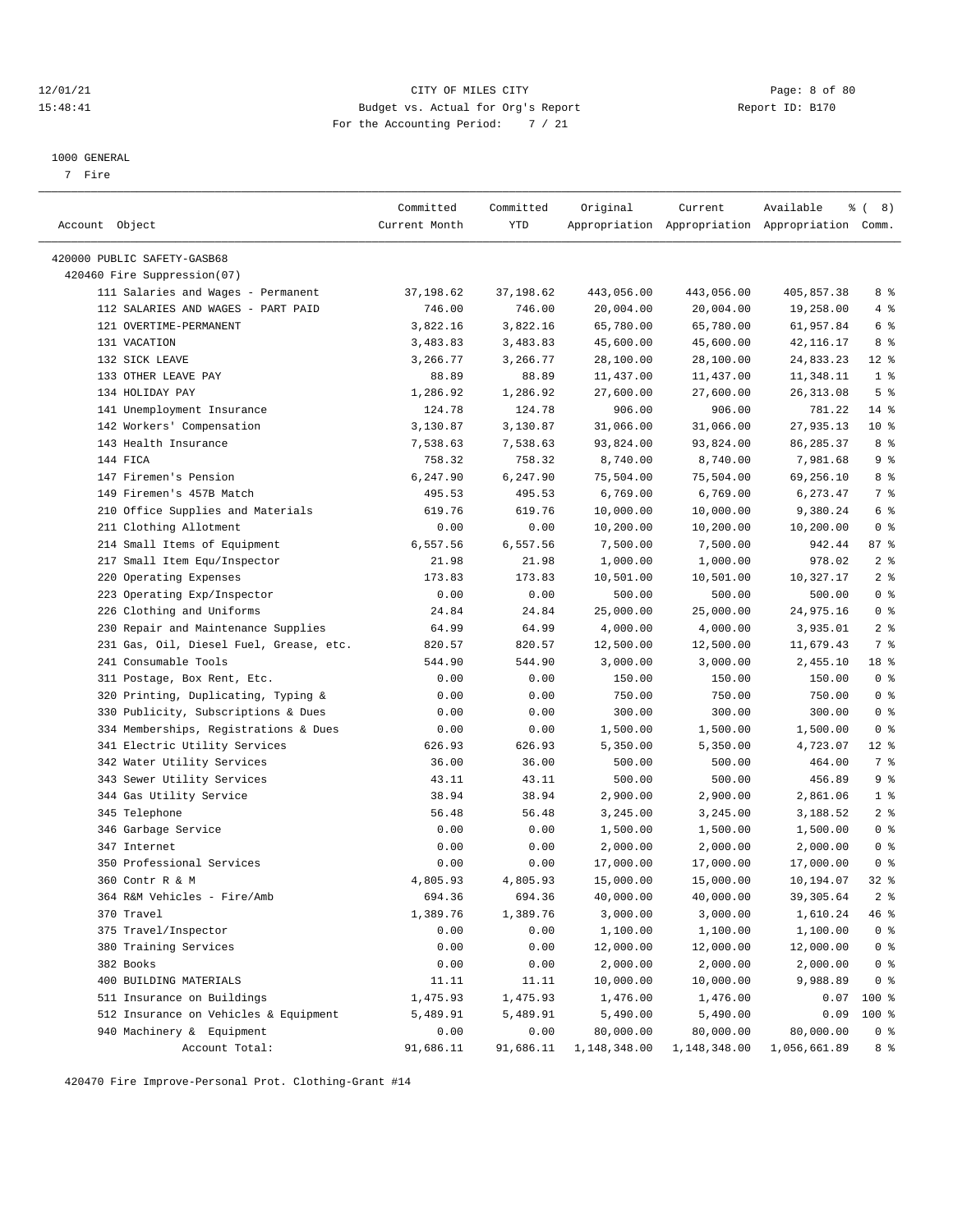#### 12/01/21 CITY OF MILES CITY Page: 9 of 80 15:48:41 Budget vs. Actual for Org's Report Report ID: B170 For the Accounting Period: 7 / 21

#### 1000 GENERAL

7 Fire

| Account Object                           | Committed<br>Current Month | Committed<br><b>YTD</b> | Original     | Current      | Available<br>Appropriation Appropriation Appropriation Comm. | $\frac{6}{9}$ ( 8) |
|------------------------------------------|----------------------------|-------------------------|--------------|--------------|--------------------------------------------------------------|--------------------|
| 211 Clothing Allotment                   | 50.00                      | 50.00                   | 0.00         | 0.00         | $-50.00$                                                     | $***$ 8            |
| Account Total:                           | 50.00                      | 50.00                   | 0.00         | 0.00         | $-50.00$                                                     | $***$ 8            |
| Account Group Total:                     | 91,736.11                  | 91,736.11               | 1,148,348.00 | 1,148,348.00 | 1,056,611.89                                                 | 8 %                |
| 490000 DEBT SERVICE                      |                            |                         |              |              |                                                              |                    |
| 490500 Other Debt Service Payments       |                            |                         |              |              |                                                              |                    |
| 654 Training Center- Principal           | 594.67                     | 594.67                  | 7,139.00     | 7,139.00     | 6,544.33                                                     | 8 %                |
| 655 Training Center- Interest            | 568.29                     | 568.29                  | 6,818.00     | 6,818.00     | 6,249.71                                                     | 8 <sup>8</sup>     |
| Account Total:                           | 1,162.96                   | 1,162.96                | 13,957.00    | 13,957.00    | 12,794.04                                                    | 8%                 |
| Account Group Total:                     | 1,162.96                   | 1,162.96                | 13,957.00    | 13,957.00    | 12,794.04                                                    | 8 %                |
| 520000 OTHER FINANCING USES              |                            |                         |              |              |                                                              |                    |
| 521000 Interfund Operating Transfers Out |                            |                         |              |              |                                                              |                    |
| 820 Transfers to Other Funds             | 0.00                       | 0.00                    | 123,689.00   | 123,689.00   | 123,689.00                                                   | 0 <sup>8</sup>     |
| Account Total:                           | 0.00                       | 0.00                    | 123,689.00   | 123,689.00   | 123,689.00                                                   | 0 <sup>8</sup>     |
| Account Group Total:                     | 0.00                       | 0.00                    | 123,689.00   | 123,689.00   | 123,689.00                                                   | 0 <sup>8</sup>     |
| Organization Total:                      | 92,899.07                  | 92,899.07               | 1,285,994.00 | 1,285,994.00 | 1,193,094.93                                                 | 7 %                |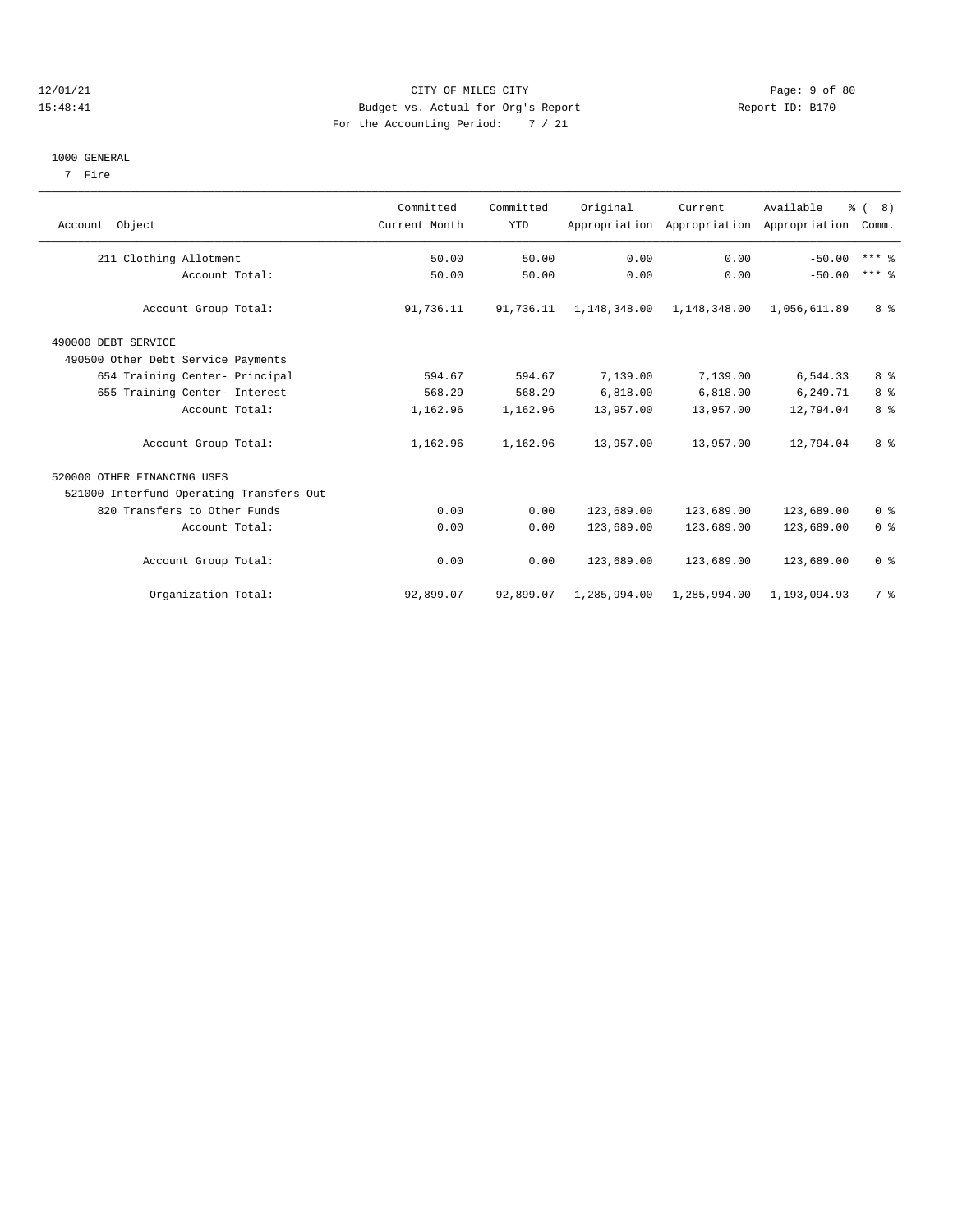#### 12/01/21 Page: 10 of 80 15:48:41 Budget vs. Actual for Org's Report Report ID: B170 For the Accounting Period: 7 / 21

#### 1000 GENERAL

8 City Hall Maintenance

| Account Object                      | Committed<br>Current Month | Committed<br><b>YTD</b> | Original  | Current<br>Appropriation Appropriation Appropriation | Available | $\frac{6}{6}$ ( 8)<br>Comm. |  |
|-------------------------------------|----------------------------|-------------------------|-----------|------------------------------------------------------|-----------|-----------------------------|--|
| 410000 GENERAL GOVERNMENTGASB68     |                            |                         |           |                                                      |           |                             |  |
| 411230 City Hall                    |                            |                         |           |                                                      |           |                             |  |
| 214 Small Items of Equipment        | 0.00                       | 0.00                    | 400.00    | 400.00                                               | 400.00    | 0 <sup>8</sup>              |  |
| 220 Operating Expenses              | 0.00                       | 0.00                    | 3,500.00  | 3,500.00                                             | 3,500.00  | 0 <sup>8</sup>              |  |
| 230 Repair and Maintenance Supplies | 0.00                       | 0.00                    | 2,000.00  | 2,000.00                                             | 2,000.00  | 0 <sup>8</sup>              |  |
| 341 Electric Utility Services       | 649.42                     | 649.42                  | 5,000.00  | 5,000.00                                             | 4,350.58  | $13*$                       |  |
| 342 Water Utility Services          | 59.01                      | 59.01                   | 750.00    | 750.00                                               | 690.99    | 8%                          |  |
| 343 Sewer Utility Services          | 70.68                      | 70.68                   | 800.00    | 800.00                                               | 729.32    | 9 <sup>8</sup>              |  |
| 344 Gas Utility Service             | 68.93                      | 68.93                   | 2,600.00  | 2,600.00                                             | 2,531.07  | 3%                          |  |
| 346 Garbage Service                 | 0.00                       | 0.00                    | 250.00    | 250.00                                               | 250.00    | 0 <sup>8</sup>              |  |
| 360 Contr R & M                     | 11,612.86                  | 11,612.86               | 15,000.00 | 15,000.00                                            | 3,387.14  | 77.8                        |  |
| 511 Insurance on Buildings          | 3,450.00                   | 3,450.00                | 3,450.00  | 3,450.00                                             | 0.00      | 100 %                       |  |
| Account Total:                      | 15,910.90                  | 15,910.90               | 33,750.00 | 33,750.00                                            | 17,839.10 | 47.8                        |  |
| Account Group Total:                | 15,910.90                  | 15,910.90               | 33,750.00 | 33,750.00                                            | 17,839.10 | 47.8                        |  |
| Organization Total:                 | 15,910.90                  | 15,910.90               | 33,750.00 | 33,750.00                                            | 17,839.10 | 47.8                        |  |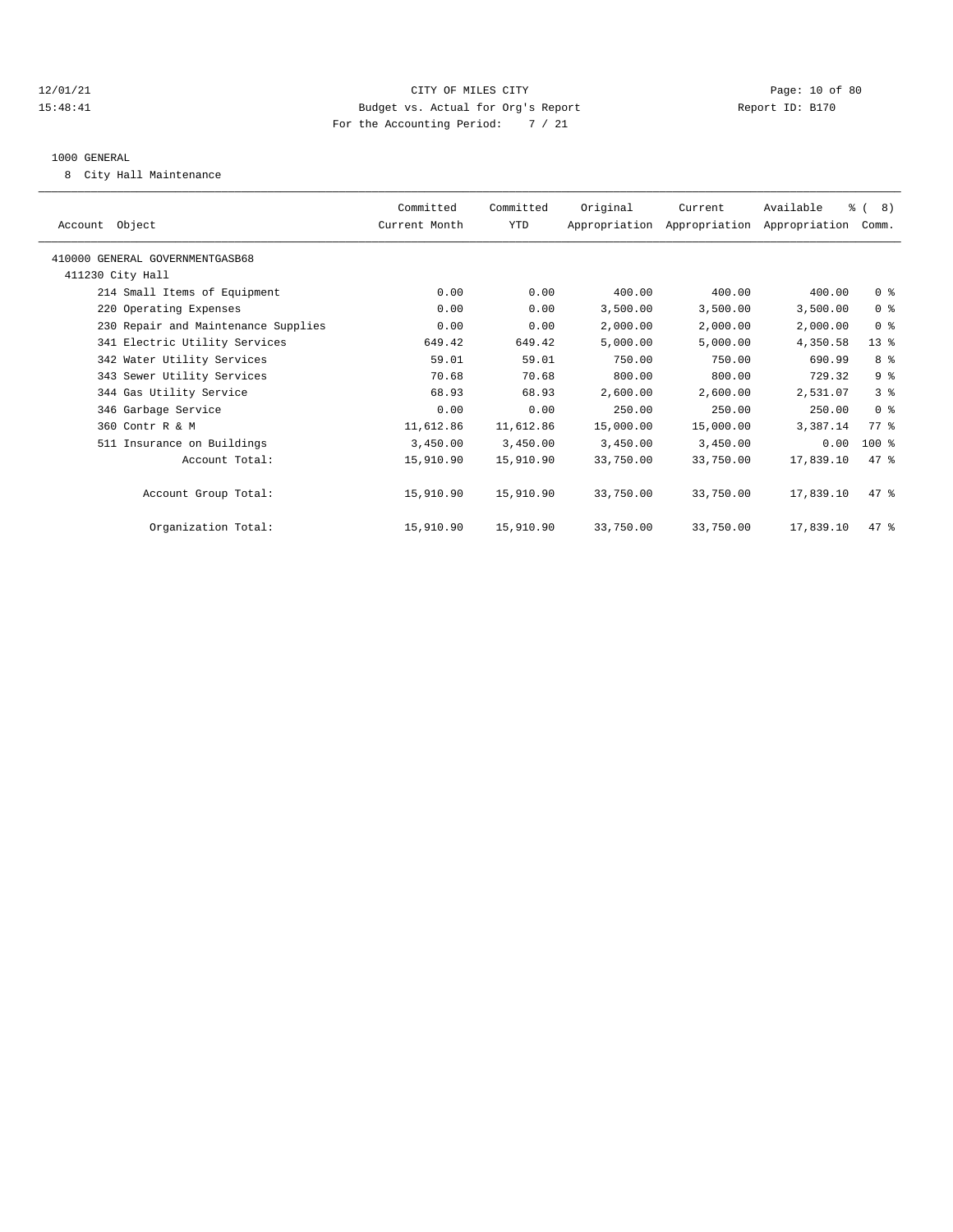#### 12/01/21 Page: 11 of 80 15:48:41 Budget vs. Actual for Org's Report Report ID: B170 For the Accounting Period: 7 / 21

### 1000 GENERAL

9 Treasurer

| Account Object                                               | Committed<br>Current Month | Committed<br><b>YTD</b> | Original  | Current<br>Appropriation Appropriation | Available<br>Appropriation | $\frac{6}{6}$ ( 8)<br>Comm. |  |
|--------------------------------------------------------------|----------------------------|-------------------------|-----------|----------------------------------------|----------------------------|-----------------------------|--|
| 410000 GENERAL GOVERNMENTGASB68<br>410540 City Treasurer(09) |                            |                         |           |                                        |                            |                             |  |
| 111 Salaries and Wages - Permanent                           | 1,833.34                   | 1,833.34                | 21,996.00 | 21,996.00                              | 20,162.66                  | 8 %                         |  |
| 142 Workers' Compensation                                    | 10.80                      | 10.80                   | 164.00    | 164.00                                 | 153.20                     | 7 %                         |  |
| 144 FICA                                                     | 140.24                     | 140.24                  | 1,683.00  | 1,683.00                               | 1,542.76                   | 8%                          |  |
| 145 PERS                                                     | 162.62                     | 162.62                  | 1,951.00  | 1,951.00                               | 1,788.38                   | 8 %                         |  |
| 345 Telephone                                                | 0.00                       | 0.00                    | 400.00    | 400.00                                 | 400.00                     | 0 <sup>8</sup>              |  |
| 350 Professional Services                                    | 0.00                       | 0.00                    | 550.00    | 550.00                                 | 550.00                     | 0 <sup>8</sup>              |  |
| 360 Contr R & M                                              | 54.03                      | 54.03                   | 1,000.00  | 1,000.00                               | 945.97                     | 5 <sup>8</sup>              |  |
| Account Total:                                               | 2,201.03                   | 2,201.03                | 27,744.00 | 27,744.00                              | 25,542.97                  | 8%                          |  |
| Account Group Total:                                         | 2,201.03                   | 2,201.03                | 27,744.00 | 27,744.00                              | 25,542.97                  | 8 %                         |  |
| Organization Total:                                          | 2,201.03                   | 2,201.03                | 27,744.00 | 27,744.00                              | 25,542.97                  | 8 %                         |  |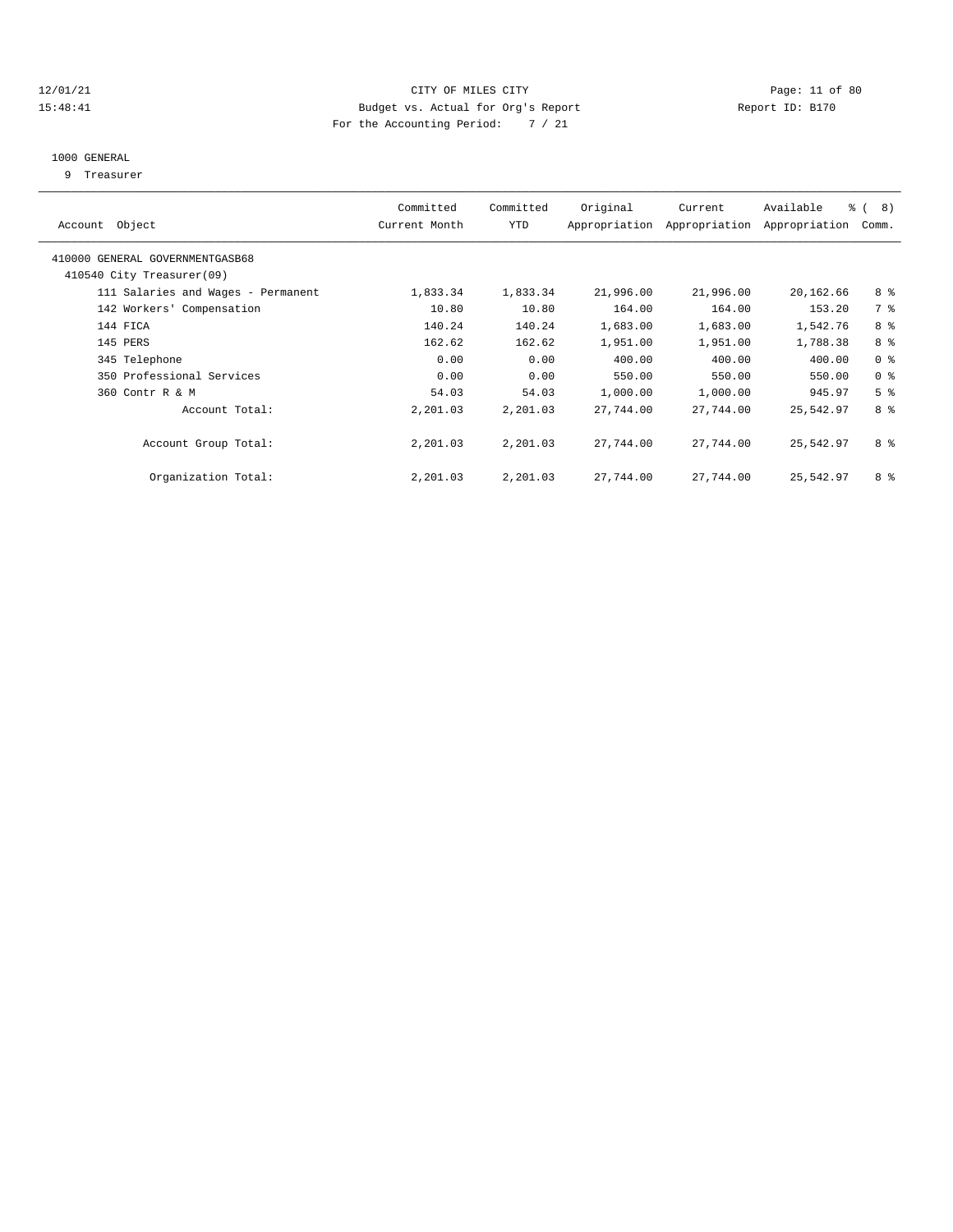#### 12/01/21 Page: 12 of 80 15:48:41 Budget vs. Actual for Org's Report Report ID: B170 For the Accounting Period: 7 / 21

————————————————————————————————————————————————————————————————————————————————————————————————————————————————————————————————————

## 1000 GENERAL

13 Park

| Account Object                                                      | Committed<br>Current Month | Committed<br><b>YTD</b> | Original            | Current    | Available<br>Appropriation Appropriation Appropriation Comm. | % (8)           |  |
|---------------------------------------------------------------------|----------------------------|-------------------------|---------------------|------------|--------------------------------------------------------------|-----------------|--|
| 460000 CULTURE AND RECREATION-GASB68                                |                            |                         |                     |            |                                                              |                 |  |
| 460433 Park Operations(13)                                          |                            |                         |                     |            |                                                              |                 |  |
| 111 Salaries and Wages - Permanent                                  | 17,851.38                  | 17,851.38               | 207,040.00          | 207,040.00 | 189, 188.62                                                  | 9 <sup>8</sup>  |  |
| 121 OVERTIME-PERMANENT                                              | 2,084.04                   | 2,084.04                | 9,300.00            | 9,300.00   | 7,215.96                                                     | $22$ %          |  |
| 131 VACATION                                                        | 2,861.28                   | 2,861.28                | 12,100.00           | 12,100.00  | 9,238.72                                                     | 24%             |  |
| 132 SICK LEAVE                                                      | 266.46                     | 266.46                  | 9,400.00            | 9,400.00   | 9,133.54                                                     | 3 <sup>8</sup>  |  |
| 133 OTHER LEAVE PAY                                                 | 379.05                     | 379.05                  | 2,670.00            | 2,670.00   | 2,290.95                                                     | $14$ %          |  |
| 134 HOLIDAY PAY                                                     | 1,106.56                   | 1,106.56                | 5,500.00            | 5,500.00   | 4,393.44                                                     | 20%             |  |
| 141 Unemployment Insurance                                          | 63.74                      | 63.74                   | 369.00              | 369.00     | 305.26                                                       | $17*$           |  |
| 142 Workers' Compensation                                           | 302.52                     | 302.52                  | 4,677.00            | 4,677.00   | 4,374.48                                                     | 6 %             |  |
| 143 Health Insurance                                                | 3,581.18                   | 3,581.18                | 42,964.00           | 42,964.00  | 39, 382.82                                                   | 8 %             |  |
| 144 FICA                                                            | 1,890.45                   | 1,890.45                | 18,820.00           | 18,820.00  | 16,929.55                                                    | $10*$           |  |
| 145 PERS                                                            | 1,974.25                   | 1,974.25                | 21,298.00           | 21,298.00  | 19,323.75                                                    | 9 <sup>8</sup>  |  |
| 196 CLOTHING ALLOTMENT                                              | 928.50                     | 928.50                  | 1,000.00            | 1,000.00   | 71.50                                                        | 93 %            |  |
| 210 Office Supplies and Materials                                   | 0.00                       | 0.00                    | 350.00              | 350.00     | 350.00                                                       | 0 <sup>8</sup>  |  |
| 214 Small Items of Equipment                                        | 0.00                       | 0.00                    | 4,000.00            | 4,000.00   | 4,000.00                                                     | 0 <sup>8</sup>  |  |
| 220 Operating Expenses                                              | 0.00                       | 0.00                    | 3,500.00            | 3,500.00   | 3,500.00                                                     | 0 <sup>8</sup>  |  |
| 222 Chemicals, Lab & Med Supplies                                   | 276.50                     | 276.50                  | 5,000.00            | 5,000.00   | 4,723.50                                                     | 6 %             |  |
| 226 Clothing and Uniforms                                           | 0.00                       | 0.00                    | 1,000.00            | 1,000.00   | 1,000.00                                                     | 0 <sup>8</sup>  |  |
| 230 Repair and Maintenance Supplies                                 | 118.42                     | 118.42                  | 15,000.00           | 15,000.00  | 14,881.58                                                    | 1 <sup>8</sup>  |  |
| 231 Gas, Oil, Diesel Fuel, Grease, etc.                             | 1,332.13                   | 1,332.13                | 8,500.00            | 8,500.00   | 7,167.87                                                     | 16 <sup>8</sup> |  |
| 334 Memberships, Registrations & Dues                               | 0.00                       | 0.00                    | 300.00              | 300.00     | 300.00                                                       | 0 <sup>8</sup>  |  |
| 341 Electric Utility Services                                       | 1,039.45                   | 1,039.45                | 10,000.00           | 10,000.00  | 8,960.55                                                     | $10*$           |  |
| 342 Water Utility Services                                          | 2,261.76                   | 2,261.76                | 8,000.00            | 8,000.00   | 5,738.24                                                     | $28$ %          |  |
| 343 Sewer Utility Services                                          | 284.46                     | 284.46                  | 1,500.00            | 1,500.00   | 1,215.54                                                     | 19 %            |  |
| 344 Gas Utility Service                                             | 101.07                     | 101.07                  | 3,000.00            | 3,000.00   | 2,898.93                                                     | 3 <sup>8</sup>  |  |
| 345 Telephone                                                       | 0.00                       | 0.00                    | 450.00              | 450.00     | 450.00                                                       | 0 <sup>8</sup>  |  |
| 346 Garbage Service                                                 | 0.00                       | 0.00                    | 800.00              | 800.00     | 800.00                                                       | 0 <sup>8</sup>  |  |
| 347 Internet                                                        | 0.00                       | 0.00                    | 400.00              | 400.00     | 400.00                                                       | 0 <sup>8</sup>  |  |
| 350 Professional Services                                           | 1,780.75                   | 1,780.75                | 19,500.00           | 19,500.00  | 17,719.25                                                    | 9%              |  |
| 360 Contr R & M                                                     | 0.00                       | 0.00                    | 10,000.00           | 10,000.00  | 10,000.00                                                    | 0 <sup>8</sup>  |  |
|                                                                     | 60.86                      | 60.86                   |                     |            | 9,939.14                                                     | 1 <sup>8</sup>  |  |
| 363 R&M Vehicles/Equip/Labor-PW<br>370 Travel                       | 0.00                       | 0.00                    | 10,000.00<br>600.00 | 10,000.00  | 600.00                                                       | 0 <sup>8</sup>  |  |
|                                                                     |                            |                         |                     | 600.00     |                                                              | 0 <sup>8</sup>  |  |
| 380 Training Services                                               | 0.00                       | 0.00                    | 400.00              | 400.00     | 400.00                                                       | $100*$          |  |
| 511 Insurance on Buildings<br>512 Insurance on Vehicles & Equipment | 3,828.65                   | 3,828.65                | 3,829.00            | 3,829.00   | 0.35                                                         | 100 %           |  |
|                                                                     | 663.47                     | 663.47                  | 664.00              | 664.00     | 0.53                                                         |                 |  |
| 940 Machinery & Equipment                                           | 0.00                       | 0.00                    | 15,500.00           | 15,500.00  | 15,500.00                                                    | 0 <sup>8</sup>  |  |
| Account Total:                                                      | 45,036.93                  | 45,036.93               | 457,431.00          | 457,431.00 | 412,394.07                                                   | $10*$           |  |
| 460435 Florence Stacy Fountain                                      |                            |                         |                     |            |                                                              |                 |  |
| 350 Professional Services                                           | 0.00                       | 0.00                    | 17,209.00           | 17,209.00  | 17,209.00                                                    | 0 <sup>8</sup>  |  |
| Account Total:                                                      | 0.00                       | 0.00                    | 17,209.00           | 17,209.00  | 17,209.00                                                    | 0 <sup>8</sup>  |  |
| 460436 Denton Complex Upgrades                                      |                            |                         |                     |            |                                                              |                 |  |
| 230 Repair and Maintenance Supplies                                 | 0.00                       | 0.00                    | 1,000.00            | 1,000.00   | 1,000.00                                                     | 0 <sup>8</sup>  |  |
| 350 Professional Services                                           | 0.00                       | 0.00                    | 3,000.00            | 3,000.00   | 3,000.00                                                     | 0 <sup>8</sup>  |  |
| Account Total:                                                      | 0.00                       | 0.00                    | 4,000.00            | 4,000.00   | 4,000.00                                                     | 0 <sup>8</sup>  |  |
| 460439 Riverside Park Tennis Court Project                          |                            |                         |                     |            |                                                              |                 |  |
| 230 Repair and Maintenance Supplies                                 | 0.00                       | 0.00                    | 500.00              | 500.00     | 500.00                                                       | 0 <sup>8</sup>  |  |
|                                                                     |                            |                         |                     |            |                                                              |                 |  |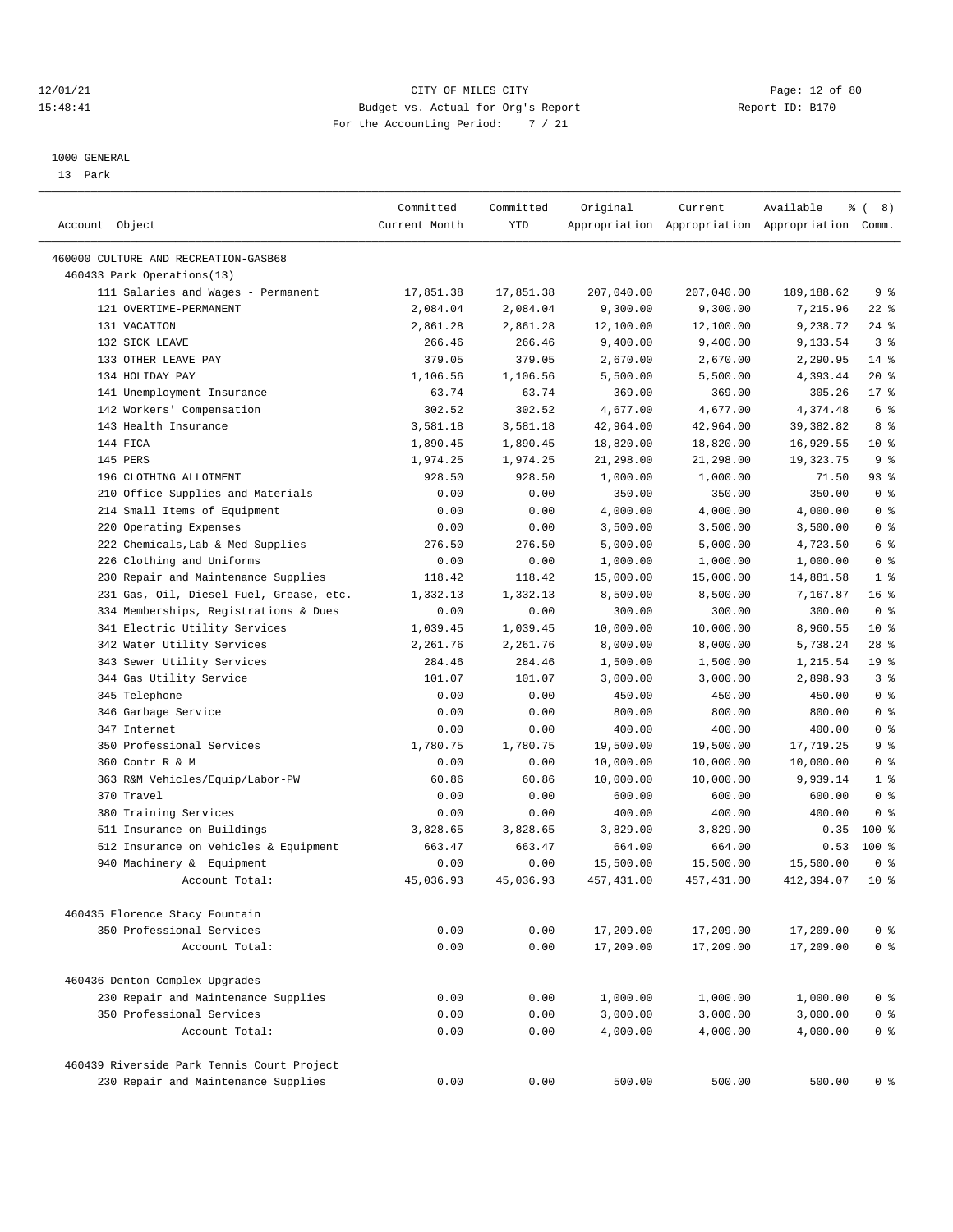### 12/01/21 Page: 13 of 80 15:48:41 Budget vs. Actual for Org's Report Report ID: B170 For the Accounting Period: 7 / 21

#### 1000 GENERAL

13 Park

| Object<br>Account                                                       | Committed<br>Current Month | Committed<br>YTD | Original<br>Appropriation | Current<br>Appropriation | Available<br>Appropriation | $\approx$ (<br>8)<br>Comm. |
|-------------------------------------------------------------------------|----------------------------|------------------|---------------------------|--------------------------|----------------------------|----------------------------|
| Account Total:                                                          | 0.00                       | 0.00             | 500.00                    | 500.00                   | 500.00                     | 0 <sup>8</sup>             |
| Account Group Total:                                                    | 45,036.93                  | 45,036.93        | 479,140.00                | 479,140.00               | 434, 103.07                | 9 %                        |
| 520000 OTHER FINANCING USES<br>521000 Interfund Operating Transfers Out |                            |                  |                           |                          |                            |                            |
| 820 Transfers to Other Funds                                            | 0.00                       | 0.00             | 80,000.00                 | 80,000.00                | 80,000.00                  | 0 <sup>8</sup>             |
| Account Total:                                                          | 0.00                       | 0.00             | 80,000.00                 | 80,000.00                | 80,000.00                  | 0 <sup>8</sup>             |
| Account Group Total:                                                    | 0.00                       | 0.00             | 80,000.00                 | 80,000.00                | 80,000.00                  | 0 <sup>8</sup>             |
| Organization Total:                                                     | 45,036.93                  | 45,036.93        | 559,140.00                | 559,140.00               | 514,103.07                 | 8 %                        |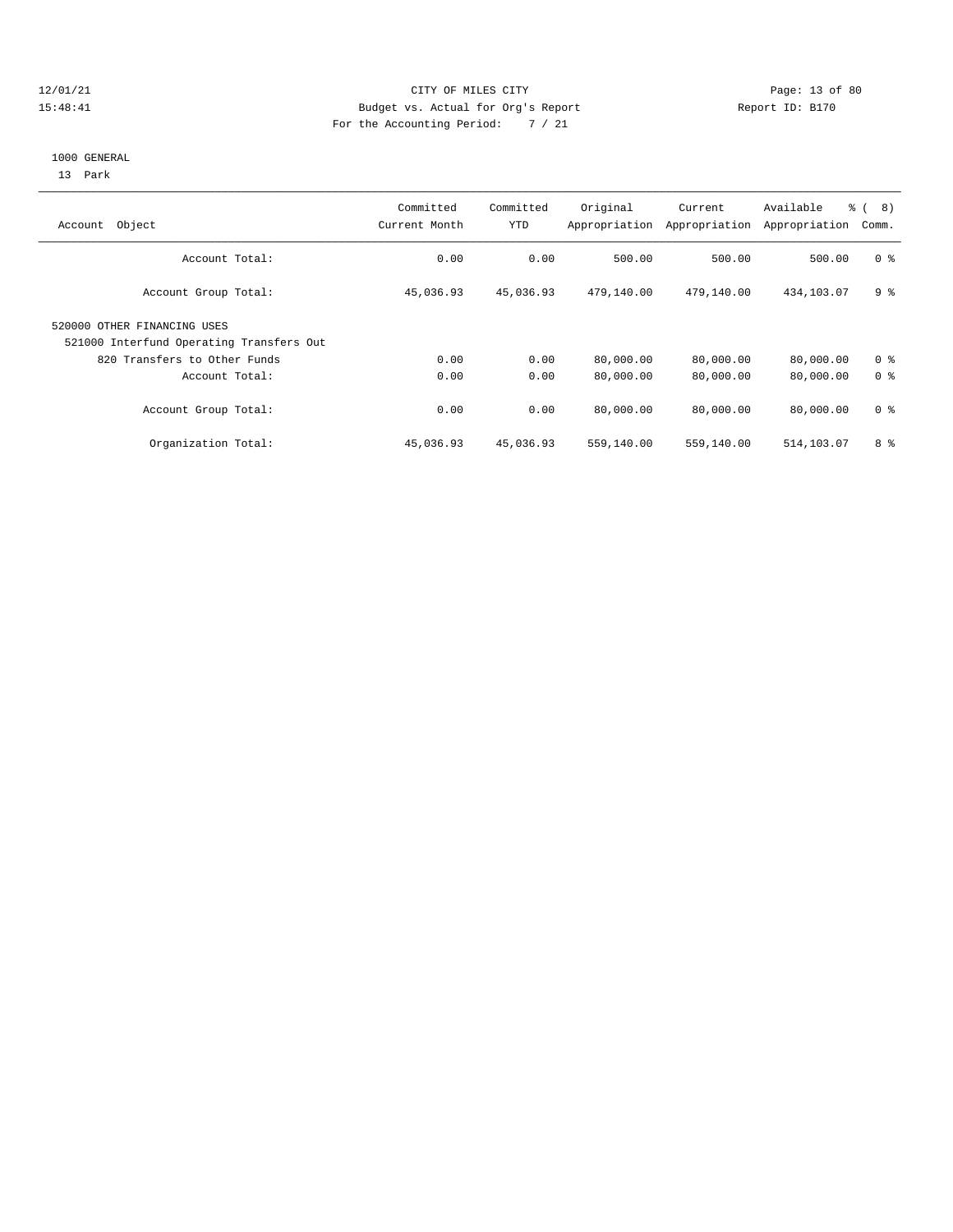#### 12/01/21 Page: 14 of 80 15:48:41 Budget vs. Actual for Org's Report Report ID: B170 For the Accounting Period: 7 / 21

### 1000 GENERAL

14 Swim Pool

| Account Object                       |                                     | Committed<br>Current Month | Committed<br><b>YTD</b> | Original  | Current<br>Appropriation Appropriation Appropriation Comm. | Available  | $\frac{6}{9}$ ( 8) |
|--------------------------------------|-------------------------------------|----------------------------|-------------------------|-----------|------------------------------------------------------------|------------|--------------------|
| 460000 CULTURE AND RECREATION-GASB68 |                                     |                            |                         |           |                                                            |            |                    |
| 460445 Swimming Pool                 |                                     |                            |                         |           |                                                            |            |                    |
|                                      | 111 Salaries and Wages - Permanent  | 18,222.19                  | 18,222.19               | 43,821.00 | 43,821.00                                                  | 25,598.81  | $42*$              |
| 121 OVERTIME-PERMANENT               |                                     | 775.35                     | 775.35                  | 0.00      | 0.00                                                       | $-775.35$  | $***$ $8$          |
| 141 Unemployment Insurance           |                                     | 47.49                      | 47.49                   | 66.00     | 66.00                                                      | 18.51      | 72 %               |
| 142 Workers' Compensation            |                                     | 240.01                     | 240.01                  | 886.00    | 886.00                                                     | 645.99     | $27$ %             |
| 144 FICA                             |                                     | 1,453.36                   | 1,453.36                | 3,353.00  | 3,353.00                                                   | 1,899.64   | 43%                |
| 145 PERS                             |                                     | 225.60                     | 225.60                  | 798.00    | 798.00                                                     | 572.40     | $28$ %             |
| 214 Small Items of Equipment         |                                     | 0.00                       | 0.00                    | 600.00    | 600.00                                                     | 600.00     | 0 <sup>8</sup>     |
|                                      | 222 Chemicals, Lab & Med Supplies   | 0.00                       | 0.00                    | 4,000.00  | 4,000.00                                                   | 4,000.00   | 0 <sup>8</sup>     |
| 226 Clothing and Uniforms            |                                     | 0.00                       | 0.00                    | 600.00    | 600.00                                                     | 600.00     | 0 <sup>8</sup>     |
|                                      | 230 Repair and Maintenance Supplies | 0.00                       | 0.00                    | 500.00    | 500.00                                                     | 500.00     | 0 <sup>8</sup>     |
|                                      | 341 Electric Utility Services       | 345.39                     | 345.39                  | 2,000.00  | 2,000.00                                                   | 1,654.61   | 17.8               |
| 342 Water Utility Services           |                                     | 0.00                       | 0.00                    | 300.00    | 300.00                                                     | 300.00     | 0 <sup>8</sup>     |
| 343 Sewer Utility Services           |                                     | 0.00                       | 0.00                    | 250.00    | 250.00                                                     | 250.00     | 0 <sup>8</sup>     |
| 345 Telephone                        |                                     | 0.00                       | 0.00                    | 150.00    | 150.00                                                     | 150.00     | 0 <sup>8</sup>     |
| 360 Contr R & M                      |                                     | 0.00                       | 0.00                    | 500.00    | 500.00                                                     | 500.00     | 0 <sup>8</sup>     |
|                                      | 363 R&M Vehicles/Equip/Labor-PW     | 0.00                       | 0.00                    | 6,300.00  | 6,300.00                                                   | 6, 300.00  | 0 <sup>8</sup>     |
| 380 Training Services                |                                     | 0.00                       | 0.00                    | 1,000.00  | 1,000.00                                                   | 1,000.00   | 0 <sup>8</sup>     |
| 540 Special Assessments              |                                     | 0.00                       | 0.00                    | 1,400.00  | 1,400.00                                                   | 1,400.00   | 0 <sup>8</sup>     |
|                                      | Account Total:                      | 21,309.39                  | 21,309.39               | 66,524.00 | 66,524.00                                                  | 45, 214.61 | $32*$              |
|                                      | Account Group Total:                | 21,309.39                  | 21,309.39               | 66,524.00 | 66,524.00                                                  | 45, 214.61 | 32%                |
|                                      | Organization Total:                 | 21,309.39                  | 21,309.39               | 66,524.00 | 66,524.00                                                  | 45, 214.61 | 32%                |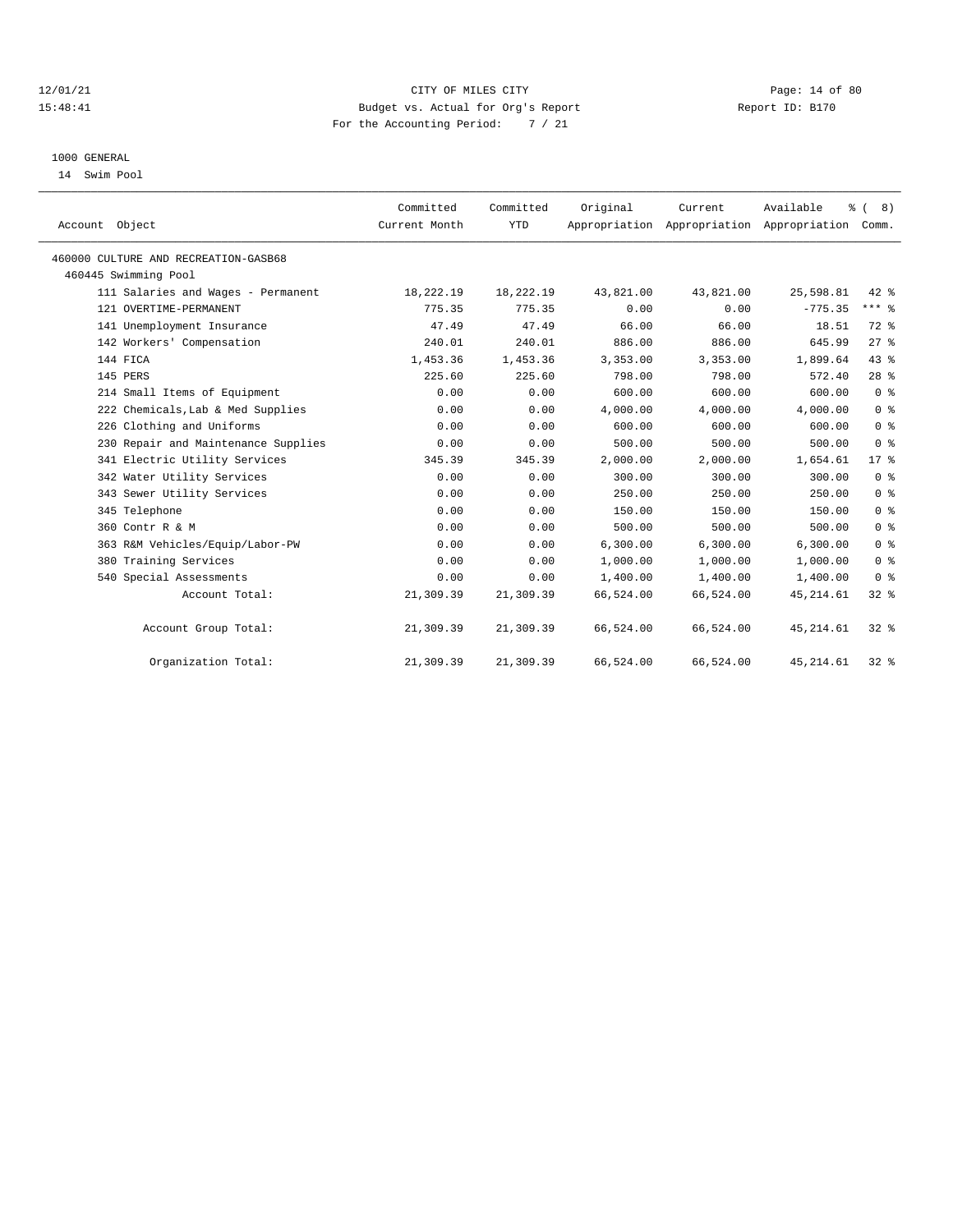#### 12/01/21 Page: 15 of 80 15:48:41 Budget vs. Actual for Org's Report Report ID: B170 For the Accounting Period: 7 / 21

## 1000 GENERAL 16 Library

| Object<br>Account                                                       | Committed<br>Current Month | Committed<br>YTD | Original<br>Appropriation | Current<br>Appropriation | Available<br>Appropriation | 8)<br>ී (<br>Comm. |
|-------------------------------------------------------------------------|----------------------------|------------------|---------------------------|--------------------------|----------------------------|--------------------|
| 520000 OTHER FINANCING USES<br>521000 Interfund Operating Transfers Out |                            |                  |                           |                          |                            |                    |
| 820 Transfers to Other Funds                                            | 25,998.75                  | 25,998.75        | 311,985.00                | 311,985.00               | 285,986.25                 | 8 %                |
| Account Total:                                                          | 25,998.75                  | 25,998.75        | 311,985.00                | 311,985.00               | 285,986.25                 | 8 %                |
| Account Group Total:                                                    | 25,998.75                  | 25,998.75        | 311,985.00                | 311,985.00               | 285,986.25                 | 8 %                |
| Organization Total:                                                     | 25,998.75                  | 25,998.75        | 311,985.00                | 311,985.00               | 285,986.25                 | 8 %                |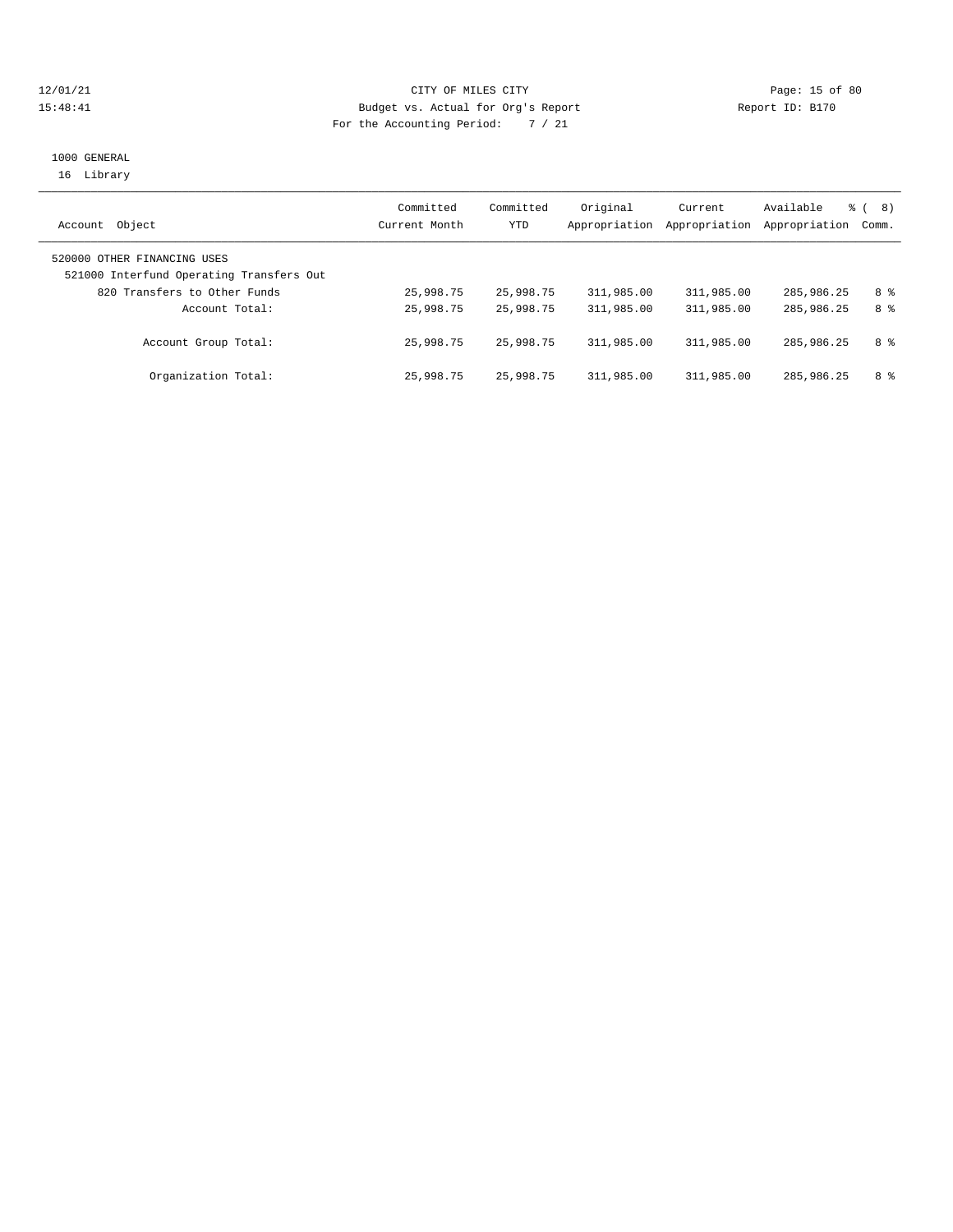#### 12/01/21 Page: 16 of 80 15:48:41 Budget vs. Actual for Org's Report Report ID: B170 For the Accounting Period: 7 / 21

#### 1000 GENERAL

21 Animal Control

|                                         | Committed     | Committed  | Original  | Current   | Available                                       | <sub>රි</sub> ( 8 ) |
|-----------------------------------------|---------------|------------|-----------|-----------|-------------------------------------------------|---------------------|
| Account Object                          | Current Month | <b>YTD</b> |           |           | Appropriation Appropriation Appropriation Comm. |                     |
| 440000 PUBLIC HEALTH-GASB68             |               |            |           |           |                                                 |                     |
| 440600 Animal Control Services (21)     |               |            |           |           |                                                 |                     |
| 111 Salaries and Wages - Permanent      | 3,440.00      | 3,440.00   | 46,016.00 | 46,016.00 | 42,576.00                                       | 7 %                 |
| 121 OVERTIME-PERMANENT                  | 0.00          | 0.00       | 800.00    | 800.00    | 800.00                                          | 0 <sup>8</sup>      |
| 131 VACATION                            | 344.00        | 344.00     | 1,500.00  | 1,500.00  | 1,156.00                                        | 238                 |
| 132 SICK LEAVE                          | 0.00          | 0.00       | 700.00    | 700.00    | 700.00                                          | 0 <sup>8</sup>      |
| 133 OTHER LEAVE PAY                     | 0.00          | 0.00       | 500.00    | 500.00    | 500.00                                          | 0 <sup>8</sup>      |
| 141 Unemployment Insurance              | 9.46          | 9.46       | 74.00     | 74.00     | 64.54                                           | $13*$               |
| 142 Workers' Compensation               | 116.74        | 116.74     | 974.00    | 974.00    | 857.26                                          | $12*$               |
| 143 Health Insurance                    | 854.70        | 854.70     | 10,254.00 | 10,254.00 | 9,399.30                                        | 8 %                 |
| 144 FICA                                | 289.46        | 289.46     | 3,788.00  | 3,788.00  | 3,498.54                                        | 8 %                 |
| 145 PERS                                | 335.64        | 335.64     | 3,690.00  | 3,690.00  | 3,354.36                                        | 9 <sup>8</sup>      |
| 196 CLOTHING ALLOTMENT                  | 0.00          | 0.00       | 870.00    | 870.00    | 870.00                                          | 0 <sup>8</sup>      |
| 214 Small Items of Equipment            | 0.00          | 0.00       | 100.00    | 100.00    | 100.00                                          | 0 <sup>8</sup>      |
| 220 Operating Expenses                  | 49.90         | 49.90      | 1,200.00  | 1,200.00  | 1,150.10                                        | 4%                  |
| 230 Repair and Maintenance Supplies     | 0.00          | 0.00       | 50.00     | 50.00     | 50.00                                           | 0 <sup>8</sup>      |
| 231 Gas, Oil, Diesel Fuel, Grease, etc. | 136.79        | 136.79     | 1,400.00  | 1,400.00  | 1,263.21                                        | $10*$               |
| 311 Postage, Box Rent, Etc.             | 5.90          | 5.90       | 100.00    | 100.00    | 94.10                                           | 6 %                 |
| 341 Electric Utility Services           | 46.89         | 46.89      | 529.00    | 529.00    | 482.11                                          | 9%                  |
| 342 Water Utility Services              | 23.90         | 23.90      | 350.00    | 350.00    | 326.10                                          | 7 <sup>°</sup>      |
| 343 Sewer Utility Services              | 28.16         | 28.16      | 150.00    | 150.00    | 121.84                                          | 19 <sup>°</sup>     |
| 344 Gas Utility Service                 | 27.44         | 27.44      | 635.00    | 635.00    | 607.56                                          | 4%                  |
| 345 Telephone                           | 0.00          | 0.00       | 500.00    | 500.00    | 500.00                                          | 0 <sup>8</sup>      |
| 347 Internet                            | 0.00          | 0.00       | 560.00    | 560.00    | 560.00                                          | 0 <sup>8</sup>      |
| 350 Professional Services               | 0.00          | 0.00       | 4,000.00  | 4,000.00  | 4,000.00                                        | 0 <sup>8</sup>      |
| 511 Insurance on Buildings              | 100.15        | 100.15     | 101.00    | 101.00    | 0.85                                            | 99 <sub>8</sub>     |
| Account Total:                          | 5,809.13      | 5,809.13   | 78,841.00 | 78,841.00 | 73,031.87                                       | 7 <sup>°</sup>      |
| Account Group Total:                    | 5,809.13      | 5,809.13   | 78,841.00 | 78,841.00 | 73,031.87                                       | 7 %                 |
| Organization Total:                     | 5,809.13      | 5,809.13   | 78,841.00 | 78,841.00 | 73,031.87                                       | 7 %                 |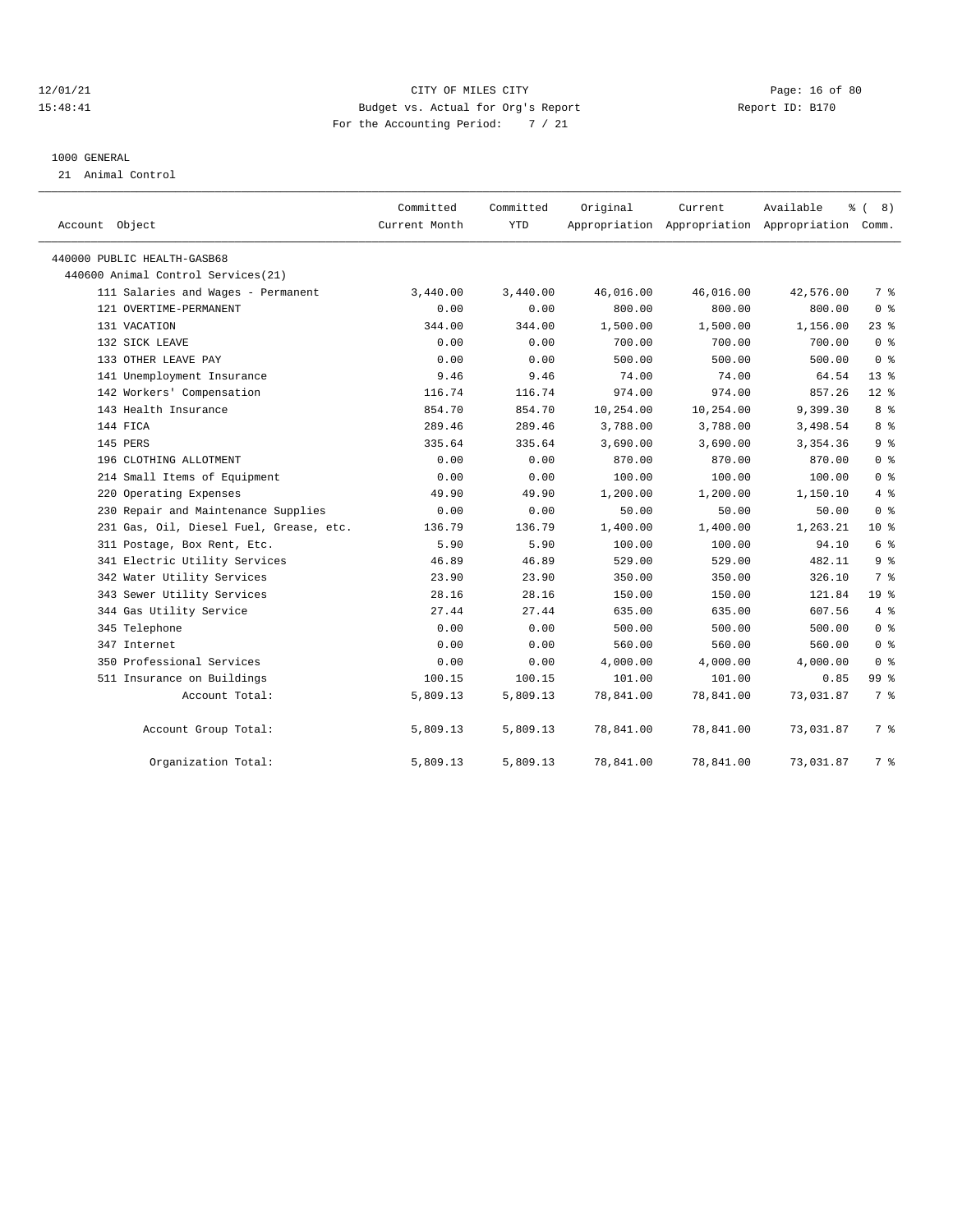#### 12/01/21 Page: 17 of 80 15:48:41 Budget vs. Actual for Org's Report Report ID: B170 For the Accounting Period: 7 / 21

#### 1000 GENERAL

36 Planning & Community Services

| Account Object                            | Committed<br>Current Month | Committed<br><b>YTD</b> | Original  | Current   | Available<br>Appropriation Appropriation Appropriation Comm. | $\frac{6}{6}$ ( 8) |
|-------------------------------------------|----------------------------|-------------------------|-----------|-----------|--------------------------------------------------------------|--------------------|
| 410000 GENERAL GOVERNMENTGASB68           |                            |                         |           |           |                                                              |                    |
| 411020 Community Services & Planning      |                            |                         |           |           |                                                              |                    |
| 111 Salaries and Wages - Permanent        | 774.07                     | 774.07                  | 7,804.00  | 7,804.00  | 7,029.93                                                     | $10*$              |
| 121 OVERTIME-PERMANENT                    | 0.00                       | 0.00                    | 200.00    | 200.00    | 200.00                                                       | 0 <sup>8</sup>     |
| 131 VACATION                              | 95.09                      | 95.09                   | 2,800.00  | 2,800.00  | 2,704.91                                                     | 3%                 |
| 132 SICK LEAVE                            | 12.23                      | 12.23                   | 1,300.00  | 1,300.00  | 1,287.77                                                     | 1 <sup>8</sup>     |
| 133 OTHER LEAVE PAY                       | 53.35                      | 53.35                   | 466.00    | 466.00    | 412.65                                                       | $11$ %             |
| 141 Unemployment Insurance                | 2.46                       | 2.46                    | 19.00     | 19.00     | 16.54                                                        | $13*$              |
| 142 Workers' Compensation                 | 4.72                       | 4.72                    | 90.00     | 90.00     | 85.28                                                        | 5 <sup>8</sup>     |
| 143 Health Insurance                      | 228.85                     | 228.85                  | 2,769.00  | 2,769.00  | 2,540.15                                                     | 8 <sup>8</sup>     |
| 144 FICA                                  | 74.40                      | 74.40                   | 962.00    | 962.00    | 887.60                                                       | 8 %                |
| 145 PERS                                  | 82.88                      | 82.88                   | 1,115.00  | 1,115.00  | 1,032.12                                                     | 7 %                |
| 196 CLOTHING ALLOTMENT                    | 40.50                      | 40.50                   | 164.00    | 164.00    | 123.50                                                       | 25%                |
| 210 Office Supplies and Materials         | 0.00                       | 0.00                    | 500.00    | 500.00    | 500.00                                                       | 0 <sup>8</sup>     |
| 214 Small Items of Equipment              | 0.00                       | 0.00                    | 400.00    | 400.00    | 400.00                                                       | 0 <sup>8</sup>     |
| 231 Gas, Oil, Diesel Fuel, Grease, etc.   | 0.00                       | 0.00                    | 200.00    | 200.00    | 200.00                                                       | 0 <sup>8</sup>     |
| 311 Postage, Box Rent, Etc.               | 1.53                       | 1.53                    | 1,000.00  | 1,000.00  | 998.47                                                       | 0 <sup>8</sup>     |
| 320 Printing, Duplicating, Typing &       | 0.00                       | 0.00                    | 300.00    | 300.00    | 300.00                                                       | 0 <sup>8</sup>     |
| 327 Map Printing                          | 0.00                       | 0.00                    | 200.00    | 200.00    | 200.00                                                       | 0 <sup>8</sup>     |
| 330 Publicity, Subscriptions & Dues       | 0.00                       | 0.00                    | 500.00    | 500.00    | 500.00                                                       | 0 <sup>8</sup>     |
| 331 Publication of Formal & Legal Notices | 0.00                       | 0.00                    | 700.00    | 700.00    | 700.00                                                       | 0 <sup>8</sup>     |
| 334 Memberships, Registrations & Dues     | 0.00                       | 0.00                    | 1,000.00  | 1,000.00  | 1,000.00                                                     | 0 <sup>8</sup>     |
| 345 Telephone                             | 0.00                       | 0.00                    | 300.00    | 300.00    | 300.00                                                       | 0 <sup>8</sup>     |
| 350 Professional Services                 | 0.00                       | 0.00                    | 69,000.00 | 69,000.00 | 69,000.00                                                    | 0 <sup>8</sup>     |
| 360 Contr R & M                           | 54.03                      | 54.03                   | 1,000.00  | 1,000.00  | 945.97                                                       | 5 <sup>8</sup>     |
| 370 Travel                                | 333.75                     | 333.75                  | 1,000.00  | 1,000.00  | 666.25                                                       | 338                |
| 380 Training Services                     | 0.00                       | 0.00                    | 2,000.00  | 2,000.00  | 2,000.00                                                     | 0 <sup>8</sup>     |
| 382 Books                                 | 0.00                       | 0.00                    | 400.00    | 400.00    | 400.00                                                       | 0 <sup>8</sup>     |
| Account Total:                            | 1,757.86                   | 1,757.86                | 96,189.00 | 96,189.00 | 94, 431.14                                                   | 2 <sup>8</sup>     |
| Account Group Total:                      | 1,757.86                   | 1,757.86                | 96,189.00 | 96,189.00 | 94, 431.14                                                   | 2 <sup>8</sup>     |
| Organization Total:                       | 1,757.86                   | 1,757.86                | 96,189.00 | 96,189.00 | 94, 431.14                                                   | 2 <sup>8</sup>     |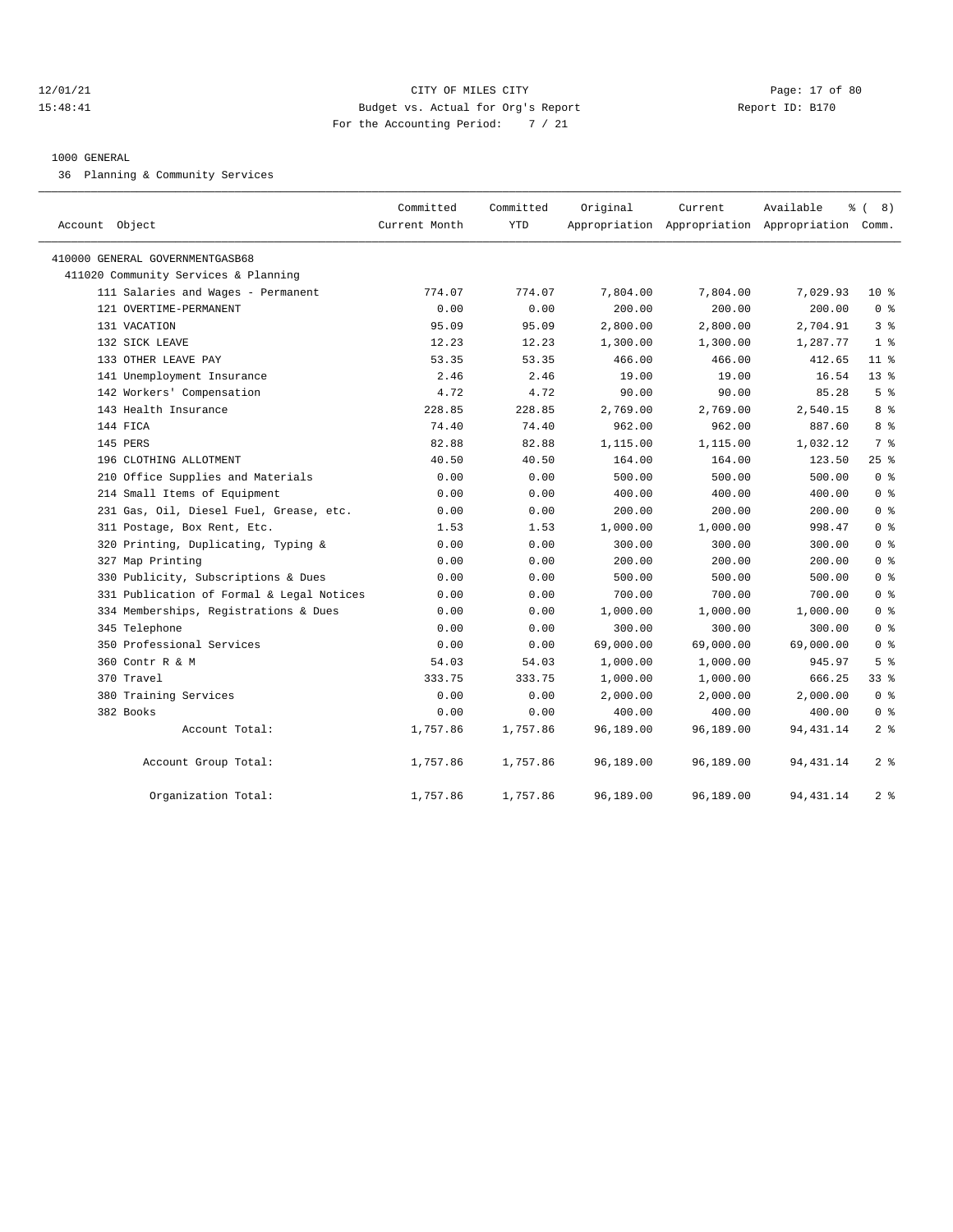#### 12/01/21 Page: 18 of 80 15:48:41 Budget vs. Actual for Org's Report Report ID: B170 For the Accounting Period: 7 / 21

# 1000 GENERAL

37 CITY HEALTH

| Object<br>Account                                                       | Committed<br>Current Month | Committed<br>YTD | Original<br>Appropriation | Current<br>Appropriation | Available<br>Appropriation | 8)<br>$\approx$ 1<br>Comm. |
|-------------------------------------------------------------------------|----------------------------|------------------|---------------------------|--------------------------|----------------------------|----------------------------|
| 520000 OTHER FINANCING USES<br>521000 Interfund Operating Transfers Out |                            |                  |                           |                          |                            |                            |
| 820 Transfers to Other Funds                                            | 0.00                       | 0.00             | 13,000.00                 | 13,000.00                | 13,000.00                  | 0 <sup>8</sup>             |
| Account Total:                                                          | 0.00                       | 0.00             | 13,000.00                 | 13,000.00                | 13,000.00                  | 0 <sup>8</sup>             |
| Account Group Total:                                                    | 0.00                       | 0.00             | 13,000.00                 | 13,000.00                | 13,000.00                  | 0 <sup>8</sup>             |
| Organization Total:                                                     | 0.00                       | 0.00             | 13,000.00                 | 13,000.00                | 13,000.00                  | 0 %                        |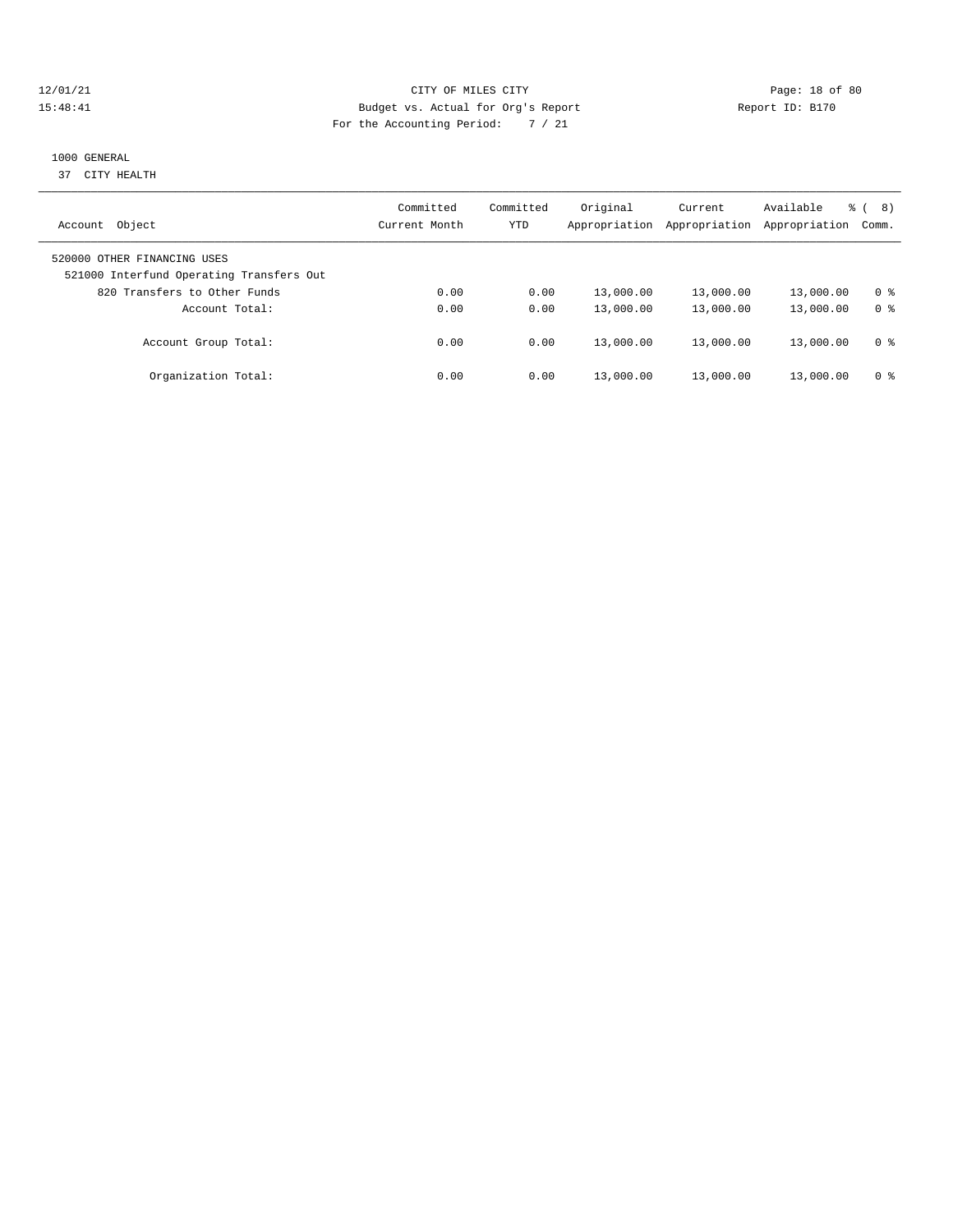#### 12/01/21 Page: 19 of 80 15:48:41 Budget vs. Actual for Org's Report Report ID: B170 For the Accounting Period: 7 / 21

#### 1000 GENERAL

201 Flood Prevention

| Account Object                            | Committed<br>Current Month | Committed<br><b>YTD</b> | Original   | Current    | Available<br>Appropriation Appropriation Appropriation Comm. | <sub>රි</sub> ( 8 ) |
|-------------------------------------------|----------------------------|-------------------------|------------|------------|--------------------------------------------------------------|---------------------|
| 430000 Public Works-GASB68                |                            |                         |            |            |                                                              |                     |
| 431200 Flood Control                      |                            |                         |            |            |                                                              |                     |
| 111 Salaries and Wages - Permanent        | 1,185.12                   | 1,185.12                | 16,692.00  | 16,692.00  | 15,506.88                                                    | 7 %                 |
| 131 VACATION                              | 12.78                      | 12.78                   | 1,000.00   | 1,000.00   | 987.22                                                       | 1 <sup>8</sup>      |
| 132 SICK LEAVE                            | 55.40                      | 55.40                   | 500.00     | 500.00     | 444.60                                                       | $11$ %              |
| 133 OTHER LEAVE PAY                       | 247.26                     | 247.26                  | 1,049.00   | 1,049.00   | 801.74                                                       | $24$ %              |
| 141 Unemployment Insurance                | 3.92                       | 3.92                    | 29.00      | 29.00      | 25.08                                                        | $14*$               |
| 142 Workers' Compensation                 | 9.22                       | 9.22                    | 389.00     | 389.00     | 379.78                                                       | 2 <sup>8</sup>      |
| 143 Health Insurance                      | 333.67                     | 333.67                  | 4,102.00   | 4,102.00   | 3,768.33                                                     | 8 %                 |
| 144 FICA                                  | 117.21                     | 117.21                  | 1,472.00   | 1,472.00   | 1,354.79                                                     | 8 %                 |
| 145 PERS                                  | 133.13                     | 133.13                  | 1,707.00   | 1,707.00   | 1,573.87                                                     | 8 %                 |
| 196 CLOTHING ALLOTMENT                    | 60.00                      | 60.00                   | 60.00      | 60.00      | 0.00                                                         | 100 %               |
| 210 Office Supplies and Materials         | 3.49                       | 3.49                    | 500.00     | 500.00     | 496.51                                                       | 1 <sup>8</sup>      |
| 214 Small Items of Equipment              | 0.00                       | 0.00                    | 400.00     | 400.00     | 400.00                                                       | 0 <sup>8</sup>      |
| 220 Operating Expenses                    | 0.00                       | 0.00                    | 300.00     | 300.00     | 300.00                                                       | 0 <sup>8</sup>      |
| 311 Postage, Box Rent, Etc.               | 13.77                      | 13.77                   | 2,000.00   | 2,000.00   | 1,986.23                                                     | 1 <sup>8</sup>      |
| 330 Publicity, Subscriptions & Dues       | 0.00                       | 0.00                    | 50.00      | 50.00      | 50.00                                                        | 0 <sup>8</sup>      |
| 331 Publication of Formal & Legal Notices | 0.00                       | 0.00                    | 2,000.00   | 2,000.00   | 2,000.00                                                     | 0 <sup>8</sup>      |
| 334 Memberships, Registrations & Dues     | 0.00                       | 0.00                    | 250.00     | 250.00     | 250.00                                                       | 0 <sup>8</sup>      |
| 345 Telephone                             | 0.00                       | 0.00                    | 350.00     | 350.00     | 350.00                                                       | 0 <sup>8</sup>      |
| 350 Professional Services                 | 0.00                       | 0.00                    | 200,000.00 | 200,000.00 | 200,000.00                                                   | 0 <sup>8</sup>      |
| 370 Travel                                | 0.00                       | 0.00                    | 1,000.00   | 1,000.00   | 1,000.00                                                     | 0 <sup>8</sup>      |
| 380 Training Services                     | 0.00                       | 0.00                    | 250.00     | 250.00     | 250.00                                                       | 0 <sup>8</sup>      |
| 540 Special Assessments                   | 0.00                       | 0.00                    | 300.00     | 300.00     | 300.00                                                       | 0 <sup>8</sup>      |
| Account Total:                            | 2,174.97                   | 2,174.97                | 234,400.00 | 234,400.00 | 232, 225.03                                                  | 1 <sup>8</sup>      |
| Account Group Total:                      | 2,174.97                   | 2,174.97                | 234,400.00 | 234,400.00 | 232, 225.03                                                  | 1 <sup>8</sup>      |
| 490000 DEBT SERVICE                       |                            |                         |            |            |                                                              |                     |
| 490500 Other Debt Service Payments        |                            |                         |            |            |                                                              |                     |
| 652 Principle- Flood Study Loan           | 15,044.16                  | 15,044.16               | 30,266.00  | 30,266.00  | 15,221.84                                                    | 50%                 |
| 653 Interest- Flood Study Loan            | 495.69                     | 495.69                  | 875.00     | 875.00     | 379.31                                                       | 57%                 |
| Account Total:                            | 15,539.85                  | 15,539.85               | 31,141.00  | 31,141.00  | 15,601.15                                                    | $50*$               |
| Account Group Total:                      | 15,539.85                  | 15,539.85               | 31,141.00  | 31,141.00  | 15,601.15                                                    | $50*$               |
| Organization Total:                       | 17,714.82                  | 17,714.82               | 265,541.00 | 265,541.00 | 247,826.18                                                   | 7 %                 |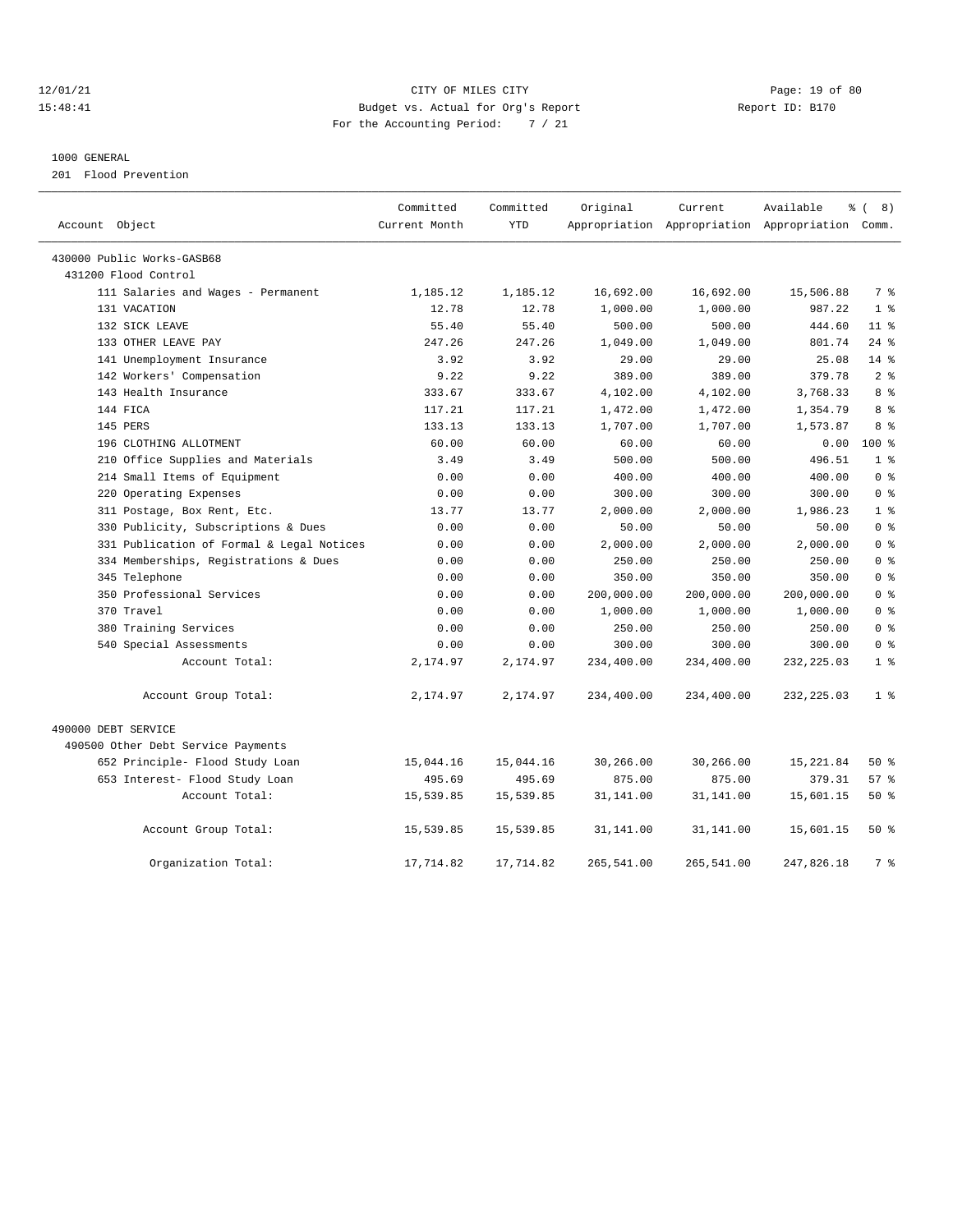#### 12/01/21 Page: 20 of 80 15:48:41 Budget vs. Actual for Org's Report Report ID: B170 For the Accounting Period: 7 / 21

# 1000 GENERAL

301 Elections

| Object<br>Account                                   | Committed<br>Current Month | Committed<br><b>YTD</b> | Original<br>Appropriation | Current<br>Appropriation | Available<br>Appropriation | 8)<br>ී (<br>Comm. |
|-----------------------------------------------------|----------------------------|-------------------------|---------------------------|--------------------------|----------------------------|--------------------|
| 410000 GENERAL GOVERNMENTGASB68<br>410600 Elections |                            |                         |                           |                          |                            |                    |
| PURCHASED SERVICES<br>300                           | 0.00                       | 0.00                    | 10,000.00                 | 10,000.00                | 10,000.00                  | 0 <sup>8</sup>     |
| Account Total:                                      | 0.00                       | 0.00                    | 10,000.00                 | 10,000.00                | 10,000.00                  | 0 <sup>8</sup>     |
| Account Group Total:                                | 0.00                       | 0.00                    | 10,000.00                 | 10,000.00                | 10,000.00                  | 0 <sup>8</sup>     |
| Organization Total:                                 | 0.00                       | 0.00                    | 10,000.00                 | 10,000.00                | 10,000.00                  | 0 %                |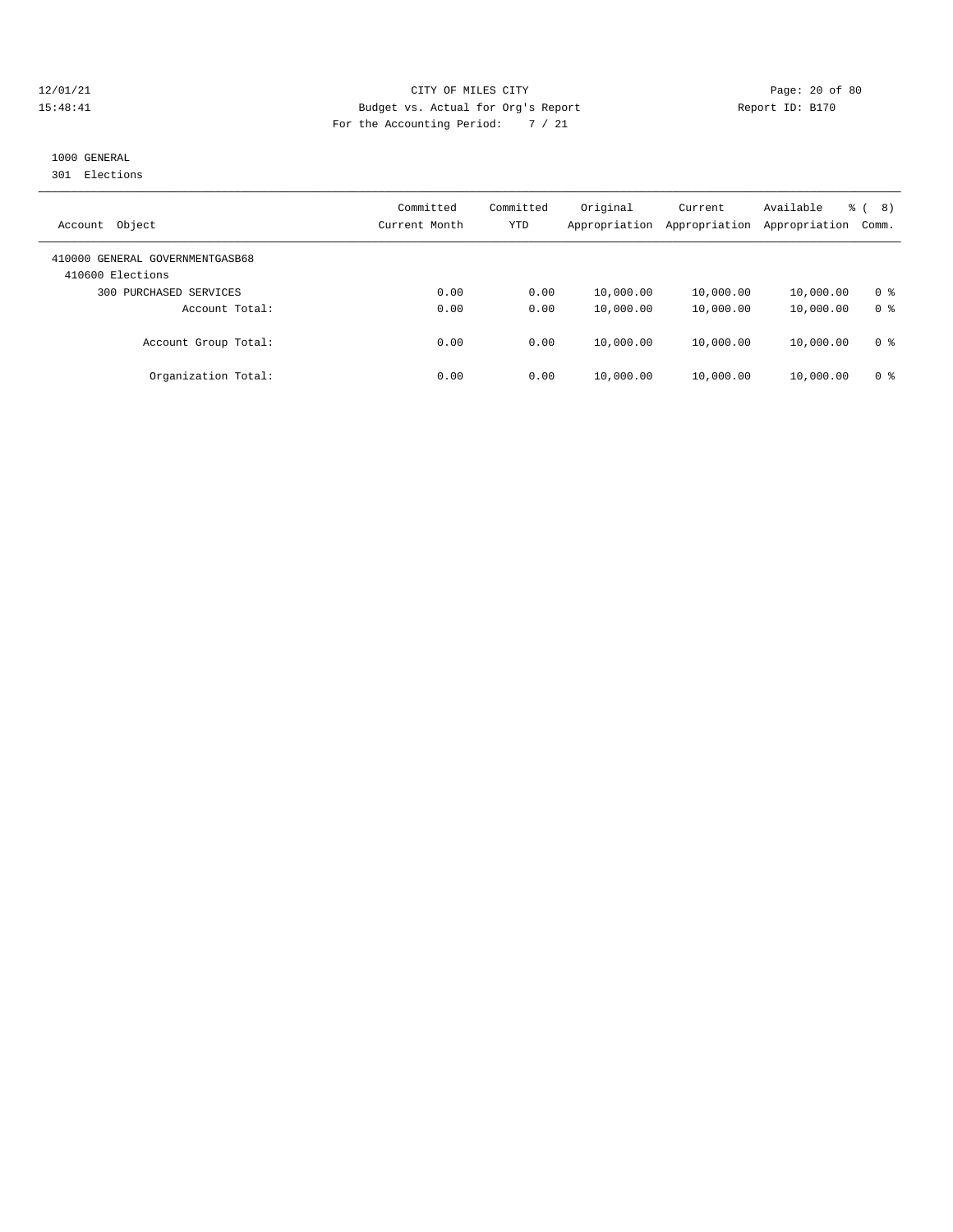#### 12/01/21 Page: 21 of 80 15:48:41 Budget vs. Actual for Org's Report Report ID: B170 For the Accounting Period: 7 / 21

#### 1000 GENERAL

402 Public Nuisance

| Object<br>Account              | Committed<br>Current Month | Committed<br>YTD | Original<br>Appropriation | Current<br>Appropriation | Available<br>Appropriation | $\frac{6}{6}$ ( 8)<br>Comm. |
|--------------------------------|----------------------------|------------------|---------------------------|--------------------------|----------------------------|-----------------------------|
| 420000 PUBLIC SAFETY-GASB68    |                            |                  |                           |                          |                            |                             |
| 420532 Public Nuisance Cleanup |                            |                  |                           |                          |                            |                             |
| 350 Professional Services      | 0.00                       | 0.00             | 2,000.00                  | 2,000.00                 | 2,000.00                   | 0 <sup>8</sup>              |
| 360 Contr R & M                | 0.00                       | 0.00             | 2,000.00                  | 2,000.00                 | 2,000.00                   | 0 <sup>8</sup>              |
| Account Total:                 | 0.00                       | 0.00             | 4,000.00                  | 4,000.00                 | 4,000.00                   | 0 <sup>8</sup>              |
| Account Group Total:           | 0.00                       | 0.00             | 4,000.00                  | 4,000.00                 | 4,000.00                   | 0 <sup>8</sup>              |
| Organization Total:            | 0.00                       | 0.00             | 4,000.00                  | 4,000.00                 | 4,000.00                   | 0 <sup>8</sup>              |
|                                |                            |                  |                           |                          |                            |                             |
| Fund Total:                    | 445,516.01                 | 445,516.01       | 6,606,006.00              | 6,606,006.00             | 6,160,489.99               | 7 %                         |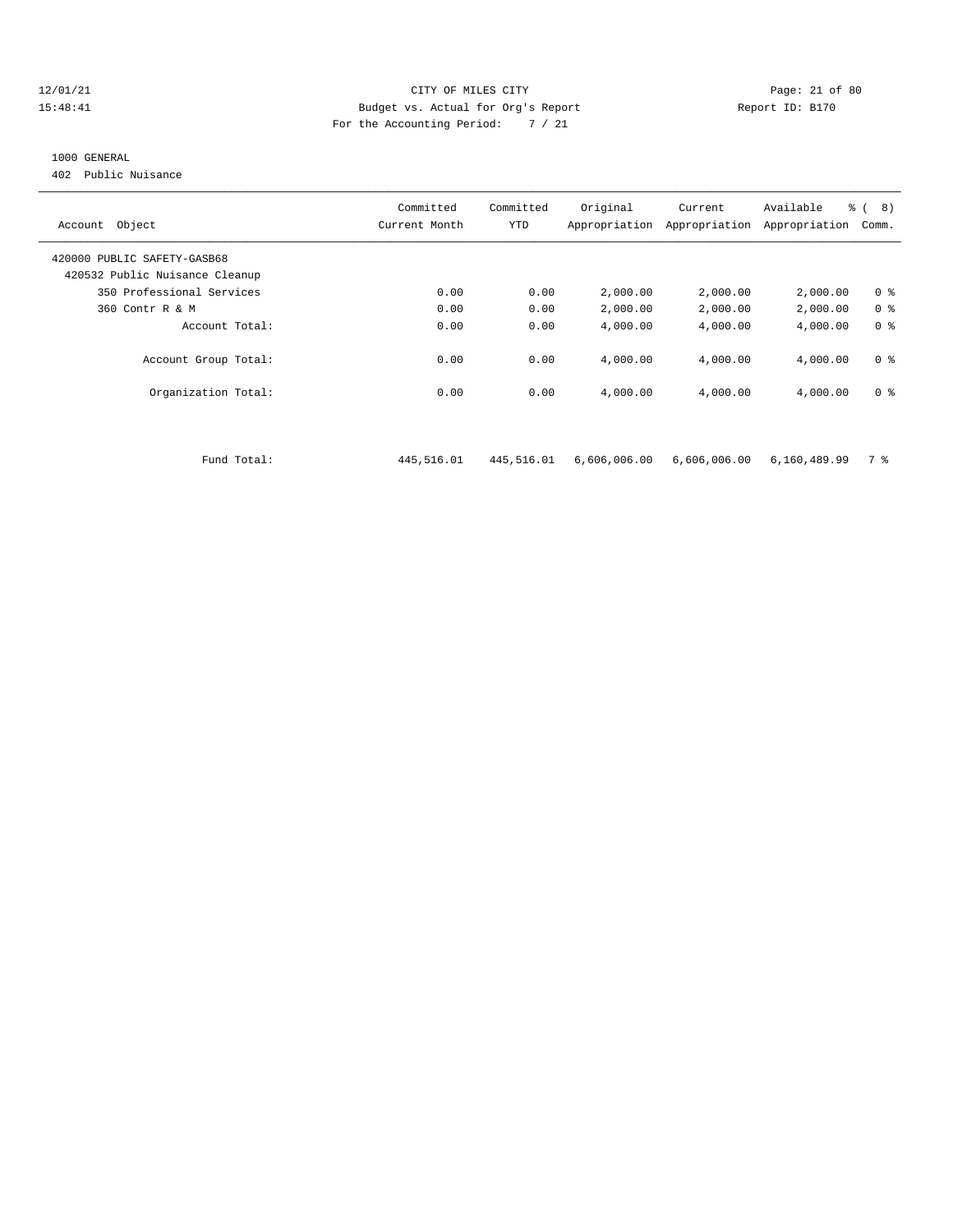#### 12/01/21 Page: 22 of 80<br>15:48:41 Page: 22 of 80<br>15:48:41 Budget vs. Actual for Org's Report Report Report ID: B170 15:48:41 Budget vs. Actual for Org's Report For the Accounting Period: 7 / 21

————————————————————————————————————————————————————————————————————————————————————————————————————————————————————————————————————

# 2220 LIBRARY

16 Library

|                                                   | Committed      | Committed      | Original              | Current               | Available                                       | ී (<br>8)             |
|---------------------------------------------------|----------------|----------------|-----------------------|-----------------------|-------------------------------------------------|-----------------------|
| Account Object                                    | Current Month  | <b>YTD</b>     |                       |                       | Appropriation Appropriation Appropriation Comm. |                       |
|                                                   |                |                |                       |                       |                                                 |                       |
| 460000 CULTURE AND RECREATION-GASB68              |                |                |                       |                       |                                                 |                       |
| 460100 Library Services(16)                       |                |                |                       |                       |                                                 |                       |
| 111 Salaries and Wages - Permanent                | 10,399.03      | 10,399.03      | 158,500.00            | 158,500.00            | 148,100.97                                      | 7 %                   |
| 121 OVERTIME-PERMANENT                            | 0.00           | 0.00           | 600.00                | 600.00                | 600.00                                          | 0 <sup>8</sup>        |
| 131 VACATION                                      | 363.57         | 363.57         | 16,000.00             | 16,000.00             | 15,636.43                                       | 2 <sup>8</sup>        |
| 132 SICK LEAVE                                    | 545.36         | 545.36         | 7,300.00              | 7,300.00<br>4,163.00  | 6,754.64                                        | 7 %<br>0 <sup>8</sup> |
| 133 OTHER LEAVE PAY                               | 0.00           | 0.00           | 4,163.00              |                       | 4,163.00                                        | $11$ %                |
| 141 Unemployment Insurance                        | 29.43<br>69.27 | 29.43<br>69.27 | 280.00                | 280.00                | 250.57                                          | 5 <sup>8</sup>        |
| 142 Workers' Compensation<br>143 Health Insurance | 2,568.29       | 2,568.29       | 1,394.00<br>51,270.00 | 1,394.00<br>51,270.00 | 1,324.73                                        | 5 <sup>8</sup>        |
| 144 FICA                                          | 896.50         | 896.50         | 14,272.00             | 14,272.00             | 48,701.71<br>13, 375.50                         | 6 %                   |
| 145 PERS                                          | 1,003.01       | 1,003.01       | 16,548.00             | 16,548.00             | 15,544.99                                       | 6 %                   |
| 196 CLOTHING ALLOTMENT                            | 450.00         | 450.00         | 750.00                | 750.00                | 300.00                                          | 60 %                  |
| 210 Office Supplies and Materials                 | 0.00           | 0.00           | 600.00                | 600.00                | 600.00                                          | 0 <sup>8</sup>        |
| 214 Small Items of Equipment                      | 0.00           | 0.00           | 8,500.00              | 8,500.00              | 8,500.00                                        | 0 <sup>8</sup>        |
| 220 Operating Expenses                            | 0.00           | 0.00           | 500.00                | 500.00                | 500.00                                          | 0 <sup>8</sup>        |
| 224 Janitorial Supplies                           | 35.93          | 35.93          | 1,200.00              | 1,200.00              | 1,164.07                                        | 3%                    |
| 311 Postage, Box Rent, Etc.                       | 177.92         | 177.92         | 1,500.00              | 1,500.00              | 1,322.08                                        | $12*$                 |
| 320 Printing, Duplicating, Typing &               | 0.00           | 0.00           | 2,000.00              | 2,000.00              | 2,000.00                                        | 0 <sup>8</sup>        |
| 334 Memberships, Registrations & Dues             | 0.00           | 0.00           | 500.00                | 500.00                | 500.00                                          | 0 <sup>8</sup>        |
| 341 Electric Utility Services                     | 1,166.51       | 1,166.51       | 10,000.00             | 10,000.00             | 8,833.49                                        | $12*$                 |
| 342 Water Utility Services                        | 23.90          | 23.90          | 750.00                | 750.00                | 726.10                                          | 3%                    |
| 343 Sewer Utility Services                        | 28.16          | 28.16          | 500.00                | 500.00                | 471.84                                          | 6 %                   |
| 344 Gas Utility Service                           | 71.01          | 71.01          | 6,500.00              | 6,500.00              | 6,428.99                                        | 1 <sup>8</sup>        |
| 345 Telephone                                     | 0.00           | 0.00           | 1,750.00              | 1,750.00              | 1,750.00                                        | 0 <sup>8</sup>        |
| 346 Garbage Service                               | 0.00           | 0.00           | 400.00                | 400.00                | 400.00                                          | 0 <sup>8</sup>        |
| 347 Internet                                      | 0.00           | 0.00           | 3,500.00              | 3,500.00              | 3,500.00                                        | 0 <sup>8</sup>        |
| 350 Professional Services                         | 81.25          | 81.25          | 15,000.00             | 15,000.00             | 14,918.75                                       | 1 <sup>8</sup>        |
| 360 Contr R & M                                   | 0.00           | 0.00           | 15,000.00             | 15,000.00             | 15,000.00                                       | 0 <sup>8</sup>        |
| 370 Travel                                        | 0.00           | 0.00           | 2,500.00              | 2,500.00              | 2,500.00                                        | 0 <sup>8</sup>        |
| 380 Training Services                             | 0.00           | 0.00           | 2,000.00              | 2,000.00              | 2,000.00                                        | 0 <sup>8</sup>        |
| 382 Books                                         | 1,991.47       | 1,991.47       | 16,000.00             | 16,000.00             | 14,008.53                                       | $12*$                 |
| 511 Insurance on Buildings                        | 3,513.44       | 3,513.44       | 3,514.00              | 3,514.00              | 0.56                                            | 100 %                 |
| 513 Liability                                     | 0.00           | 0.00           | 3,200.00              | 3,200.00              | 3,200.00                                        | 0 <sup>8</sup>        |
| 920 Buildings                                     | 0.00           | 0.00           | 20,000.00             | 20,000.00             | 20,000.00                                       | 0 <sup>8</sup>        |
| Account Total:                                    | 23, 414.05     | 23, 414.05     | 386,491.00            | 386,491.00            | 363,076.95                                      | 6 %                   |
| Account Group Total:                              | 23, 414.05     | 23, 414.05     | 386,491.00            | 386,491.00            | 363,076.95                                      | 6 %                   |
|                                                   |                |                |                       |                       |                                                 |                       |
| 520000 OTHER FINANCING USES                       |                |                |                       |                       |                                                 |                       |
| 521000 Interfund Operating Transfers Out          |                |                |                       |                       |                                                 |                       |
| 820 Transfers to Other Funds                      | 1,589.24       | 1,589.24       | 19,071.00             | 19,071.00             | 17,481.76                                       | 8 %                   |
| Account Total:                                    | 1,589.24       | 1,589.24       | 19,071.00             | 19,071.00             | 17,481.76                                       | 8 %                   |
| Account Group Total:                              | 1,589.24       | 1,589.24       | 19,071.00             | 19,071.00             | 17,481.76                                       | 8 %                   |
| Organization Total:                               | 25,003.29      | 25,003.29      | 405,562.00            | 405,562.00            | 380,558.71                                      | 6 %                   |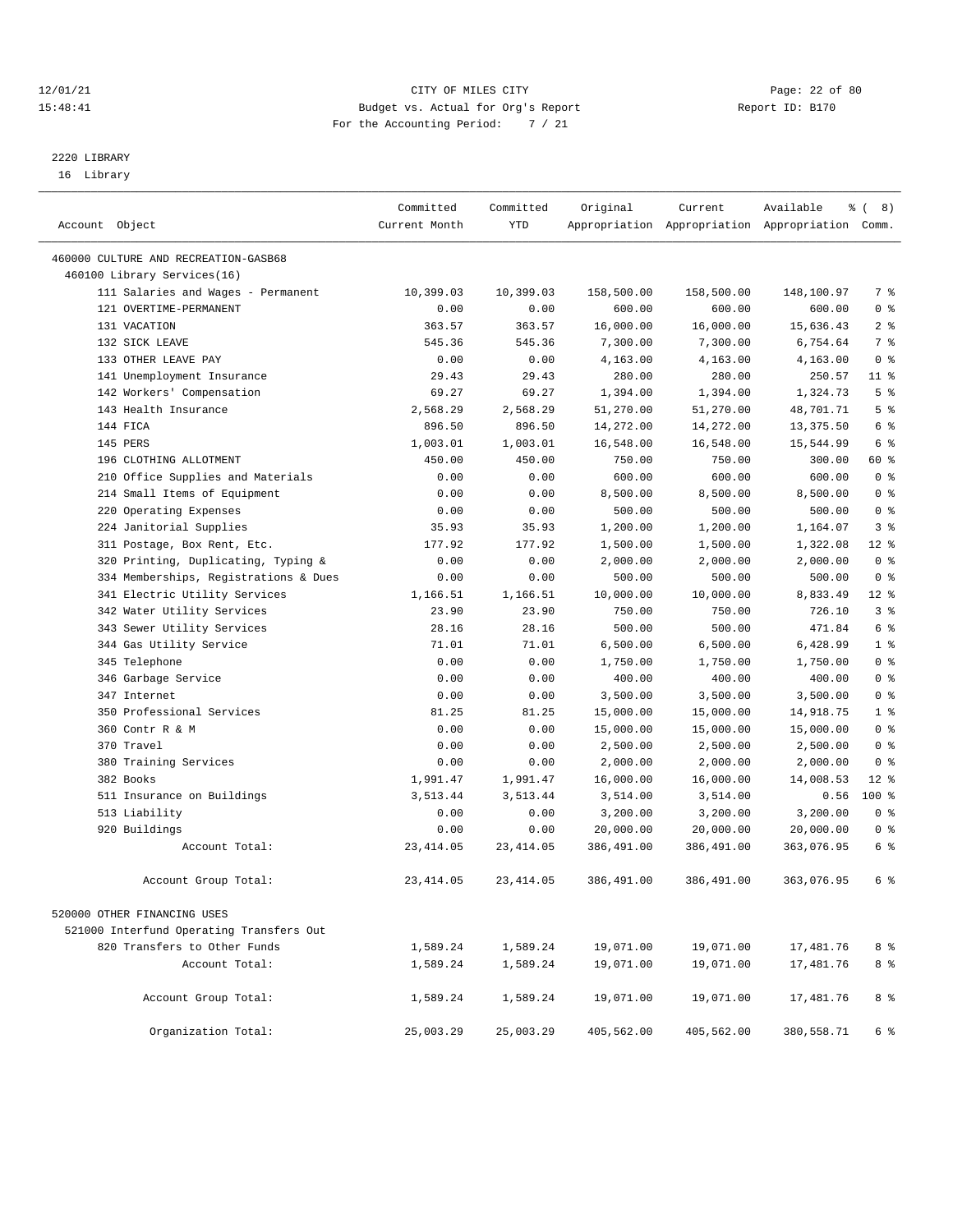#### 12/01/21 Page: 23 of 80 15:48:41 Budget vs. Actual for Org's Report Report ID: B170 For the Accounting Period: 7 / 21

### 2220 LIBRARY 16 Library

| Account Object |             | Committed<br>Current Month | Committed<br><b>YTD</b> | Original   | Current<br>Appropriation Appropriation Appropriation Comm. | Available % (8) |  |
|----------------|-------------|----------------------------|-------------------------|------------|------------------------------------------------------------|-----------------|--|
|                | Fund Total: | 25,003.29                  | 25,003.29               | 405,562.00 | 405,562.00                                                 | 380,558.71 6 %  |  |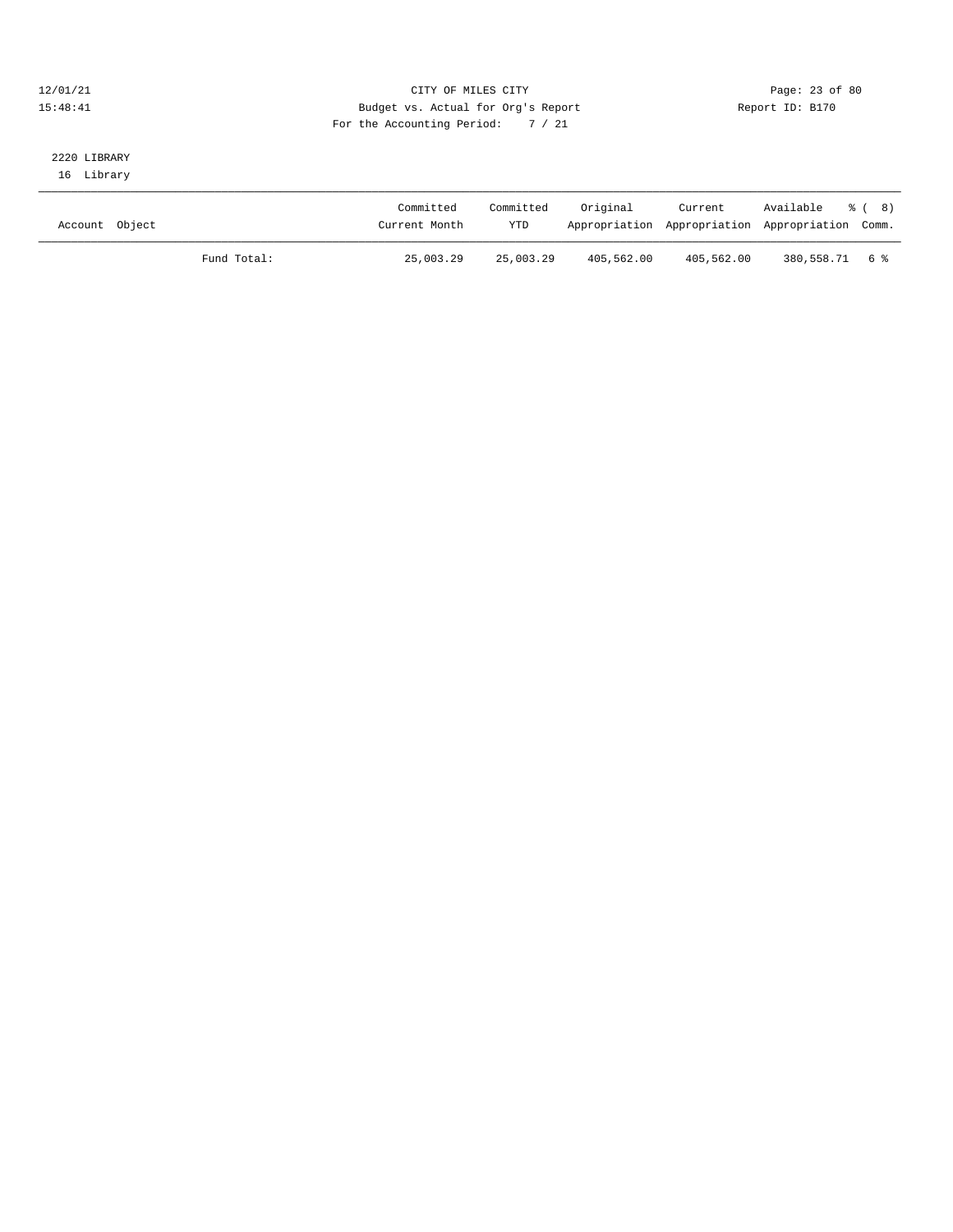#### 12/01/21 Page: 24 of 80 15:48:41 Budget vs. Actual for Org's Report Report ID: B170 For the Accounting Period: 7 / 21

#### 2310 TIFD-Downtown

11 Historic Preservation

| Account Object                                | Committed<br>Current Month | Committed<br>YTD | Original  | Current   | Available<br>Appropriation Appropriation Appropriation Comm. | ී (<br>8)       |
|-----------------------------------------------|----------------------------|------------------|-----------|-----------|--------------------------------------------------------------|-----------------|
| 460000 CULTURE AND RECREATION-GASB68          |                            |                  |           |           |                                                              |                 |
| 460462 Urban Renewal District                 |                            |                  |           |           |                                                              |                 |
| 111 Salaries and Wages - Permanent            | 132.43                     | 132.43           | 1,992.00  | 1,992.00  | 1,859.57                                                     | 7 %             |
| 131 VACATION                                  | 22.06                      | 22.06            | 60.00     | 60.00     | 37.94                                                        | 37%             |
| 132 SICK LEAVE                                | 0.96                       | 0.96             | 60.00     | 60.00     | 59.04                                                        | 2 <sup>8</sup>  |
| 133 OTHER LEAVE PAY                           | 14.92                      | 14.92            | 122.00    | 122.00    | 107.08                                                       | $12*$           |
| 141 Unemployment Insurance                    | 0.46                       | 0.46             | 3.00      | 3.00      | 2.54                                                         | 15 <sup>°</sup> |
| 142 Workers' Compensation                     | 1.05                       | 1.05             | 17.00     | 17.00     | 15.95                                                        | 6 %             |
| 143 Health Insurance                          | 42.77                      | 42.77            | 513.00    | 513.00    | 470.23                                                       | 8 %             |
| 144 FICA                                      | 13.63                      | 13.63            | 171.00    | 171.00    | 157.37                                                       | 8 %             |
| 145 PERS                                      | 15.12                      | 15.12            | 198.00    | 198.00    | 182.88                                                       | 8 %             |
| 196 CLOTHING ALLOTMENT                        | 7.50                       | 7.50             | 0.00      | 0.00      | $-7.50$                                                      | $***$ $%$       |
| 210 Office Supplies and Materials             | 0.00                       | 0.00             | 200.00    | 200.00    | 200.00                                                       | 0 <sup>8</sup>  |
| 220 Operating Expenses                        | 0.00                       | 0.00             | 500.00    | 500.00    | 500.00                                                       | 0 <sup>8</sup>  |
| 231 Gas, Oil, Diesel Fuel, Grease, etc.       | 0.00                       | 0.00             | 200.00    | 200.00    | 200.00                                                       | 0 <sup>8</sup>  |
| 311 Postage, Box Rent, Etc.                   | 0.00                       | 0.00             | 100.00    | 100.00    | 100.00                                                       | 0 <sup>8</sup>  |
| 320 Printing, Duplicating, Typing &           | 0.00                       | 0.00             | 200.00    | 200.00    | 200.00                                                       | 0 <sup>8</sup>  |
| 330 Publicity, Subscriptions & Dues           | 0.00                       | 0.00             | 100.00    | 100.00    | 100.00                                                       | 0 <sup>8</sup>  |
| 331 Publication of Formal & Legal Notices     | 0.00                       | 0.00             | 200.00    | 200.00    | 200.00                                                       | 0 <sup>8</sup>  |
| 345 Telephone                                 | 0.00                       | 0.00             | 175.00    | 175.00    | 175.00                                                       | 0 <sup>8</sup>  |
| 347 Internet                                  | 0.00                       | 0.00             | 300.00    | 300.00    | 300.00                                                       | 0 <sup>8</sup>  |
| 350 Professional Services                     | 0.00                       | 0.00             | 400.00    | 400.00    | 400.00                                                       | 0 <sup>8</sup>  |
| 360 Contr R & M                               | 54.03                      | 54.03            | 1,000.00  | 1,000.00  | 945.97                                                       | 5 <sup>8</sup>  |
| 370 Travel                                    | 0.00                       | 0.00             | 200.00    | 200.00    | 200.00                                                       | 0 <sup>8</sup>  |
| 380 Training Services                         | 0.00                       | 0.00             | 200.00    | 200.00    | 200.00                                                       | 0 <sup>8</sup>  |
| 513 Liability                                 | 0.00                       | 0.00             | 46.00     | 46.00     | 46.00                                                        | 0 <sup>8</sup>  |
| 721 Redevelopment                             | 0.00                       | 0.00             | 25,000.00 | 25,000.00 | 25,000.00                                                    | 0 <sup>8</sup>  |
| Account Total:                                | 304.93                     | 304.93           | 31,957.00 | 31,957.00 | 31,652.07                                                    | 1 <sup>8</sup>  |
|                                               |                            |                  |           |           |                                                              |                 |
| 460466 Historic Preservation- Montana Main St |                            |                  |           |           |                                                              |                 |
| 730 Grants & Donations to Other               | 0.00                       | 0.00             | 8,075.00  | 8,075.00  | 8,075.00                                                     | 0 <sup>8</sup>  |
| Account Total:                                | 0.00                       | 0.00             | 8,075.00  | 8,075.00  | 8,075.00                                                     | 0 <sup>8</sup>  |
| Account Group Total:                          | 304.93                     | 304.93           | 40,032.00 | 40,032.00 | 39,727.07                                                    | 1 <sup>8</sup>  |
| 520000 OTHER FINANCING USES                   |                            |                  |           |           |                                                              |                 |
| 521000 Interfund Operating Transfers Out      |                            |                  |           |           |                                                              |                 |
| 820 Transfers to Other Funds                  | 0.00                       | 0.00             | 38,000.00 | 38,000.00 | 38,000.00                                                    | 0 %             |
| Account Total:                                | 0.00                       | 0.00             | 38,000.00 | 38,000.00 | 38,000.00                                                    | 0 <sup>8</sup>  |
| Account Group Total:                          | 0.00                       | 0.00             | 38,000.00 | 38,000.00 | 38,000.00                                                    | 0 <sup>8</sup>  |
| Organization Total:                           | 304.93                     | 304.93           | 78,032.00 | 78,032.00 | 77,727.07                                                    | 0 <sup>8</sup>  |
| Fund Total:                                   | 304.93                     | 304.93           | 78,032.00 | 78,032.00 | 77,727.07                                                    | 0 <sup>8</sup>  |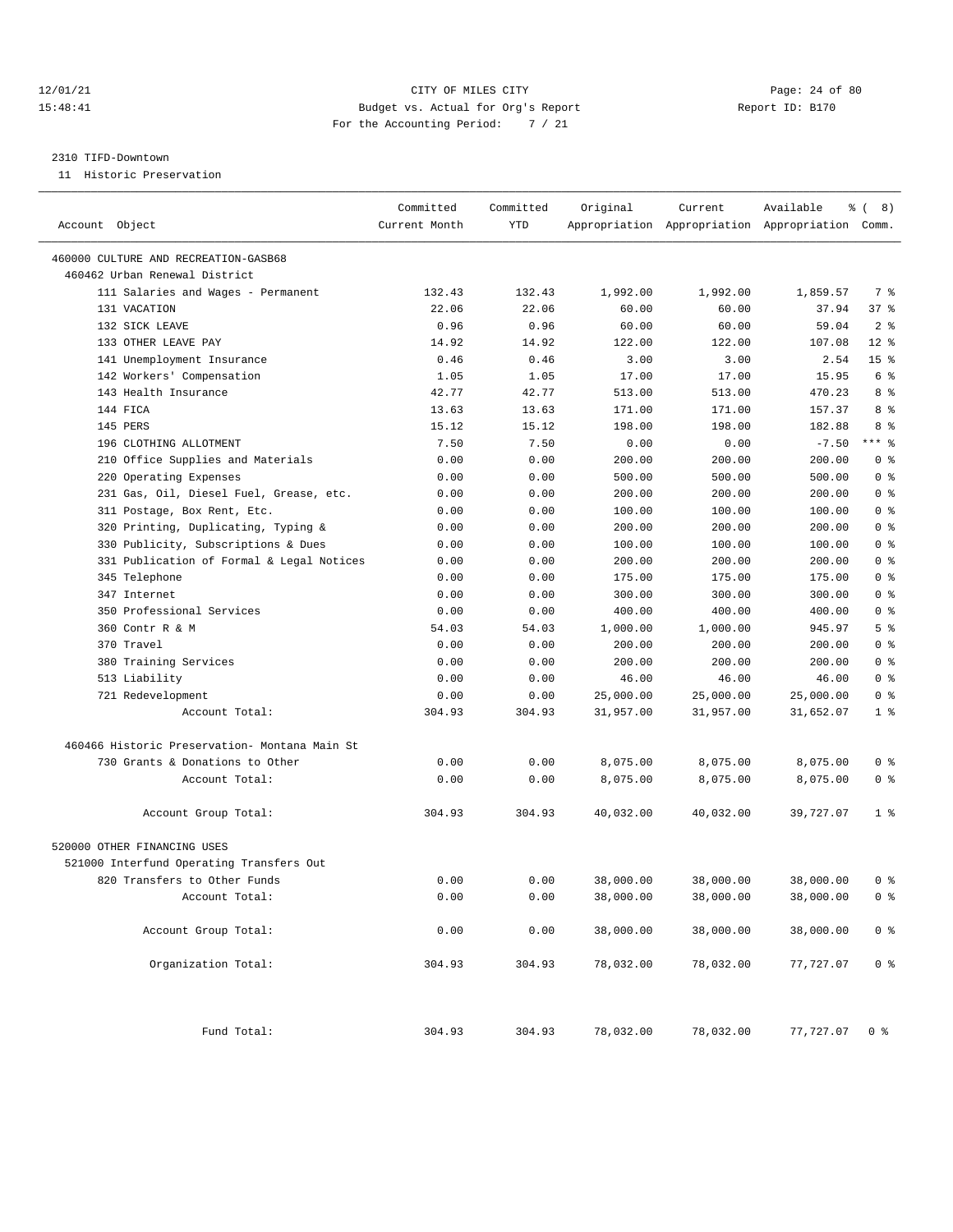#### 12/01/21 Page: 25 of 80 15:48:41 Budget vs. Actual for Org's Report Report ID: B170 For the Accounting Period: 7 / 21

# 2372 Permissive Medical Levy

20 Permissive Medical Levy

| Account Object                                                          | Committed<br>Current Month | Committed<br><b>YTD</b> | Original                 | Current<br>Appropriation Appropriation | Available<br>Appropriation | $\frac{6}{6}$ ( 8)<br>Comm.      |  |
|-------------------------------------------------------------------------|----------------------------|-------------------------|--------------------------|----------------------------------------|----------------------------|----------------------------------|--|
| 520000 OTHER FINANCING USES<br>521000 Interfund Operating Transfers Out |                            |                         |                          |                                        |                            |                                  |  |
| 820 Transfers to Other Funds                                            | 0.00                       | 0.00                    | 288,446.00               | 288,446.00                             | 288,446.00                 | 0 <sup>8</sup>                   |  |
| Account Total:                                                          | 0.00                       | 0.00                    | 288,446.00               | 288,446.00                             | 288,446.00                 | 0 <sup>8</sup>                   |  |
| Account Group Total:<br>Organization Total:                             | 0.00<br>0.00               | 0.00<br>0.00            | 288,446.00<br>288,446.00 | 288,446.00<br>288,446.00               | 288,446.00<br>288,446.00   | 0 <sup>8</sup><br>0 <sup>8</sup> |  |
| Fund Total:                                                             | 0.00                       | 0.00                    | 288,446.00               | 288,446.00                             | 288,446.00                 | 0 <sup>8</sup>                   |  |
|                                                                         |                            |                         |                          |                                        |                            |                                  |  |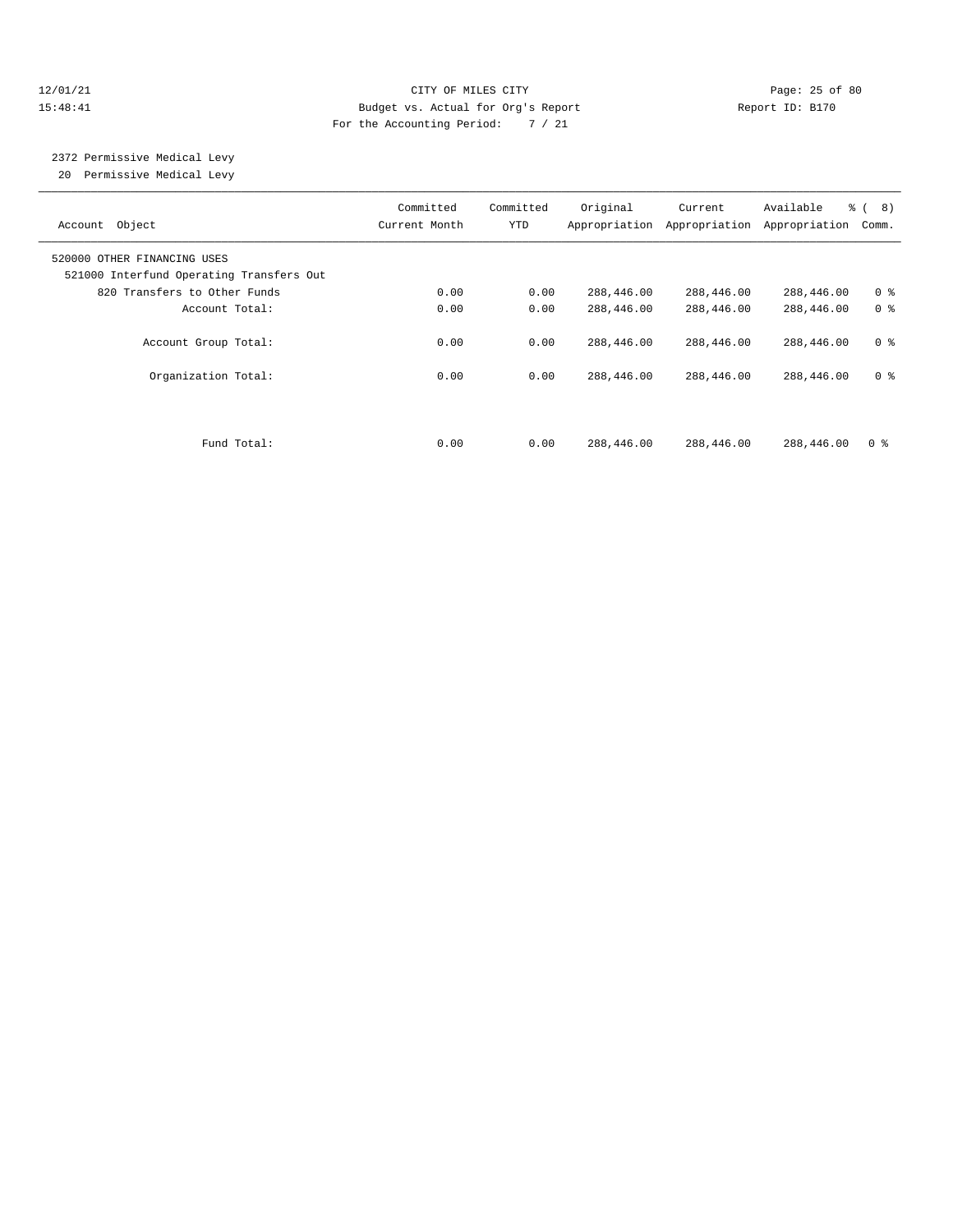#### 12/01/21 Page: 26 of 80 15:48:41 Budget vs. Actual for Org's Report Report ID: B170 For the Accounting Period: 7 / 21

# 2394 BUILDING CODE ENFORCEMENT

18 BUILDING INSPECTION

| Account Object                            | Committed<br>Current Month | Committed<br><b>YTD</b> | Original   | Current    | Available<br>Appropriation Appropriation Appropriation Comm. | $\frac{6}{6}$ ( 8) |
|-------------------------------------------|----------------------------|-------------------------|------------|------------|--------------------------------------------------------------|--------------------|
|                                           |                            |                         |            |            |                                                              |                    |
| 420000 PUBLIC SAFETY-GASB68               |                            |                         |            |            |                                                              |                    |
| 420531 Building Inspection                |                            |                         |            |            |                                                              |                    |
| 111 Salaries and Wages - Permanent        | 957.96                     | 957.96                  | 11,480.00  | 11,480.00  | 10,522.04                                                    | 8 <sup>8</sup>     |
| 121 OVERTIME-PERMANENT                    | 0.00                       | 0.00                    | 240.00     | 240.00     | 240.00                                                       | 0 <sup>8</sup>     |
| 131 VACATION                              | 37.97                      | 37.97                   | 1,000.00   | 1,000.00   | 962.03                                                       | 4%                 |
| 132 SICK LEAVE                            | 33.37                      | 33.37                   | 600.00     | 600.00     | 566.63                                                       | 6 <sup>8</sup>     |
| 133 OTHER LEAVE PAY                       | 61.81                      | 61.81                   | 264.00     | 264.00     | 202.19                                                       | 23%                |
| 141 Unemployment Insurance                | 2.83                       | 2.83                    | 20.00      | 20.00      | 17.17                                                        | $14$ %             |
| 142 Workers' Compensation                 | 4.42                       | 4.42                    | 150.00     | 150.00     | 145.58                                                       | 3%                 |
| 143 Health Insurance                      | 250.21                     | 250.21                  | 3,076.00   | 3,076.00   | 2,825.79                                                     | 8 %                |
| 144 FICA                                  | 85.91                      | 85.91                   | 1,039.00   | 1,039.00   | 953.09                                                       | 8 %                |
| 145 PERS                                  | 96.78                      | 96.78                   | 1,205.00   | 1,205.00   | 1,108.22                                                     | 8 %                |
| 196 CLOTHING ALLOTMENT                    | 45.00                      | 45.00                   | 45.00      | 45.00      | 0.00                                                         | 100%               |
| 210 Office Supplies and Materials         | 0.00                       | 0.00                    | 3,000.00   | 3,000.00   | 3,000.00                                                     | 0 <sup>8</sup>     |
| 214 Small Items of Equipment              | 0.00                       | 0.00                    | 4,000.00   | 4,000.00   | 4,000.00                                                     | 0 <sup>8</sup>     |
| Operating Expenses<br>220                 | 0.00                       | 0.00                    | 3,000.00   | 3,000.00   | 3,000.00                                                     | 0 <sup>8</sup>     |
| 311 Postage, Box Rent, Etc.               | 247.27                     | 247.27                  | 600.00     | 600.00     | 352.73                                                       | 41 %               |
| 320 Printing, Duplicating, Typing &       | 0.00                       | 0.00                    | 500.00     | 500.00     | 500.00                                                       | 0 <sup>8</sup>     |
| 330 Publicity, Subscriptions & Dues       | 0.00                       | 0.00                    | 500.00     | 500.00     | 500.00                                                       | 0 <sup>8</sup>     |
| 331 Publication of Formal & Legal Notices | 0.00                       | 0.00                    | 1,000.00   | 1,000.00   | 1,000.00                                                     | 0 <sup>8</sup>     |
| 334 Memberships, Registrations & Dues     | 0.00                       | 0.00                    | 400.00     | 400.00     | 400.00                                                       | 0 <sup>8</sup>     |
| 345 Telephone                             | 0.00                       | 0.00                    | 650.00     | 650.00     | 650.00                                                       | 0 <sup>8</sup>     |
| 350 Professional Services                 | 0.00                       | 0.00                    | 100,000.00 | 100,000.00 | 100,000.00                                                   | 0 <sup>8</sup>     |
| 360 Contr R & M                           | 1,289.71                   | 1,289.71                | 4,000.00   | 4,000.00   | 2,710.29                                                     | 32%                |
| 363 R&M Vehicles/Equip/Labor-PW           | 0.00                       | 0.00                    | 3,000.00   | 3,000.00   | 3,000.00                                                     | 0 <sup>8</sup>     |
| 513 Liability                             | 0.00                       | 0.00                    | 250.00     | 250.00     | 250.00                                                       | 0 <sup>8</sup>     |
| 531 Building & Office Rental              | 200.00                     | 200.00                  | 2,500.00   | 2,500.00   | 2,300.00                                                     | 8%                 |
| Account Total:                            | 3, 313. 24                 | 3, 313. 24              | 142,519.00 | 142,519.00 | 139, 205. 76                                                 | 2 <sup>8</sup>     |
| Account Group Total:                      | 3, 313.24                  | 3, 313. 24              | 142,519.00 | 142,519.00 | 139, 205. 76                                                 | 2 <sup>8</sup>     |
| 520000 OTHER FINANCING USES               |                            |                         |            |            |                                                              |                    |
| 521000 Interfund Operating Transfers Out  |                            |                         |            |            |                                                              |                    |
| 820 Transfers to Other Funds              | 457.56                     | 457.56                  | 5,491.00   | 5,491.00   | 5,033.44                                                     | 8 %                |
| Account Total:                            | 457.56                     | 457.56                  | 5,491.00   | 5,491.00   | 5,033.44                                                     | 8 %                |
| Account Group Total:                      | 457.56                     | 457.56                  | 5,491.00   | 5,491.00   | 5,033.44                                                     | 8 %                |
| Organization Total:                       | 3,770.80                   | 3,770.80                | 148,010.00 | 148,010.00 | 144,239.20                                                   | 3%                 |
| Fund Total:                               | 3,770.80                   | 3,770.80                | 148,010.00 | 148,010.00 | 144,239.20                                                   | 3%                 |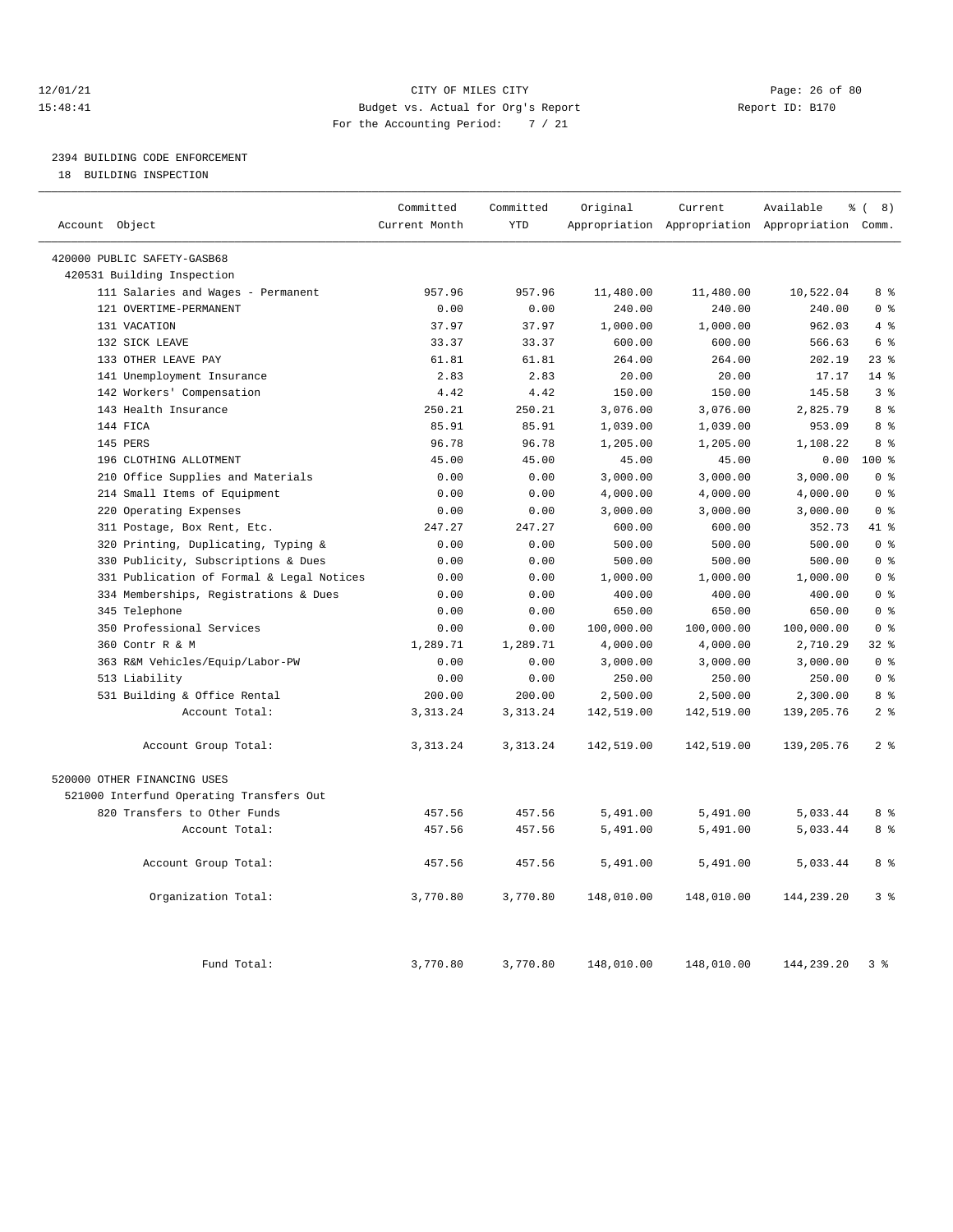#### 12/01/21 Page: 27 of 80<br>15:48:41 CITY OF MILES CITY PAGE PAGE: 27 of 80<br>15:48:41 Budget vs. Actual for Org's Report Page: 27 of 80 15:48:41 Budget vs. Actual for Org's Report For the Accounting Period: 7 / 21

### 2400 LTG M D#165-(Gen City) 46 SID #165

| Account Object                           | Committed<br>Current Month | Committed<br><b>YTD</b> | Original   | Current<br>Appropriation Appropriation | Available<br>Appropriation | % (8)<br>Comm. |  |
|------------------------------------------|----------------------------|-------------------------|------------|----------------------------------------|----------------------------|----------------|--|
| 430000 Public Works-GASB68               |                            |                         |            |                                        |                            |                |  |
| 430263 STREET LIGHTING                   |                            |                         |            |                                        |                            |                |  |
| 341 Electric Utility Services            | 4,004.17                   | 4,004.17                | 50,000.00  | 50,000.00                              | 45,995.83                  | 8 %            |  |
| 533 Machinery and Equipment Rental       | 8,836.60                   | 8,836.60                | 120,000.00 | 120,000.00                             | 111, 163.40                | 7 %            |  |
| Account Total:                           | 12,840.77                  | 12,840.77               | 170,000.00 | 170,000.00                             | 157, 159. 23               | 8 %            |  |
| Account Group Total:                     | 12,840.77                  | 12,840.77               | 170,000.00 | 170,000.00                             | 157, 159. 23               | 8 %            |  |
| 520000 OTHER FINANCING USES              |                            |                         |            |                                        |                            |                |  |
| 521000 Interfund Operating Transfers Out |                            |                         |            |                                        |                            |                |  |
| 820 Transfers to Other Funds             | 1,000.00                   | 1,000.00                | 1,000.00   | 1,000.00                               | 0.00                       | $100*$         |  |
| Account Total:                           | 1,000.00                   | 1,000.00                | 1,000.00   | 1,000.00                               | 0.00                       | 100 %          |  |
| Account Group Total:                     | 1,000.00                   | 1,000.00                | 1,000.00   | 1,000.00                               |                            | $0.00 100$ %   |  |
| Organization Total:                      | 13,840.77                  | 13,840.77               | 171,000.00 | 171,000.00                             | 157, 159. 23               | 8 %            |  |
|                                          |                            |                         |            |                                        |                            |                |  |
| Fund Total:                              | 13,840.77                  | 13,840.77               | 171,000.00 | 171,000.00                             | 157, 159.23                | 8 %            |  |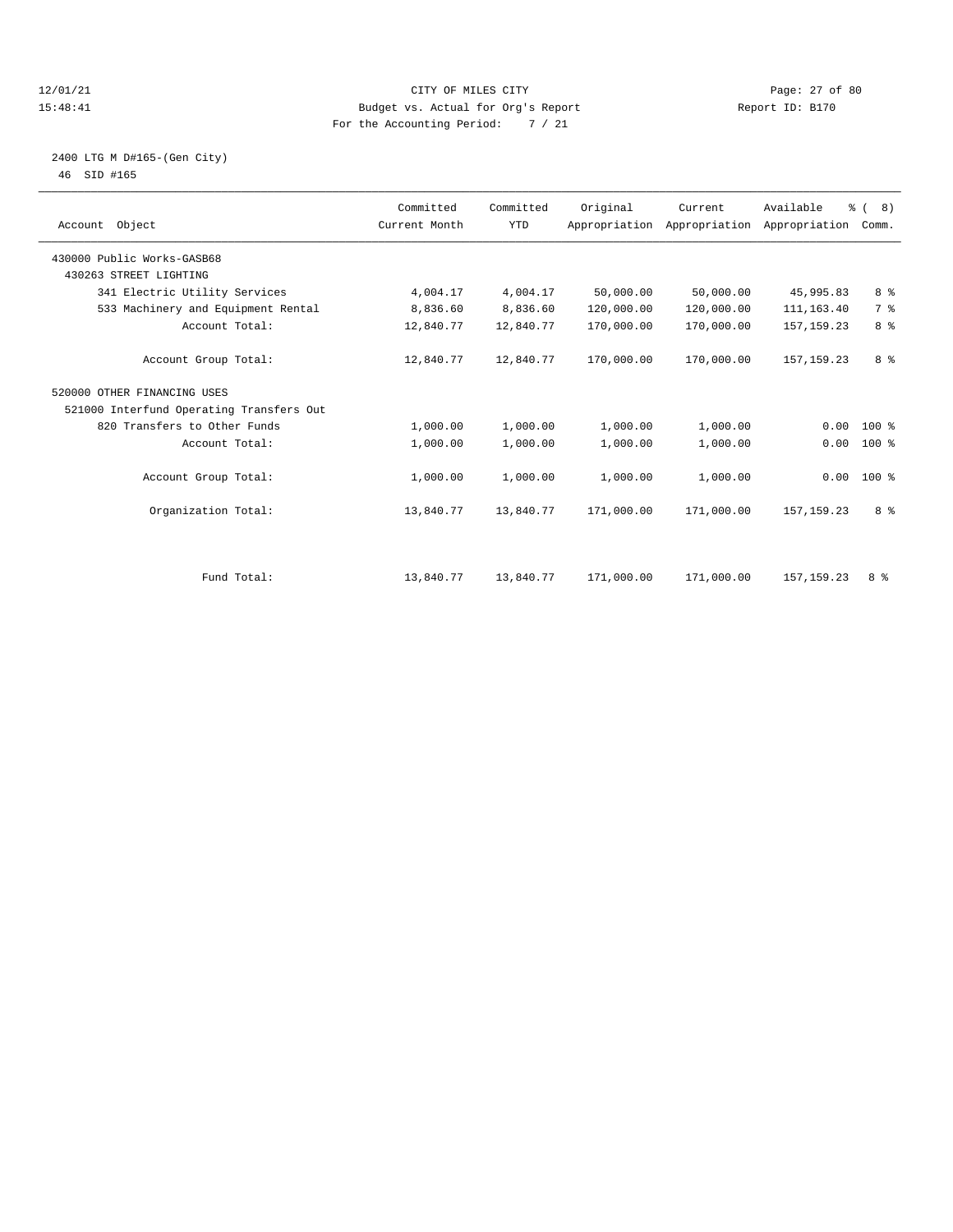#### 12/01/21 Page: 28 of 80<br>15:48:41 CITY OF MILES CITY PAGE PAGE: 28 of 80<br>15:48:41 Page: 28 of 80 15:48:41 Budget vs. Actual for Org's Report For the Accounting Period: 7 / 21

# 2420 LTG M D#167-(MilesAddn Etc)

48 SID #167

| Account Object                           | Committed<br>Current Month | Committed<br><b>YTD</b> | Original  | Current<br>Appropriation Appropriation Appropriation | Available      | % (8)<br>Comm. |  |
|------------------------------------------|----------------------------|-------------------------|-----------|------------------------------------------------------|----------------|----------------|--|
| 430000 Public Works-GASB68               |                            |                         |           |                                                      |                |                |  |
| 430263 STREET LIGHTING                   |                            |                         |           |                                                      |                |                |  |
| 341 Electric Utility Services            | 565.06                     | 565.06                  | 8,000.00  | 8,000.00                                             | 7,434.94       | 7 %            |  |
| 533 Machinery and Equipment Rental       | 1,054.80                   | 1,054.80                | 16,000.00 | 16,000.00                                            | 14,945.20      | 7 <sup>°</sup> |  |
| Account Total:                           | 1,619.86                   | 1,619.86                | 24,000.00 | 24,000.00                                            | 22,380.14      | 7 <sup>°</sup> |  |
| Account Group Total:                     | 1,619.86                   | 1,619.86                | 24,000.00 | 24,000.00                                            | 22,380.14      | 7 %            |  |
| 520000 OTHER FINANCING USES              |                            |                         |           |                                                      |                |                |  |
| 521000 Interfund Operating Transfers Out |                            |                         |           |                                                      |                |                |  |
| 820 Transfers to Other Funds             | 1,000.00                   | 1,000.00                | 1,000.00  | 1,000.00                                             | 0.00           | $100*$         |  |
| Account Total:                           | 1,000.00                   | 1,000.00                | 1,000.00  | 1,000.00                                             | 0.00           | 100 %          |  |
| Account Group Total:                     | 1,000.00                   | 1,000.00                | 1,000.00  | 1,000.00                                             | 0.00           | $100*$         |  |
| Organization Total:                      | 2,619.86                   | 2,619.86                | 25,000.00 | 25,000.00                                            | 22,380.14      | $10*$          |  |
|                                          |                            |                         |           |                                                      |                |                |  |
| Fund Total:                              | 2,619.86                   | 2,619.86                | 25,000.00 | 25,000.00                                            | 22,380.14 10 % |                |  |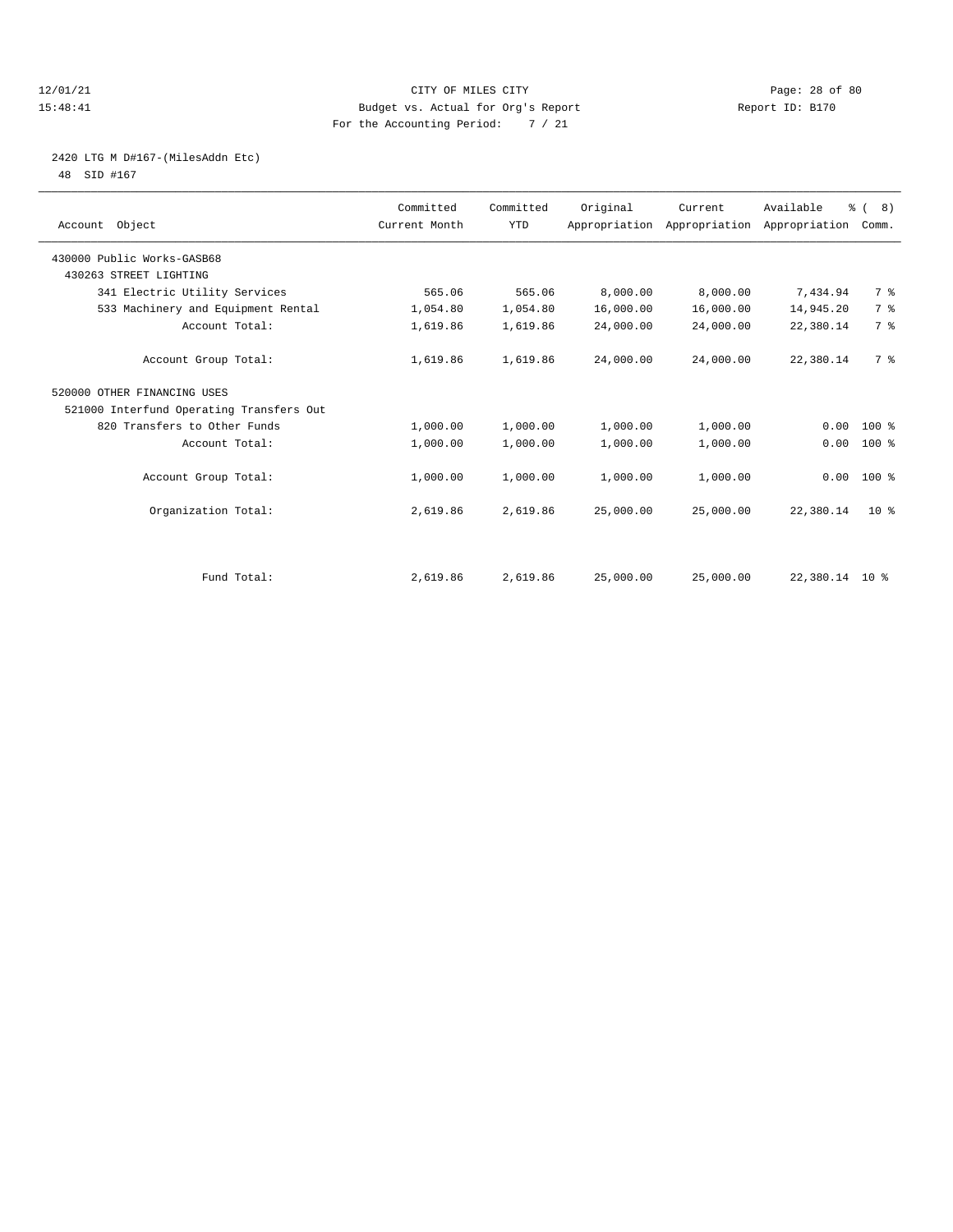#### 12/01/21 Page: 29 of 80<br>
12/01/21 Page: 29 of 80<br>
Budget vs. Actual for Org's Report Physics (Report ID: B170 15:48:41 Budget vs. Actual for Org's Report For the Accounting Period: 7 / 21

#### 2430 LTG M D#171-(Balsam Est) 49 SID #171

| Account Object                           | Committed<br>Current Month | Committed<br><b>YTD</b> | Original | Current<br>Appropriation Appropriation | Available<br>Appropriation Comm. | $\frac{6}{6}$ ( 8) |  |
|------------------------------------------|----------------------------|-------------------------|----------|----------------------------------------|----------------------------------|--------------------|--|
| 430000 Public Works-GASB68               |                            |                         |          |                                        |                                  |                    |  |
| 430263 STREET LIGHTING                   |                            |                         |          |                                        |                                  |                    |  |
| 230 Repair and Maintenance Supplies      | 0.00                       | 0.00                    | 2,500.00 | 2,500.00                               | 2,500.00                         | 0 <sup>8</sup>     |  |
| 341 Electric Utility Services            | 166.08                     | 166.08                  | 2,500.00 | 2,500.00                               | 2,333.92                         | 7 <sup>°</sup>     |  |
| 360 Contr R & M                          | 0.00                       | 0.00                    | 2,500.00 | 2,500.00                               | 2,500.00                         | 0 <sup>8</sup>     |  |
| Account Total:                           | 166.08                     | 166.08                  | 7,500.00 | 7,500.00                               | 7,333.92                         | 2 <sup>8</sup>     |  |
| Account Group Total:                     | 166.08                     | 166.08                  | 7,500.00 | 7,500.00                               | 7,333.92                         | 2 <sup>8</sup>     |  |
| 520000 OTHER FINANCING USES              |                            |                         |          |                                        |                                  |                    |  |
| 521000 Interfund Operating Transfers Out |                            |                         |          |                                        |                                  |                    |  |
| 820 Transfers to Other Funds             | 1,000.00                   | 1,000.00                | 1,000.00 | 1,000.00                               | 0.00                             | $100*$             |  |
| Account Total:                           | 1,000.00                   | 1,000.00                | 1,000.00 | 1,000.00                               | 0.00                             | $100*$             |  |
| Account Group Total:                     | 1,000.00                   | 1,000.00                | 1,000.00 | 1,000.00                               | 0.00                             | $100$ %            |  |
| Organization Total:                      | 1,166.08                   | 1,166.08                | 8,500.00 | 8,500.00                               | 7,333.92                         | $14*$              |  |
|                                          |                            |                         |          |                                        |                                  |                    |  |
| Fund Total:                              | 1,166.08                   | 1,166.08                | 8,500.00 | 8,500.00                               | 7,333.92 14 %                    |                    |  |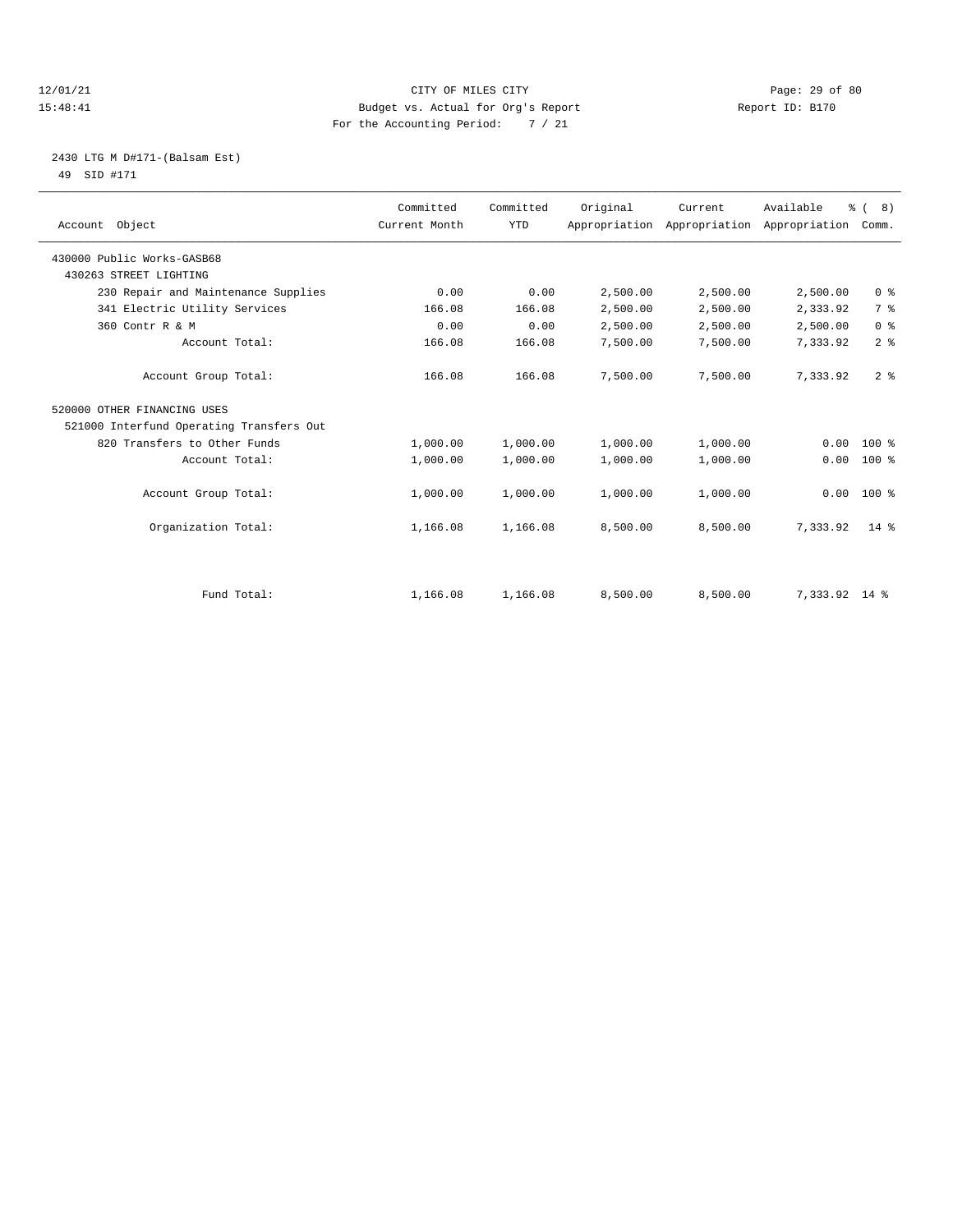#### 12/01/21 Page: 30 of 80<br>15:48:41 CITY OF MILES CITY PAGE PAGE: 15:48:41<br>15:48:41 Budget vs. Actual for Org's Report Page: 19170 15:48:41 Budget vs. Actual for Org's Report For the Accounting Period: 7 / 21

#### 2440 LTG M D#172-(Main Str) 50 SID #172

| Account Object                           | Committed<br>Current Month | Committed<br><b>YTD</b> | Original  | Current<br>Appropriation Appropriation | Available<br>Appropriation Comm. | $\frac{6}{6}$ ( 8) |  |
|------------------------------------------|----------------------------|-------------------------|-----------|----------------------------------------|----------------------------------|--------------------|--|
| 430000 Public Works-GASB68               |                            |                         |           |                                        |                                  |                    |  |
| 430263 STREET LIGHTING                   |                            |                         |           |                                        |                                  |                    |  |
| 230 Repair and Maintenance Supplies      | 0.00                       | 0.00                    | 8,500.00  | 8,500.00                               | 8,500.00                         | 0 <sup>8</sup>     |  |
| 341 Electric Utility Services            | 1,363.35                   | 1,363.35                | 20,000.00 | 20,000.00                              | 18,636.65                        | 7 %                |  |
| 360 Contr R & M                          | 0.00                       | 0.00                    | 4,000.00  | 4,000.00                               | 4,000.00                         | 0 <sup>8</sup>     |  |
| Account Total:                           | 1,363.35                   | 1,363.35                | 32,500.00 | 32,500.00                              | 31,136.65                        | 4%                 |  |
| Account Group Total:                     | 1,363.35                   | 1,363.35                | 32,500.00 | 32,500.00                              | 31, 136.65                       | 4%                 |  |
| 520000 OTHER FINANCING USES              |                            |                         |           |                                        |                                  |                    |  |
| 521000 Interfund Operating Transfers Out |                            |                         |           |                                        |                                  |                    |  |
| 820 Transfers to Other Funds             | 1,000.00                   | 1,000.00                | 1,000.00  | 1,000.00                               | 0.00                             | $100*$             |  |
| Account Total:                           | 1,000.00                   | 1,000.00                | 1,000.00  | 1,000.00                               | 0.00                             | $100*$             |  |
| Account Group Total:                     | 1,000.00                   | 1,000.00                | 1,000.00  | 1,000.00                               | 0.00                             | $100*$             |  |
| Organization Total:                      | 2,363.35                   | 2,363.35                | 33,500.00 | 33,500.00                              | 31, 136.65                       | 7 %                |  |
|                                          |                            |                         |           |                                        |                                  |                    |  |
| Fund Total:                              | 2,363.35                   | 2,363.35                | 33,500.00 | 33,500.00                              | 31, 136.65                       | 7 %                |  |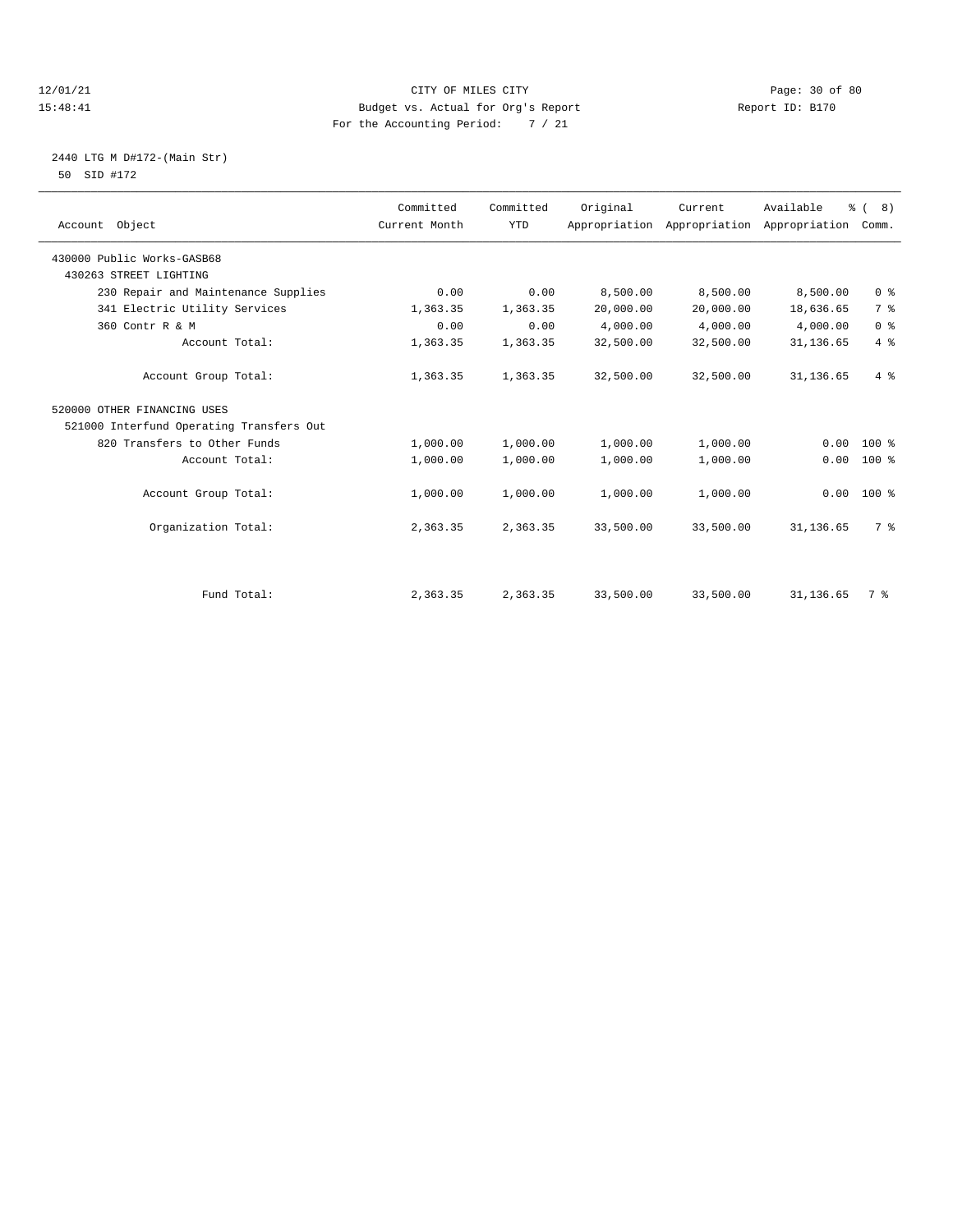#### 12/01/21 Page: 31 of 80<br>15:48:41 CITY OF MILES CITY PAGE PAGE: 31 of 80<br>15:48:41 Budget vs. Actual for Org's Report Page: 21 of 80 15:48:41 Budget vs. Actual for Org's Report For the Accounting Period: 7 / 21

### 2450 LTG M D#195-(SG-Trico) 51 SID #195

| Account Object                           | Committed<br>Current Month | Committed<br><b>YTD</b> | Original | Current<br>Appropriation Appropriation Appropriation Comm. | Available | $\frac{6}{6}$ ( 8) |  |
|------------------------------------------|----------------------------|-------------------------|----------|------------------------------------------------------------|-----------|--------------------|--|
| 430000 Public Works-GASB68               |                            |                         |          |                                                            |           |                    |  |
| 430263 STREET LIGHTING                   |                            |                         |          |                                                            |           |                    |  |
| 341 Electric Utility Services            | 525.00                     | 525.00                  | 6,500.00 | 6,500.00                                                   | 5,975.00  | 8 %                |  |
| Account Total:                           | 525.00                     | 525.00                  | 6,500.00 | 6,500.00                                                   | 5,975.00  | 8 %                |  |
| Account Group Total:                     | 525.00                     | 525.00                  | 6,500.00 | 6,500.00                                                   | 5,975.00  | 8 %                |  |
| 520000 OTHER FINANCING USES              |                            |                         |          |                                                            |           |                    |  |
| 521000 Interfund Operating Transfers Out |                            |                         |          |                                                            |           |                    |  |
| 820 Transfers to Other Funds             | 1,000.00                   | 1,000.00                | 1,000.00 | 1,000.00                                                   | 0.00      | $100*$             |  |
| Account Total:                           | 1,000.00                   | 1,000.00                | 1,000.00 | 1,000.00                                                   | 0.00      | 100 %              |  |
| Account Group Total:                     | 1,000.00                   | 1,000.00                | 1,000.00 | 1,000.00                                                   |           | $0.00$ 100 %       |  |
| Organization Total:                      | 1,525.00                   | 1,525.00                | 7,500.00 | 7,500.00                                                   | 5,975.00  | $20*$              |  |
|                                          |                            |                         |          |                                                            |           |                    |  |
| Fund Total:                              | 1,525.00                   | 1,525.00                | 7,500.00 | 7,500.00                                                   | 5,975.00  | $20*$              |  |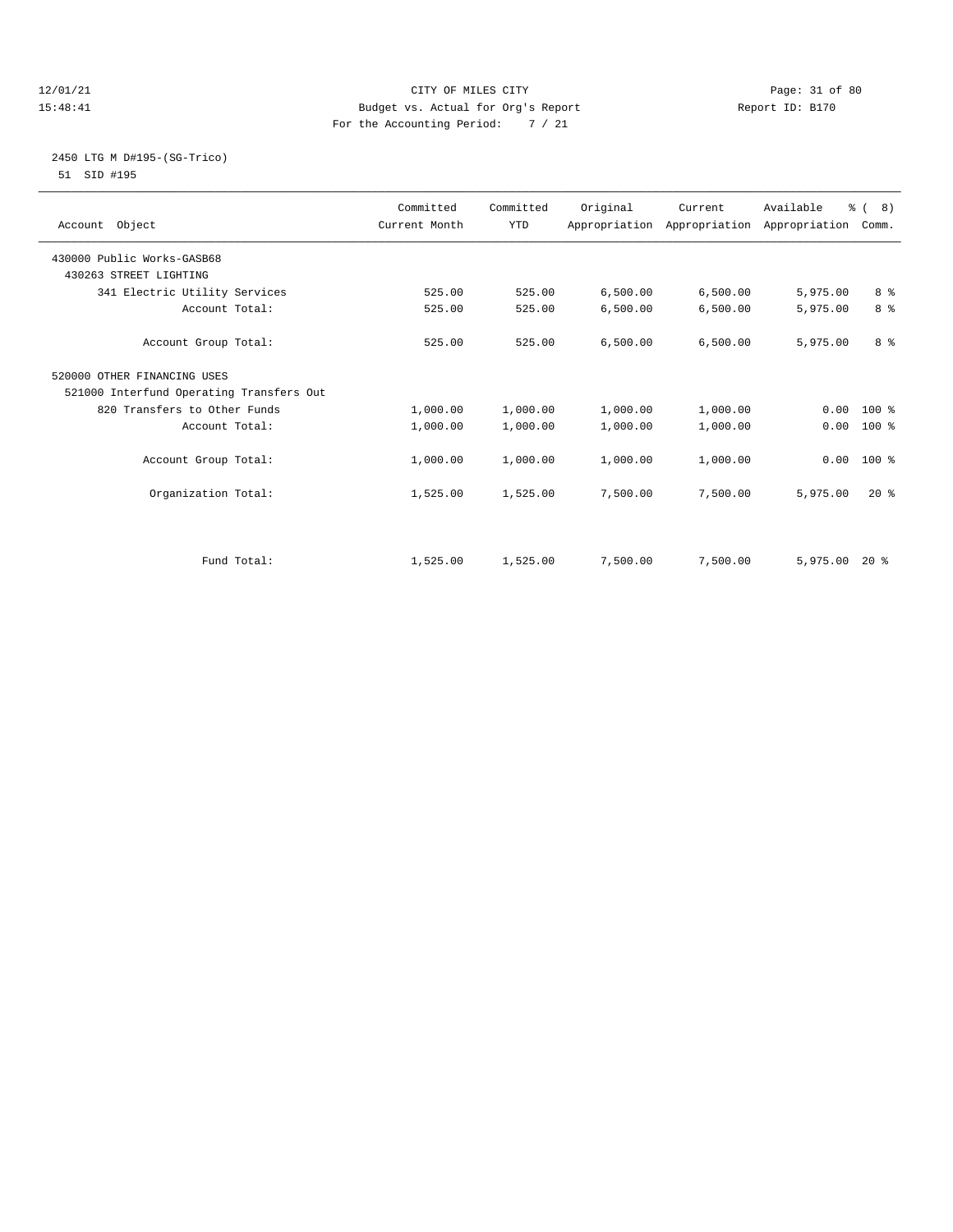#### 12/01/21 Page: 32 of 80<br>15:48:41 CITY OF MILES CITY PAGE PAGE: 13 of 80<br>15:48:41 Budget vs. Actual for Org's Report Page: 12 Page: 12.0 15:48:41 Budget vs. Actual for Org's Report For the Accounting Period: 7 / 21

#### 2470 LTG M D#202-(SG-MDU&NV) 72 SID #202

| Account Object                           | Committed<br>Current Month | Committed<br><b>YTD</b> | Original | Current<br>Appropriation Appropriation Appropriation | Available       | % (8)<br>Comm.  |  |
|------------------------------------------|----------------------------|-------------------------|----------|------------------------------------------------------|-----------------|-----------------|--|
| 430000 Public Works-GASB68               |                            |                         |          |                                                      |                 |                 |  |
| 430263 STREET LIGHTING                   |                            |                         |          |                                                      |                 |                 |  |
| 341 Electric Utility Services            | 117.21                     | 117.21                  | 2,000.00 | 2,000.00                                             | 1,882.79        | 6 %             |  |
| 533 Machinery and Equipment Rental       | 325.90                     | 325.90                  | 4,500.00 | 4,500.00                                             | 4,174.10        | 7 <sup>°</sup>  |  |
| Account Total:                           | 443.11                     | 443.11                  | 6,500.00 | 6,500.00                                             | 6,056.89        | 7 <sup>°</sup>  |  |
| Account Group Total:                     | 443.11                     | 443.11                  | 6,500.00 | 6,500.00                                             | 6,056.89        | 7 %             |  |
| 520000 OTHER FINANCING USES              |                            |                         |          |                                                      |                 |                 |  |
| 521000 Interfund Operating Transfers Out |                            |                         |          |                                                      |                 |                 |  |
| 820 Transfers to Other Funds             | 1,000.00                   | 1,000.00                | 1,000.00 | 1,000.00                                             | 0.00            | $100*$          |  |
| Account Total:                           | 1,000.00                   | 1,000.00                | 1,000.00 | 1,000.00                                             | 0.00            | 100 %           |  |
| Account Group Total:                     | 1,000.00                   | 1,000.00                | 1,000.00 | 1,000.00                                             |                 | $0.00 100$ %    |  |
| Organization Total:                      | 1,443.11                   | 1,443.11                | 7,500.00 | 7,500.00                                             | 6,056.89        | 19 <sup>°</sup> |  |
|                                          |                            |                         |          |                                                      |                 |                 |  |
| Fund Total:                              | 1,443.11                   | 1,443.11                | 7,500.00 | 7,500.00                                             | $6,056.89$ 19 % |                 |  |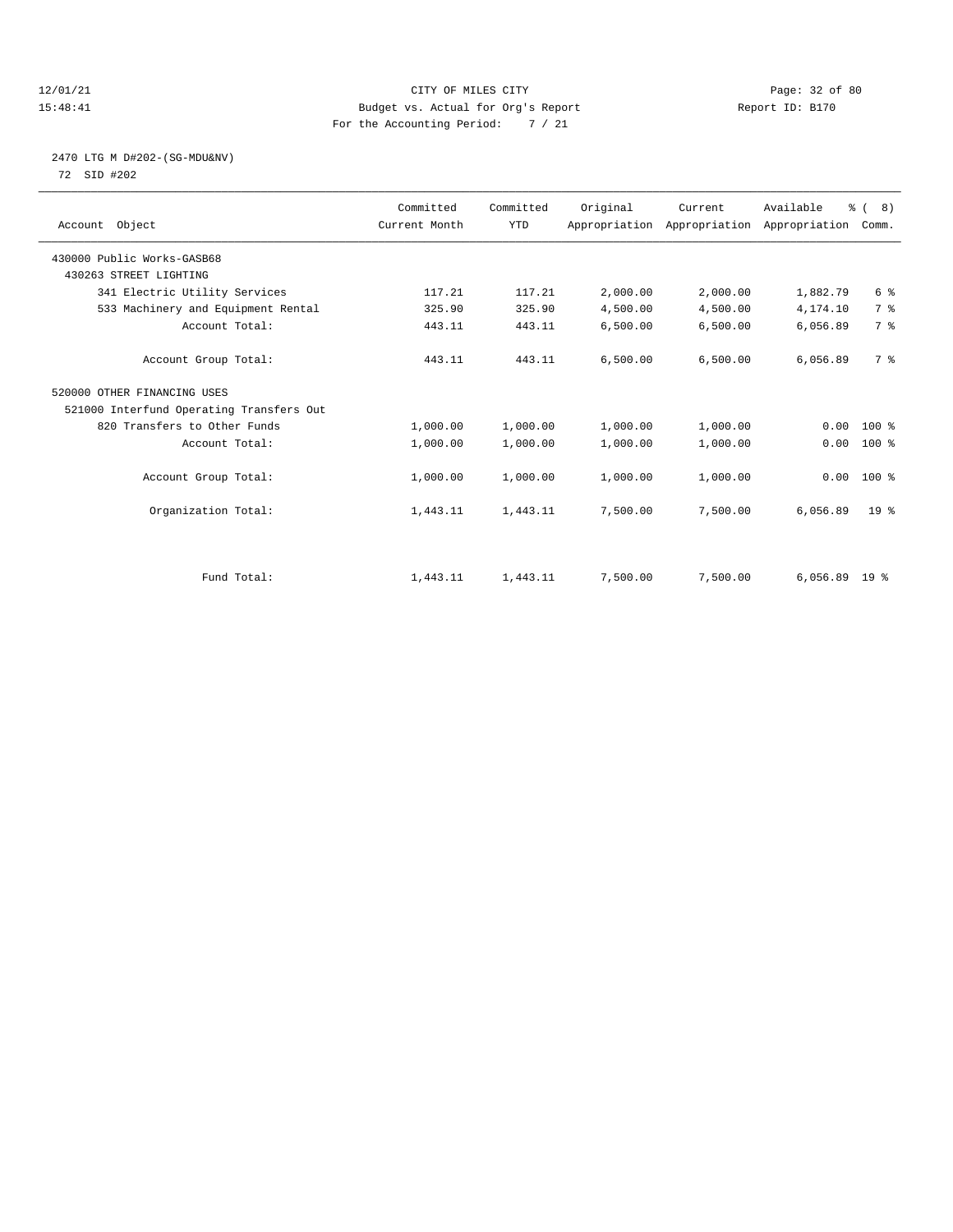#### 12/01/21 Page: 33 of 80 15:48:41 Budget vs. Actual for Org's Report Report ID: B170 For the Accounting Period: 7 / 21

### 2480 LTG M M#173-(Milestown Estates)

47 SID #173(Ltg-Milestown)

| Account Object                           | Committed<br>Current Month | Committed<br><b>YTD</b> | Original | Current<br>Appropriation Appropriation Appropriation Comm. | Available | % ( 8)         |
|------------------------------------------|----------------------------|-------------------------|----------|------------------------------------------------------------|-----------|----------------|
| 430000 Public Works-GASB68               |                            |                         |          |                                                            |           |                |
| 430263 STREET LIGHTING                   |                            |                         |          |                                                            |           |                |
| 230 Repair and Maintenance Supplies      | 0.00                       | 0.00                    | 1,500.00 | 1,500.00                                                   | 1,500.00  | 0 <sup>8</sup> |
| 341 Electric Utility Services            | 34.15                      | 34.15                   | 1,600.00 | 1,600.00                                                   | 1,565.85  | 2 <sup>8</sup> |
| 360 Contr R & M                          | 0.00                       | 0.00                    | 300.00   | 300.00                                                     | 300.00    | 0 <sup>8</sup> |
| Account Total:                           | 34.15                      | 34.15                   | 3,400.00 | 3,400.00                                                   | 3,365.85  | 1 <sup>8</sup> |
| Account Group Total:                     | 34.15                      | 34.15                   | 3,400.00 | 3,400.00                                                   | 3,365.85  | 1 <sup>8</sup> |
| 520000 OTHER FINANCING USES              |                            |                         |          |                                                            |           |                |
| 521000 Interfund Operating Transfers Out |                            |                         |          |                                                            |           |                |
| 820 Transfers to Other Funds             | 250.00                     | 250.00                  | 250.00   | 250.00                                                     | 0.00      | $100*$         |
| Account Total:                           | 250.00                     | 250.00                  | 250.00   | 250.00                                                     | 0.00      | $100*$         |
| Account Group Total:                     | 250.00                     | 250.00                  | 250.00   | 250.00                                                     | 0.00      | $100*$         |
| Organization Total:                      | 284.15                     | 284.15                  | 3,650.00 | 3,650.00                                                   | 3,365.85  | 8 <sup>8</sup> |
|                                          |                            |                         |          |                                                            |           |                |
| Fund Total:                              | 284.15                     | 284.15                  | 3,650.00 | 3,650.00                                                   | 3,365.85  | 8 %            |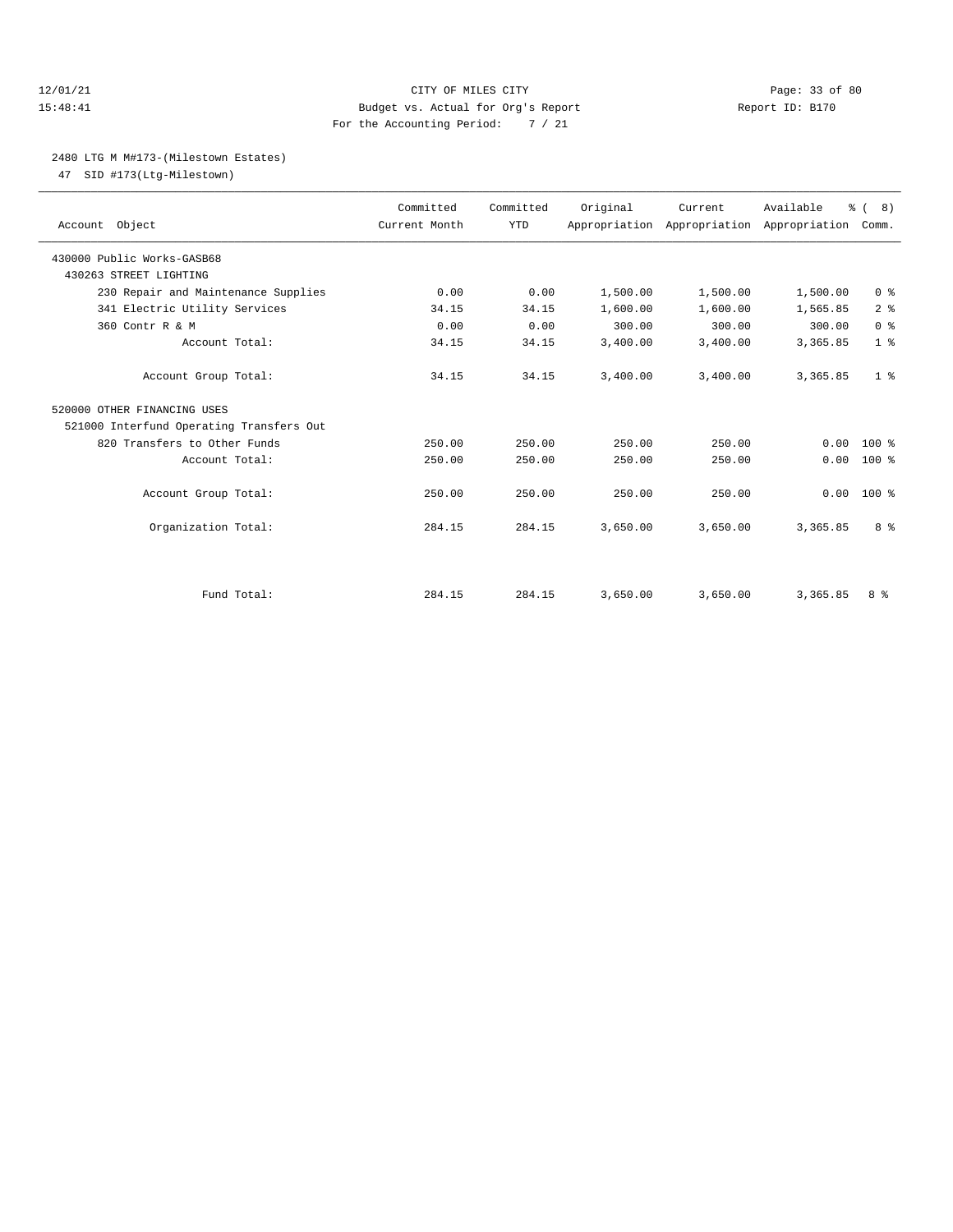#### 12/01/21 Page: 34 of 80 15:48:41 Budget vs. Actual for Org's Report Report ID: B170 For the Accounting Period: 7 / 21

————————————————————————————————————————————————————————————————————————————————————————————————————————————————————————————————————

2510 STR MAINT DIST #204

107 Paved St. Maint. Dist.#204

|                                           | Committed     | Committed     | Original   | Current    | Available                                       | <b>% (8)</b>            |
|-------------------------------------------|---------------|---------------|------------|------------|-------------------------------------------------|-------------------------|
| Account Object                            | Current Month | <b>YTD</b>    |            |            | Appropriation Appropriation Appropriation Comm. |                         |
|                                           |               |               |            |            |                                                 |                         |
| 430000 Public Works-GASB68                |               |               |            |            |                                                 |                         |
| 430220 Operations                         |               |               |            |            |                                                 |                         |
| 111 Salaries and Wages - Permanent        | 18,643.89     | 18,643.89     | 266,512.00 | 266,512.00 | 247,868.11                                      | 7 %                     |
| 121 OVERTIME-PERMANENT                    | 117.46        | 117.46        | 9,100.00   | 9,100.00   | 8,982.54                                        | 1 <sup>8</sup>          |
| 131 VACATION                              | 2,424.45      | 2,424.45      | 19,600.00  | 19,600.00  | 17, 175.55                                      | $12*$                   |
| 132 SICK LEAVE                            | 209.05        | 209.05        | 13,000.00  | 13,000.00  | 12,790.95                                       | 2 <sup>8</sup><br>8 %   |
| 133 OTHER LEAVE PAY<br>134 HOLIDAY PAY    | 234.39        | 234.39        | 2,838.00   | 2,838.00   | 2,603.61                                        |                         |
|                                           | 0.00          | 0.00<br>56.35 | 3,000.00   | 3,000.00   | 3,000.00                                        | 0 <sup>8</sup><br>$12*$ |
| 141 Unemployment Insurance                | 56.35         |               | 471.00     | 471.00     | 414.65                                          | 6 %                     |
| 142 Workers' Compensation                 | 707.28        | 707.28        | 10,979.00  | 10,979.00  | 10,271.72                                       | 6 %                     |
| 143 Health Insurance                      | 4,515.61      | 4,515.61      | 69,932.00  | 69,932.00  | 65, 416.39                                      | 7 %                     |
| 144 FICA                                  | 1,659.09      | 1,659.09      | 24,025.00  | 24,025.00  | 22,365.91                                       |                         |
| 145 PERS                                  | 1,918.54      | 1,918.54      | 27,856.00  | 27,856.00  | 25,937.46                                       | 7 %                     |
| 196 CLOTHING ALLOTMENT                    | 906.00        | 906.00        | 1,200.00   | 1,200.00   | 294.00                                          | 76 %                    |
| 210 Office Supplies and Materials         | 0.00          | 0.00          | 3,000.00   | 3,000.00   | 3,000.00                                        | 0 <sup>8</sup>          |
| 214 Small Items of Equipment              | 0.00          | 0.00          | 10,000.00  | 10,000.00  | 10,000.00                                       | 0 <sup>8</sup>          |
| 220 Operating Expenses                    | 0.00          | 0.00          | 20,000.00  | 20,000.00  | 20,000.00                                       | 0 <sup>8</sup>          |
| 222 Chemicals, Lab & Med Supplies         | 0.00          | 0.00          | 1,500.00   | 1,500.00   | 1,500.00                                        | 0 <sup>8</sup>          |
| 226 Clothing and Uniforms                 | 0.00          | 0.00          | 1,200.00   | 1,200.00   | 1,200.00                                        | 0 <sup>8</sup>          |
| 230 Repair and Maintenance Supplies       | 0.00          | 0.00          | 10,000.00  | 10,000.00  | 10,000.00                                       | 0 <sup>8</sup>          |
| 231 Gas, Oil, Diesel Fuel, Grease, etc.   | 2,262.99      | 2,262.99      | 40,000.00  | 40,000.00  | 37,737.01                                       | 6 %                     |
| 242 Sign Parts and Supplies               | 11.98         | 11.98         | 8,000.00   | 8,000.00   | 7,988.02                                        | 0 <sup>8</sup>          |
| 311 Postage, Box Rent, Etc.               | 7.42          | 7.42          | 100.00     | 100.00     | 92.58                                           | 7 %                     |
| 320 Printing, Duplicating, Typing &       | 0.00          | 0.00          | 100.00     | 100.00     | 100.00                                          | 0 <sup>8</sup>          |
| 330 Publicity, Subscriptions & Dues       | 0.00          | 0.00          | 200.00     | 200.00     | 200.00                                          | 0 <sup>8</sup>          |
| 331 Publication of Formal & Legal Notices | 0.00          | 0.00          | 500.00     | 500.00     | 500.00                                          | 0 <sup>8</sup>          |
| 334 Memberships, Registrations & Dues     | 72.00         | 72.00         | 500.00     | 500.00     | 428.00                                          | $14$ %                  |
| 341 Electric Utility Services             | 213.40        | 213.40        | 1,700.00   | 1,700.00   | 1,486.60                                        | $13*$                   |
| 344 Gas Utility Service                   | 16.06         | 16.06         | 700.00     | 700.00     | 683.94                                          | 2 <sup>8</sup>          |
| 345 Telephone                             | 0.00          | 0.00          | 1,000.00   | 1,000.00   | 1,000.00                                        | 0 <sup>8</sup>          |
| 346 Garbage Service                       | 0.00          | 0.00          | 175.00     | 175.00     | 175.00                                          | 0 <sup>8</sup>          |
| 347 Internet                              | 0.00          | 0.00          | 200.00     | 200.00     | 200.00                                          | 0 <sup>8</sup>          |
| 350 Professional Services                 | 179.87        | 179.87        | 50,000.00  | 50,000.00  | 49,820.13                                       | 0 <sup>8</sup>          |
| 360 Contr R & M                           | 76.72         | 76.72         | 20,000.00  | 20,000.00  | 19,923.28                                       | 0 <sup>8</sup>          |
| 363 R&M Vehicles/Equip/Labor-PW           | 13,394.00     | 13,394.00     | 100,000.00 | 100,000.00 | 86,606.00                                       | $13*$                   |
| 370 Travel                                | 267.00        | 267.00        | 1,000.00   | 1,000.00   | 733.00                                          | $27$ %                  |
| 380 Training Services                     | 144.00        | 144.00        | 1,000.00   | 1,000.00   | 856.00                                          | $14$ %                  |
| 382 Books                                 | 0.00          | 0.00          | 100.00     | 100.00     | 100.00                                          | 0 <sup>8</sup>          |
| 511 Insurance on Buildings                | 824.75        | 824.75        | 825.00     | 825.00     | 0.25                                            | 100 %                   |
| 512 Insurance on Vehicles & Equipment     | 3,707.21      | 3,707.21      | 3,708.00   | 3,708.00   | 0.79                                            | 100 %                   |
| 513 Liability                             | 0.00          | 0.00          | 16,800.00  | 16,800.00  | 16,800.00                                       | 0 <sup>8</sup>          |
| 531 Building & Office Rental              | 350.00        | 350.00        | 4,200.00   | 4,200.00   | 3,850.00                                        | 8 %                     |
| Account Total:                            | 52,919.51     | 52,919.51     | 745,021.00 | 745,021.00 | 692,101.49                                      | 7 %                     |
| 430233 Roadway/Re-surfacing               |               |               |            |            |                                                 |                         |
| 230 Repair and Maintenance Supplies       | 1,832.26      | 1,832.26      | 80,000.00  | 80,000.00  | 78,167.74                                       | 2 <sub>8</sub>          |
| 350 Professional Services                 | 0.00          | 0.00          | 50,000.00  | 50,000.00  | 50,000.00                                       | 0 <sup>8</sup>          |
| Account Total:                            | 1,832.26      | 1,832.26      | 130,000.00 | 130,000.00 | 128, 167. 74                                    | $1$ %                   |
|                                           |               |               |            |            |                                                 |                         |

430234 CURB AND GUTTER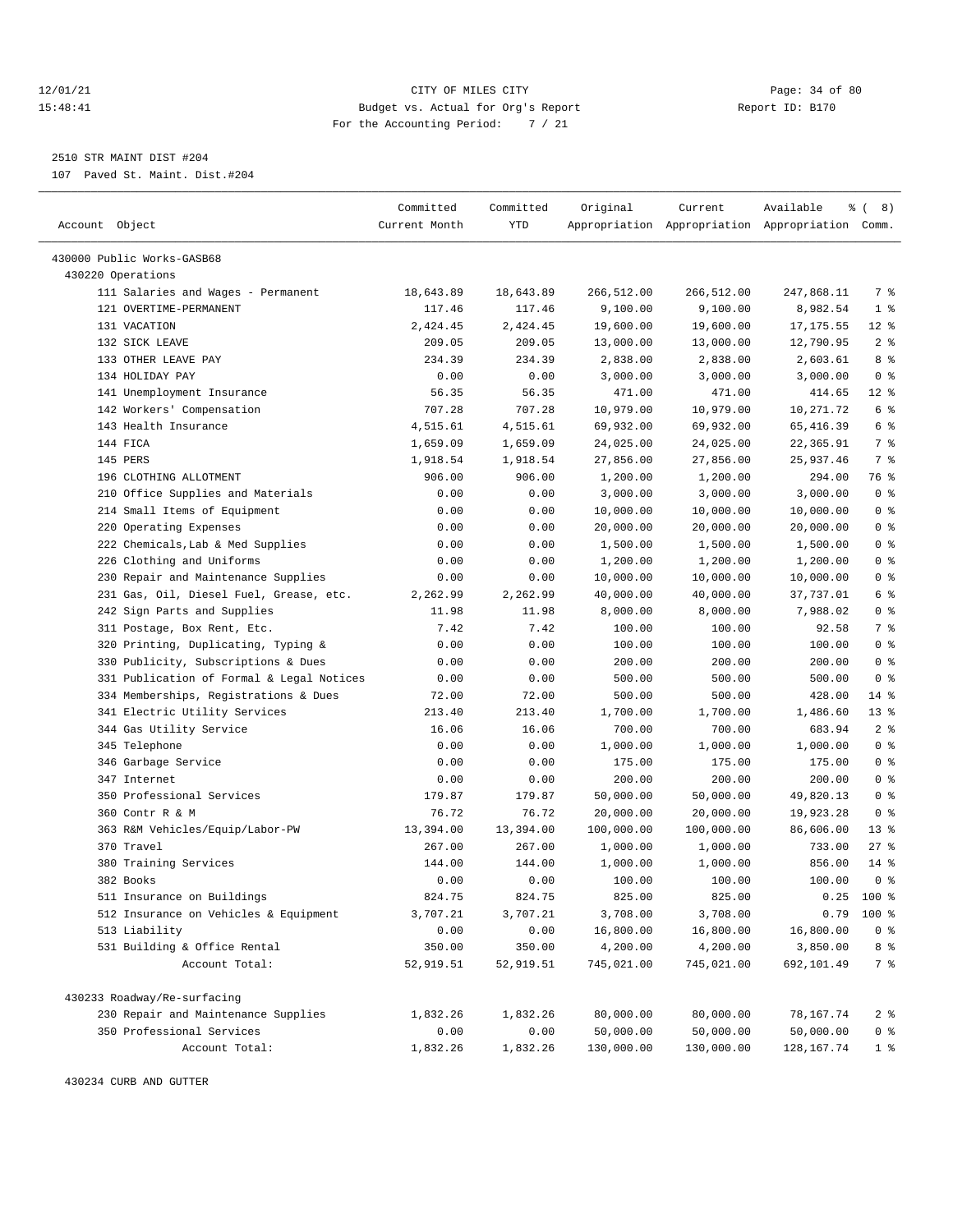#### 12/01/21 Page: 35 of 80<br>15:48:41 CITY OF MILES CITY PAGE PAGE: 15 of 80<br>15:48:41 Budget vs. Actual for Org's Report Page: 15 of 10: B170 15:48:41 Budget vs. Actual for Org's Report For the Accounting Period: 7 / 21

# 2510 STR MAINT DIST #204

107 Paved St. Maint. Dist.#204

|                                                 | Committed     | Committed  | Original     | Current      | Available                                       | % (8)           |
|-------------------------------------------------|---------------|------------|--------------|--------------|-------------------------------------------------|-----------------|
| Account Object                                  | Current Month | <b>YTD</b> |              |              | Appropriation Appropriation Appropriation Comm. |                 |
| 350 Professional Services                       | 5,832.48      | 5,832.48   | 30,000.00    | 30,000.00    | 24, 167.52                                      | 19 <sup>8</sup> |
| Account Total:                                  | 5,832.48      | 5,832.48   | 30,000.00    | 30,000.00    | 24, 167.52                                      | 19 <sup>°</sup> |
|                                                 |               |            |              |              |                                                 |                 |
| 430235 Storm Drain & Culvert Maintenance        |               |            |              |              |                                                 |                 |
| 230 Repair and Maintenance Supplies             | 6,051.75      | 6,051.75   | 35,000.00    | 35,000.00    | 28,948.25                                       | $17*$           |
| Account Total:                                  | 6,051.75      | 6,051.75   | 35,000.00    | 35,000.00    | 28,948.25                                       | $17*$           |
| 430236 Darling Addition Project                 |               |            |              |              |                                                 |                 |
| 350 Professional Services                       | 346.00        | 346.00     | 5,000.00     | 5,000.00     | 4,654.00                                        | 7 %             |
| Account Total:                                  | 346.00        | 346.00     | 5,000.00     | 5,000.00     | 4,654.00                                        | 7 %             |
| 430237 North 7th St Project                     |               |            |              |              |                                                 |                 |
| 230 Repair and Maintenance Supplies             | 0.00          | 0.00       | 145,000.00   | 145,000.00   | 145,000.00                                      | 0 <sup>8</sup>  |
| 350 Professional Services                       | 0.00          | 0.00       | 55,000.00    | 55,000.00    | 55,000.00                                       | 0 <sup>8</sup>  |
| Account Total:                                  | 0.00          | 0.00       | 200,000.00   | 200,000.00   | 200,000.00                                      | 0 <sup>8</sup>  |
| 430239 Sidewalks ~ Hwy 59 S & Southgate Meadows |               |            |              |              |                                                 |                 |
| 230 Repair and Maintenance Supplies             | 0.00          | 0.00       | 100,000.00   | 100,000.00   | 100,000.00                                      | 0 <sup>8</sup>  |
| 350 Professional Services                       | 0.00          | 0.00       | 50,000.00    | 50,000.00    | 50,000.00                                       | 0 <sup>8</sup>  |
| Account Total:                                  | 0.00          | 0.00       | 150,000.00   | 150,000.00   | 150,000.00                                      | 0 <sup>8</sup>  |
| Account Group Total:                            | 66,982.00     | 66,982.00  | 1,295,021.00 | 1,295,021.00 | 1,228,039.00                                    | 5 <sup>8</sup>  |
| 520000 OTHER FINANCING USES                     |               |            |              |              |                                                 |                 |
| 521000 Interfund Operating Transfers Out        |               |            |              |              |                                                 |                 |
| 820 Transfers to Other Funds                    | 5,350.25      | 5,350.25   | 818,791.00   | 818,791.00   | 813, 440. 75                                    | 1 <sup>8</sup>  |
| Account Total:                                  | 5,350.25      | 5,350.25   | 818,791.00   | 818,791.00   | 813, 440. 75                                    | 1 <sup>8</sup>  |
| Account Group Total:                            | 5,350.25      | 5,350.25   | 818,791.00   | 818,791.00   | 813, 440. 75                                    | 1 <sup>8</sup>  |
| Organization Total:                             | 72,332.25     | 72,332.25  | 2,113,812.00 | 2,113,812.00 | 2,041,479.75                                    | 3%              |
| Fund Total:                                     | 72, 332.25    | 72,332.25  | 2,113,812.00 | 2,113,812.00 | 2,041,479.75                                    | 3%              |
|                                                 |               |            |              |              |                                                 |                 |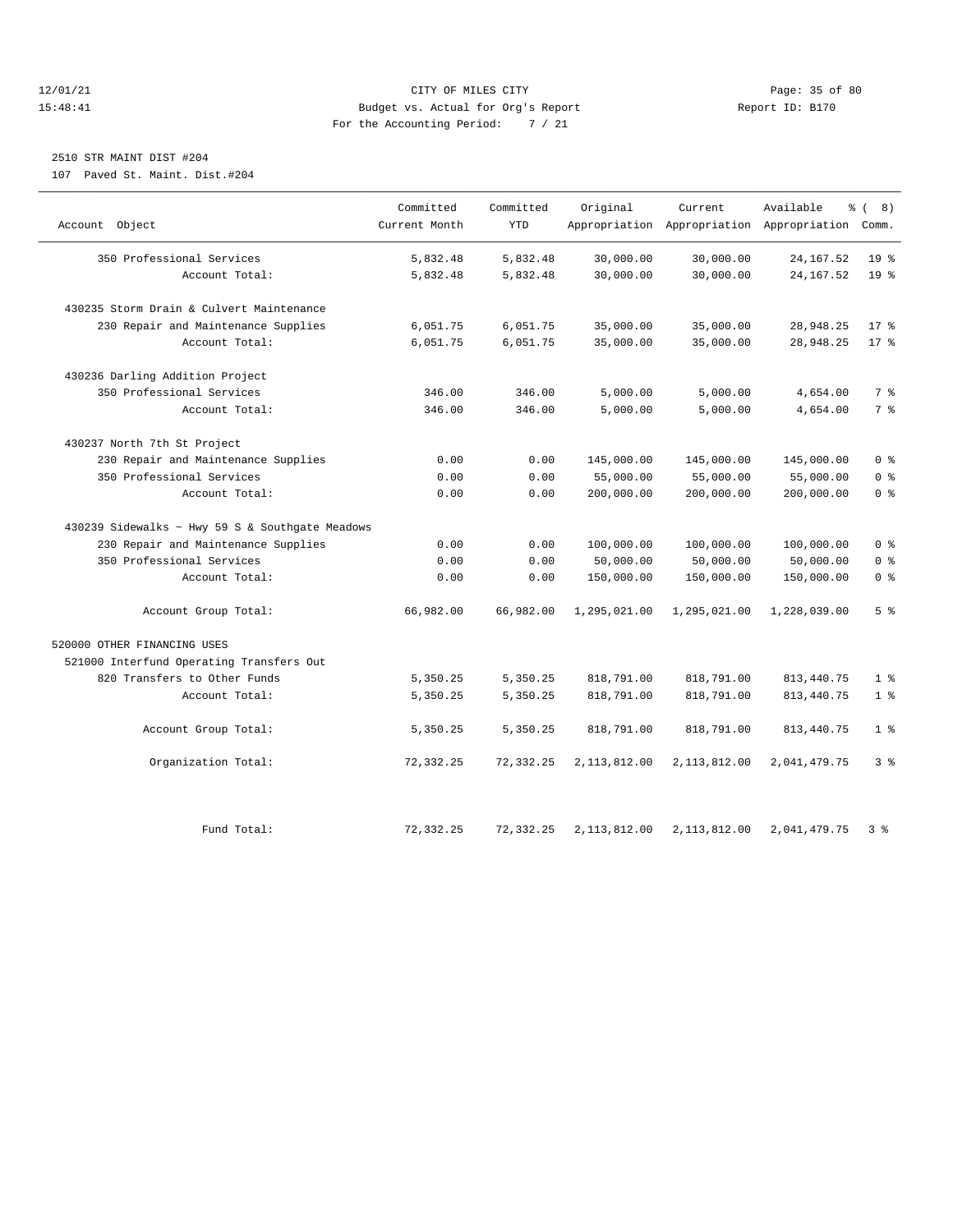#### 12/01/21 Page: 36 of 80 15:48:41 Budget vs. Actual for Org's Report Report ID: B170 For the Accounting Period: 7 / 21

————————————————————————————————————————————————————————————————————————————————————————————————————————————————————————————————————

#### 2520 STR MAINT DIST #205

108 Street Maintenance (North Side)

|                                                         | Committed     | Committed  | Original   | Current    | Available                                       | ွေ<br>(8)             |
|---------------------------------------------------------|---------------|------------|------------|------------|-------------------------------------------------|-----------------------|
| Account Object                                          | Current Month | <b>YTD</b> |            |            | Appropriation Appropriation Appropriation Comm. |                       |
| 430000 Public Works-GASB68                              |               |            |            |            |                                                 |                       |
|                                                         |               |            |            |            |                                                 |                       |
| 430220 Operations<br>111 Salaries and Wages - Permanent | 5,373.65      |            | 79,696.00  | 79,696.00  |                                                 | 7 %                   |
| 121 OVERTIME-PERMANENT                                  |               | 5,373.65   |            |            | 74,322.35                                       |                       |
|                                                         | 29.42         | 29.42      | 2,500.00   | 2,500.00   | 2,470.58                                        | $1$ %                 |
| 131 VACATION                                            | 748.57        | 748.57     | 6,000.00   | 6,000.00   | 5, 251.43                                       | $12*$                 |
| 132 SICK LEAVE                                          | 84.17         | 84.17      | 3,800.00   | 3,800.00   | 3,715.83                                        | 2 <sup>8</sup><br>8 % |
| 133 OTHER LEAVE PAY                                     | 57.92         | 57.92      | 706.00     | 706.00     | 648.08                                          |                       |
| 134 HOLIDAY PAY                                         | 0.00          | 0.00       | 800.00     | 800.00     | 800.00                                          | 0 <sup>8</sup>        |
| 141 Unemployment Insurance                              | 16.37         | 16.37      | 140.00     | 140.00     | 123.63                                          | $12$ %                |
| 142 Workers' Compensation                               | 182.36        | 182.36     | 3,423.00   | 3,423.00   | 3,240.64                                        | 5 <sup>8</sup>        |
| 143 Health Insurance                                    | 1,293.71      | 1,293.71   | 19,688.00  | 19,688.00  | 18,394.29                                       | 7 %                   |
| 144 FICA                                                | 483.25        | 483.25     | 7,153.00   | 7,153.00   | 6,669.75                                        | 7 %                   |
| 145 PERS                                                | 558.25        | 558.25     | 8,293.00   | 8,293.00   | 7,734.75                                        | 7 %                   |
| 196 CLOTHING ALLOTMENT                                  | 256.50        | 256.50     | 400.00     | 400.00     | 143.50                                          | 64 %                  |
| 210 Office Supplies and Materials                       | 0.00          | 0.00       | 1,000.00   | 1,000.00   | 1,000.00                                        | 0 <sup>8</sup>        |
| 214 Small Items of Equipment                            | 0.00          | 0.00       | 2,500.00   | 2,500.00   | 2,500.00                                        | 0 <sup>8</sup>        |
| 220 Operating Expenses                                  | 0.00          | 0.00       | 5,000.00   | 5,000.00   | 5,000.00                                        | 0 <sup>8</sup>        |
| 222 Chemicals, Lab & Med Supplies                       | 0.00          | 0.00       | 500.00     | 500.00     | 500.00                                          | 0 <sup>8</sup>        |
| 226 Clothing and Uniforms                               | 0.00          | 0.00       | 300.00     | 300.00     | 300.00                                          | 0 <sup>8</sup>        |
| 230 Repair and Maintenance Supplies                     | 0.00          | 0.00       | 5,000.00   | 5,000.00   | 5,000.00                                        | 0 <sup>8</sup>        |
| 231 Gas, Oil, Diesel Fuel, Grease, etc.                 | 565.75        | 565.75     | 10,000.00  | 10,000.00  | 9,434.25                                        | 6 %                   |
| 242 Sign Parts and Supplies                             | 2.99          | 2.99       | 2,500.00   | 2,500.00   | 2,497.01                                        | 0 <sup>8</sup>        |
| 311 Postage, Box Rent, Etc.                             | 7.41          | 7.41       | 60.00      | 60.00      | 52.59                                           | $12*$                 |
| 330 Publicity, Subscriptions & Dues                     | 0.00          | 0.00       | 100.00     | 100.00     | 100.00                                          | 0 <sup>8</sup>        |
| 334 Memberships, Registrations & Dues                   | 18.00         | 18.00      | 100.00     | 100.00     | 82.00                                           | 18 %                  |
| 341 Electric Utility Services                           | 6.33          | 6.33       | 150.00     | 150.00     | 143.67                                          | 4%                    |
| 344 Gas Utility Service                                 | 4.01          | 4.01       | 300.00     | 300.00     | 295.99                                          | 1 <sup>8</sup>        |
| 345 Telephone                                           | 0.00          | 0.00       | 500.00     | 500.00     | 500.00                                          | 0 <sup>8</sup>        |
| 350 Professional Services                               | 45.19         | 45.19      | 20,000.00  | 20,000.00  | 19,954.81                                       | 0 <sup>8</sup>        |
| 360 Contr R & M                                         | 41.06         | 41.06      | 4,000.00   | 4,000.00   | 3,958.94                                        | 1 <sup>8</sup>        |
| 363 R&M Vehicles/Equip/Labor-PW                         | 2,403.51      | 2,403.51   | 35,000.00  | 35,000.00  | 32,596.49                                       | 7 %                   |
| 370 Travel                                              | 66.75         | 66.75      | 250.00     | 250.00     | 183.25                                          | $27$ %                |
| 380 Training Services                                   | 36.00         | 36.00      | 200.00     | 200.00     | 164.00                                          | 18 %                  |
| 382 Books                                               | 0.00          | 0.00       | 100.00     | 100.00     | 100.00                                          | 0 <sup>8</sup>        |
| 511 Insurance on Buildings                              | 206.19        | 206.19     | 207.00     | 207.00     | 0.81                                            | $100*$                |
| 512 Insurance on Vehicles & Equipment                   | 926.80        | 926.80     | 927.00     | 927.00     | 0.20                                            | $100*$                |
| 513 Liability                                           | 0.00          | 0.00       | 4,322.00   | 4,322.00   | 4,322.00                                        | 0 <sup>8</sup>        |
| 531 Building & Office Rental                            | 166.66        | 166.66     | 2,000.00   | 2,000.00   | 1,833.34                                        | 8 %                   |
| Account Total:                                          | 13,580.82     | 13,580.82  | 227,615.00 | 227,615,00 | 214,034.18                                      | 6 %                   |
| 430233 Roadway/Re-surfacing                             |               |            |            |            |                                                 |                       |
| 230 Repair and Maintenance Supplies                     | 0.00          | 0.00       | 50,000.00  | 50,000.00  | 50,000.00                                       | 0 <sup>8</sup>        |
| Account Total:                                          | 0.00          | 0.00       | 50,000.00  | 50,000.00  | 50,000.00                                       | 0 <sup>8</sup>        |
|                                                         |               |            |            |            |                                                 |                       |
| 430235 Storm Drain & Culvert Maintenance                |               |            |            |            |                                                 |                       |
| 230 Repair and Maintenance Supplies                     | 0.00          | 0.00       | 5,000.00   | 5,000.00   | 5,000.00                                        | 0 <sup>8</sup>        |
| 350 Professional Services                               | 0.00          | 0.00       | 5,000.00   | 5,000.00   | 5,000.00                                        | 0 <sup>8</sup>        |
| Account Total:                                          | 0.00          | 0.00       | 10,000.00  | 10,000.00  | 10,000.00                                       | 0 <sup>8</sup>        |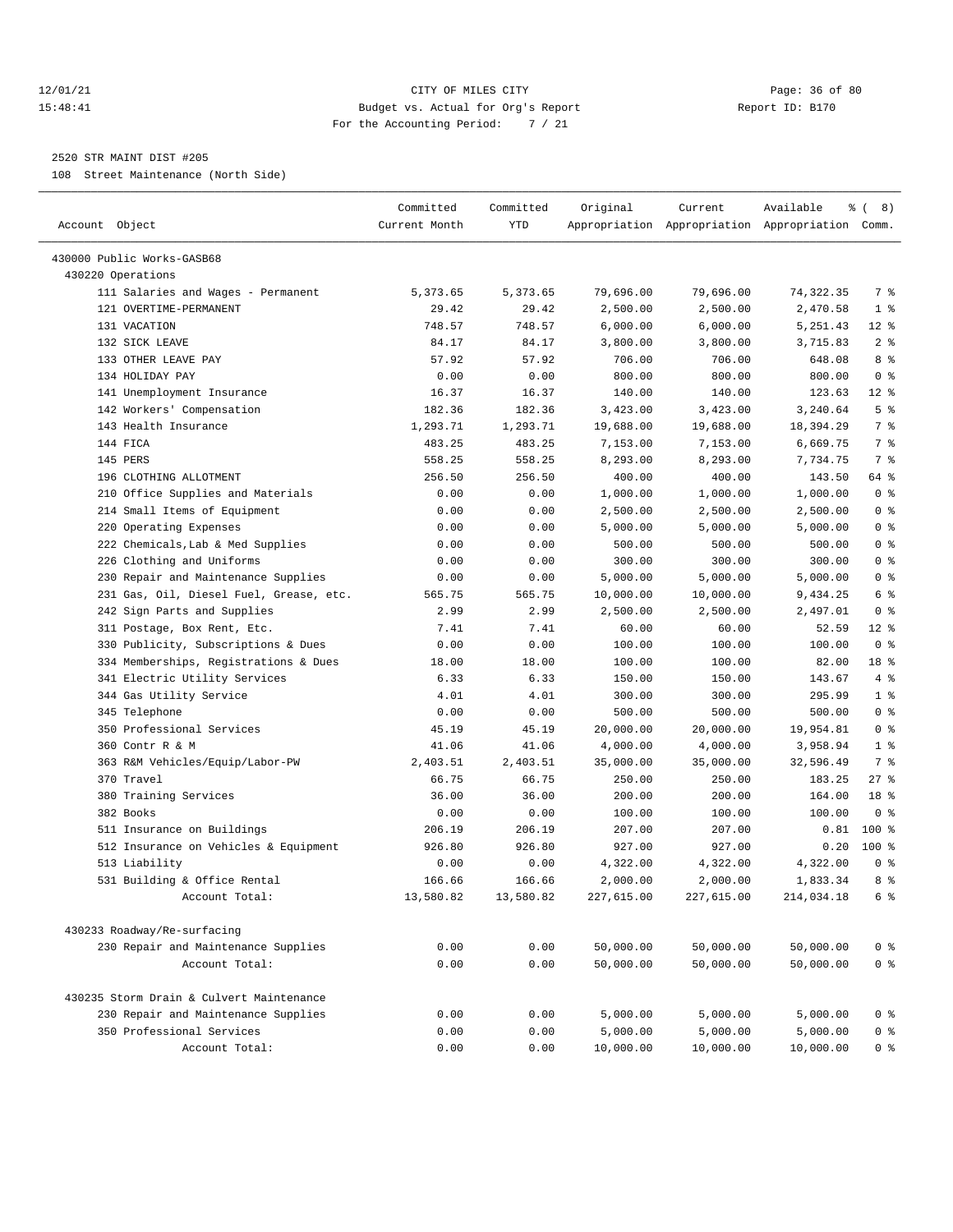#### 12/01/21 Page: 37 of 80 15:48:41 Budget vs. Actual for Org's Report Changer Report ID: B170 For the Accounting Period: 7 / 21

#### 2520 STR MAINT DIST #205

108 Street Maintenance (North Side)

| Account Object                                                          | Committed<br>Current Month | Committed<br>YTD | Original<br>Appropriation | Current<br>Appropriation | Available<br>Appropriation | $\frac{6}{6}$ ( 8)<br>Comm. |
|-------------------------------------------------------------------------|----------------------------|------------------|---------------------------|--------------------------|----------------------------|-----------------------------|
| Account Group Total:                                                    | 13,580.82                  | 13,580.82        | 287,615.00                | 287,615.00               | 274,034.18                 | 5 <sup>8</sup>              |
| 520000 OTHER FINANCING USES<br>521000 Interfund Operating Transfers Out |                            |                  |                           |                          |                            |                             |
| 820 Transfers to Other Funds                                            | 1,799.41                   | 1,799.41         | 157,739.00                | 157,739.00               | 155,939.59                 | 1 <sup>8</sup>              |
| Account Total:                                                          | 1,799.41                   | 1,799.41         | 157,739.00                | 157,739.00               | 155,939.59                 | 1 <sup>8</sup>              |
| Account Group Total:                                                    | 1,799.41                   | 1,799.41         | 157,739.00                | 157,739.00               | 155,939.59                 | 1 <sup>8</sup>              |
| Organization Total:                                                     | 15,380.23                  | 15,380.23        | 445, 354.00               | 445, 354.00              | 429, 973. 77               | 3 <sup>8</sup>              |
|                                                                         |                            |                  |                           |                          |                            |                             |
| Fund Total:                                                             | 15,380.23                  | 15,380.23        | 445, 354.00               | 445, 354.00              | 429,973.77                 | 3 <sup>8</sup>              |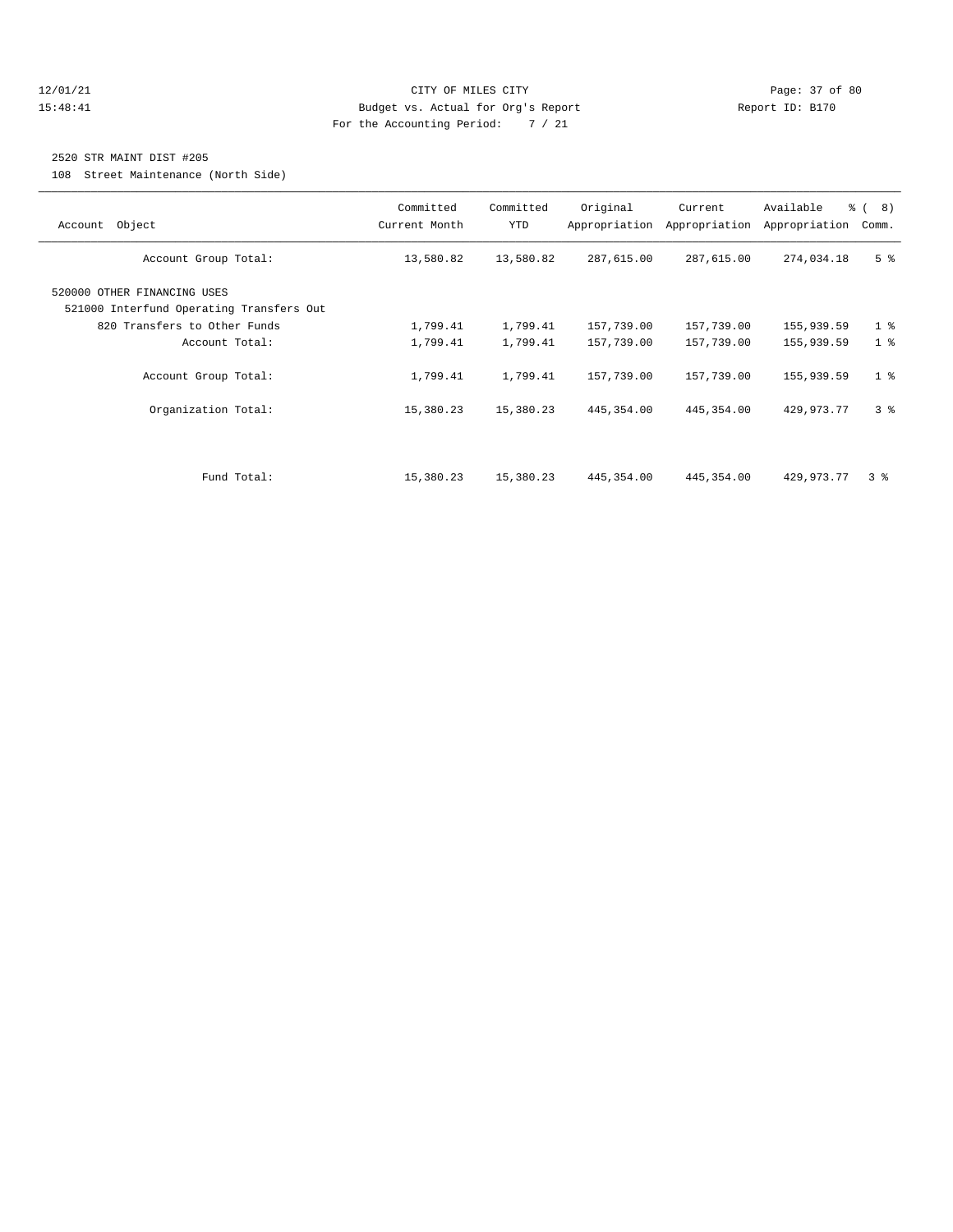#### 12/01/21 Page: 38 of 80 15:48:41 Budget vs. Actual for Org's Report Report ID: B170 For the Accounting Period: 7 / 21

#### 2540 STR MAINT DIST#207-(MILESTOWN ESTATES)

109 Milestown Estates Maintenance Dist.

|                                          | Committed     | Committed  | Original | Current  | Available                                       | ී (<br>8)               |
|------------------------------------------|---------------|------------|----------|----------|-------------------------------------------------|-------------------------|
| Account Object                           | Current Month | <b>YTD</b> |          |          | Appropriation Appropriation Appropriation Comm. |                         |
| 430000 Public Works-GASB68               |               |            |          |          |                                                 |                         |
| 430220 Operations                        |               |            |          |          |                                                 |                         |
| 111 Salaries and Wages - Permanent       | 252.89        | 252.89     | 3,436.00 | 3,436.00 | 3,183.11                                        | 7 %                     |
| 121 OVERTIME-PERMANENT                   | 1.49          | 1.49       | 100.00   | 100.00   | 98.51                                           | 1 <sup>8</sup>          |
| 131 VACATION                             | 34.56         | 34.56      | 300.00   | 300.00   | 265.44                                          | $12*$                   |
| 132 SICK LEAVE                           | 3.59          | 3.59       | 200.00   | 200.00   | 196.41                                          | 2 <sup>°</sup>          |
| 133 OTHER LEAVE PAY                      | 0.00          | 0.00       | 40.00    | 40.00    | 40.00                                           | 0 <sup>8</sup>          |
| 134 HOLIDAY PAY                          | 0.00          | 0.00       | 40.00    | 40.00    | 40.00                                           | $0 \text{ }$ $\text{ }$ |
| 141 Unemployment Insurance               | 0.73          | 0.73       | 6.00     | 6.00     | 5.27                                            | $12*$                   |
| 142 Workers' Compensation                | 8.99          | 8.99       | 125.00   | 125.00   | 116.01                                          | 7 <sup>°</sup>          |
| 143 Health Insurance                     | 59.97         | 59.97      | 923.00   | 923.00   | 863.03                                          | 6 %                     |
| 144 FICA                                 | 22.38         | 22.38      | 315.00   | 315.00   | 292.62                                          | 7 %                     |
| 145 PERS                                 | 25.93         | 25.93      | 365.00   | 365.00   | 339.07                                          | 7 %                     |
| 196 CLOTHING ALLOTMENT                   | 12.00         | 12.00      | 20.00    | 20.00    | 8.00                                            | 60 %                    |
| 350 Professional Services                | 0.88          | 0.88       | 1,000.00 | 1,000.00 | 999.12                                          | $0 \text{ }$ $\text{ }$ |
| Account Total:                           | 423.41        | 423.41     | 6,870.00 | 6,870.00 | 6,446.59                                        | 6 %                     |
| Account Group Total:                     | 423.41        | 423.41     | 6,870.00 | 6,870.00 | 6,446.59                                        | 6 %                     |
| 510000 MISCELLANEOUS                     |               |            |          |          |                                                 |                         |
| 510330 Comprehensive Liability Insurance |               |            |          |          |                                                 |                         |
| 513 Liability                            | 0.00          | 0.00       | 65.00    | 65.00    | 65.00                                           | 0 <sup>8</sup>          |
| Account Total:                           | 0.00          | 0.00       | 65.00    | 65.00    | 65.00                                           | 0 <sup>8</sup>          |
| Account Group Total:                     | 0.00          | 0.00       | 65.00    | 65.00    | 65.00                                           | 0 <sup>8</sup>          |
| Organization Total:                      | 423.41        | 423.41     | 6,935.00 | 6,935.00 | 6,511.59                                        | 6 %                     |
|                                          |               |            |          |          |                                                 |                         |
| Fund Total:                              | 423.41        | 423.41     | 6,935.00 | 6,935.00 | 6,511.59                                        | 6 %                     |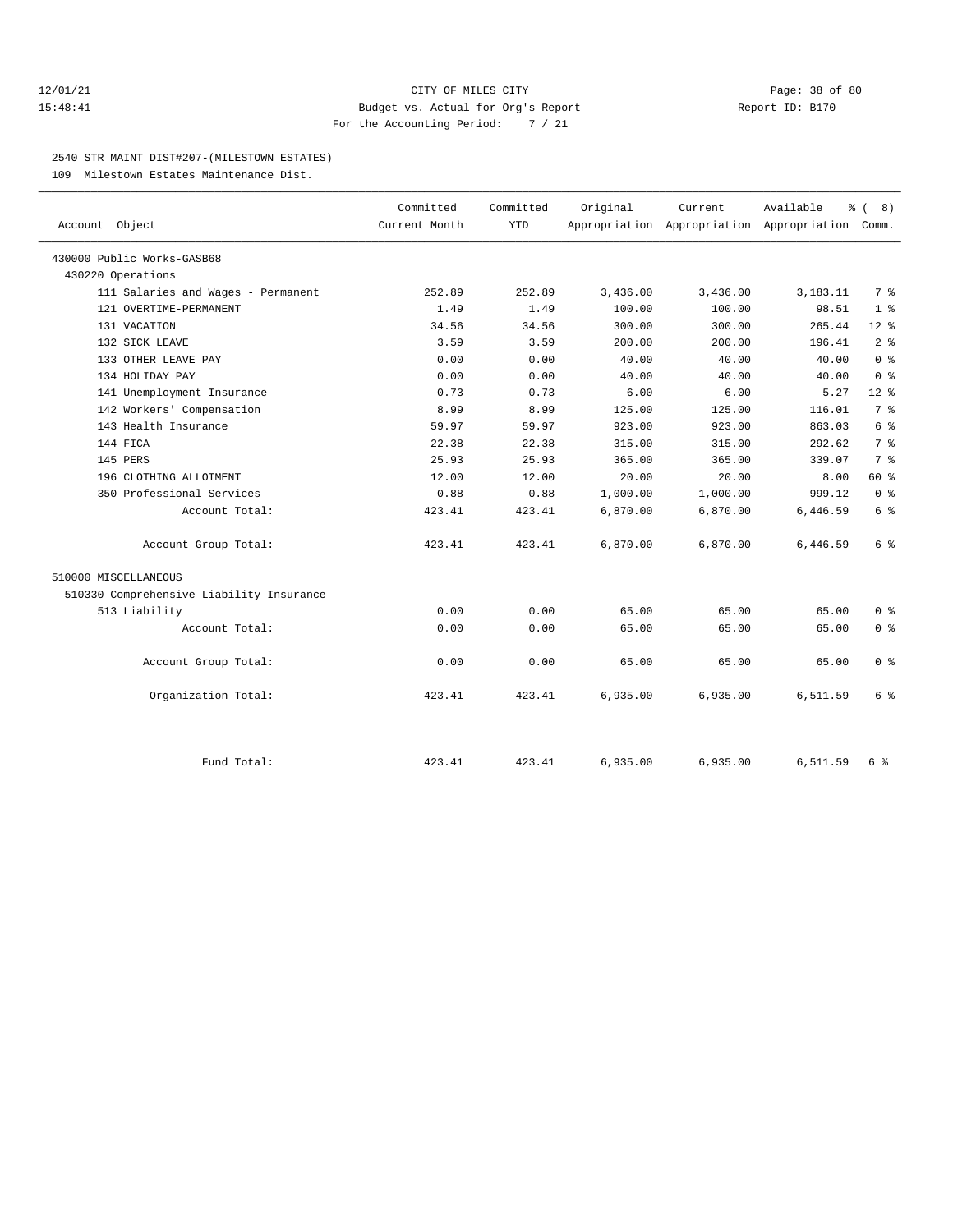#### 12/01/21 Page: 39 of 80 15:48:41 Budget vs. Actual for Org's Report Report ID: B170 For the Accounting Period: 7 / 21

#### 2701 Fire Grants

7 Fire

| Object<br>Account                                                            | Committed<br>Current Month | Committed<br>YTD | Original   | Current<br>Appropriation Appropriation | Available<br>Appropriation | $\frac{6}{6}$ ( 8)<br>Comm. |  |
|------------------------------------------------------------------------------|----------------------------|------------------|------------|----------------------------------------|----------------------------|-----------------------------|--|
| 420000 PUBLIC SAFETY-GASB68<br>420464 Fire-Turnouts/Accountability Sys Grant |                            |                  |            |                                        |                            |                             |  |
| 226 Clothing and Uniforms                                                    | 0.00                       | 0.00             | 326,350.00 | 326,350.00                             | 326,350.00                 | 0 <sup>8</sup>              |  |
| Account Total:                                                               | 0.00                       | 0.00             | 326,350.00 | 326,350.00                             | 326,350.00                 | 0 <sup>8</sup>              |  |
| Account Group Total:                                                         | 0.00                       | 0.00             | 326,350.00 | 326,350.00                             | 326,350.00                 | 0 <sup>8</sup>              |  |
| Organization Total:                                                          | 0.00                       | 0.00             | 326,350.00 | 326,350.00                             | 326,350.00                 | 0 <sup>8</sup>              |  |
| Fund Total:                                                                  | 0.00                       | 0.00             | 326,350.00 | 326,350.00                             | 326,350.00                 | 0 <sup>8</sup>              |  |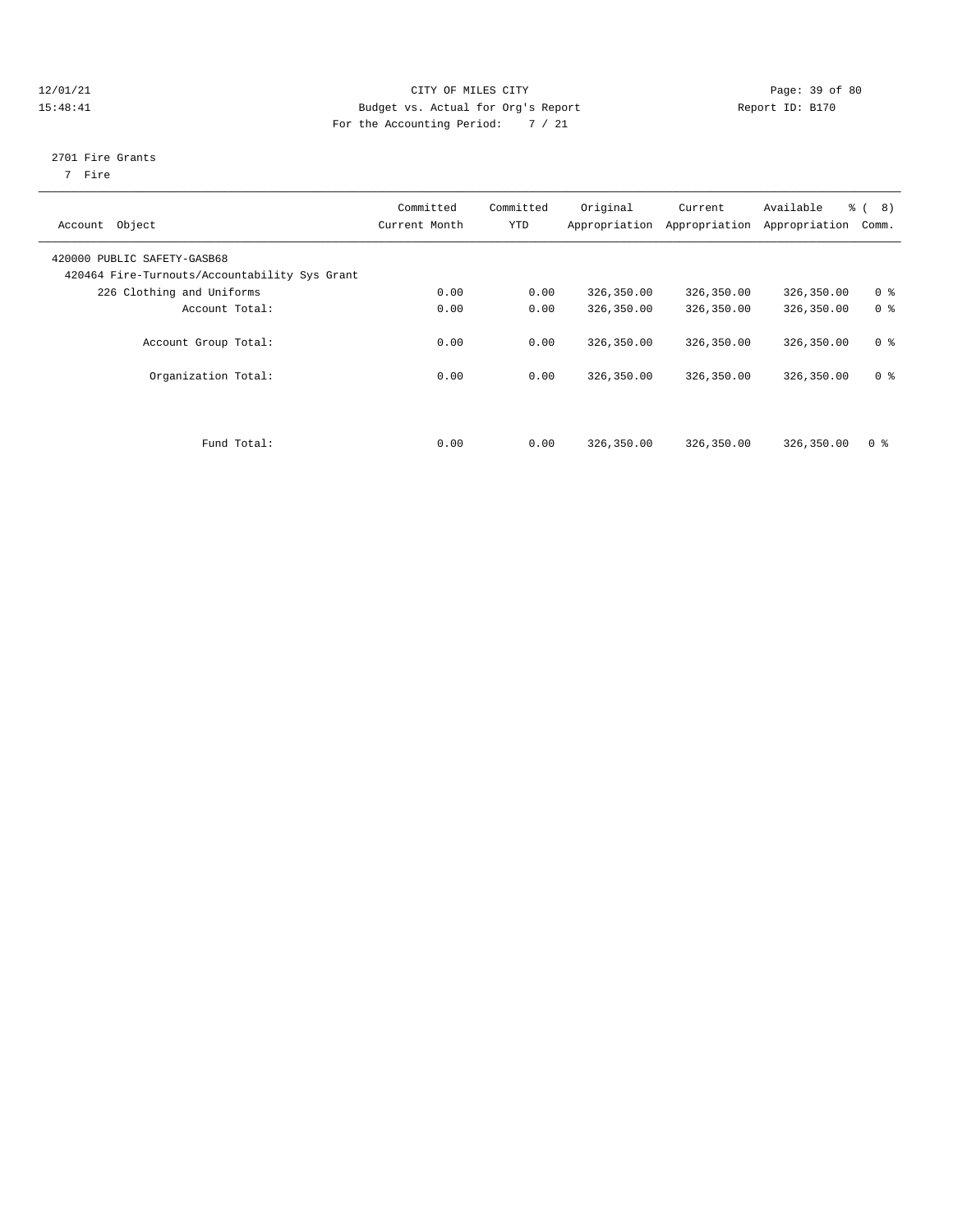#### 12/01/21 Page: 40 of 80 15:48:41 Budget vs. Actual for Org's Report Report ID: B170 For the Accounting Period: 7 / 21

#### 2820 GAS TAX 34 Gas Tax

| Account Object                           | Committed<br>Current Month | Committed<br><b>YTD</b> | Original   | Current    | Available<br>Appropriation Appropriation Appropriation | $\frac{6}{6}$ ( 8 )<br>Comm. |  |
|------------------------------------------|----------------------------|-------------------------|------------|------------|--------------------------------------------------------|------------------------------|--|
| 520000 OTHER FINANCING USES              |                            |                         |            |            |                                                        |                              |  |
| 521000 Interfund Operating Transfers Out |                            |                         |            |            |                                                        |                              |  |
| 820 Transfers to Other Funds             | 207.20                     | 207.20                  | 2,487.00   | 2,487.00   | 2,279.80                                               | 8 %                          |  |
| Account Total:                           | 207.20                     | 207.20                  | 2,487.00   | 2,487.00   | 2,279.80                                               | 8 %                          |  |
| 521204 TRANSFER:<br>SID 204              |                            |                         |            |            |                                                        |                              |  |
| 820 Transfers to Other Funds             | 0.00                       | 0.00                    | 132,524.00 | 132,524.00 | 132,524.00                                             | 0 <sup>8</sup>               |  |
| Account Total:                           | 0.00                       | 0.00                    | 132,524.00 | 132,524.00 | 132,524.00                                             | 0 <sup>8</sup>               |  |
| 521205 TRANSFER:<br>SID 205              |                            |                         |            |            |                                                        |                              |  |
| 820 Transfers to Other Funds             | 0.00                       | 0.00                    | 33,131.00  | 33,131.00  | 33,131.00                                              | 0 <sup>8</sup>               |  |
| Account Total:                           | 0.00                       | 0.00                    | 33,131.00  | 33,131.00  | 33,131.00                                              | 0 <sup>8</sup>               |  |
| Account Group Total:                     | 207.20                     | 207.20                  | 168,142.00 | 168,142.00 | 167,934.80                                             | 0 <sup>8</sup>               |  |
| Organization Total:                      | 207.20                     | 207.20                  | 168,142.00 | 168,142.00 | 167,934.80                                             | 0 <sup>8</sup>               |  |
|                                          |                            |                         |            |            |                                                        |                              |  |
| Fund Total:                              | 207.20                     | 207.20                  | 168,142.00 | 168,142.00 | 167,934.80                                             | 0 <sup>8</sup>               |  |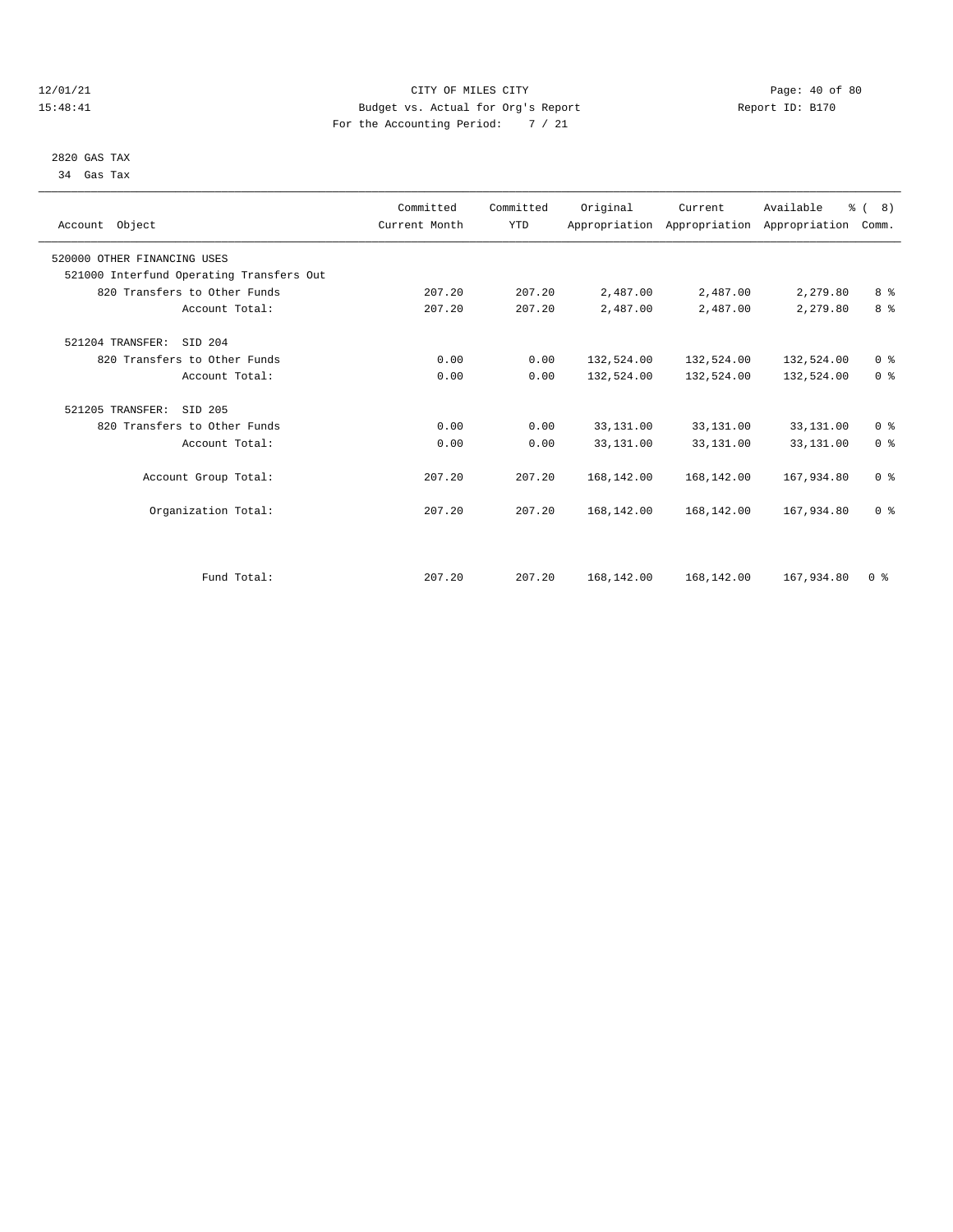#### 12/01/21 Page: 41 of 80 15:48:41 Budget vs. Actual for Org's Report Report ID: B170 For the Accounting Period: 7 / 21

#### 2821 HB473- Fuel Tax 95 HB473

| Object<br>Account                                         | Committed<br>Current Month | Committed<br><b>YTD</b> | Original<br>Appropriation | Current<br>Appropriation | Available<br>Appropriation | $\frac{6}{6}$ ( 8)<br>Comm.      |  |
|-----------------------------------------------------------|----------------------------|-------------------------|---------------------------|--------------------------|----------------------------|----------------------------------|--|
| 430000 Public Works-GASB68<br>430233 Roadway/Re-surfacing |                            |                         |                           |                          |                            |                                  |  |
| 935 HB473 Tax Match Program                               | 0.00                       | 0.00                    | 210,000.00                | 210,000.00               | 210,000.00                 | 0 <sup>8</sup>                   |  |
| Account Total:                                            | 0.00                       | 0.00                    | 210,000.00                | 210,000.00               | 210,000.00                 | 0 <sup>8</sup>                   |  |
| Account Group Total:<br>Organization Total:               | 0.00<br>0.00               | 0.00<br>0.00            | 210,000.00<br>210,000.00  | 210,000.00<br>210,000.00 | 210,000.00<br>210,000.00   | 0 <sup>8</sup><br>0 <sup>8</sup> |  |
|                                                           |                            |                         |                           |                          |                            |                                  |  |
|                                                           |                            |                         |                           |                          |                            |                                  |  |
| Fund Total:                                               | 0.00                       | 0.00                    | 210,000.00                | 210,000.00               | 210,000.00                 | 0 <sup>8</sup>                   |  |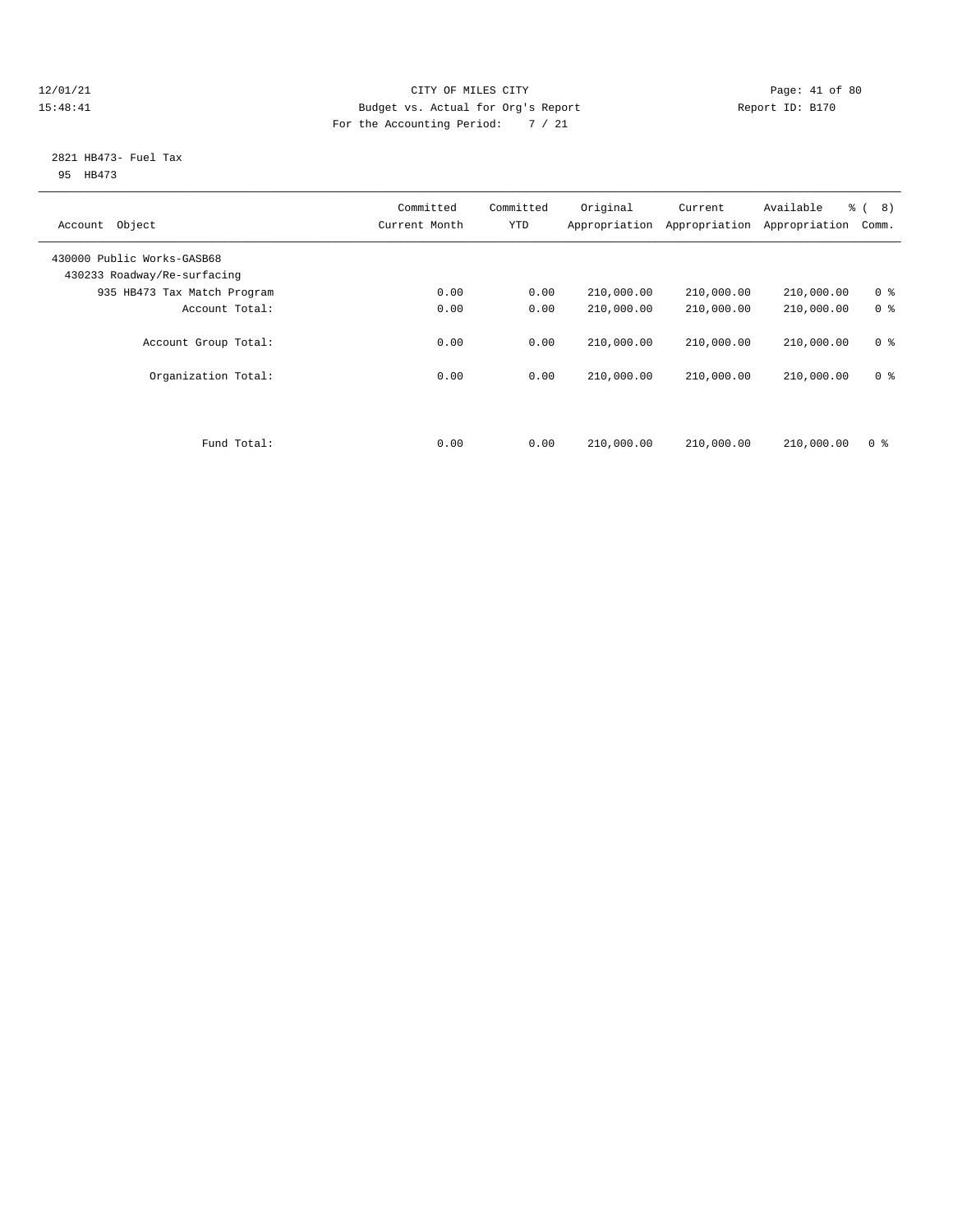#### 12/01/21 Page: 42 of 80 15:48:41 Budget vs. Actual for Org's Report Report ID: B170 For the Accounting Period: 7 / 21

2850 Southeastern Montana Dispatch-911

105 Enhanced 911

| Account Object                             | Committed<br>Current Month | Committed<br><b>YTD</b> | Original   | Current    | Available<br>Appropriation Appropriation Appropriation Comm. | <sub>රි</sub> ( 8 ) |
|--------------------------------------------|----------------------------|-------------------------|------------|------------|--------------------------------------------------------------|---------------------|
| 420000 PUBLIC SAFETY-GASB68                |                            |                         |            |            |                                                              |                     |
| 420140 Crime Control and Investigation(05) |                            |                         |            |            |                                                              |                     |
| 210 Office Supplies and Materials          | 0.00                       | 0.00                    | 1,500.00   | 1,500.00   | 1,500.00                                                     | 0 <sup>8</sup>      |
| 214 Small Items of Equipment               | 1,926.00                   | 1,926.00                | 2,000.00   | 2,000.00   | 74.00                                                        | 96%                 |
| 220 Operating Expenses                     | 0.00                       | 0.00                    | 3,500.00   | 3,500.00   | 3,500.00                                                     | 0 <sup>8</sup>      |
| 311 Postage, Box Rent, Etc.                | 55.00                      | 55.00                   | 150.00     | 150.00     | 95.00                                                        | 37%                 |
| 320 Printing, Duplicating, Typing &        | 0.00                       | 0.00                    | 100.00     | 100.00     | 100.00                                                       | 0 <sup>8</sup>      |
| 334 Memberships, Registrations & Dues      | 0.00                       | 0.00                    | 100.00     | 100.00     | 100.00                                                       | 0 <sup>8</sup>      |
| 341 Electric Utility Services              | 48.01                      | 48.01                   | 6,000.00   | 6,000.00   | 5,951.99                                                     | 1 <sup>8</sup>      |
| 345 Telephone                              | 1,941.84                   | 1,941.84                | 45,000.00  | 45,000.00  | 43,058.16                                                    | 4%                  |
| 350 Professional Services                  | 35,430.42                  | 35, 430.42              | 100,000.00 | 100,000.00 | 64,569.58                                                    | 35 <sup>8</sup>     |
| 370 Travel                                 | 0.00                       | 0.00                    | 3,000.00   | 3,000.00   | 3,000.00                                                     | 0 <sup>8</sup>      |
| 380 Training Services                      | 0.00                       | 0.00                    | 1,500.00   | 1,500.00   | 1,500.00                                                     | 0 <sup>8</sup>      |
| 512 Insurance on Vehicles & Equipment      | 316.25                     | 316.25                  | 317.00     | 317.00     | 0.75                                                         | $100*$              |
| 940 Machinery & Equipment                  | 0.00                       | 0.00                    | 30,000.00  | 30,000.00  | 30,000.00                                                    | 0 <sup>8</sup>      |
| 941 911 Eq & Software (2/01)               | 0.00                       | 0.00                    | 30,000.00  | 30,000.00  | 30,000.00                                                    | 0 <sup>8</sup>      |
| Account Total:                             | 39,717.52                  | 39,717.52               | 223,167.00 | 223,167.00 | 183, 449. 48                                                 | 18 <sup>8</sup>     |
| Account Group Total:                       | 39,717.52                  | 39,717.52               | 223,167.00 | 223,167.00 | 183, 449. 48                                                 | 18 <sup>8</sup>     |
| 520000 OTHER FINANCING USES                |                            |                         |            |            |                                                              |                     |
| 521000 Interfund Operating Transfers Out   |                            |                         |            |            |                                                              |                     |
| 820 Transfers to Other Funds               | 0.00                       | 0.00                    | 59,693.00  | 59,693.00  | 59,693.00                                                    | 0 <sup>8</sup>      |
| Account Total:                             | 0.00                       | 0.00                    | 59,693.00  | 59,693.00  | 59,693.00                                                    | 0 <sup>8</sup>      |
| Account Group Total:                       | 0.00                       | 0.00                    | 59,693.00  | 59,693.00  | 59,693.00                                                    | 0 <sup>8</sup>      |
| Organization Total:                        | 39,717.52                  | 39,717.52               | 282,860.00 | 282,860.00 | 243, 142. 48                                                 | $14*$               |
| Fund Total:                                | 39,717.52                  | 39,717.52               | 282,860.00 | 282,860.00 | 243, 142, 48 14 %                                            |                     |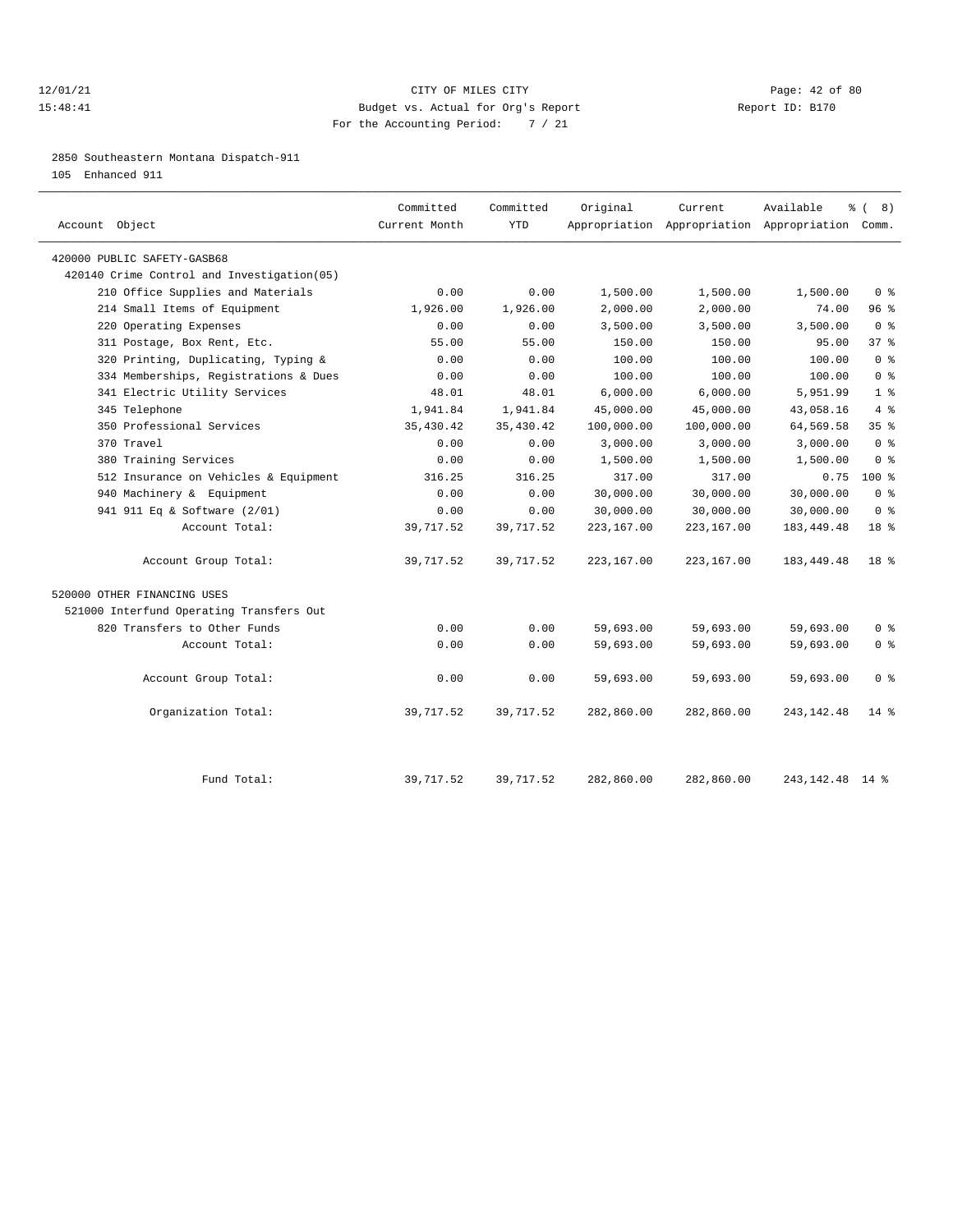#### 12/01/21 Page: 43 of 80 15:48:41 Budget vs. Actual for Org's Report Report ID: B170 For the Accounting Period: 7 / 21

## 2880 LIBRARY GRANTS

39 Partners Program

| Object<br>Account                                                   | Committed<br>Current Month | Committed<br>YTD | Original<br>Appropriation | Current<br>Appropriation | Available<br>Appropriation | $\frac{6}{6}$ (<br>8)<br>Comm. |
|---------------------------------------------------------------------|----------------------------|------------------|---------------------------|--------------------------|----------------------------|--------------------------------|
| 460000 CULTURE AND RECREATION-GASB68<br>460100 Library Services(16) |                            |                  |                           |                          |                            |                                |
| 311 Postage, Box Rent, Etc.                                         | 0.00                       | 0.00             | 4,900.00                  | 4,900.00                 | 4,900.00                   | 0 <sup>8</sup>                 |
| 382 Books                                                           | 0.00                       | 0.00             | 100.00                    | 100.00                   | 100.00                     | 0 <sup>8</sup>                 |
| Account Total:                                                      | 0.00                       | 0.00             | 5.000.00                  | 5,000.00                 | 5,000.00                   | 0 <sup>8</sup>                 |
| Account Group Total:                                                | 0.00                       | 0.00             | 5.000.00                  | 5,000.00                 | 5,000.00                   | 0 <sup>8</sup>                 |
| Organization Total:                                                 | 0.00                       | 0.00             | 5.000.00                  | 5,000.00                 | 5,000.00                   | 0 <sup>8</sup>                 |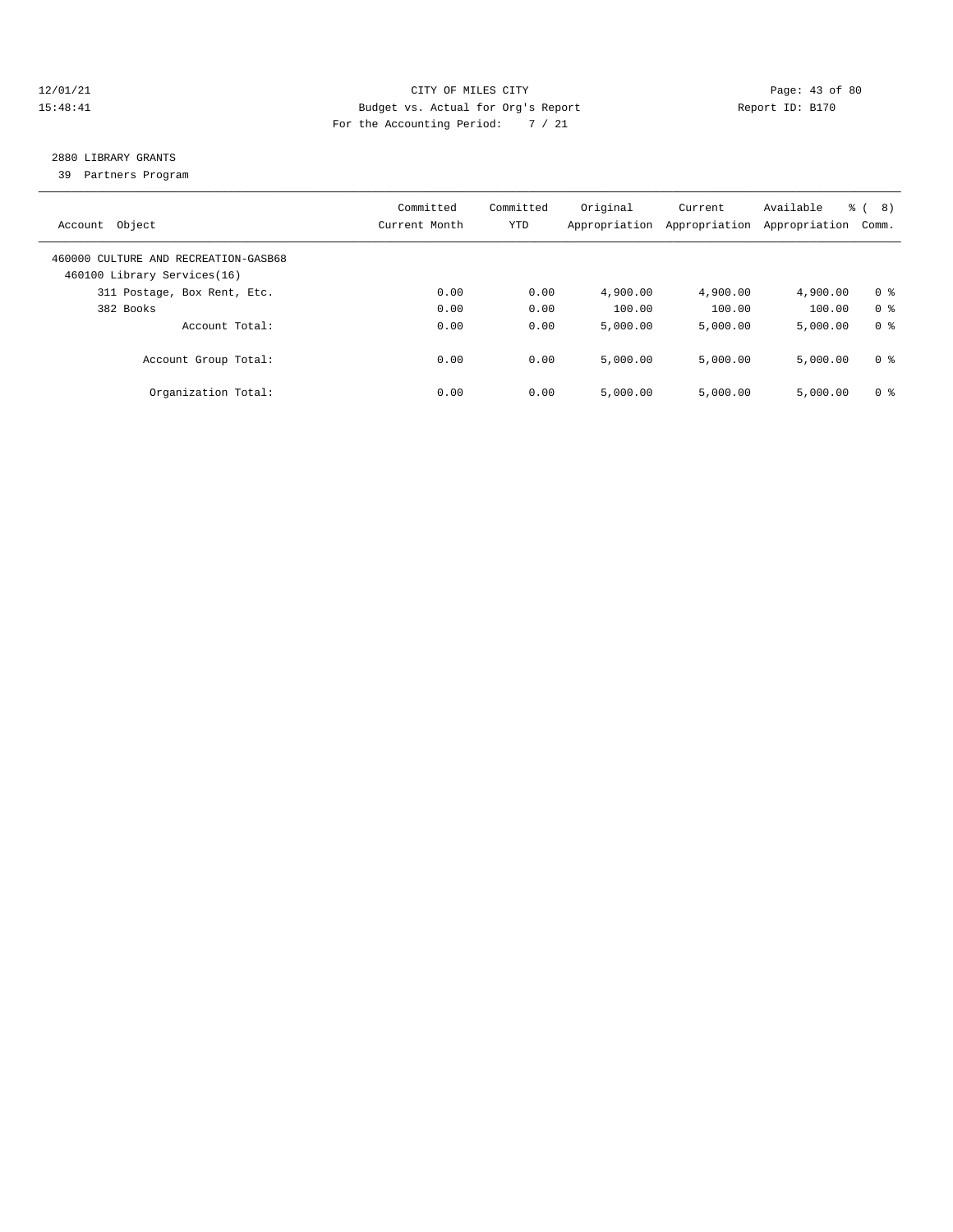#### 12/01/21 Page: 44 of 80 15:48:41 Budget vs. Actual for Org's Report Report ID: B170 For the Accounting Period: 7 / 21

#### 2880 LIBRARY GRANTS

41 Sagebrush Fed/Coal Sev Tax

| Object<br>Account                                                   | Committed<br>Current Month | Committed<br>YTD | Original<br>Appropriation | Current<br>Appropriation | Available<br>Appropriation | $\approx$ (<br>8)<br>Comm. |
|---------------------------------------------------------------------|----------------------------|------------------|---------------------------|--------------------------|----------------------------|----------------------------|
| 460000 CULTURE AND RECREATION-GASB68<br>460100 Library Services(16) |                            |                  |                           |                          |                            |                            |
| 210 Office Supplies and Materials                                   | 0.00                       | 0.00             | 500.00                    | 500.00                   | 500.00                     | 0 <sup>8</sup>             |
| 214 Small Items of Equipment                                        | 0.00                       | 0.00             | 500.00                    | 500.00                   | 500.00                     | 0 <sup>8</sup>             |
| 350 Professional Services                                           | 0.00                       | 0.00             | 20,019.00                 | 20,019.00                | 20,019.00                  | 0 <sup>8</sup>             |
| 370 Travel                                                          | 0.00                       | 0.00             | 2,000.00                  | 2,000.00                 | 2,000.00                   | 0 <sup>8</sup>             |
| 380 Training Services                                               | 0.00                       | 0.00             | 2,000.00                  | 2,000.00                 | 2,000.00                   | 0 <sup>8</sup>             |
| Account Total:                                                      | 0.00                       | 0.00             | 25,019.00                 | 25,019.00                | 25,019.00                  | 0 <sup>8</sup>             |
| Account Group Total:                                                | 0.00                       | 0.00             | 25,019.00                 | 25,019.00                | 25,019.00                  | 0 <sup>8</sup>             |
| Organization Total:                                                 | 0.00                       | 0.00             | 25,019.00                 | 25,019.00                | 25,019.00                  | 0 <sup>8</sup>             |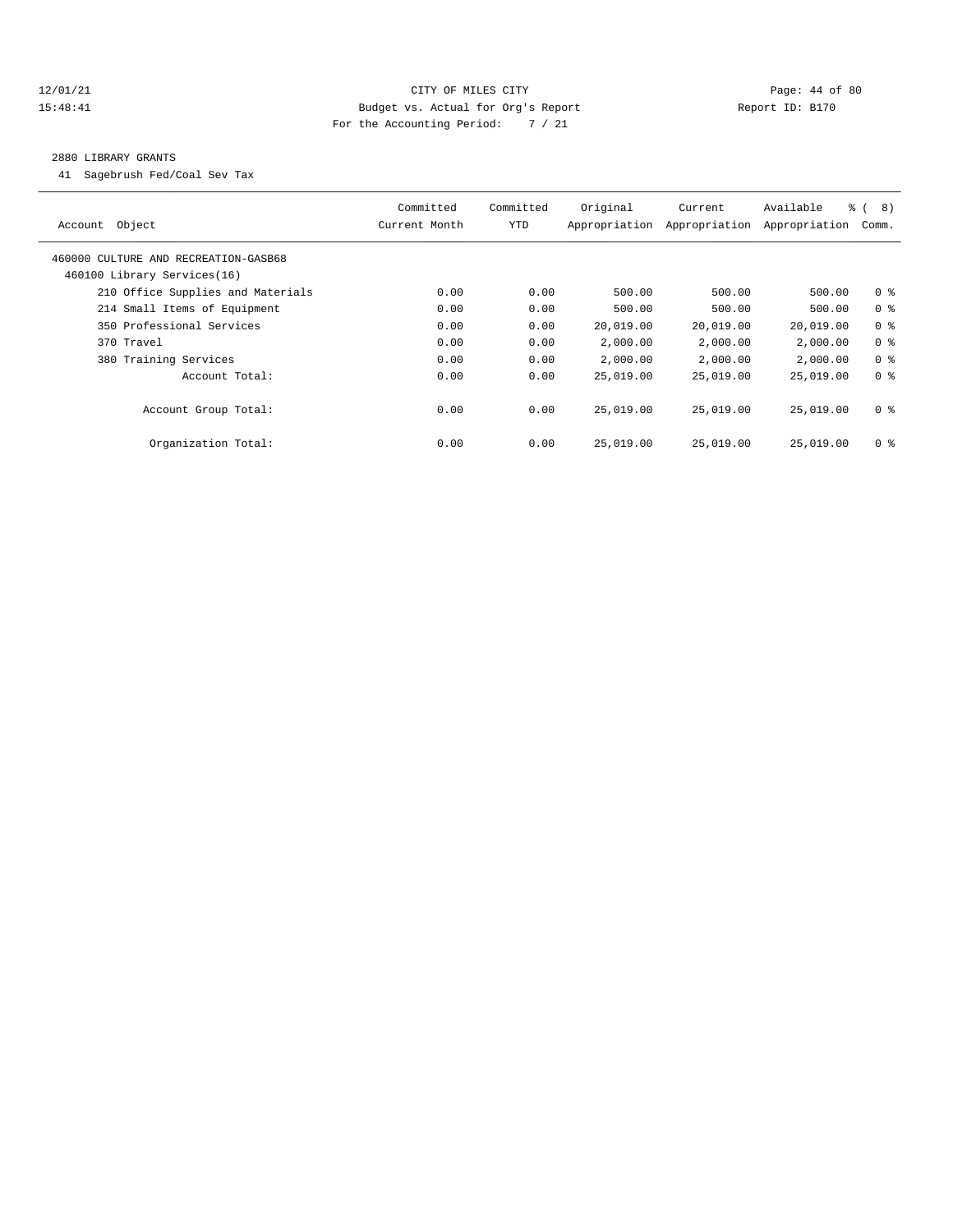#### 12/01/21 Page: 45 of 80 15:48:41 Budget vs. Actual for Org's Report Report ID: B170 For the Accounting Period: 7 / 21

#### 2880 LIBRARY GRANTS

43 State Aid Per Capita-Tech Serv

| Account Object                                                      | Committed<br>Current Month | Committed<br><b>YTD</b> | Original<br>Appropriation | Current<br>Appropriation | Available<br>Appropriation | ී (<br>8)<br>Comm. |
|---------------------------------------------------------------------|----------------------------|-------------------------|---------------------------|--------------------------|----------------------------|--------------------|
| 460000 CULTURE AND RECREATION-GASB68<br>460100 Library Services(16) |                            |                         |                           |                          |                            |                    |
| 210 Office Supplies and Materials                                   | 0.00                       | 0.00                    | 1,000.00                  | 1,000.00                 | 1,000.00                   | 0 <sup>8</sup>     |
| 214 Small Items of Equipment                                        | 0.00                       | 0.00                    | 5.000.00                  | 5,000.00                 | 5.000.00                   | 0 <sup>8</sup>     |
| 350 Professional Services                                           | 0.00                       | 0.00                    | 20,928.00                 | 20,928.00                | 20,928.00                  | 0 <sup>8</sup>     |
| 370 Travel                                                          | 0.00                       | 0.00                    | 1,000.00                  | 1,000.00                 | 1,000.00                   | 0 <sup>8</sup>     |
| Account Total:                                                      | 0.00                       | 0.00                    | 27,928.00                 | 27,928.00                | 27,928.00                  | 0 <sup>8</sup>     |
| Account Group Total:                                                | 0.00                       | 0.00                    | 27,928.00                 | 27,928,00                | 27,928,00                  | 0 <sup>8</sup>     |
| Organization Total:                                                 | 0.00                       | 0.00                    | 27,928.00                 | 27,928.00                | 27,928.00                  | 0 <sup>8</sup>     |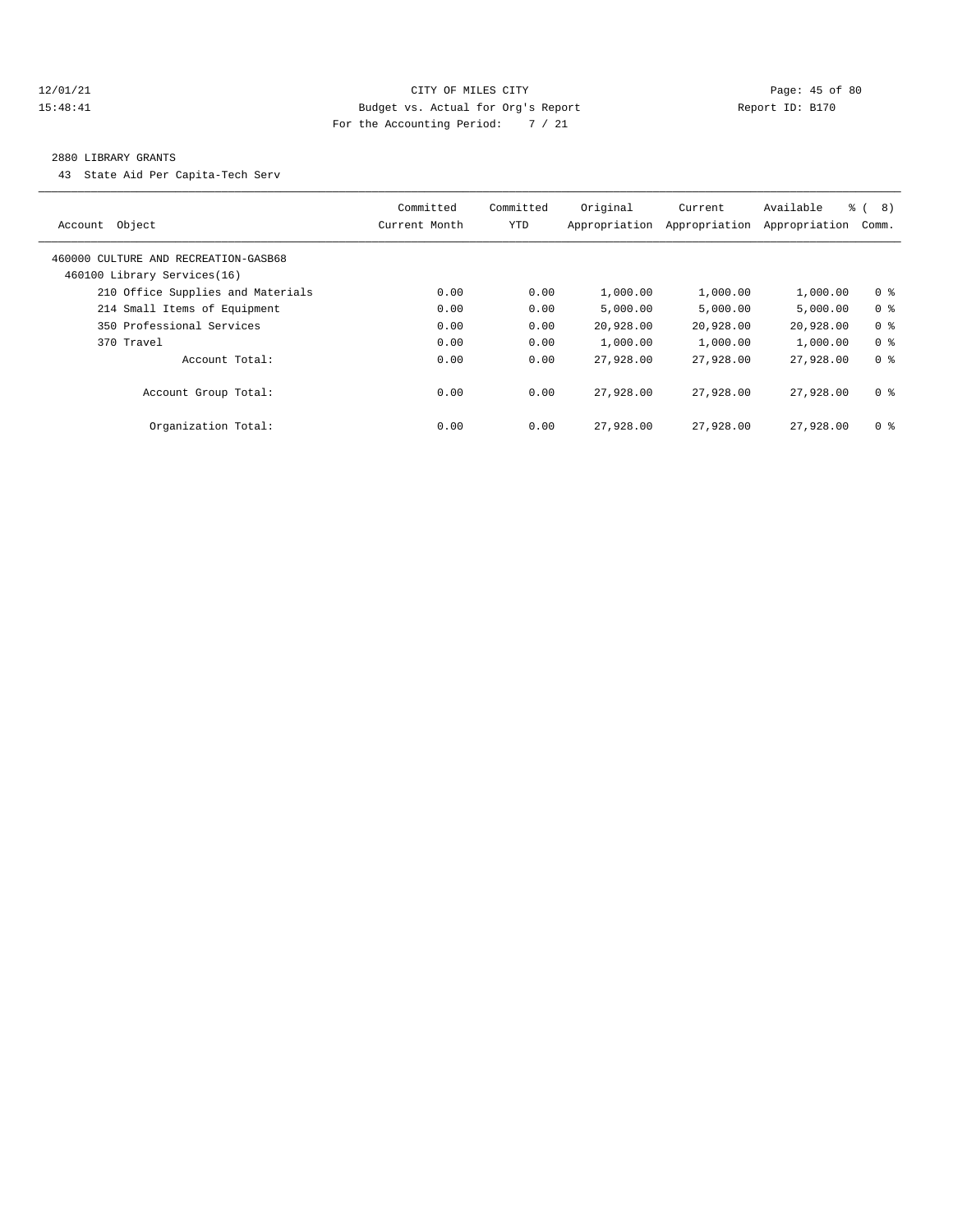#### 12/01/21 Page: 46 of 80 15:48:41 Budget vs. Actual for Org's Report Report ID: B170 For the Accounting Period: 7 / 21

#### 2880 LIBRARY GRANTS

111 One Time Endowments-Library

| Account Object                                                      | Committed<br>Current Month | Committed<br><b>YTD</b> | Original<br>Appropriation | Current<br>Appropriation | Available<br>Appropriation | $\frac{6}{6}$ ( 8)<br>Comm. |
|---------------------------------------------------------------------|----------------------------|-------------------------|---------------------------|--------------------------|----------------------------|-----------------------------|
| 460000 CULTURE AND RECREATION-GASB68<br>460100 Library Services(16) |                            |                         |                           |                          |                            |                             |
| 360 Contr R & M                                                     | 0.00                       | 0.00                    | 2,785.00                  | 2,785.00                 | 2,785.00                   | 0 <sup>8</sup>              |
| Account Total:                                                      | 0.00                       | 0.00                    | 2,785.00                  | 2,785.00                 | 2,785.00                   | 0 %                         |
| Account Group Total:                                                | 0.00                       | 0.00                    | 2,785.00                  | 2,785.00                 | 2,785.00                   | 0 %                         |
| Organization Total:                                                 | 0.00                       | 0.00                    | 2,785.00                  | 2,785.00                 | 2,785.00                   | 0 %                         |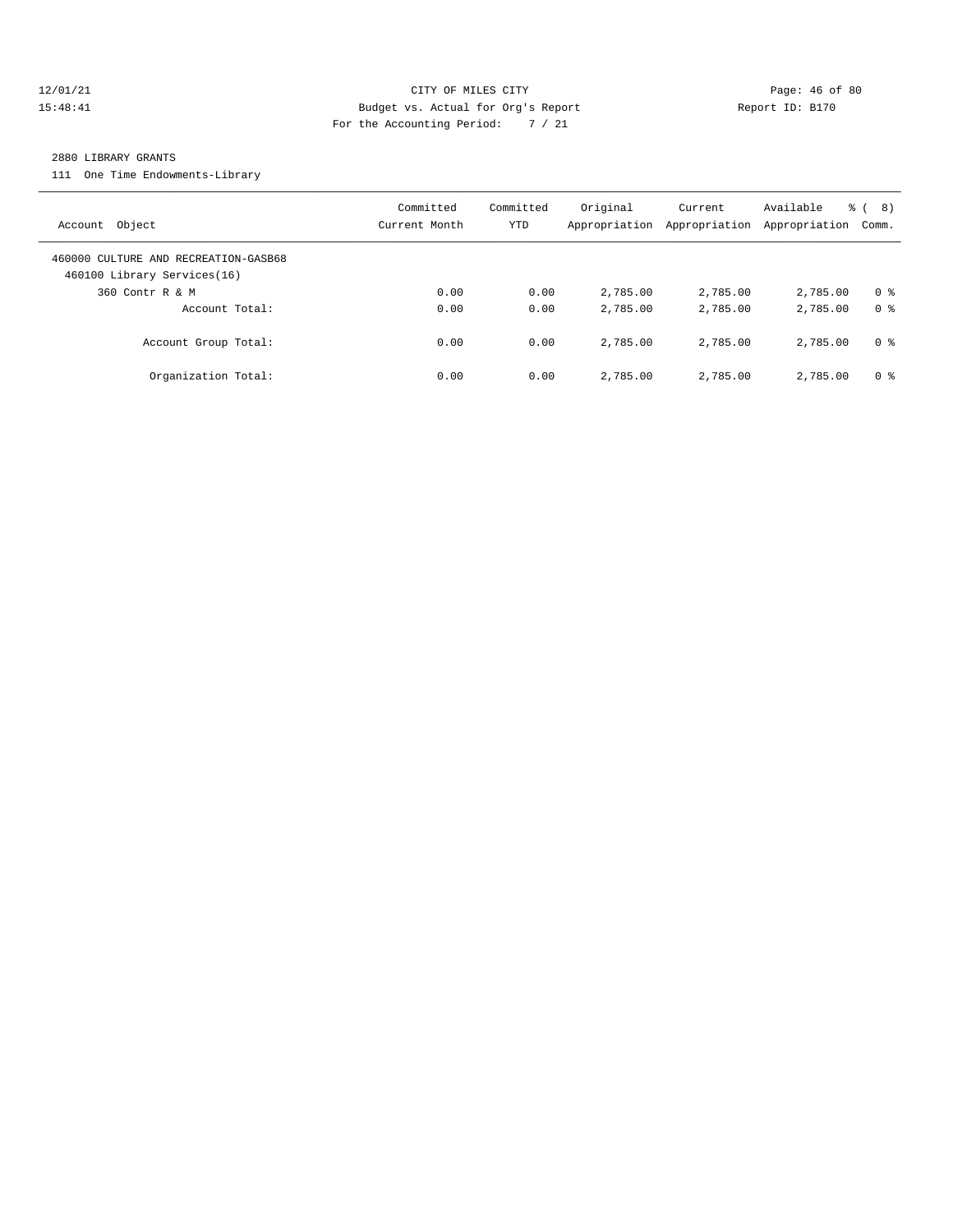#### 12/01/21 Page: 47 of 80 15:48:41 Budget vs. Actual for Org's Report Report ID: B170 For the Accounting Period: 7 / 21

#### 2880 LIBRARY GRANTS

112 Library Board of Trustees-Library

| Object<br>Account                                                   | Committed<br>Current Month | Committed<br>YTD | Original<br>Appropriation | Current<br>Appropriation | Available<br>Appropriation | $\frac{6}{6}$ ( 8)<br>Comm. |
|---------------------------------------------------------------------|----------------------------|------------------|---------------------------|--------------------------|----------------------------|-----------------------------|
| 460000 CULTURE AND RECREATION-GASB68<br>460100 Library Services(16) |                            |                  |                           |                          |                            |                             |
| 350 Professional Services                                           | 0.00                       | 0.00             | 10,000.00                 | 10,000.00                | 10,000.00                  | 0 <sup>8</sup>              |
| 360 Contr R & M                                                     | 0.00                       | 0.00             | 40,000.00                 | 40,000.00                | 40,000.00                  | 0 <sup>8</sup>              |
| 382 Books                                                           | 0.00                       | 0.00             | 10,000.00                 | 10,000.00                | 10,000.00                  | 0 <sup>8</sup>              |
| Account Total:                                                      | 0.00                       | 0.00             | 60,000.00                 | 60,000.00                | 60,000.00                  | 0 <sup>8</sup>              |
| Account Group Total:                                                | 0.00                       | 0.00             | 60,000.00                 | 60,000.00                | 60,000.00                  | 0 <sup>8</sup>              |
| Organization Total:                                                 | 0.00                       | 0.00             | 60,000.00                 | 60,000.00                | 60,000.00                  | 0 <sup>8</sup>              |
|                                                                     |                            |                  |                           |                          |                            |                             |
| Fund Total:                                                         | 0.00                       | 0.00             | 120,732.00                | 120,732.00               | 120,732.00                 | 0 <sup>8</sup>              |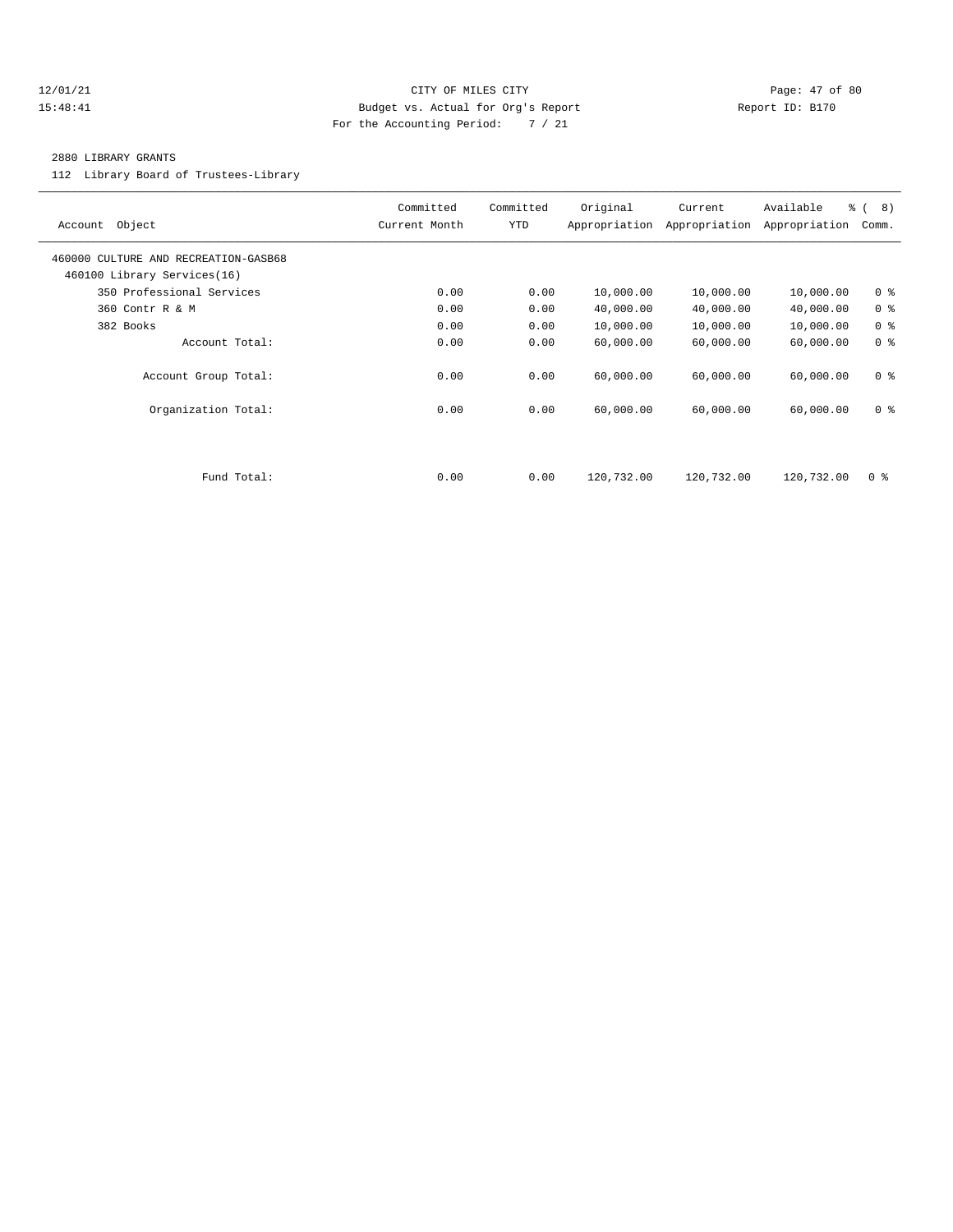#### 12/01/21 Page: 48 of 80 15:48:41 Budget vs. Actual for Org's Report Report ID: B170 For the Accounting Period: 7 / 21

## 2935 Historic Preservation

11 Historic Preservation

| Account Object                              | Committed<br>Current Month | Committed<br><b>YTD</b> | Original  | Current   | Available<br>Appropriation Appropriation Appropriation Comm. | ී (<br>8)       |
|---------------------------------------------|----------------------------|-------------------------|-----------|-----------|--------------------------------------------------------------|-----------------|
|                                             |                            |                         |           |           |                                                              |                 |
| 460000 CULTURE AND RECREATION-GASB68        |                            |                         |           |           |                                                              |                 |
| 460461 Historic Preservation-Administration |                            |                         |           |           |                                                              |                 |
| 111 Salaries and Wages - Permanent          | 132.43                     | 132.43                  | 1,980.00  | 1,980.00  | 1,847.57                                                     | 7 %             |
| 131 VACATION                                | 22.06                      | 22.06                   | 60.00     | 60.00     | 37.94                                                        | 37%             |
| 132 SICK LEAVE                              | 0.96                       | 0.96                    | 60.00     | 60.00     | 59.04                                                        | 2 <sup>8</sup>  |
| 133 OTHER LEAVE PAY                         | 14.91                      | 14.91                   | 121.00    | 121.00    | 106.09                                                       | $12*$           |
| 141 Unemployment Insurance                  | 0.46                       | 0.46                    | 3.00      | 3.00      | 2.54                                                         | 15 <sup>8</sup> |
| 142 Workers' Compensation                   | 1.05                       | 1.05                    | 17.00     | 17.00     | 15.95                                                        | 6 %             |
| 143 Health Insurance                        | 42.77                      | 42.77                   | 513.00    | 513.00    | 470.23                                                       | 8 %             |
| 144 FICA                                    | 13.62                      | 13.62                   | 170.00    | 170.00    | 156.38                                                       | 8 %             |
| 145 PERS                                    | 15.12                      | 15.12                   | 197.00    | 197.00    | 181.88                                                       | 8 %             |
| 196 CLOTHING ALLOTMENT                      | 7.50                       | 7.50                    | 0.00      | 0.00      | $-7.50$                                                      | $***$ $%$       |
| 210 Office Supplies and Materials           | 0.00                       | 0.00                    | 500.00    | 500.00    | 500.00                                                       | 0 <sup>8</sup>  |
| 220 Operating Expenses                      | 0.00                       | 0.00                    | 500.00    | 500.00    | 500.00                                                       | 0 <sup>8</sup>  |
| 231 Gas, Oil, Diesel Fuel, Grease, etc.     | 0.00                       | 0.00                    | 200.00    | 200.00    | 200.00                                                       | 0 <sup>8</sup>  |
| 311 Postage, Box Rent, Etc.                 | 0.00                       | 0.00                    | 100.00    | 100.00    | 100.00                                                       | 0 <sup>8</sup>  |
| 320 Printing, Duplicating, Typing &         | 0.00                       | 0.00                    | 1,000.00  | 1,000.00  | 1,000.00                                                     | 0 <sup>8</sup>  |
| 330 Publicity, Subscriptions & Dues         | 0.00                       | 0.00                    | 100.00    | 100.00    | 100.00                                                       | 0 <sup>8</sup>  |
| 331 Publication of Formal & Legal Notices   | 0.00                       | 0.00                    | 100.00    | 100.00    | 100.00                                                       | 0 <sup>8</sup>  |
| 334 Memberships, Registrations & Dues       | 0.00                       | 0.00                    | 100.00    | 100.00    | 100.00                                                       | 0 <sup>8</sup>  |
| 345 Telephone                               | 0.00                       | 0.00                    | 50.00     | 50.00     | 50.00                                                        | 0 <sup>8</sup>  |
| 347 Internet                                | 0.00                       | 0.00                    | 50.00     | 50.00     | 50.00                                                        | 0 <sup>8</sup>  |
| 350 Professional Services                   | 0.00                       | 0.00                    | 79,480.00 | 79,480.00 | 79,480.00                                                    | 0 <sup>8</sup>  |
| 370 Travel                                  | 0.00                       | 0.00                    | 300.00    | 300.00    | 300.00                                                       | 0 <sup>8</sup>  |
| 380 Training Services                       | 0.00                       | 0.00                    | 300.00    | 300.00    | 300.00                                                       | 0 <sup>8</sup>  |
| 513 Liability                               | 0.00                       | 0.00                    | 46.00     | 46.00     | 46.00                                                        | 0 <sup>8</sup>  |
| Account Total:                              | 250.88                     | 250.88                  | 85,947.00 | 85,947.00 | 85,696.12                                                    | 0 <sup>8</sup>  |
| Account Group Total:                        | 250.88                     | 250.88                  | 85,947.00 | 85,947.00 | 85,696.12                                                    | 0 <sup>8</sup>  |
| 520000 OTHER FINANCING USES                 |                            |                         |           |           |                                                              |                 |
| 521000 Interfund Operating Transfers Out    |                            |                         |           |           |                                                              |                 |
| 820 Transfers to Other Funds                | 0.00                       | 0.00                    | 2,000.00  | 2,000.00  | 2,000.00                                                     | 0 <sup>8</sup>  |
| Account Total:                              | 0.00                       | 0.00                    | 2,000.00  | 2,000.00  | 2,000.00                                                     | 0 <sup>8</sup>  |
| Account Group Total:                        | 0.00                       | 0.00                    | 2,000.00  | 2,000.00  | 2,000.00                                                     | 0 <sup>8</sup>  |
| Organization Total:                         | 250.88                     | 250.88                  | 87,947.00 | 87,947.00 | 87,696.12                                                    | 0 <sup>8</sup>  |
| Fund Total:                                 | 250.88                     | 250.88                  | 87,947.00 | 87,947.00 | 87,696.12                                                    | 0 <sup>8</sup>  |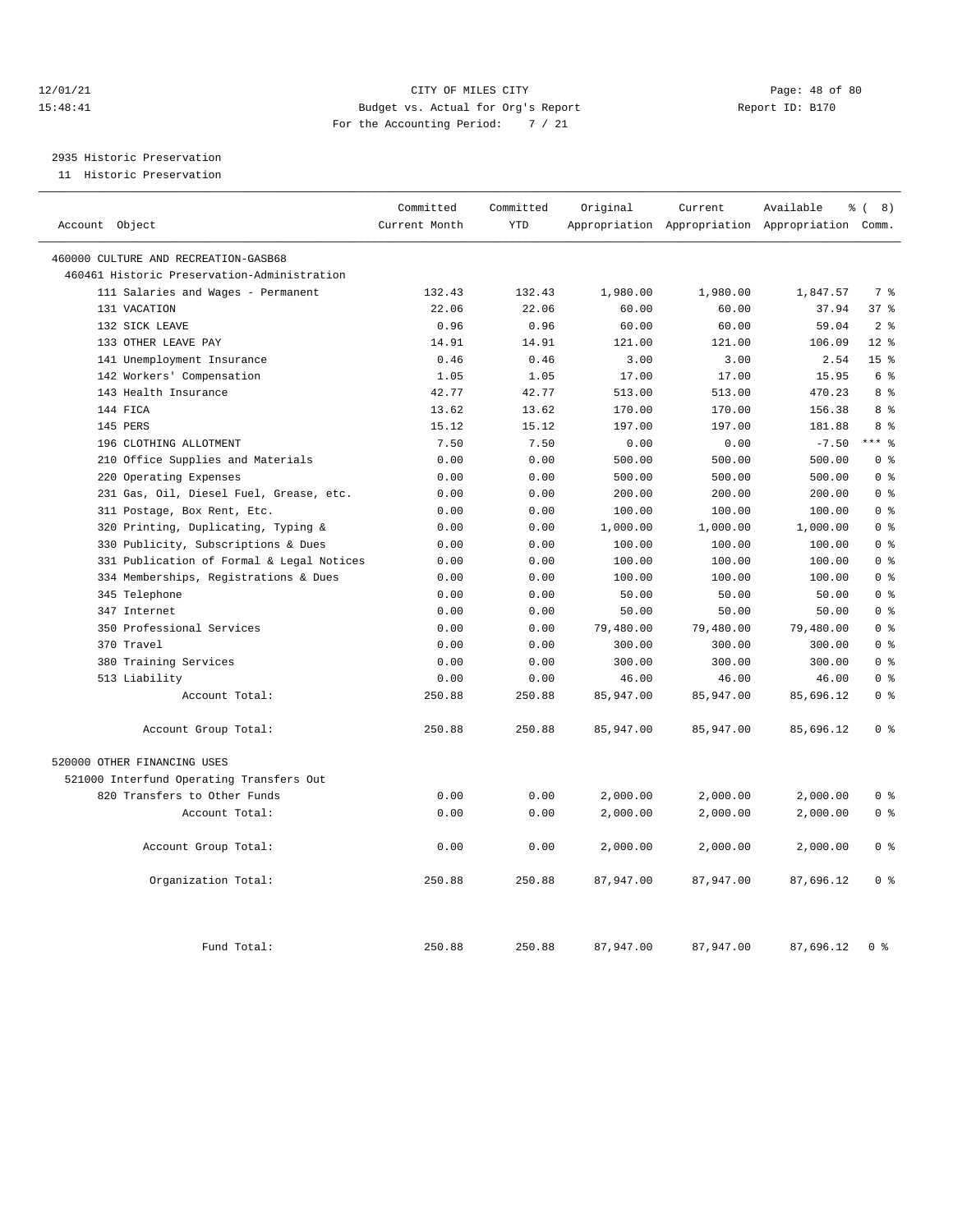#### 12/01/21 Page: 49 of 80 15:48:41 Budget vs. Actual for Org's Report Report ID: B170 For the Accounting Period: 7 / 21

————————————————————————————————————————————————————————————————————————————————————————————————————————————————————————————————————

#### 2985 RETIRED SENIOR VOLUNTEER PROG (RSVP)

15 Retired Senior Volunteer Program

|                                            | Committed     | Committed | Original   | Current    | Available                                       | နွ<br>8)<br>$\left($ |
|--------------------------------------------|---------------|-----------|------------|------------|-------------------------------------------------|----------------------|
| Account Object                             | Current Month | YTD       |            |            | Appropriation Appropriation Appropriation Comm. |                      |
| 450000 Social and Economic Services-GASB68 |               |           |            |            |                                                 |                      |
| 450330 RSVP Non-Federal                    |               |           |            |            |                                                 |                      |
| 111 Salaries and Wages - Permanent         | 201.88        | 201.88    | 4,000.00   | 4,000.00   | 3,798.12                                        | 5 <sup>8</sup>       |
| 131 VACATION                               | 12.31         | 12.31     | 0.00       | 0.00       | $-12.31$                                        | $***$ $%$            |
| 132 SICK LEAVE                             | 2.46          | 2.46      | 0.00       | 0.00       | $-2.46$                                         | $***$ 8              |
| 141 Unemployment Insurance                 | 0.54          | 0.54      | 60.00      | 60.00      | 59.46                                           | 1 <sup>8</sup>       |
| 142 Workers' Compensation                  | 1.28          | 1.28      | 27.00      | 27.00      | 25.72                                           | 5 <sup>°</sup>       |
| 143 Health Insurance                       | 0.00          | 0.00      | 1,153.00   | 1,153.00   | 1,153.00                                        | 0 <sup>8</sup>       |
| 144 FICA                                   | 16.58         | 16.58     | 306.00     | 306.00     | 289.42                                          | 5 <sup>8</sup>       |
| 145 PERS                                   | 19.21         | 19.21     | 351.00     | 351.00     | 331.79                                          | 5 <sup>8</sup>       |
| 210 Office Supplies and Materials          | 0.00          | 0.00      | 1,675.00   | 1,675.00   | 1,675.00                                        | 0 <sup>8</sup>       |
| 220 Operating Expenses                     | 0.00          | 0.00      | 3,464.00   | 3,464.00   | 3,464.00                                        | 0 <sup>8</sup>       |
|                                            | 0.00          | 0.00      | 681.00     | 681.00     | 681.00                                          | 0 <sup>8</sup>       |
| 311 Postage, Box Rent, Etc.                |               |           |            |            | 160.00                                          | 0 <sup>8</sup>       |
| 330 Publicity, Subscriptions & Dues        | 0.00          | 0.00      | 160.00     | 160.00     |                                                 |                      |
| 334 Memberships, Registrations & Dues      | 0.00          | 0.00      | 190.00     | 190.00     | 190.00                                          | 0 <sup>8</sup>       |
| 345 Telephone                              | 0.00          | 0.00      | 1,637.00   | 1,637.00   | 1,637.00                                        | 0 <sup>8</sup>       |
| 370 Travel                                 | 161.00        | 161.00    | 5,356.00   | 5,356.00   | 5,195.00                                        | 3%                   |
| 379 Other Travel                           | 27.00         | 27.00     | 2,360.00   | 2,360.00   | 2,333.00                                        | 1 <sup>8</sup>       |
| 512 Insurance on Vehicles & Equipment      | 0.00          | 0.00      | 500.00     | 500.00     | 500.00                                          | 0 <sup>8</sup>       |
| 513 Liability                              | 17.25         | 17.25     | 562.00     | 562.00     | 544.75                                          | 3%                   |
| Account Total:                             | 459.51        | 459.51    | 22,482.00  | 22,482.00  | 22,022.49                                       | 2 <sup>8</sup>       |
| 450340 RSVP FEDERAL GRANT- FALLON/CUSTER   |               |           |            |            |                                                 |                      |
| 111 Salaries and Wages - Permanent         | 4,176.97      | 4,176.97  | 54, 417.00 | 54, 417.00 | 50,240.03                                       | 8 %                  |
| 131 VACATION                               | 284.44        | 284.44    | 0.00       | 0.00       | $-284.44$                                       | *** 응                |
| 132 SICK LEAVE                             | 59.42         | 59.42     | 0.00       | 0.00       | $-59.42$                                        | $***$ $%$            |
| 141 Unemployment Insurance                 | 11.31         | 11.31     | 816.00     | 816.00     | 804.69                                          | 1 <sup>8</sup>       |
| 142 Workers' Compensation                  | 25.41         | 25.41     | 398.00     | 398.00     | 372.59                                          | 6 %                  |
| 143 Health Insurance                       | 852.26        | 852.26    | 9,647.00   | 9,647.00   | 8,794.74                                        | 9 <sup>8</sup>       |
| 144 FICA                                   | 345.82        | 345.82    | 4,163.00   | 4,163.00   | 3,817.18                                        | 8 %                  |
| 145 PERS                                   | 365.13        | 365.13    | 325.00     | 325.00     | $-40.13$                                        | 112 %                |
| 210 Office Supplies and Materials          | 0.00          | 0.00      | 1,554.00   | 1,554.00   | 1,554.00                                        | 0 <sup>8</sup>       |
| 220 Operating Expenses                     | 0.00          | 0.00      | 750.00     | 750.00     | 750.00                                          | 0 <sup>8</sup>       |
| 311 Postage, Box Rent, Etc.                | 115.30        | 115.30    | 0.00       | 0.00       | $-115.30$                                       | $***$ $-$            |
| 334 Memberships, Registrations & Dues      | 75.00         | 75.00     | 260.00     | 260.00     | 185.00                                          | 29%                  |
| 345 Telephone                              | 0.00          | 0.00      | 1,509.00   | 1,509.00   | 1,509.00                                        | 0 <sup>8</sup>       |
| 530 Rent                                   | 1,950.00      | 1,950.00  | 7,800.00   | 7,800.00   | 5,850.00                                        | 25%                  |
| Account Total:                             | 8,261.06      | 8,261.06  | 81,639.00  | 81,639.00  | 73, 377.94                                      | $10*$                |
|                                            |               |           |            |            |                                                 |                      |
| 450351 RSVP-Excess                         |               |           |            |            |                                                 |                      |
| 111 Salaries and Wages - Permanent         | 0.00          | 0.00      | 2,040.00   | 2,040.00   | 2,040.00                                        | 0 <sup>8</sup>       |
| 133 OTHER LEAVE PAY                        | 0.00          | 0.00      | 10,000.00  | 10,000.00  | 10,000.00                                       | 0 <sup>8</sup>       |
| 141 Unemployment Insurance                 | 0.00          | 0.00      | 181.00     | 181.00     | 181.00                                          | 0 <sup>8</sup>       |
| 142 Workers' Compensation                  | 0.00          | 0.00      | 81.00      | 81.00      | 81.00                                           | 0 <sup>8</sup>       |
| 144 FICA                                   | 0.00          | 0.00      | 921.00     | 921.00     | 921.00                                          | 0 <sup>8</sup>       |
| 145 PERS                                   | 0.00          | 0.00      | 1,068.00   | 1,068.00   | 1,068.00                                        | 0 <sup>8</sup>       |
| 220 Operating Expenses                     | 350.00        | 350.00    | 2,000.00   | 2,000.00   | 1,650.00                                        | 18 %                 |
| Account Total:                             | 350.00        | 350.00    | 16,291.00  | 16,291.00  | 15,941.00                                       | 2 <sub>8</sub>       |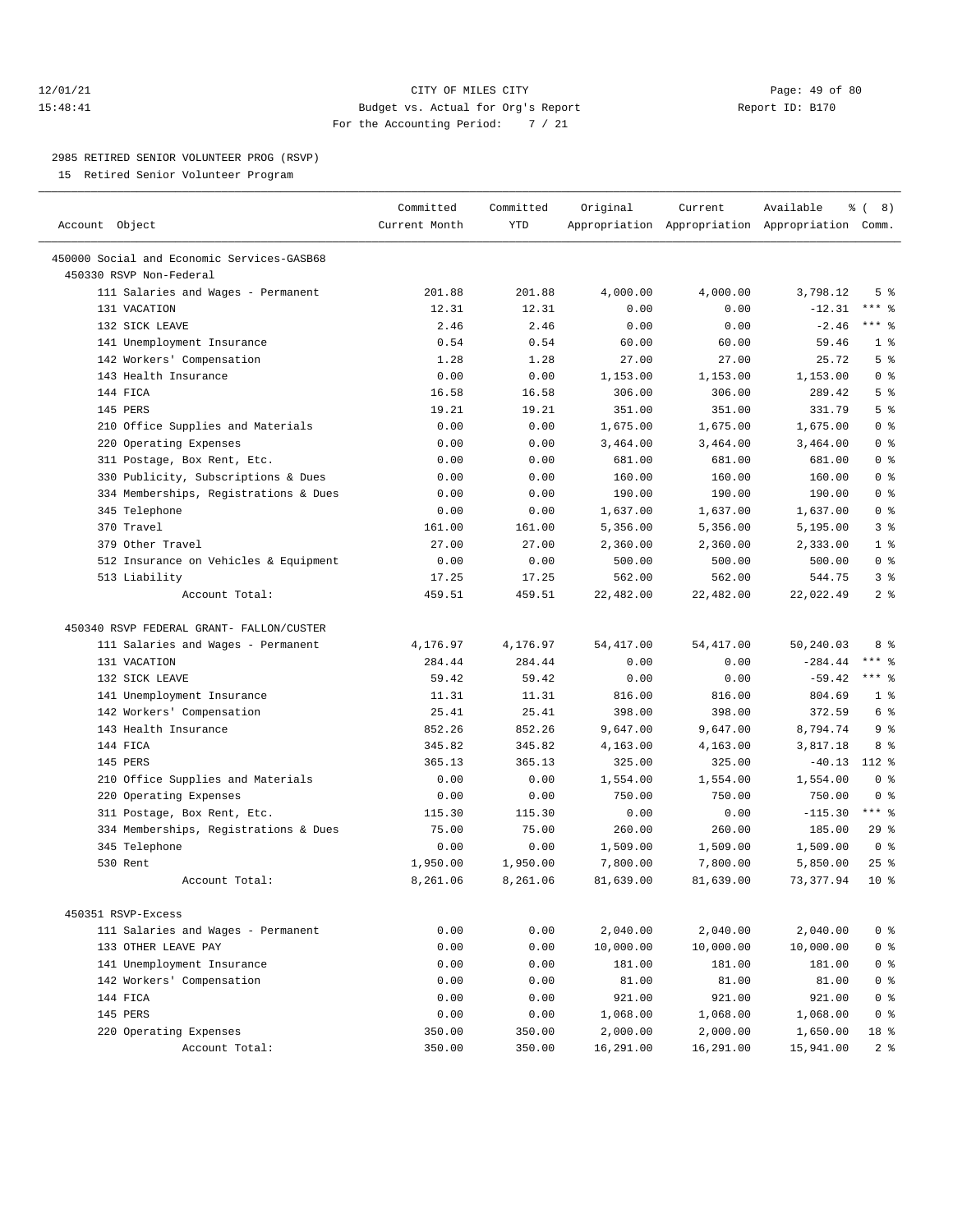#### 12/01/21 Page: 50 of 80 15:48:41 Budget vs. Actual for Org's Report Report ID: B170 For the Accounting Period: 7 / 21

# 2985 RETIRED SENIOR VOLUNTEER PROG (RSVP)

15 Retired Senior Volunteer Program

| Account Object       | Committed<br>Current Month | Committed<br><b>YTD</b> | Original<br>Appropriation | Current<br>Appropriation | Available<br>Appropriation | $\frac{6}{6}$ ( 8)<br>Comm. |
|----------------------|----------------------------|-------------------------|---------------------------|--------------------------|----------------------------|-----------------------------|
| Account Group Total: | 9,070.57                   | 9,070.57                | 120,412.00                | 120,412.00               | 111,341.43                 | 8 %                         |
| Organization Total:  | 9,070.57                   | 9,070.57                | 120,412.00                | 120,412.00               | 111, 341, 43               | 8 %                         |
| Fund Total:          | 9,070.57                   | 9,070.57                | 120,412.00                | 120,412.00               | 111,341.43                 | 8 %                         |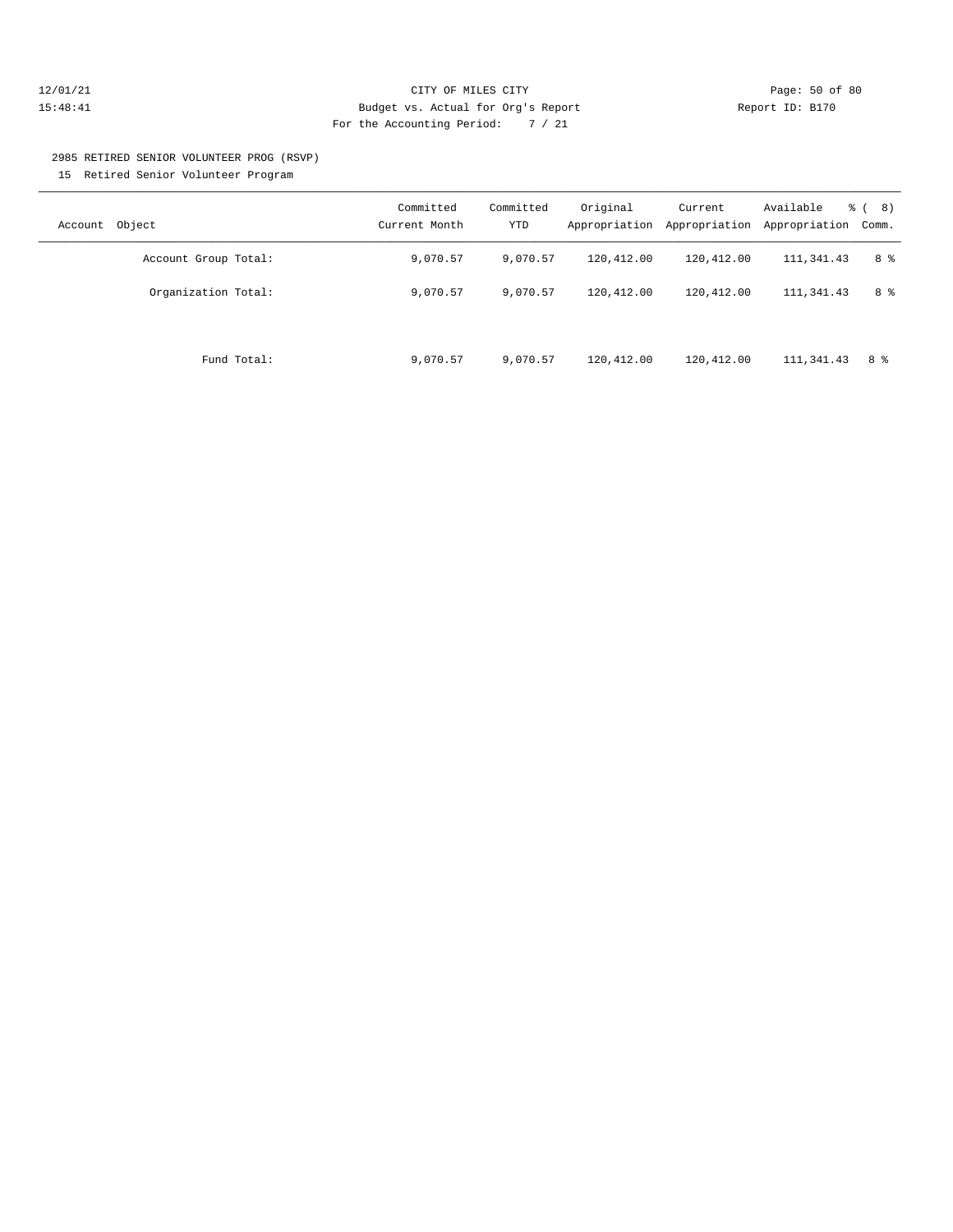#### 12/01/21 Page: 51 of 80 15:48:41 Budget vs. Actual for Org's Report Report ID: B170 For the Accounting Period: 7 / 21

### 2991 Federal Recovery Funds

22 Water Plant

| Account Object                                                              | Committed<br>Current Month | Committed<br>YTD | Original<br>Appropriation | Current<br>Appropriation | Available<br>Appropriation | 8)<br>ී (<br>Comm. |
|-----------------------------------------------------------------------------|----------------------------|------------------|---------------------------|--------------------------|----------------------------|--------------------|
| 430000 Public Works-GASB68<br>430530 Water Source of Supply and Pumping(22) |                            |                  |                           |                          |                            |                    |
| 940 Machinery &<br>Equipment                                                | 0.00                       | 0.00             | 5,289,250.00              | 5,289,250.00             | 5,289,250.00               | 0 %                |
| Account Total:                                                              | 0.00                       | 0.00             | 5,289,250.00              | 5,289,250.00             | 5,289,250.00               | 0 <sup>8</sup>     |
| Account Group Total:                                                        | 0.00                       | 0.00             | 5,289,250.00              | 5,289,250.00             | 5,289,250.00               | 0 <sup>8</sup>     |
| Organization Total:                                                         | 0.00                       | 0.00             | 5,289,250.00              | 5,289,250.00             | 5,289,250.00               | 0 %                |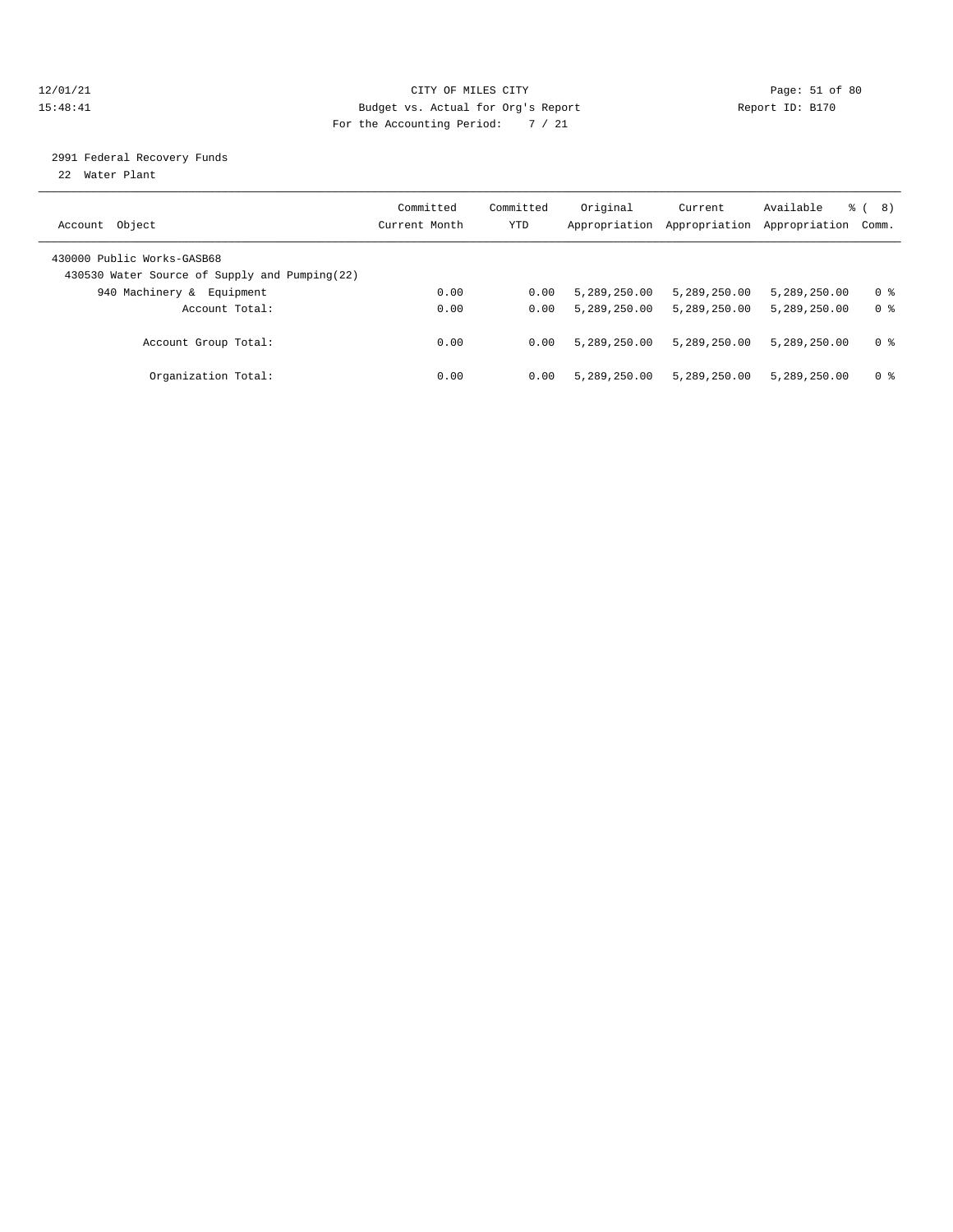#### 12/01/21 Page: 52 of 80 15:48:41 Budget vs. Actual for Org's Report Report ID: B170 For the Accounting Period: 7 / 21

### 2991 Federal Recovery Funds

23 Water Lines

| Account Object                                                          | Committed<br>Current Month | Committed<br>YTD | Original<br>Appropriation | Current<br>Appropriation | Available<br>Appropriation | 8)<br>ී (<br>Comm. |
|-------------------------------------------------------------------------|----------------------------|------------------|---------------------------|--------------------------|----------------------------|--------------------|
| 430000 Public Works-GASB68<br>430550 Transmission and Distribution (23) |                            |                  |                           |                          |                            |                    |
| 940 Machinery &<br>Equipment                                            | 0.00                       | 0.00             | 3,974,968.00              | 3,974,968.00             | 3,974,968.00               | 0 %                |
| Account Total:                                                          | 0.00                       | 0.00             | 3,974,968.00              | 3,974,968.00             | 3,974,968.00               | 0 <sup>8</sup>     |
| Account Group Total:                                                    | 0.00                       | 0.00             | 3,974,968.00              | 3,974,968.00             | 3,974,968.00               | 0 <sup>8</sup>     |
| Organization Total:                                                     | 0.00                       | 0.00             | 3,974,968.00              | 3,974,968.00             | 3,974,968.00               | 0 %                |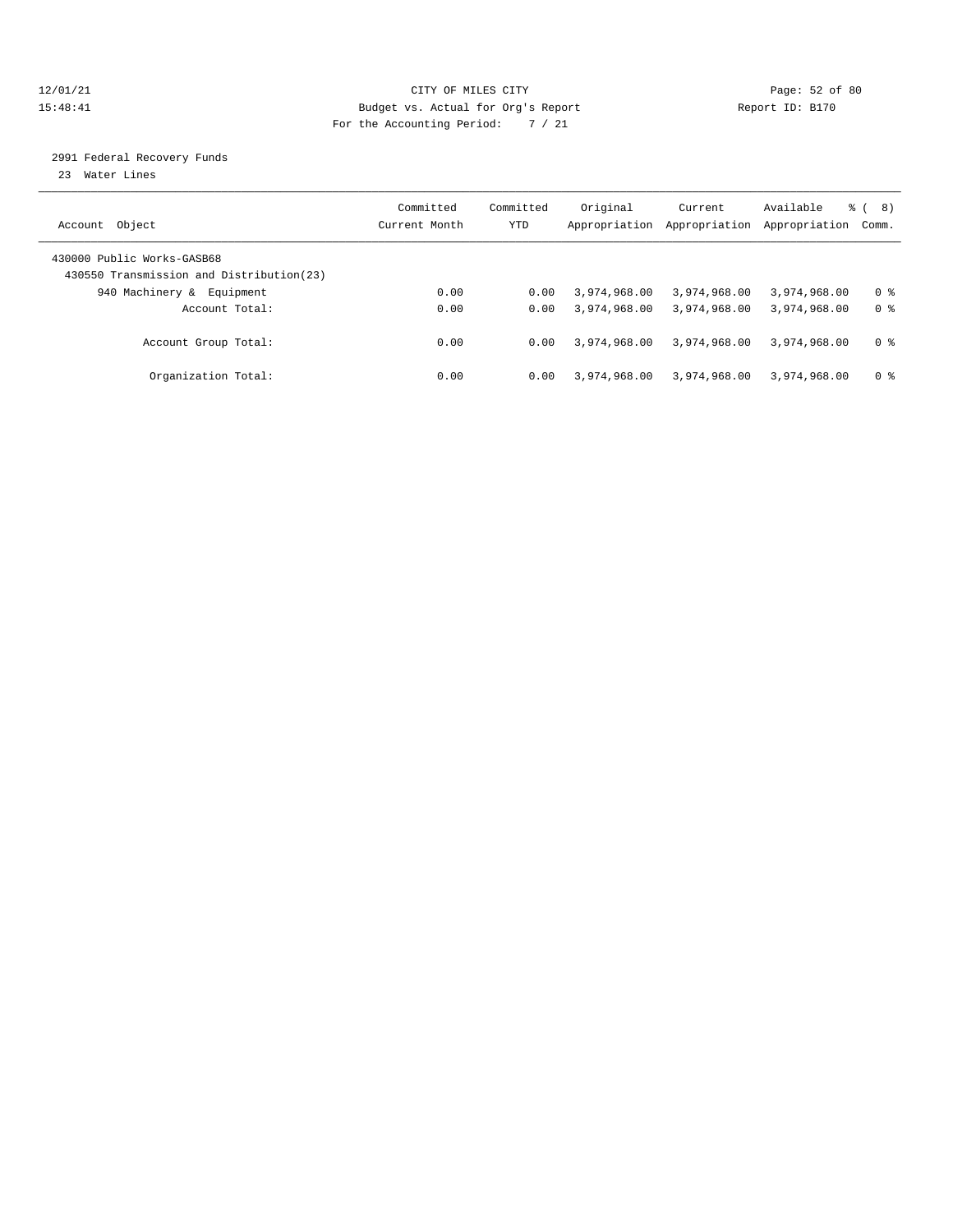#### 12/01/21 Page: 53 of 80 15:48:41 Budget vs. Actual for Org's Report Report ID: B170 For the Accounting Period: 7 / 21

### 2991 Federal Recovery Funds

31 Sewer Lines

| Account Object             |                                               | Committed<br>Current Month | Committed<br>YTD | Original<br>Appropriation | Current<br>Appropriation | Available<br>Appropriation | 8)<br>ී (<br>Comm. |
|----------------------------|-----------------------------------------------|----------------------------|------------------|---------------------------|--------------------------|----------------------------|--------------------|
| 430000 Public Works-GASB68 | 430630 Sewer Collection and Transmission (31) |                            |                  |                           |                          |                            |                    |
| 940 Machinery &            | Equipment                                     | 0.00                       | 0.00             | 493,683.00                | 493,683.00               | 493,683.00                 | 0 %                |
|                            | Account Total:                                | 0.00                       | 0.00             | 493,683.00                | 493,683.00               | 493,683.00                 | 0 <sup>8</sup>     |
|                            | Account Group Total:                          | 0.00                       | 0.00             | 493,683.00                | 493,683.00               | 493,683.00                 | 0 <sup>8</sup>     |
|                            | Organization Total:                           | 0.00                       | 0.00             | 493,683.00                | 493,683.00               | 493,683.00                 | 0 %                |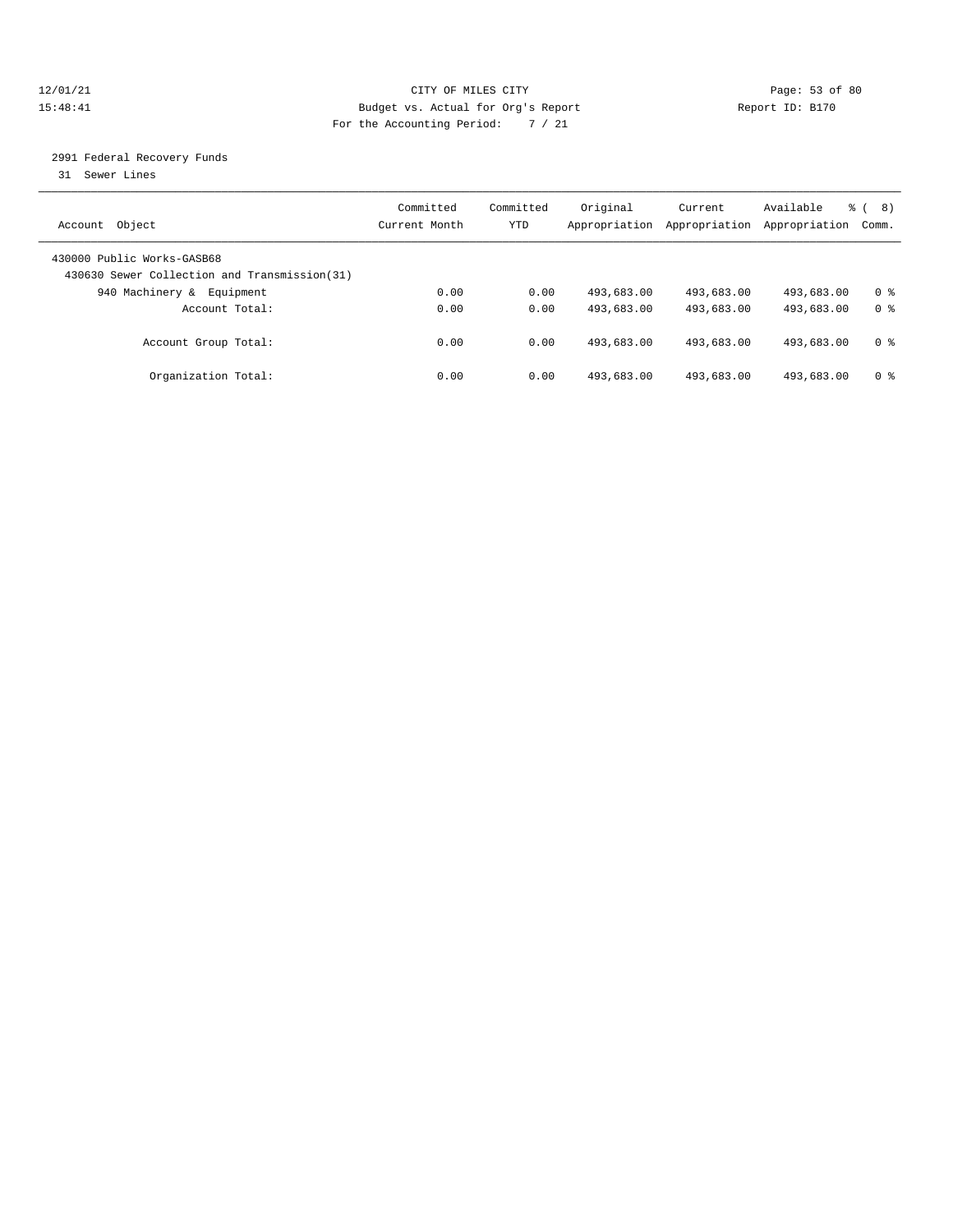#### 12/01/21 Page: 54 of 80 15:48:41 Budget vs. Actual for Org's Report Report ID: B170 For the Accounting Period: 7 / 21

## 2991 Federal Recovery Funds

107 Paved St. Maint. Dist.#204

| Account Object                                                         | Committed<br>Current Month | Committed<br>YTD | Original<br>Appropriation | Current<br>Appropriation | Available<br>Appropriation | 8)<br>ී (<br>Comm. |
|------------------------------------------------------------------------|----------------------------|------------------|---------------------------|--------------------------|----------------------------|--------------------|
| 430000 Public Works-GASB68<br>430235 Storm Drain & Culvert Maintenance |                            |                  |                           |                          |                            |                    |
| 350 Professional Services                                              | 0.00                       | 0.00             | 499,785.00                | 499,785.00               | 499,785.00                 | 0 <sup>8</sup>     |
| Account Total:                                                         | 0.00                       | 0.00             | 499,785.00                | 499,785.00               | 499,785.00                 | 0 <sup>8</sup>     |
| Account Group Total:                                                   | 0.00                       | 0.00             | 499,785.00                | 499,785.00               | 499,785.00                 | 0 %                |
| Organization Total:                                                    | 0.00                       | 0.00             | 499,785.00                | 499,785.00               | 499,785.00                 | 0 %                |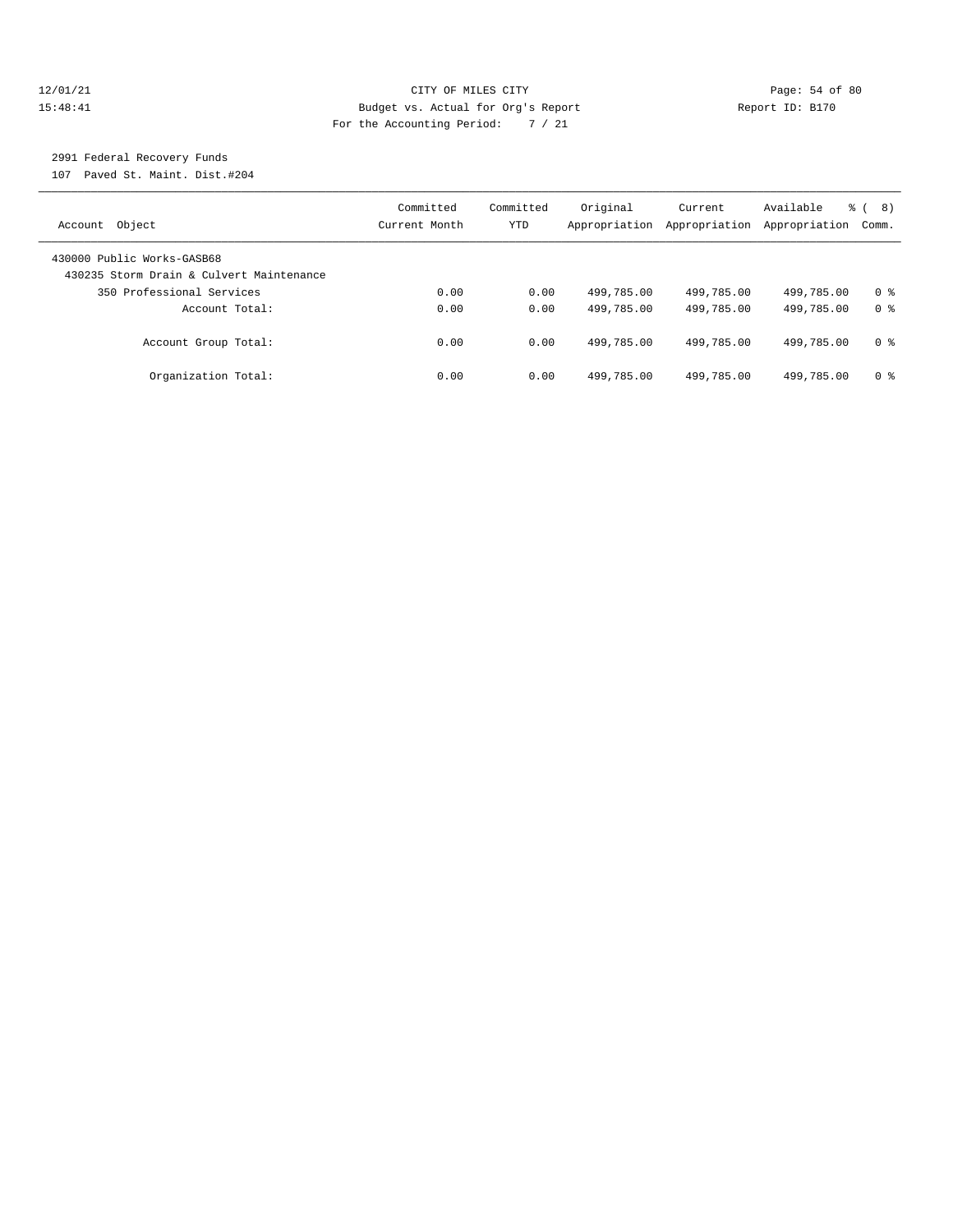#### 12/01/21 Page: 55 of 80 15:48:41 Budget vs. Actual for Org's Report Report ID: B170 For the Accounting Period: 7 / 21

### 2991 Federal Recovery Funds

108 Street Maintenance (North Side)

| Account Object                                                         | Committed<br>Current Month | Committed<br><b>YTD</b> | Original<br>Appropriation | Current<br>Appropriation | Available<br>Appropriation | 8)<br>ී (<br>Comm. |
|------------------------------------------------------------------------|----------------------------|-------------------------|---------------------------|--------------------------|----------------------------|--------------------|
| 430000 Public Works-GASB68<br>430235 Storm Drain & Culvert Maintenance |                            |                         |                           |                          |                            |                    |
| 350 Professional Services                                              | 0.00                       | 0.00                    | 124,947.00                | 124,947.00               | 124,947.00                 | 0 <sup>8</sup>     |
| Account Total:                                                         | 0.00                       | 0.00                    | 124,947.00                | 124,947.00               | 124,947.00                 | 0 <sup>8</sup>     |
| Account Group Total:                                                   | 0.00                       | 0.00                    | 124,947.00                | 124,947.00               | 124,947.00                 | 0 %                |
| Organization Total:                                                    | 0.00                       | 0.00                    | 124,947.00                | 124,947.00               | 124,947.00                 | 0 <sup>8</sup>     |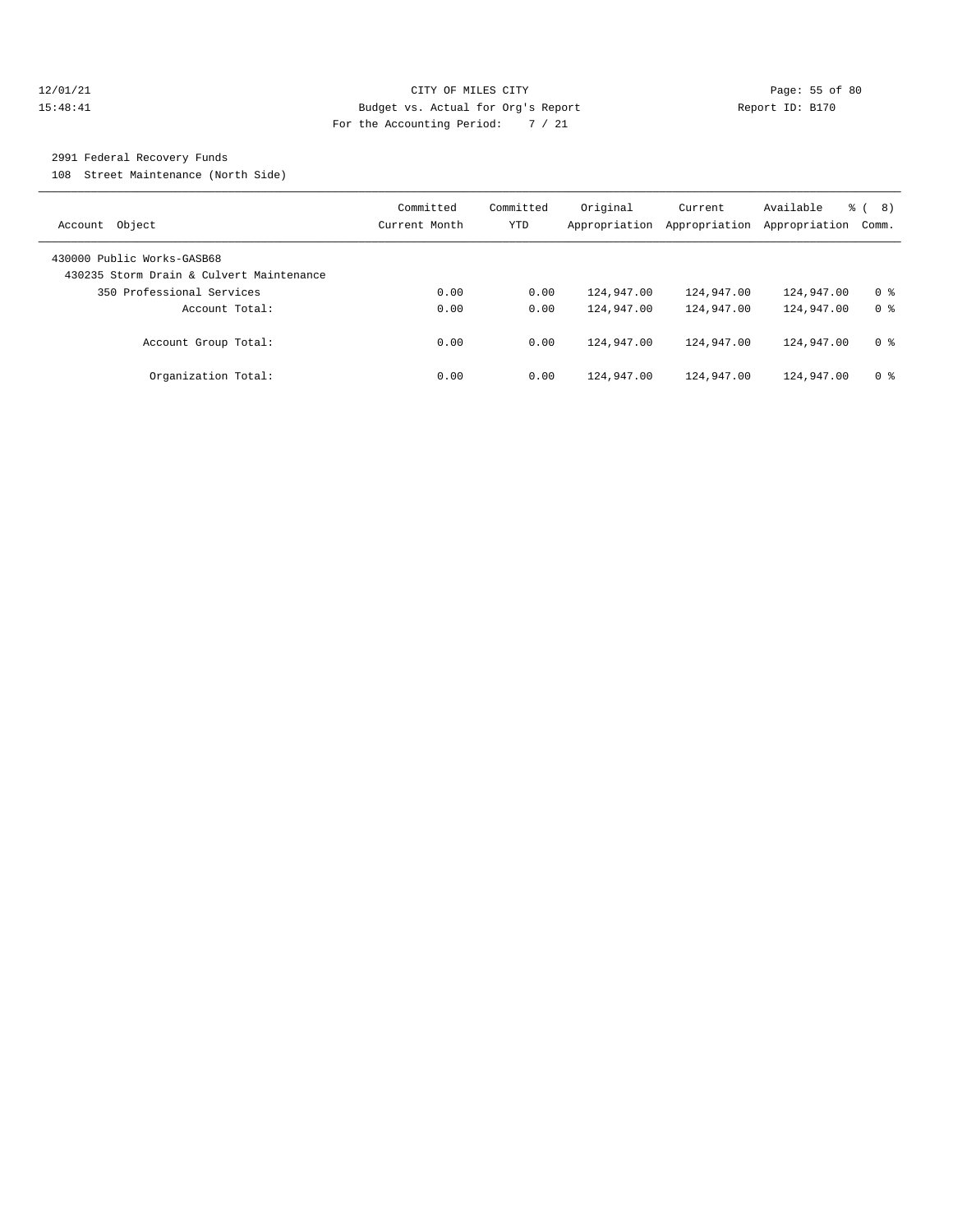#### 12/01/21 Page: 56 of 80 15:48:41 Budget vs. Actual for Org's Report Report ID: B170 For the Accounting Period: 7 / 21

## 2991 Federal Recovery Funds

201 Flood Prevention

| Account Object                                     | Committed<br>Current Month | Committed<br><b>YTD</b> | Original                                                           | Current<br>Appropriation Appropriation | Available<br>Appropriation | $\frac{6}{6}$ ( 8)<br>Comm. |
|----------------------------------------------------|----------------------------|-------------------------|--------------------------------------------------------------------|----------------------------------------|----------------------------|-----------------------------|
| 430000 Public Works-GASB68<br>431200 Flood Control |                            |                         |                                                                    |                                        |                            |                             |
| 350 Professional Services                          | 0.00                       | 0.00                    | 5,560,000.00                                                       | 5,560,000.00                           | 5,560,000.00               | 0 <sup>8</sup>              |
| Account Total:                                     | 0.00                       | 0.00                    | 5,560,000.00                                                       | 5,560,000.00                           | 5,560,000.00               | 0 <sup>8</sup>              |
| Account Group Total:                               | 0.00                       | 0.00                    | 5,560,000.00                                                       | 5,560,000.00                           | 5,560,000.00               | 0 <sup>8</sup>              |
| Organization Total:                                | 0.00                       | 0.00                    | 5,560,000.00                                                       | 5,560,000.00                           | 5,560,000.00               | 0 <sup>8</sup>              |
|                                                    |                            |                         |                                                                    |                                        |                            |                             |
| Fund Total:                                        | 0.00                       |                         | $0.00 \quad 15,942,633.00 \quad 15,942,633.00 \quad 15,942,633.00$ |                                        |                            | 0 <sup>8</sup>              |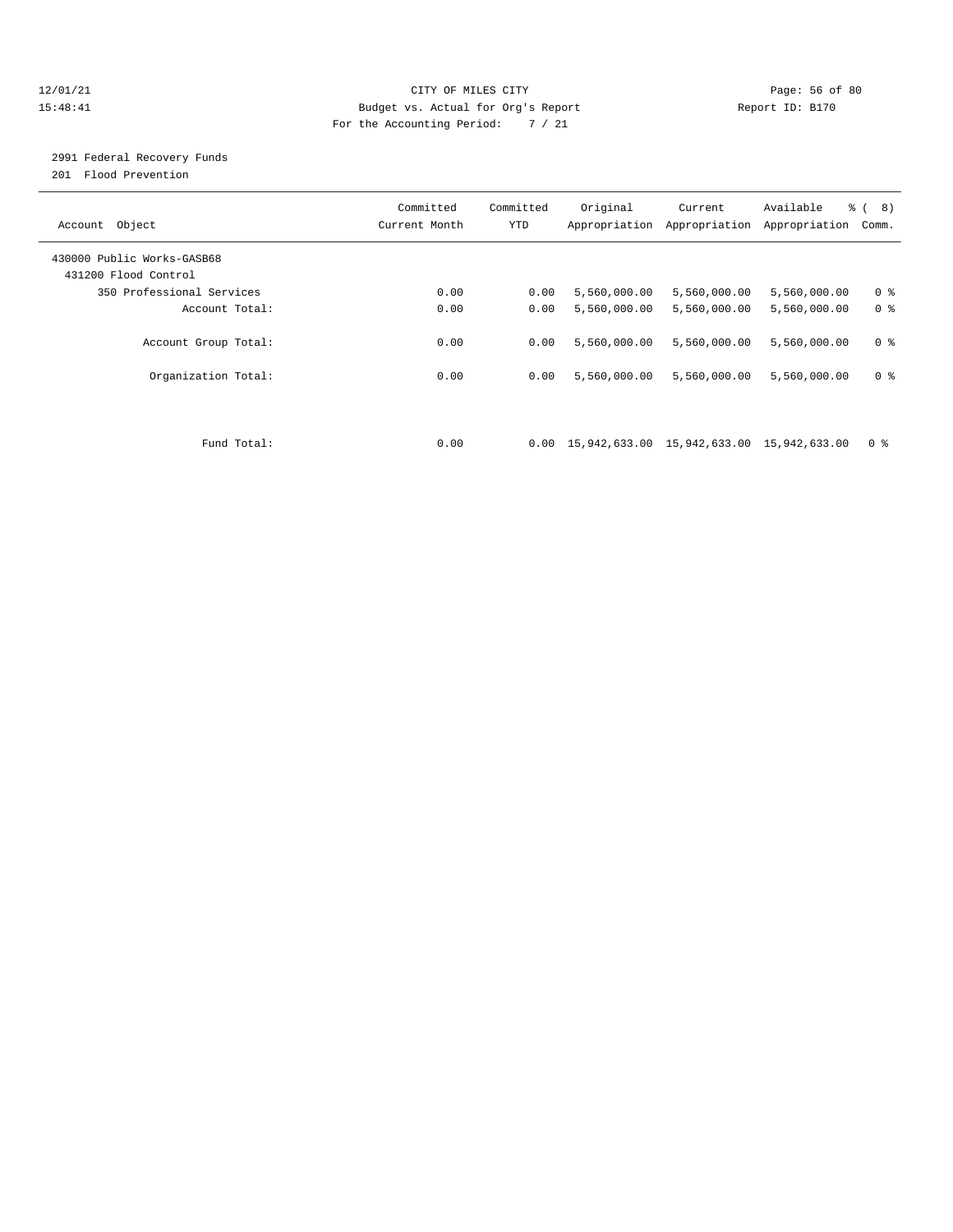#### 12/01/21 Page: 57 of 80<br>15:48:41 CITY OF MILES CITY PAGE: 2012 Page: 57 of 80<br>15:48:41 Budget vs. Actual for Org's Report Page: 2012 Report ID: B170 15:48:41 Budget vs. Actual for Org's Report For the Accounting Period: 7 / 21

#### 3670 SID 211 110 SID # 211

| Account Object                     | Committed<br>Current Month | Committed<br><b>YTD</b> | Original | Current<br>Appropriation Appropriation | Available<br>Appropriation | $\frac{6}{6}$ ( 8)<br>Comm. |
|------------------------------------|----------------------------|-------------------------|----------|----------------------------------------|----------------------------|-----------------------------|
| 490000 DEBT SERVICE                |                            |                         |          |                                        |                            |                             |
| 490500 Other Debt Service Payments |                            |                         |          |                                        |                            |                             |
| 643 Principal- SID 211             | 1,946.79                   | 1,946.79                | 3,902.00 | 3,902.00                               | 1,955.21                   | 50%                         |
| 644 Interest- SID 211              | 319.31                     | 319.31                  | 628.00   | 628.00                                 | 308.69                     | $51$ $\approx$              |
| Account Total:                     | 2,266.10                   | 2,266.10                | 4,530.00 | 4,530.00                               | 2,263.90                   | $50*$                       |
| Account Group Total:               | 2,266.10                   | 2,266.10                | 4,530.00 | 4,530.00                               | 2,263.90                   | $50*$                       |
| Organization Total:                | 2,266.10                   | 2,266.10                | 4,530.00 | 4,530.00                               | 2,263.90                   | $50*$                       |
|                                    |                            |                         |          |                                        |                            |                             |
| Fund Total:                        | 2,266.10                   | 2,266.10                | 4,530.00 | 4,530.00                               | 2,263.90                   | 50 %                        |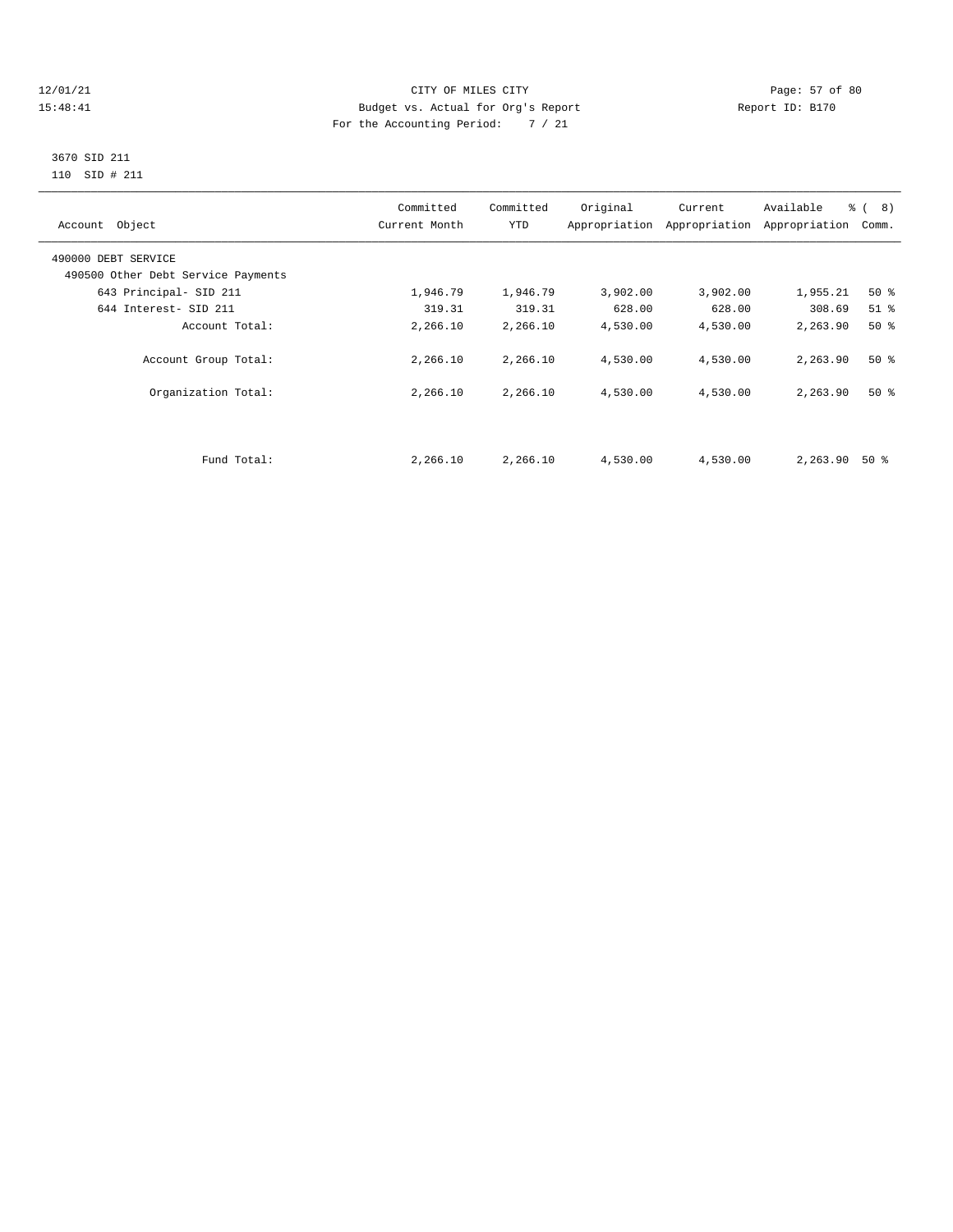#### 12/01/21 Page: 58 of 80 15:48:41 Budget vs. Actual for Org's Report Report ID: B170 For the Accounting Period: 7 / 21

4000 General Fund Capitol Improvement Fund

501 Capital Purchases

| Account Object                                                     | Committed<br>Current Month | Committed<br><b>YTD</b> | Original<br>Appropriation | Current<br>Appropriation | Available<br>Appropriation | $\frac{6}{6}$ ( 8)<br>Comm. |
|--------------------------------------------------------------------|----------------------------|-------------------------|---------------------------|--------------------------|----------------------------|-----------------------------|
| 460000 CULTURE AND RECREATION-GASB68<br>460433 Park Operations(13) |                            |                         |                           |                          |                            |                             |
| 350 Professional Services                                          | 0.00                       | 0.00                    | 80,000.00                 | 80,000.00                | 80,000.00                  | 0 <sup>8</sup>              |
| Account Total:                                                     | 0.00                       | 0.00                    | 80,000.00                 | 80,000.00                | 80,000.00                  | 0 <sup>8</sup>              |
| Account Group Total:                                               | 0.00                       | 0.00                    | 80,000.00                 | 80,000.00                | 80,000.00                  | 0 <sup>8</sup>              |
| Organization Total:                                                | 0.00                       | 0.00                    | 80,000.00                 | 80,000.00                | 80,000.00                  | 0 <sup>8</sup>              |
| Fund Total:                                                        | 0.00                       | 0.00                    | 80,000.00                 | 80,000.00                | 80,000.00                  | 0 <sup>8</sup>              |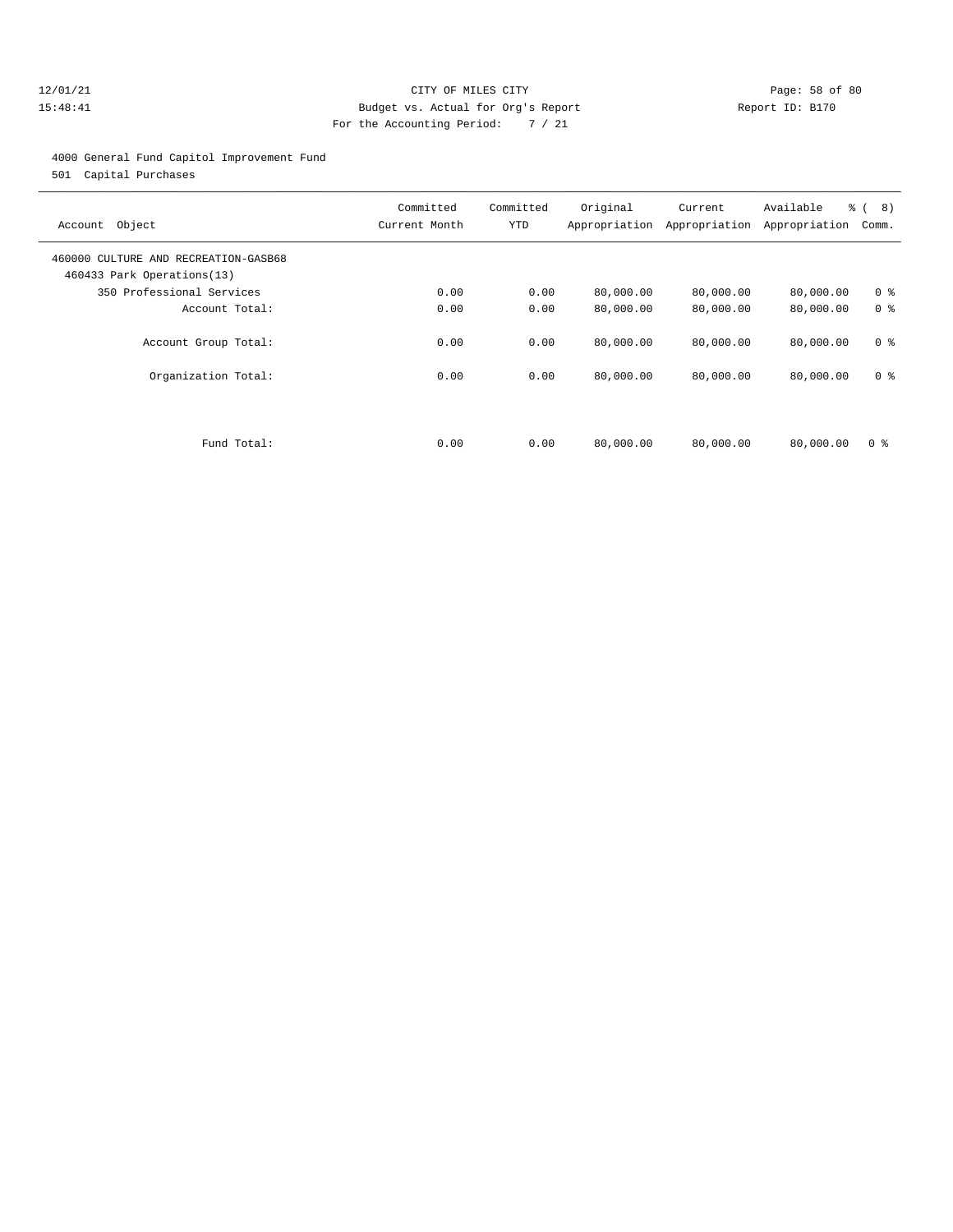#### 12/01/21 Page: 59 of 80 15:48:41 Budget vs. Actual for Org's Report Report ID: B170 For the Accounting Period: 7 / 21

4010 Fire Dept Captial Imprvmt Fund

501 Capital Purchases

| Account Object                                             | Committed<br>Current Month | Committed<br><b>YTD</b> | Original<br>Appropriation | Current<br>Appropriation | Available<br>Appropriation | $\frac{6}{6}$ ( 8)<br>Comm. |
|------------------------------------------------------------|----------------------------|-------------------------|---------------------------|--------------------------|----------------------------|-----------------------------|
| 420000 PUBLIC SAFETY-GASB68<br>420460 Fire Suppression(07) |                            |                         |                           |                          |                            |                             |
| 940 Machinery & Equipment                                  | 0.00                       | 0.00                    | 1,000.00                  | 1,000.00                 | 1,000.00                   | 0 <sup>8</sup>              |
| Account Total:                                             | 0.00                       | 0.00                    | 1,000.00                  | 1,000.00                 | 1,000.00                   | 0 <sup>8</sup>              |
| Account Group Total:                                       | 0.00                       | 0.00                    | 1,000.00                  | 1,000.00                 | 1,000.00                   | 0 <sup>8</sup>              |
| Organization Total:                                        | 0.00                       | 0.00                    | 1,000.00                  | 1,000.00                 | 1,000.00                   | 0 <sup>8</sup>              |
|                                                            |                            |                         |                           |                          |                            |                             |
| Fund Total:                                                | 0.00                       | 0.00                    | 1,000.00                  | 1,000.00                 | 1,000.00                   | 0 <sup>8</sup>              |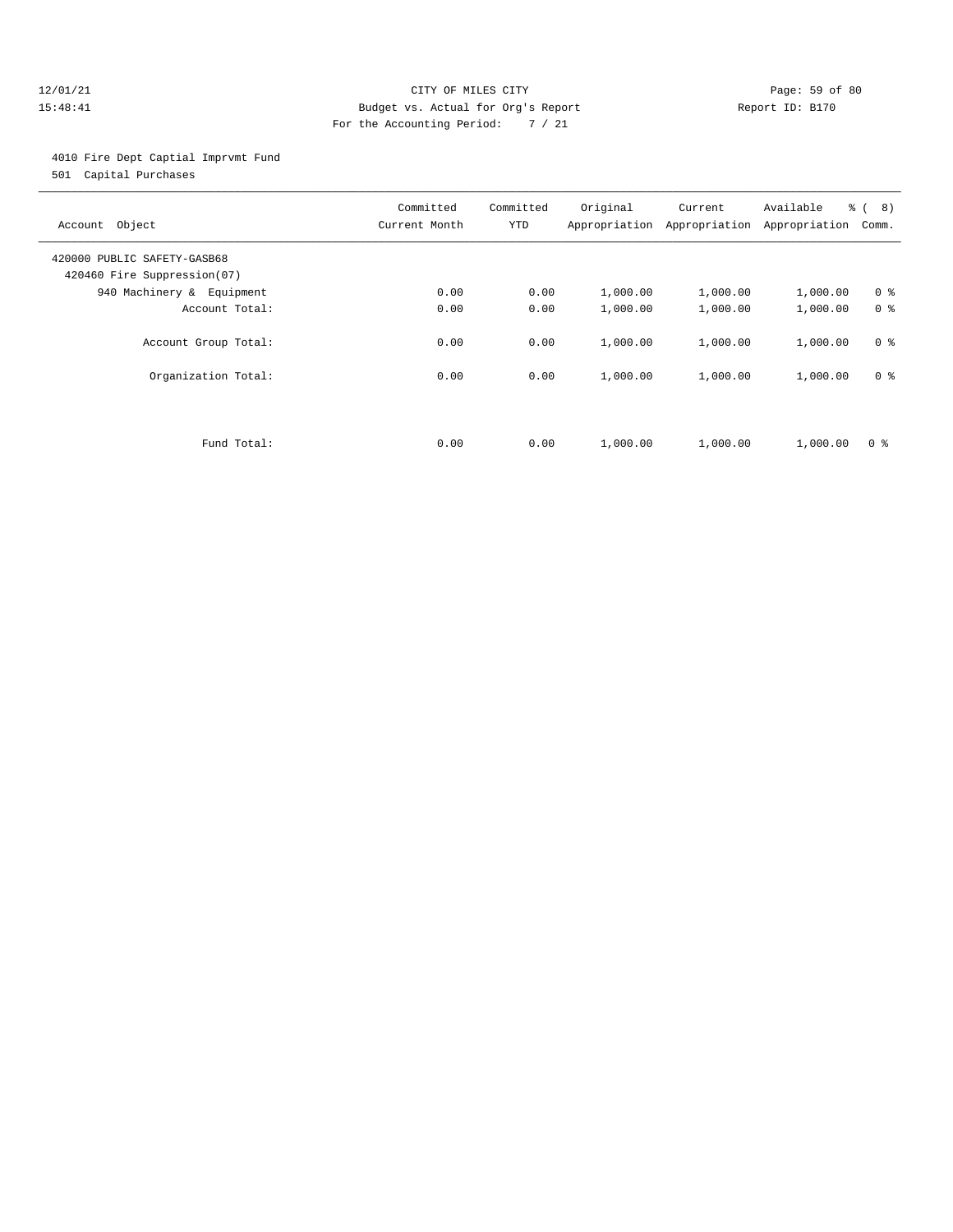#### 12/01/21 Page: 60 of 80 15:48:41 Budget vs. Actual for Org's Report Report ID: B170 For the Accounting Period: 7 / 21

## 4060 CAPITAL IMPROV-PUBLIC WORKS

911 Public Works Operations

| Account Object                                            | Committed<br>Current Month | Committed<br><b>YTD</b> | Original<br>Appropriation | Current<br>Appropriation | Available<br>Appropriation | $\frac{6}{6}$ ( 8)<br>Comm. |
|-----------------------------------------------------------|----------------------------|-------------------------|---------------------------|--------------------------|----------------------------|-----------------------------|
| 430000 Public Works-GASB68<br>430233 Roadway/Re-surfacing |                            |                         |                           |                          |                            |                             |
| 940 Machinery & Equipment                                 | 0.00                       | 0.00                    | 270,500.00                | 270,500.00               | 270,500.00                 | 0 <sup>8</sup>              |
| Account Total:                                            | 0.00                       | 0.00                    | 270,500.00                | 270,500.00               | 270,500.00                 | 0 <sup>8</sup>              |
| Account Group Total:                                      | 0.00                       | 0.00                    | 270,500.00                | 270,500.00               | 270,500.00                 | 0 <sup>8</sup>              |
| Organization Total:                                       | 0.00                       | 0.00                    | 270,500.00                | 270,500.00               | 270,500.00                 | 0 <sup>8</sup>              |
|                                                           |                            |                         |                           |                          |                            |                             |
| Fund Total:                                               | 0.00                       | 0.00                    | 270,500.00                | 270,500.00               | 270,500.00                 | 0 <sup>8</sup>              |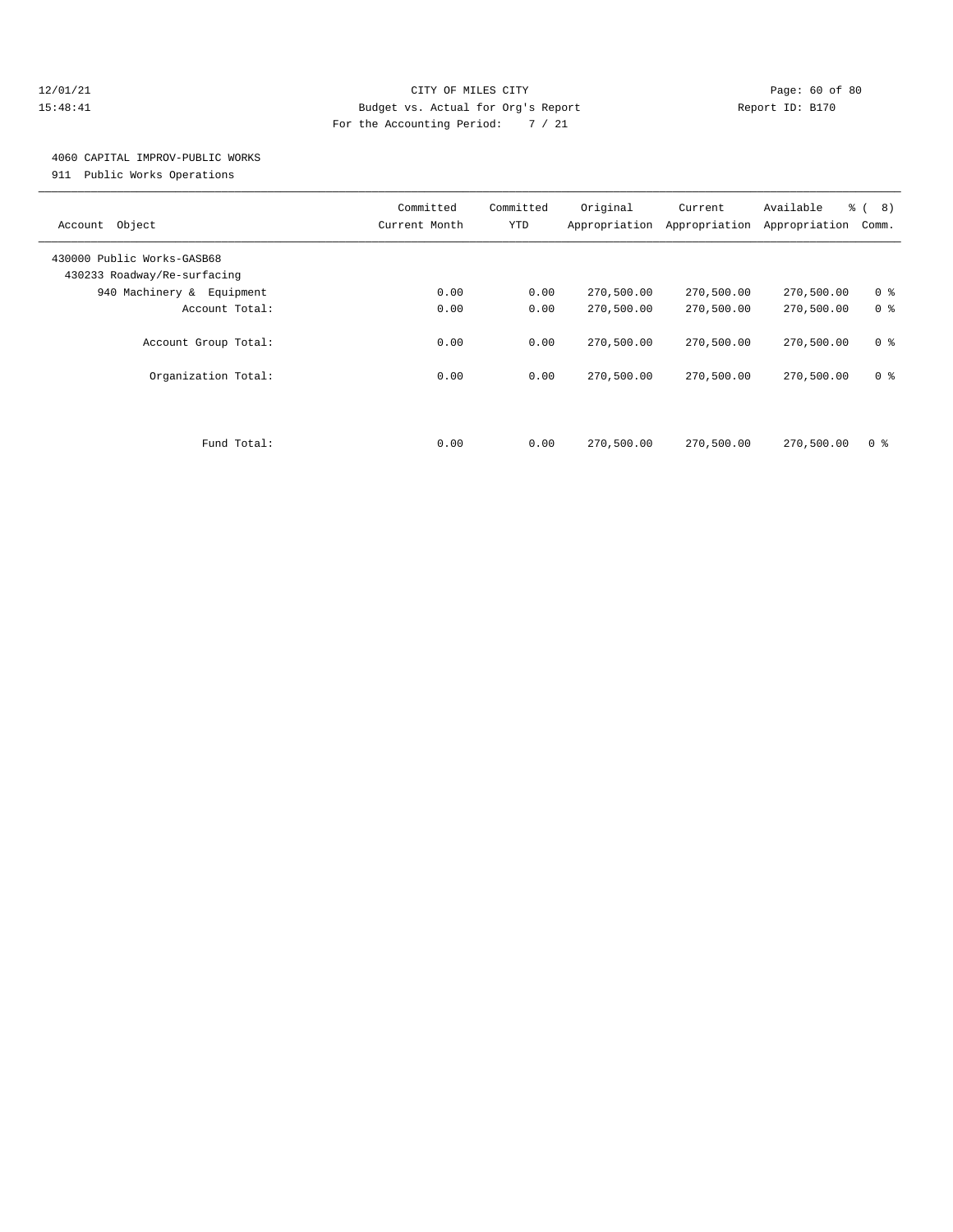#### 12/01/21 Page: 61 of 80<br>15:48:41 CITY OF MILES CITY PAGE: 2012 Page: 61 of 80<br>15:48:41 Budget vs. Actual for Org's Report Page: 2012 Report ID: B170 15:48:41 Budget vs. Actual for Org's Report For the Accounting Period: 7 / 21

#### 5210 WATER UTILITY

22 Water Plant

| Account Object                                                    | Committed<br>Current Month | Committed<br>YTD | Original              | Current    | Available<br>Appropriation Appropriation Appropriation Comm. | <b>% (8)</b>    |
|-------------------------------------------------------------------|----------------------------|------------------|-----------------------|------------|--------------------------------------------------------------|-----------------|
| 430000 Public Works-GASB68                                        |                            |                  |                       |            |                                                              |                 |
| 430530 Water Source of Supply and Pumping(22)                     |                            |                  |                       |            |                                                              |                 |
| 111 Salaries and Wages - Permanent                                | 22,057.98                  | 22,057.98        | 197,216.00            | 197,216.00 | 175,158.02                                                   | $11$ %          |
| 121 OVERTIME-PERMANENT                                            | 2,032.42                   | 2,032.42         | 10,300.00             | 10,300.00  | 8,267.58                                                     | $20*$           |
| 131 VACATION                                                      | 933.43                     | 933.43           | 19,500.00             | 19,500.00  | 18,566.57                                                    | 5 <sup>8</sup>  |
| 132 SICK LEAVE                                                    | 1,065.10                   | 1,065.10         | 5,500.00              | 5,500.00   | 4,434.90                                                     | 19 <sup>°</sup> |
| 133 OTHER LEAVE PAY                                               | 147.60                     | 147.60           | 1,456.00              | 1,456.00   | 1,308.40                                                     | $10*$           |
| 134 HOLIDAY PAY                                                   | 763.23                     | 763.23           | 5,400.00              | 5,400.00   | 4,636.77                                                     | $14$ %          |
| 141 Unemployment Insurance                                        | 69.98                      | 69.98            | 359.00                | 359.00     | 289.02                                                       | 19 <sup>°</sup> |
| 142 Workers' Compensation                                         | 375.90                     | 375.90           | 4,835.00              | 4,835.00   | 4,459.10                                                     | 8 %             |
| 143 Health Insurance                                              | 4,785.97                   | 4,785.97         | 57,422.00             | 57,422.00  | 52,636.03                                                    | 8 %             |
| 144 FICA                                                          | 2,045.11                   | 2,045.11         |                       |            | 16,266.89                                                    | $11$ %          |
| 145 PERS                                                          |                            | 2,288.89         | 18,312.00             | 18,312.00  |                                                              | $11$ %          |
| 196 CLOTHING ALLOTMENT                                            | 2,288.89<br>930.00         | 930.00           | 21,232.00<br>1,000.00 | 21,232.00  | 18,943.11<br>70.00                                           | 93%             |
|                                                                   |                            |                  |                       | 1,000.00   |                                                              | 0 <sup>8</sup>  |
| 210 Office Supplies and Materials<br>214 Small Items of Equipment | 0.00                       | 0.00             | 250.00                | 250.00     | 250.00                                                       | 0 <sup>8</sup>  |
|                                                                   | 0.00                       | 0.00             | 12,000.00             | 12,000.00  | 12,000.00                                                    | 5 <sup>8</sup>  |
| 220 Operating Expenses                                            | 186.84                     | 186.84           | 4,000.00              | 4,000.00   | 3,813.16                                                     | 0 <sup>8</sup>  |
| 222 Chemicals, Lab & Med Supplies                                 | 0.00                       | 0.00             | 250.00                | 250.00     | 250.00                                                       |                 |
| 226 Clothing and Uniforms                                         | 0.00                       | 0.00             | 600.00                | 600.00     | 600.00                                                       | 0 <sup>8</sup>  |
| 230 Repair and Maintenance Supplies                               | 510.49                     | 510.49           | 30,000.00             | 30,000.00  | 29,489.51                                                    | 2 <sup>8</sup>  |
| 231 Gas, Oil, Diesel Fuel, Grease, etc.                           | 114.91                     | 114.91           | 2,000.00              | 2,000.00   | 1,885.09                                                     | 6 %             |
| 241 Consumable Tools                                              | 0.00                       | 0.00             | 200.00                | 200.00     | 200.00                                                       | 0 <sup>8</sup>  |
| 311 Postage, Box Rent, Etc.                                       | 0.00                       | 0.00             | 50.00                 | 50.00      | 50.00                                                        | 0 <sup>8</sup>  |
| 330 Publicity, Subscriptions & Dues                               | 0.00                       | 0.00             | 750.00                | 750.00     | 750.00                                                       | 0 <sup>8</sup>  |
| 334 Memberships, Registrations & Dues                             | 0.00                       | 0.00             | 200.00                | 200.00     | 200.00                                                       | 0 <sup>8</sup>  |
| 341 Electric Utility Services                                     | 2,178.95                   | 2,178.95         | 77,000.00             | 77,000.00  | 74,821.05                                                    | 3 <sup>8</sup>  |
| 344 Gas Utility Service                                           | 7,223.76                   | 7,223.76         | 12,400.00             | 12,400.00  | 5,176.24                                                     | 58 %            |
| 345 Telephone                                                     | 0.00                       | 0.00             | 1,000.00              | 1,000.00   | 1,000.00                                                     | 0 <sup>8</sup>  |
| 346 Garbage Service                                               | 0.00                       | 0.00             | 750.00                | 750.00     | 750.00                                                       | 0 <sup>8</sup>  |
| 347 Internet                                                      | 0.00                       | 0.00             | 500.00                | 500.00     | 500.00                                                       | 0 <sup>8</sup>  |
| 350 Professional Services                                         | 21,011.03                  | 21,011.03        | 1,000.00              | 1,000.00   | $-20,011.03$                                                 | $***$ $-$       |
| 352 Wtr/Swr Lab Testing                                           | 0.00                       | 0.00             | 1,000.00              | 1,000.00   | 1,000.00                                                     | 0 <sup>8</sup>  |
| 357 Architectual, Engineering Serv Etc.                           | 0.00                       | 0.00             | 8,000.00              | 8,000.00   | 8,000.00                                                     | 0 <sup>8</sup>  |
| 360 Contr R & M                                                   | 0.00                       | 0.00             | 150,000.00            | 150,000.00 | 150,000.00                                                   | 0 <sup>8</sup>  |
| 363 R&M Vehicles/Equip/Labor-PW                                   | 505.26                     | 505.26           | 4,500.00              | 4,500.00   | 3,994.74                                                     | $11$ %          |
| 369 Other Repair and Maintenance                                  | 0.00                       | 0.00             | 2,000.00              | 2,000.00   | 2,000.00                                                     | 0 <sup>8</sup>  |
| 370 Travel                                                        | 81.40                      | 81.40            | 1,000.00              | 1,000.00   | 918.60                                                       | 8 %             |
| 380 Training Services                                             | 0.00                       | 0.00             | 1,500.00              | 1,500.00   | 1,500.00                                                     | 0 <sup>8</sup>  |
| 382 Books                                                         | 0.00                       | 0.00             | 200.00                | 200.00     | 200.00                                                       | 0 <sup>8</sup>  |
| 400 BUILDING MATERIALS                                            | 0.00                       | 0.00             | 500.00                | 500.00     | 500.00                                                       | 0 <sup>8</sup>  |
| 511 Insurance on Buildings                                        | 10,794.85                  | 10,794.85        | 11,173.00             | 11,173.00  | 378.15                                                       | 97%             |
| 512 Insurance on Vehicles & Equipment                             | 186.91                     | 186.91           | 187.00                | 187.00     | 0.09                                                         | 100 %           |
| 940 Machinery & Equipment                                         | 0.00                       | 0.00             | 125,000.00            | 125,000.00 | 125,000.00                                                   | 0 <sup>8</sup>  |
| Account Total:                                                    | 80,290.01                  | 80,290.01        | 790,542.00            | 790,542.00 | 710,251.99                                                   | $10*$           |
| Account Group Total:                                              | 80,290.01                  | 80,290.01        | 790,542.00            | 790,542.00 | 710,251.99                                                   | $10*$           |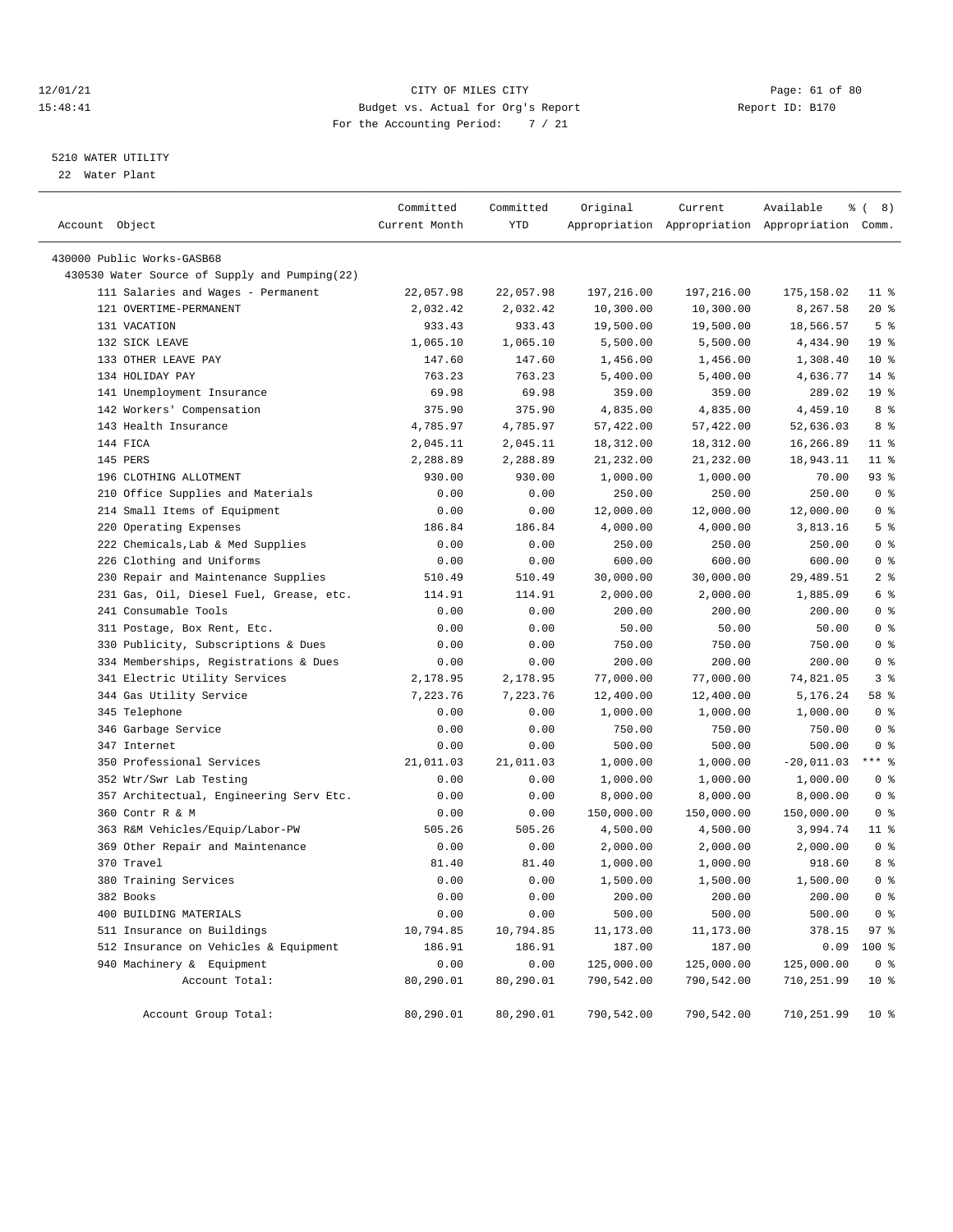#### $\begin{tabular}{lcccccc} 12/01/21 & & & \multicolumn{3}{c|}{\texttt{Page: 62 of 80}}\\ 12/01/21 & & & \multicolumn{3}{c|}{\texttt{Page: 62 of 80}}\\ 15:48:41 & & & \multicolumn{3}{c|}{\texttt{Page: 62 of 80}}\\ \end{tabular}$ 15:48:41 Budget vs. Actual for Org's Report For the Accounting Period: 7 / 21

## 5210 WATER UTILITY

22 Water Plant

|                                                                         | Committed     | Committed | Original      | Current       | Available     | 8)<br>ී (      |
|-------------------------------------------------------------------------|---------------|-----------|---------------|---------------|---------------|----------------|
| Account Object                                                          | Current Month | YTD       | Appropriation | Appropriation | Appropriation | Comm.          |
| 520000 OTHER FINANCING USES<br>521000 Interfund Operating Transfers Out |               |           |               |               |               |                |
| 820 Transfers to Other Funds                                            | 0.00          | 0.00      | 1,776,363.00  | 1,776,363.00  | 1,776,363.00  | 0 %            |
| Account Total:                                                          | 0.00          | 0.00      | 1,776,363.00  | 1,776,363.00  | 1,776,363.00  | 0 <sup>8</sup> |
| Account Group Total:                                                    | 0.00          | 0.00      | 1,776,363.00  | 1,776,363.00  | 1,776,363.00  | 0 <sup>8</sup> |
| Organization Total:                                                     | 80,290.01     | 80,290.01 | 2,566,905.00  | 2,566,905.00  | 2,486,614.99  | 3%             |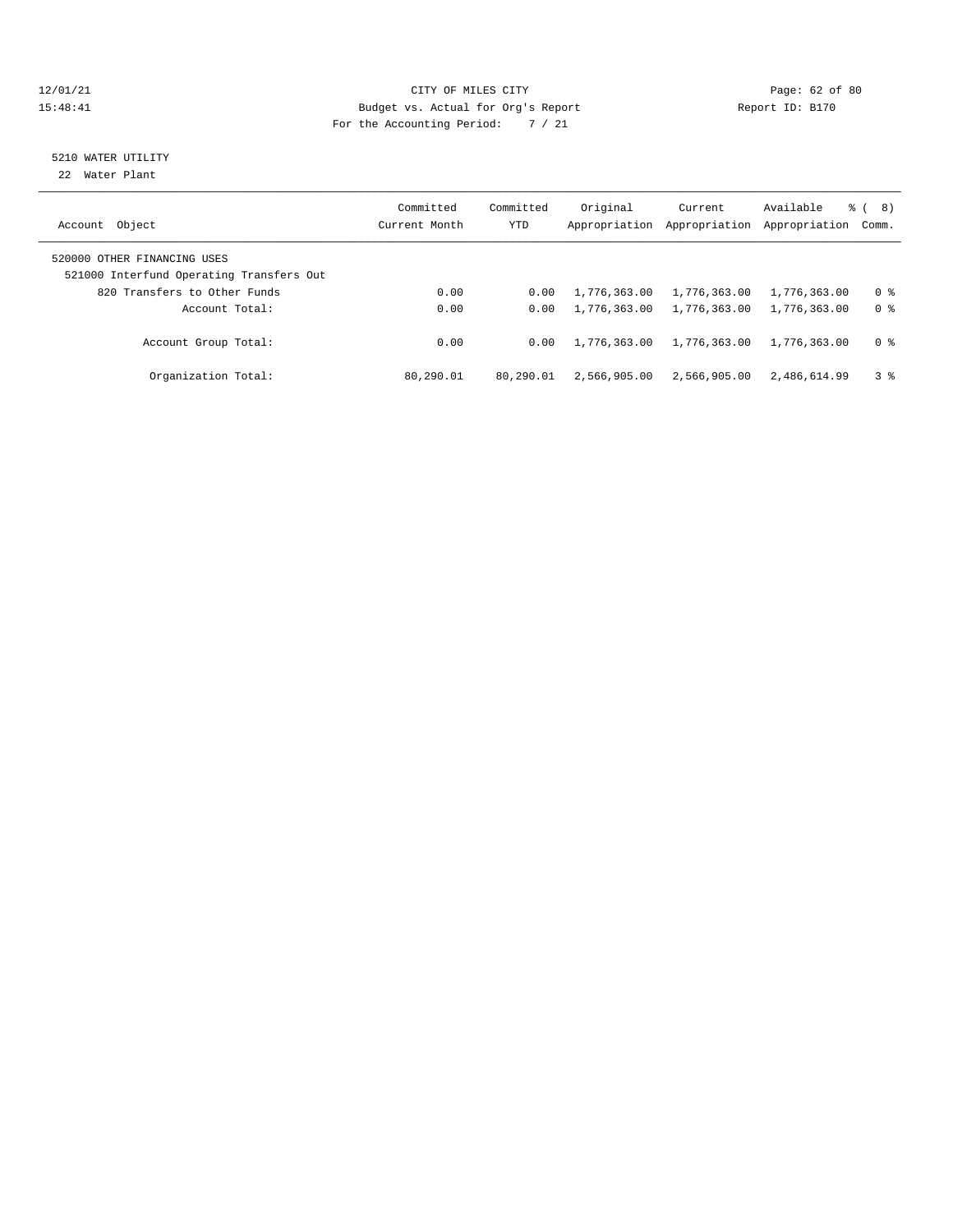#### 12/01/21 Page: 63 of 80<br>15:48:41 CITY OF MILES CITY PAGE PAGE PAGE: 63 of 80<br>15:48:41 Budget vs. Actual for Org's Report Page: 15:170 15:48:41 Budget vs. Actual for Org's Report For the Accounting Period: 7 / 21

————————————————————————————————————————————————————————————————————————————————————————————————————————————————————————————————————

#### 5210 WATER UTILITY

23 Water Lines

|                                           | Committed     | Committed | Original     | Current      | Available<br>ွေ                                 | 8)<br>$\left($  |
|-------------------------------------------|---------------|-----------|--------------|--------------|-------------------------------------------------|-----------------|
| Account Object                            | Current Month | YTD       |              |              | Appropriation Appropriation Appropriation Comm. |                 |
|                                           |               |           |              |              |                                                 |                 |
| 430000 Public Works-GASB68                |               |           |              |              |                                                 |                 |
| 430550 Transmission and Distribution(23)  |               |           |              |              |                                                 |                 |
| 111 Salaries and Wages - Permanent        | 11,763.18     | 11,763.18 | 155,904.00   | 155,904.00   | 144,140.82                                      | 8 %             |
| 121 OVERTIME-PERMANENT                    | 47.48         | 47.48     | 10,200.00    | 10,200.00    | 10,152.52                                       | 0 <sup>8</sup>  |
| 131 VACATION                              | 1,264.70      | 1,264.70  | 7,600.00     | 7,600.00     | 6,335.30                                        | $17$ %          |
| 132 SICK LEAVE                            | 785.67        | 785.67    | 5,000.00     | 5,000.00     | 4,214.33                                        | 16 <sup>°</sup> |
| 133 OTHER LEAVE PAY                       | 115.15        | 115.15    | 1,891.00     | 1,891.00     | 1,775.85                                        | 6 %             |
| 134 HOLIDAY PAY                           | 691.14        | 691.14    | 2,100.00     | 2,100.00     | 1,408.86                                        | 33%             |
| 141 Unemployment Insurance                | 38.06         | 38.06     | 274.00       | 274.00       | 235.94                                          | $14$ %          |
| 142 Workers' Compensation                 | 470.48        | 470.48    | 3,148.00     | 3,148.00     | 2,677.52                                        | 15 <sup>°</sup> |
| 143 Health Insurance                      | 3,207.05      | 3,207.05  | 36,709.00    | 36,709.00    | 33,501.95                                       | 9%              |
| 144 FICA                                  | 1,121.86      | 1,121.86  | 13,976.00    | 13,976.00    | 12,854.14                                       | 8 %             |
| 145 PERS                                  | 1,300.99      | 1,300.99  | 16,205.00    | 16,205.00    | 14,904.01                                       | 8 %             |
| 196 CLOTHING ALLOTMENT                    | 564.00        | 564.00    | 800.00       | 800.00       | 236.00                                          | 71 %            |
| 210 Office Supplies and Materials         | 0.00          | 0.00      | 750.00       | 750.00       | 750.00                                          | 0 <sup>8</sup>  |
| 214 Small Items of Equipment              | 1,307.74      | 1,307.74  | 65,000.00    | 65,000.00    | 63,692.26                                       | 2 <sup>8</sup>  |
| 220 Operating Expenses                    | 2,715.69      | 2,715.69  | 38,835.00    | 38,835.00    | 36,119.31                                       | 7 %             |
| 222 Chemicals, Lab & Med Supplies         | 0.00          | 0.00      | 200.00       | 200.00       | 200.00                                          | 0 <sup>8</sup>  |
| 226 Clothing and Uniforms                 | 77.00         | 77.00     | 700.00       | 700.00       | 623.00                                          | 11 %            |
| 230 Repair and Maintenance Supplies       | 1,706.93      | 1,706.93  | 50,000.00    | 50,000.00    | 48,293.07                                       | 3%              |
| 231 Gas, Oil, Diesel Fuel, Grease, etc.   | 771.20        | 771.20    | 15,000.00    | 15,000.00    | 14,228.80                                       | 5 <sup>8</sup>  |
| 233 Water/Sewer Main Replacement and      | 0.00          | 0.00      | 10,000.00    | 10,000.00    | 10,000.00                                       | 0 <sup>8</sup>  |
| 234 Hydrant/Manhole Replacement, Valves   | 733.92        | 733.92    | 15,000.00    | 15,000.00    | 14,266.08                                       | 5 <sup>8</sup>  |
| 235 Curb Stop Replacement                 | 1,829.30      | 1,829.30  | 22,000.00    | 22,000.00    | 20,170.70                                       | 8 %             |
| 241 Consumable Tools                      | 0.00          | 0.00      | 1,000.00     | 1,000.00     | 1,000.00                                        | 0 <sup>8</sup>  |
| 320 Printing, Duplicating, Typing &       | 0.00          | 0.00      | 150.00       | 150.00       | 150.00                                          | 0 <sup>8</sup>  |
| 330 Publicity, Subscriptions & Dues       | 0.00          | 0.00      | 2,000.00     | 2,000.00     | 2,000.00                                        | 0 <sup>8</sup>  |
| 331 Publication of Formal & Legal Notices | 0.00          | 0.00      | 250.00       | 250.00       | 250.00                                          | 0 <sup>8</sup>  |
| 334 Memberships, Registrations & Dues     | 0.00          | 0.00      | 500.00       | 500.00       | 500.00                                          | 0 <sup>8</sup>  |
| 341 Electric Utility Services             | 15.83         | 15.83     | 500.00       | 500.00       | 484.17                                          | 3%              |
| 344 Gas Utility Service                   | 10.04         | 10.04     | 750.00       | 750.00       | 739.96                                          | 1 <sup>8</sup>  |
| 345 Telephone                             | 15.99         | 15.99     | 1,500.00     | 1,500.00     | 1,484.01                                        | 1 <sup>8</sup>  |
| 347 Internet                              | 0.00          | 0.00      | 200.00       | 200.00       | 200.00                                          | 0 <sup>8</sup>  |
| 350 Professional Services                 | 326.71        | 326.71    | 40,000.00    | 40,000.00    | 39,673.29                                       | 1 <sup>8</sup>  |
| 357 Architectual, Engineering Serv Etc.   | 0.00          | 0.00      | 80,000.00    | 80,000.00    | 80,000.00                                       | 0 <sup>8</sup>  |
| 360 Contr R & M                           | 116.71        | 116.71    | 40,000.00    | 40,000.00    | 39,883.29                                       | 0 <sup>8</sup>  |
| 363 R&M Vehicles/Equip/Labor-PW           | 0.00          | 0.00      | 50,000.00    | 50,000.00    | 50,000.00                                       | 0 <sup>8</sup>  |
| 369 Other Repair and Maintenance          | 0.00          | 0.00      | 1,000.00     | 1,000.00     | 1,000.00                                        | 0 <sup>8</sup>  |
| 370 Travel                                | 166.88        | 166.88    | 1,200.00     | 1,200.00     | 1,033.12                                        | $14*$           |
| 380 Training Services                     | 60.00         | 60.00     | 500.00       | 500.00       | 440.00                                          | $12*$           |
| 382 Books                                 | 0.00          | 0.00      | 150.00       | 150.00       | 150.00                                          | 0 <sup>8</sup>  |
| 400 BUILDING MATERIALS                    | 0.00          | 0.00      | 4,000.00     | 4,000.00     | 4,000.00                                        | 0 <sup>8</sup>  |
| 511 Insurance on Buildings                | 4,330.17      | 4,330.17  | 4,331.00     | 4,331.00     | 0.83                                            | 100 %           |
| 512 Insurance on Vehicles & Equipment     | 797.42        | 797.42    | 798.00       | 798.00       | 0.58                                            | 100 %           |
| 531 Building & Office Rental              | 284.85        | 284.85    | 0.00         | 0.00         | $-284.85$                                       | $***$ $_{8}$    |
| 532 Land Rental                           | 0.00          | 0.00      | 2,000.00     | 2,000.00     | 2,000.00                                        | 0 <sup>8</sup>  |
| 940 Machinery & Equipment                 | 0.00          | 0.00      | 350,000.00   | 350,000.00   | 350,000.00                                      | 0 <sup>8</sup>  |
| Account Total:                            | 36,636.14     | 36,636.14 | 1,052,121.00 | 1,052,121.00 | 1,015,484.86                                    | 3%              |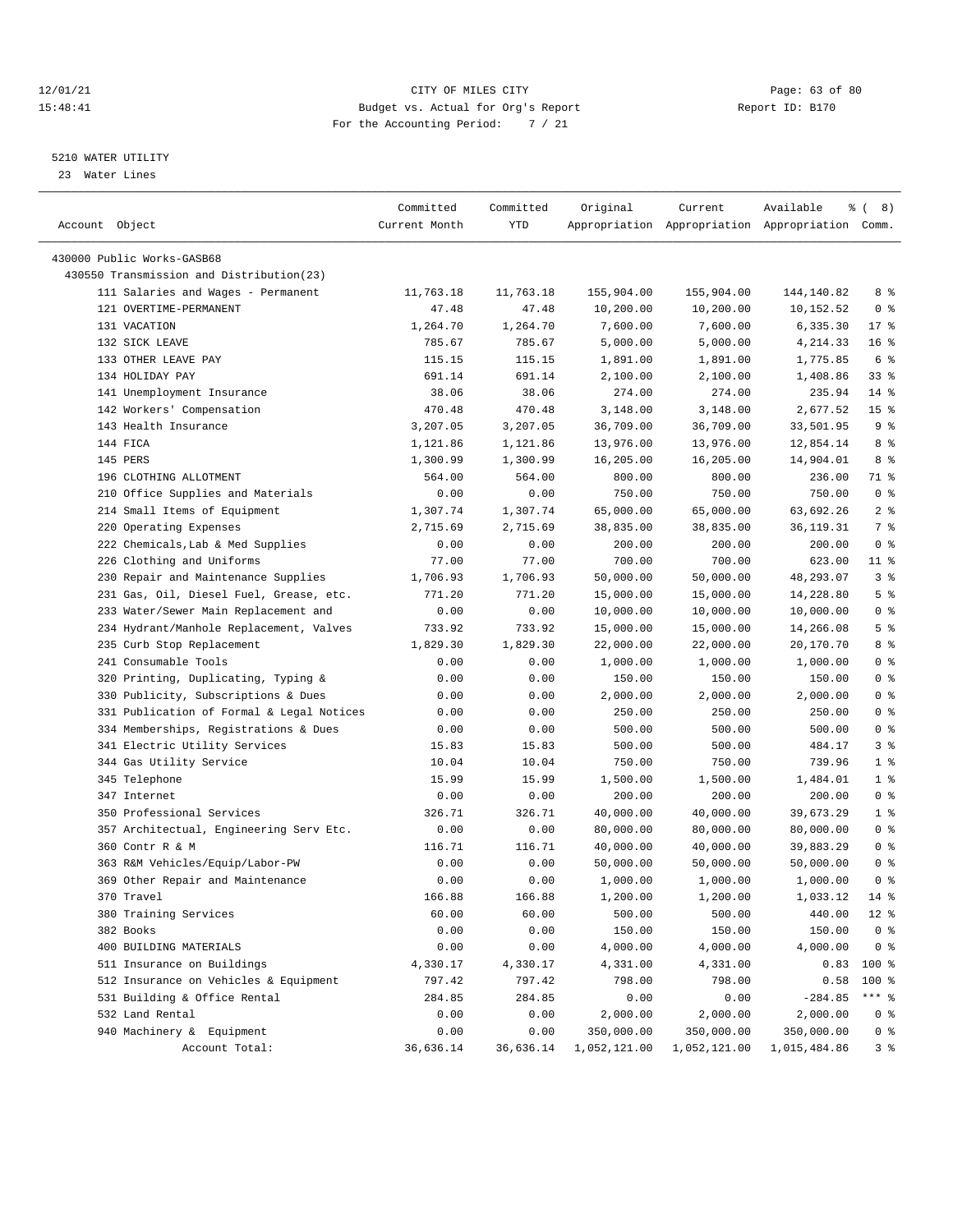#### 12/01/21 CITY OF MILES CITY CHES CITY CONTRIBUTE ASSESSMENT CONTRIBUTE ASSESSMENT PAGE: 64 of 80<br>15:48:41 Budget vs. Actual for Org's Report (1999) Report ID: B170 15:48:41 Budget vs. Actual for Org's Report For the Accounting Period: 7 / 21

### 5210 WATER UTILITY

23 Water Lines

| Account Object                             | Committed<br>Current Month | Committed<br><b>YTD</b> | Original       | Current<br>Appropriation Appropriation Appropriation | Available<br>៖ | 8)<br>Comm.    |  |
|--------------------------------------------|----------------------------|-------------------------|----------------|------------------------------------------------------|----------------|----------------|--|
| Account Group Total:                       | 36,636.14                  | 36,636.14               | 1,052,121.00   | 1,052,121.00                                         | 1,015,484.86   | 3 <sup>8</sup> |  |
| 490000 DEBT SERVICE                        |                            |                         |                |                                                      |                |                |  |
| 490200 Revenue Bonds                       |                            |                         |                |                                                      |                |                |  |
| 611 Principal-NE Wtr Line Phase II         | 0.00                       | 0.00                    | 18,000.00      | 18,000.00                                            | 18,000.00      | 0 <sup>8</sup> |  |
| 615 Principal-Northeast Water Ln \$2.2     | 0.00                       | 0.00                    | 72,000.00      | 72,000.00                                            | 72,000.00      | 0 <sup>8</sup> |  |
| 616 Principal-Carbon Hill Water Tank \$2.2 | 0.00                       | 0.00                    | 70,000.00      | 70,000.00                                            | 70,000.00      | 0 <sup>8</sup> |  |
| 617 Principal - NE Wtr Line \$500k         | 0.00                       | 0.00                    | 16,000.00      | 16,000.00                                            | 16,000.00      | 0 <sup>8</sup> |  |
| 618 Principal-Carbon Hill \$500k           | 0.00                       | 0.00                    | 16,000.00      | 16,000.00                                            | 16,000.00      | 0 <sup>8</sup> |  |
| 622 Interest-NE Wtr Line Phase II          | 0.00                       | 0.00                    | 1,054.00       | 1,054.00                                             | 1,054.00       | 0 <sup>8</sup> |  |
| 631 Interest - NE Wtr Line \$500k          | 0.00                       | 0.00                    | 9,130.00       | 9,130.00                                             | 9,130.00       | 0 <sup>8</sup> |  |
| 632 Interest - Carbon Hill Wtr Tank \$500k | 0.00                       | 0.00                    | 9,130.00       | 9,130.00                                             | 9,130.00       | 0 <sup>8</sup> |  |
| 634 Interest-Northeast Wtr Ln \$2.2        | 0.00                       | 0.00                    | 44,580.00      | 44,580.00                                            | 44,580.00      | 0 <sup>8</sup> |  |
| 638 Interest-Carbon Hill Tank \$2.2        | 0.00                       | 0.00                    | 43,365.00      | 43,365.00                                            | 43,365.00      | 0 <sup>8</sup> |  |
| Account Total:                             | 0.00                       | 0.00                    | 299,259.00     | 299,259.00                                           | 299,259.00     | 0 <sup>8</sup> |  |
| Account Group Total:                       | 0.00                       | 0.00                    | 299,259.00     | 299,259.00                                           | 299,259.00     | 0 <sup>8</sup> |  |
| 520000 OTHER FINANCING USES                |                            |                         |                |                                                      |                |                |  |
| 521000 Interfund Operating Transfers Out   |                            |                         |                |                                                      |                |                |  |
| 820 Transfers to Other Funds               | 1,000.00                   | 1,000.00                | 1,871,836.00   | 1,871,836.00                                         | 1,870,836.00   | 0 <sup>8</sup> |  |
| Account Total:                             | 1,000.00                   | 1,000.00                | 1,871,836.00   | 1,871,836.00                                         | 1,870,836.00   | 0 <sup>8</sup> |  |
| Account Group Total:                       | 1,000.00                   | 1,000.00                | 1,871,836.00   | 1,871,836.00                                         | 1,870,836.00   | 0 <sup>8</sup> |  |
| Organization Total:                        | 37,636.14                  | 37,636.14               | 3, 223, 216.00 | 3,223,216.00                                         | 3,185,579.86   | 1 <sup>8</sup> |  |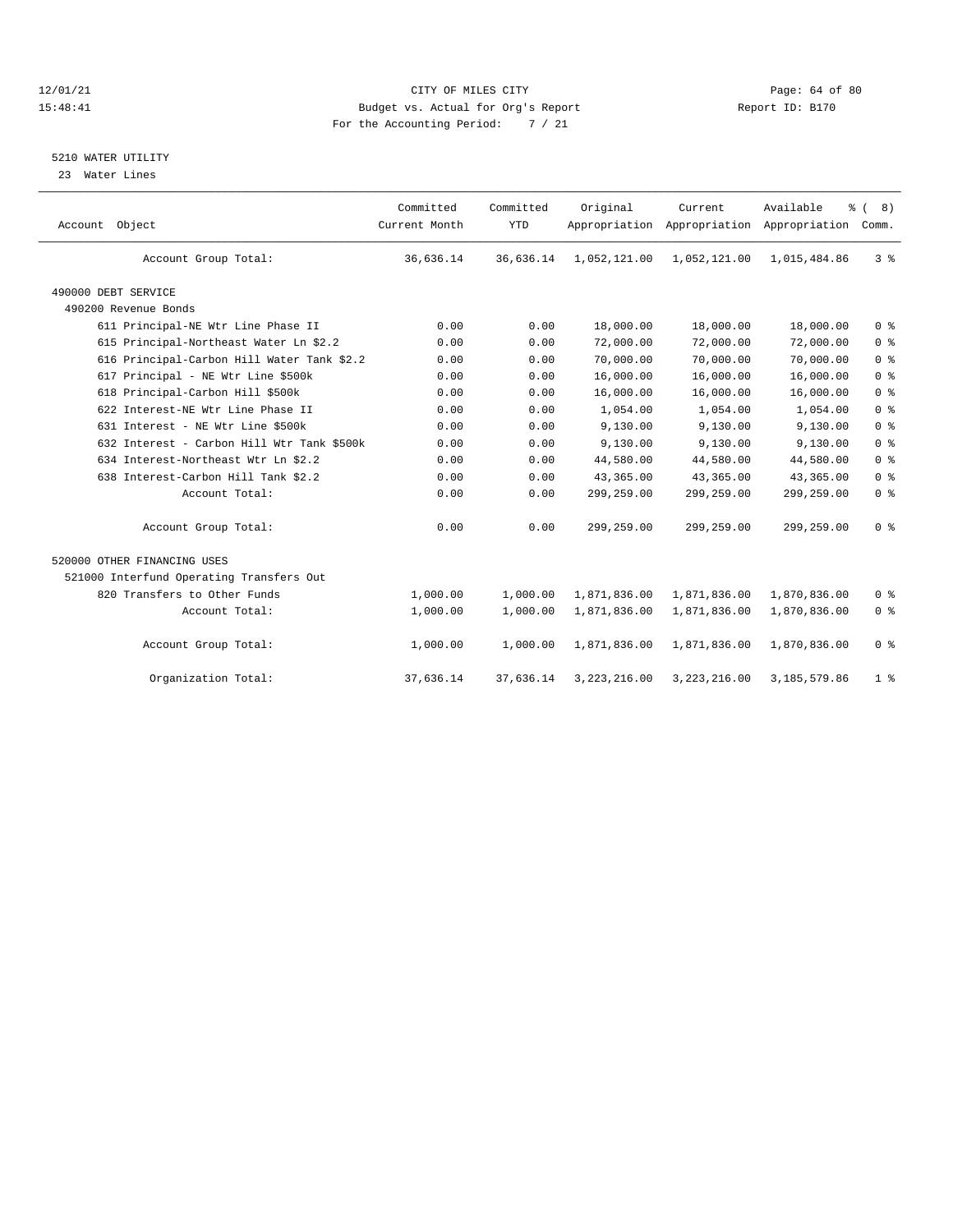#### 12/01/21 Page: 65 of 80<br>15:48:41 CITY OF MILES CITY CITY PAGE: 2012 Page: 65 of 80<br>15:48:41 Budget vs. Actual for Org's Report Page: 2012 Page: 15:170 15:48:41 Budget vs. Actual for Org's Report For the Accounting Period: 7 / 21

#### 5210 WATER UTILITY

25 Water Administration

| Account Object                            | Committed<br>Current Month | Committed<br><b>YTD</b> | Original  | Current   | Available<br>Appropriation Appropriation Appropriation Comm. | <b>% (8)</b>   |
|-------------------------------------------|----------------------------|-------------------------|-----------|-----------|--------------------------------------------------------------|----------------|
| 430000 Public Works-GASB68                |                            |                         |           |           |                                                              |                |
| 430510 Water Administration (25)          |                            |                         |           |           |                                                              |                |
| 111 Salaries and Wages - Permanent        | 2,074.54                   | 2,074.54                | 23,828.00 | 23,828.00 | 21,753.46                                                    | 9 %            |
| 121 OVERTIME-PERMANENT                    | 16.06                      | 16.06                   | 156.00    | 156.00    | 139.94                                                       | $10*$          |
| 131 VACATION                              | 0.00                       | 0.00                    | 1,700.00  | 1,700.00  | 1,700.00                                                     | 0 <sup>8</sup> |
| 132 SICK LEAVE                            | 0.00                       | 0.00                    | 1,100.00  | 1,100.00  | 1,100.00                                                     | 0 <sup>8</sup> |
| 141 Unemployment Insurance                | 5.50                       | 5.50                    | 40.00     | 40.00     | 34.50                                                        | $14*$          |
| 142 Workers' Compensation                 | 6.27                       | 6.27                    | 180.00    | 180.00    | 173.73                                                       | 38             |
| 143 Health Insurance                      | 427.17                     | 427.17                  | 5,640.00  | 5,640.00  | 5,212.83                                                     | 8 %            |
| 144 FICA                                  | 168.52                     | 168.52                  | 2,049.00  | 2,049.00  | 1,880.48                                                     | 8 %            |
| 145 PERS                                  | 185.42                     | 185.42                  | 2,376.00  | 2,376.00  | 2,190.58                                                     | 8 %            |
| 196 CLOTHING ALLOTMENT                    | 112.50                     | 112.50                  | 150.00    | 150.00    | 37.50                                                        | 75 %           |
| 210 Office Supplies and Materials         | 0.00                       | 0.00                    | 3,200.00  | 3,200.00  | 3,200.00                                                     | 0 <sup>8</sup> |
| 214 Small Items of Equipment              | 0.00                       | 0.00                    | 2,000.00  | 2,000.00  | 2,000.00                                                     | 0 <sup>8</sup> |
| 220 Operating Expenses                    | 96.39                      | 96.39                   | 3,500.00  | 3,500.00  | 3,403.61                                                     | 3%             |
| 230 Repair and Maintenance Supplies       | 0.00                       | 0.00                    | 1,000.00  | 1,000.00  | 1,000.00                                                     | 0 <sup>8</sup> |
| 311 Postage, Box Rent, Etc.               | 1,145.44                   | 1,145.44                | 8,000.00  | 8,000.00  | 6,854.56                                                     | $14*$          |
| 320 Printing, Duplicating, Typing &       | 0.00                       | 0.00                    | 1,600.00  | 1,600.00  | 1,600.00                                                     | 0 <sup>8</sup> |
| 330 Publicity, Subscriptions & Dues       | 0.00                       | 0.00                    | 1,300.00  | 1,300.00  | 1,300.00                                                     | 0 <sup>8</sup> |
| 345 Telephone                             | 0.00                       | 0.00                    | 600.00    | 600.00    | 600.00                                                       | 0 <sup>8</sup> |
| 347 Internet                              | 0.00                       | 0.00                    | 250.00    | 250.00    | 250.00                                                       | 0 <sup>8</sup> |
| 350 Professional Services                 | 0.00                       | 0.00                    | 6,000.00  | 6,000.00  | 6,000.00                                                     | 0 <sup>8</sup> |
| 360 Contr R & M                           | 7,113.77                   | 7,113.77                | 10,600.00 | 10,600.00 | 3,486.23                                                     | 67 %           |
| 370 Travel                                | 0.00                       | 0.00                    | 250.00    | 250.00    | 250.00                                                       | 0 <sup>8</sup> |
| 380 Training Services                     | 0.00                       | 0.00                    | 250.00    | 250.00    | 250.00                                                       | 0 <sup>8</sup> |
| 382 Books                                 | 0.00                       | 0.00                    | 125.00    | 125.00    | 125.00                                                       | 0 <sup>8</sup> |
| 531 Building & Office Rental              | 500.00                     | 500.00                  | 11,200.00 | 11,200.00 | 10,700.00                                                    | 4%             |
| 555 Bank Service Charges                  | 16.67                      | 16.67                   | 450.00    | 450.00    | 433.33                                                       | 4%             |
| 810 Losses (Bad debt expense - Enterprise | 0.00                       | 0.00                    | 500.00    | 500.00    | 500.00                                                       | 0 <sup>8</sup> |
| 920 Buildings                             | 0.00                       | 0.00                    | 2,000.00  | 2,000.00  | 2,000.00                                                     | 0 <sup>8</sup> |
| Account Total:                            | 11,868.25                  | 11,868.25               | 90,044.00 | 90,044.00 | 78,175.75                                                    | $13*$          |
| Account Group Total:                      | 11,868.25                  | 11,868.25               | 90,044.00 | 90,044.00 | 78, 175. 75                                                  | $13*$          |
| 510000 MISCELLANEOUS                      |                            |                         |           |           |                                                              |                |
| 510330 Comprehensive Liability Insurance  |                            |                         |           |           |                                                              |                |
| 513 Liability                             | 0.00                       | 0.00                    | 12,500.00 | 12,500.00 | 12,500.00                                                    | 0 %            |
| Account Total:                            | 0.00                       | 0.00                    | 12,500.00 | 12,500.00 | 12,500.00                                                    | 0 <sup>8</sup> |
| Account Group Total:                      | 0.00                       | 0.00                    | 12,500.00 | 12,500.00 | 12,500.00                                                    | 0 <sup>8</sup> |
| 520000 OTHER FINANCING USES               |                            |                         |           |           |                                                              |                |
| 521000 Interfund Operating Transfers Out  |                            |                         |           |           |                                                              |                |
| 820 Transfers to Other Funds              | 5,120.89                   | 5,120.89                | 61,451.00 | 61,451.00 | 56,330.11                                                    | 8 %            |
| Account Total:                            | 5,120.89                   | 5,120.89                | 61,451.00 | 61,451.00 | 56,330.11                                                    | 8 %            |
| Account Group Total:                      | 5,120.89                   | 5,120.89                | 61,451.00 | 61,451.00 | 56,330.11                                                    | 8 %            |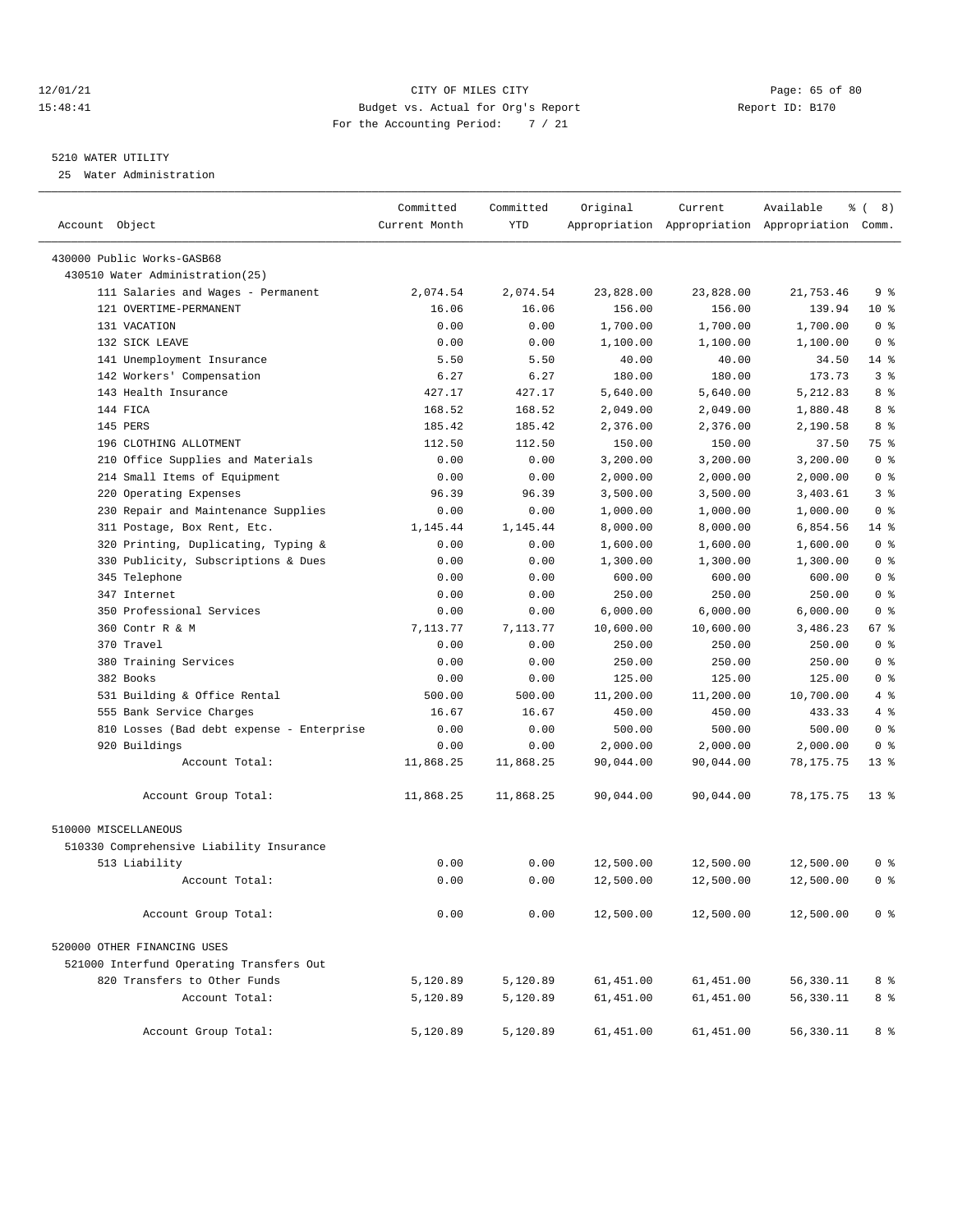#### 12/01/21 Page: 66 of 80<br>15:48:41 CITY OF MILES CITY CITY PAGE: 2009 Page: 66 of 80<br>15:48:41 Budget vs. Actual for Org's Report Page: 2009 Page: 66 of 80 15:48:41 Budget vs. Actual for Org's Report For the Accounting Period: 7 / 21

## 5210 WATER UTILITY

25 Water Administration

| Account Object |                     | Committed<br>Current Month | Committed<br>YTD | Original   | Current    | Available % (8)<br>Appropriation Appropriation Appropriation Comm. |  |
|----------------|---------------------|----------------------------|------------------|------------|------------|--------------------------------------------------------------------|--|
|                | Organization Total: | 16,989.14                  | 16,989.14        | 163,995.00 | 163,995.00 | 147,005.86 10 %                                                    |  |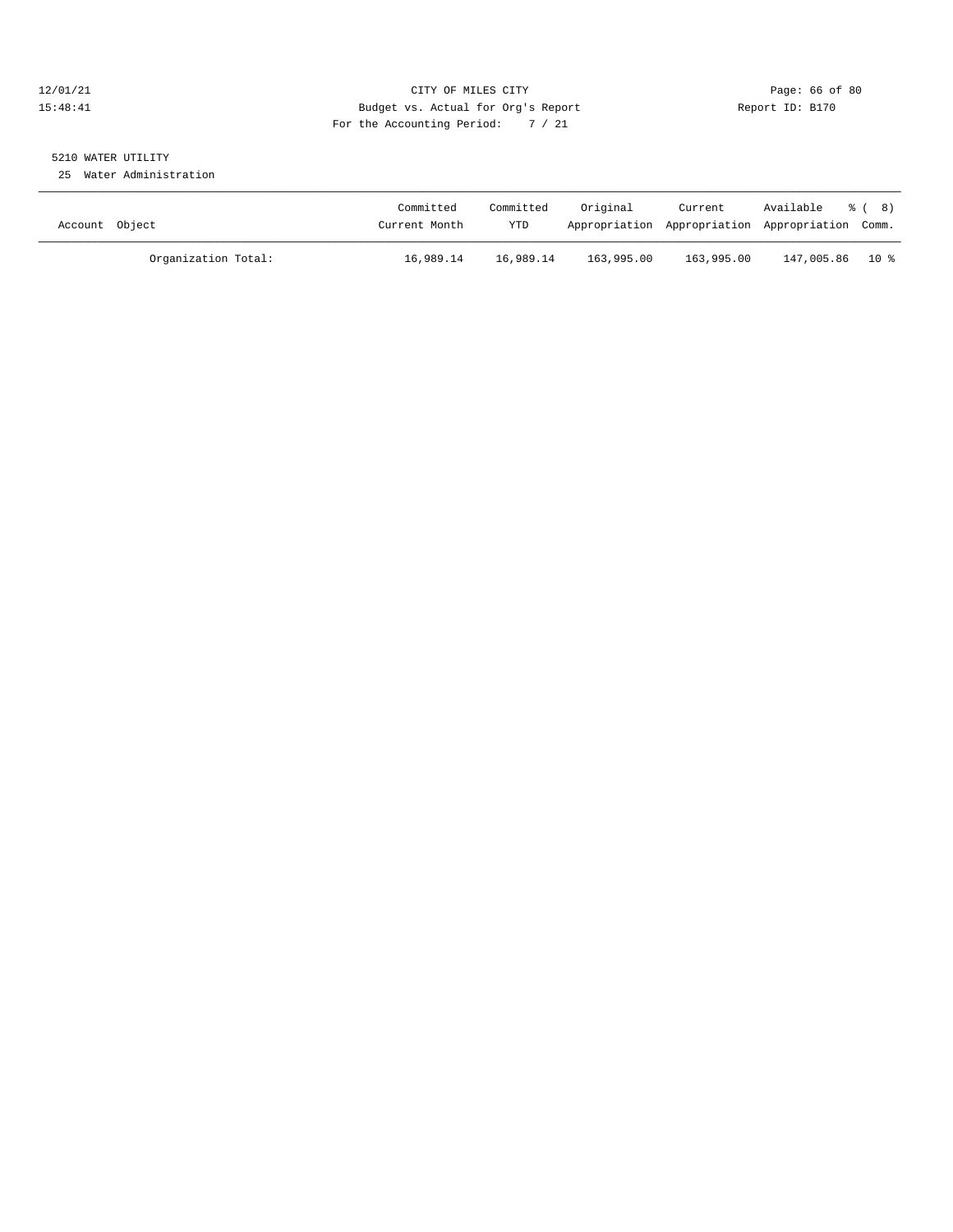#### 12/01/21 Page: 67 of 80 15:48:41 Budget vs. Actual for Org's Report Report ID: B170 For the Accounting Period: 7 / 21

### 5210 WATER UTILITY

80 Water Purification

| Account Object                          | Committed<br>Current Month | Committed<br><b>YTD</b> | Original   | Current    | Available<br>Appropriation Appropriation Appropriation Comm. | <u> ද</u> ි ( 8 )                  |
|-----------------------------------------|----------------------------|-------------------------|------------|------------|--------------------------------------------------------------|------------------------------------|
| 430000 Public Works-GASB68              |                            |                         |            |            |                                                              |                                    |
| 430540 Water Purification and Treatment |                            |                         |            |            |                                                              |                                    |
| 210 Office Supplies and Materials       | 0.00                       | 0.00                    | 400.00     | 400.00     | 400.00                                                       | $0 \text{ }$ $\text{ }$ $\text{ }$ |
| 214 Small Items of Equipment            | 0.00                       | 0.00                    | 8,000.00   | 8.000.00   | 8,000.00                                                     | 0 <sup>8</sup>                     |
| 220 Operating Expenses                  | 194.15                     | 194.15                  | 3,000.00   | 3,000.00   | 2,805.85                                                     | 6 %                                |
| 222 Chemicals, Lab & Med Supplies       | 2,758.50                   | 2,758.50                | 60,000.00  | 60,000.00  | 57, 241.50                                                   | 5 <sup>°</sup>                     |
| 226 Clothing and Uniforms               | 0.00                       | 0.00                    | 500.00     | 500.00     | 500.00                                                       | 0 <sup>8</sup>                     |
| 230 Repair and Maintenance Supplies     | 443.47                     | 443.47                  | 15,000.00  | 15,000.00  | 14,556.53                                                    | 3 <sup>8</sup>                     |
| 231 Gas, Oil, Diesel Fuel, Grease, etc. | 114.91                     | 114.91                  | 2,000.00   | 2,000.00   | 1,885.09                                                     | 6 %                                |
| 311 Postage, Box Rent, Etc.             | 9.50                       | 9.50                    | 100.00     | 100.00     | 90.50                                                        | $10*$                              |
| 320 Printing, Duplicating, Typing &     | 0.00                       | 0.00                    | 100.00     | 100.00     | 100.00                                                       | 0 <sup>8</sup>                     |
| 330 Publicity, Subscriptions & Dues     | 0.00                       | 0.00                    | 750.00     | 750.00     | 750.00                                                       | 0 <sup>8</sup>                     |
| 334 Memberships, Registrations & Dues   | 0.00                       | 0.00                    | 300.00     | 300.00     | 300.00                                                       | 0 <sup>8</sup>                     |
| 352 Wtr/Swr Lab Testing                 | 505.64                     | 505.64                  | 10,000.00  | 10,000.00  | 9,494.36                                                     | 5 <sup>8</sup>                     |
| 357 Architectual, Engineering Serv Etc. | 0.00                       | 0.00                    | 8,000.00   | 8,000.00   | 8,000.00                                                     | 0 <sup>8</sup>                     |
| 360 Contr R & M                         | 0.00                       | 0.00                    | 4,300.00   | 4,300.00   | 4,300.00                                                     | $0 \text{ }$ $\text{ }$ $\text{ }$ |
| 369 Other Repair and Maintenance        | 0.00                       | 0.00                    | 1,500.00   | 1,500.00   | 1,500.00                                                     | 0 <sup>8</sup>                     |
| 370 Travel                              | 122.10                     | 122.10                  | 1,500.00   | 1,500.00   | 1,377.90                                                     | 8 %                                |
| 380 Training Services                   | 0.00                       | 0.00                    | 1,500.00   | 1,500.00   | 1,500.00                                                     | 0 <sup>8</sup>                     |
| 382 Books                               | 0.00                       | 0.00                    | 200.00     | 200.00     | 200.00                                                       | 0 <sup>8</sup>                     |
| 533 Machinery and Equipment Rental      | 0.00                       | 0.00                    | 500.00     | 500.00     | 500.00                                                       | 0 <sup>8</sup>                     |
| Account Total:                          | 4,148.27                   | 4,148.27                | 117,650.00 | 117,650.00 | 113,501.73                                                   | 4%                                 |
| Account Group Total:                    | 4,148.27                   | 4,148.27                | 117,650.00 | 117,650.00 | 113,501.73                                                   | 4 %                                |
| Organization Total:                     | 4,148.27                   | 4,148.27                | 117,650.00 | 117,650.00 | 113,501.73                                                   | 4%                                 |
|                                         |                            |                         |            |            |                                                              |                                    |

| Fund Total: |  |  | 139,063.56  139,063.56  6,071,766.00  6,071,766.00  5,932,702.44  2  % |  |
|-------------|--|--|------------------------------------------------------------------------|--|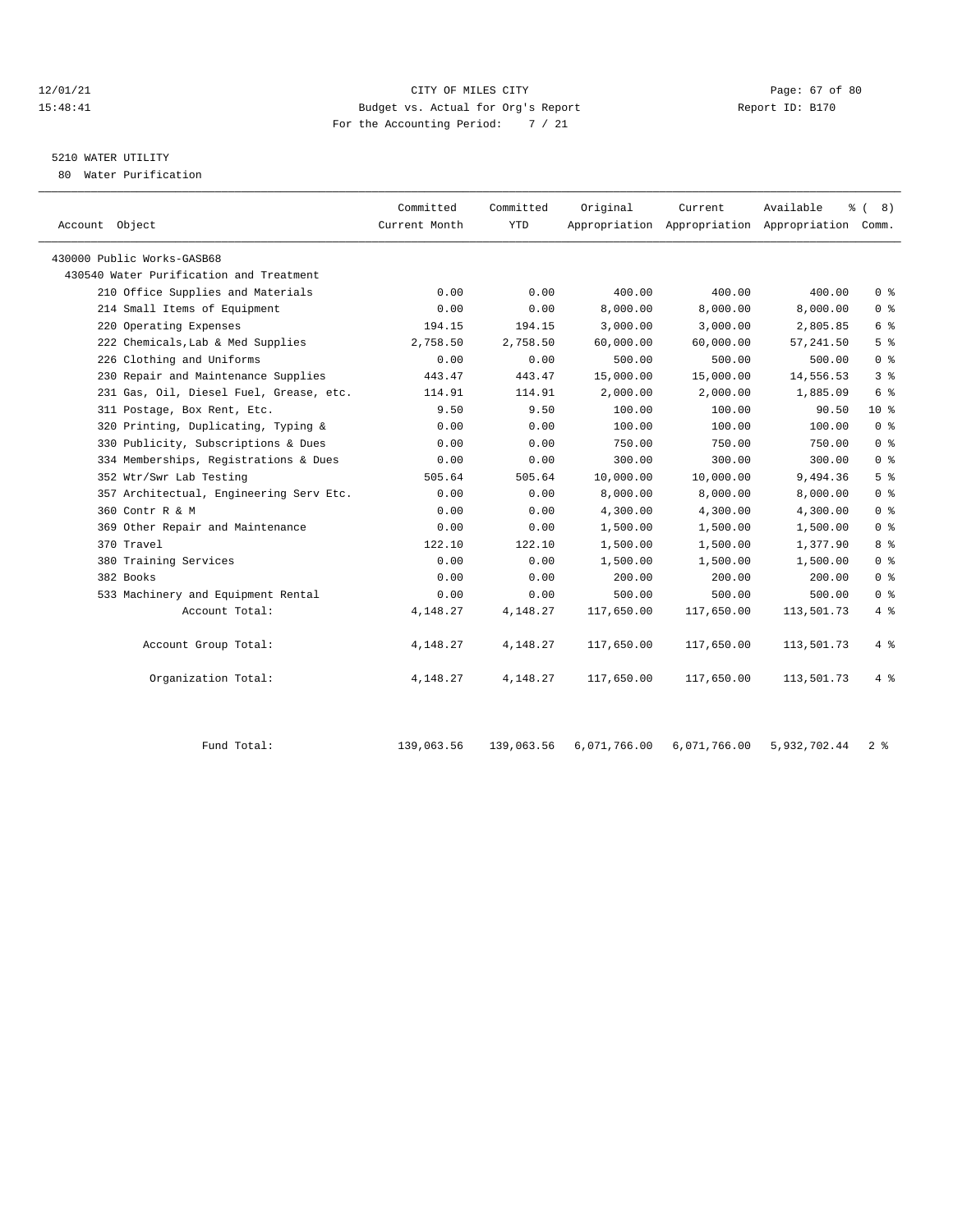#### 12/01/21 Page: 68 of 80 15:48:41 Budget vs. Actual for Org's Report Report ID: B170 For the Accounting Period: 7 / 21

————————————————————————————————————————————————————————————————————————————————————————————————————————————————————————————————————

#### 5310 SEWER UTILITY

29 Sewer Administration

|                                           | Committed     | Committed  | Original    | Current     | Available                                       | $\frac{6}{6}$ ( 8) |
|-------------------------------------------|---------------|------------|-------------|-------------|-------------------------------------------------|--------------------|
| Account Object                            | Current Month | <b>YTD</b> |             |             | Appropriation Appropriation Appropriation Comm. |                    |
| 430000 Public Works-GASB68                |               |            |             |             |                                                 |                    |
| 430610 Sewer Administration(29)           |               |            |             |             |                                                 |                    |
| 111 Salaries and Wages - Permanent        | 2,074.54      | 2,074.54   | 23,828.00   | 23,828.00   | 21,753.46                                       | 9%                 |
| 121 OVERTIME-PERMANENT                    | 16.07         | 16.07      | 156.00      | 156.00      | 139.93                                          | $10*$              |
| 131 VACATION                              | 0.00          | 0.00       | 1,700.00    | 1,700.00    | 1,700.00                                        | 0 <sup>8</sup>     |
| 132 SICK LEAVE                            | 0.00          | 0.00       | 1,100.00    | 1,100.00    | 1,100.00                                        | 0 <sup>8</sup>     |
| 141 Unemployment Insurance                | 5.52          | 5.52       | 40.00       | 40.00       | 34.48                                           | $14$ %             |
| 142 Workers' Compensation                 | 6.26          | 6.26       | 180.00      | 180.00      | 173.74                                          | 3%                 |
| 143 Health Insurance                      | 427.18        | 427.18     | 5,640.00    | 5,640.00    | 5,212.82                                        | 8 %                |
| 144 FICA                                  | 168.56        | 168.56     | 2,049.00    | 2,049.00    | 1,880.44                                        | 8 %                |
| 145 PERS                                  | 185.45        | 185.45     | 2,376.00    | 2,376.00    | 2,190.55                                        | 8 %                |
| 196 CLOTHING ALLOTMENT                    | 112.50        | 112.50     | 150.00      | 150.00      | 37.50                                           | 75 %               |
| 210 Office Supplies and Materials         | 0.00          | 0.00       | 3,200.00    | 3,200.00    | 3,200.00                                        | 0 <sup>8</sup>     |
| 214 Small Items of Equipment              | 0.00          | 0.00       | 2,000.00    | 2,000.00    | 2,000.00                                        | 0 <sup>8</sup>     |
| 220 Operating Expenses                    | 96.38         | 96.38      | 3,500.00    | 3,500.00    | 3,403.62                                        | 3%                 |
| 230 Repair and Maintenance Supplies       | 0.00          | 0.00       | 1,000.00    | 1,000.00    | 1,000.00                                        | 0 <sup>8</sup>     |
| 311 Postage, Box Rent, Etc.               | 1,145.45      | 1,145.45   | 8,000.00    | 8,000.00    | 6,854.55                                        | 14 %               |
| 320 Printing, Duplicating, Typing &       | 0.00          | 0.00       | 1,600.00    | 1,600.00    | 1,600.00                                        | 0 <sup>8</sup>     |
| 330 Publicity, Subscriptions & Dues       | 0.00          | 0.00       | 1,300.00    | 1,300.00    | 1,300.00                                        | 0 <sup>8</sup>     |
| 345 Telephone                             | 0.00          | 0.00       | 600.00      | 600.00      | 600.00                                          | 0 <sup>8</sup>     |
| 347 Internet                              | 0.00          | 0.00       | 250.00      | 250.00      | 250.00                                          | 0 <sup>8</sup>     |
| 350 Professional Services                 | 0.00          | 0.00       | 6,000.00    | 6,000.00    | 6,000.00                                        | 0 <sup>8</sup>     |
| 360 Contr R & M                           | 7,113.77      | 7,113.77   | 10,600.00   | 10,600.00   | 3,486.23                                        | 67 %               |
| 370 Travel                                | 0.00          | 0.00       | 250.00      | 250.00      | 250.00                                          | 0 <sup>8</sup>     |
| 380 Training Services                     | 0.00          | 0.00       | 250.00      | 250.00      | 250.00                                          | 0 <sup>8</sup>     |
| 382 Books                                 | 0.00          | 0.00       | 125.00      | 125.00      | 125.00                                          | 0 <sup>8</sup>     |
| 531 Building & Office Rental              | 500.00        | 500.00     | 11,200.00   | 11,200.00   | 10,700.00                                       | 4%                 |
| 555 Bank Service Charges                  | 16.67         | 16.67      | 450.00      | 450.00      | 433.33                                          | 4%                 |
| 810 Losses (Bad debt expense - Enterprise | 0.00          | 0.00       | 500.00      | 500.00      | 500.00                                          | 0 <sup>8</sup>     |
| 920 Buildings                             | 0.00          | 0.00       | 2,000.00    | 2,000.00    | 2,000.00                                        | 0 <sup>8</sup>     |
| Account Total:                            | 11,868.35     | 11,868.35  | 90,044.00   | 90,044.00   | 78,175.65                                       | $13*$              |
| Account Group Total:                      | 11,868.35     | 11,868.35  | 90,044.00   | 90,044.00   | 78,175.65                                       | $13*$              |
|                                           |               |            |             |             |                                                 |                    |
| 490000 DEBT SERVICE                       |               |            |             |             |                                                 |                    |
| 490200 Revenue Bonds                      |               |            |             |             |                                                 |                    |
| 608 Prpl-Wastewater Project Phase I       | 0.00          | 0.00       | 73,000.00   | 73,000.00   | 73,000.00                                       | 0 %                |
| 619 Principal-WWTP Phase II               | 0.00          | 0.00       | 271,000.00  | 271,000.00  | 271,000.00                                      | 0 <sup>8</sup>     |
| 626 Interest-Wastewater Project Phase I   | 0.00          | 0.00       | 27,660.00   | 27,660.00   | 27,660.00                                       | 0 <sup>8</sup>     |
| 639 Interest-WWTP Phase II                | 0.00          | 0.00       | 124,713.00  | 124,713.00  | 124,713.00                                      | 0 <sup>8</sup>     |
| Account Total:                            | 0.00          | 0.00       | 496, 373.00 | 496, 373.00 | 496, 373.00                                     | 0 <sup>8</sup>     |
| Account Group Total:                      | 0.00          | 0.00       | 496, 373.00 | 496, 373.00 | 496, 373.00                                     | 0 <sup>8</sup>     |
| 510000 MISCELLANEOUS                      |               |            |             |             |                                                 |                    |
| 510330 Comprehensive Liability Insurance  |               |            |             |             |                                                 |                    |
| 513 Liability                             | 0.00          | 0.00       | 13,000.00   | 13,000.00   | 13,000.00                                       | 0 <sup>8</sup>     |
| Account Total:                            | 0.00          | 0.00       | 13,000.00   | 13,000.00   | 13,000.00                                       | 0 <sup>8</sup>     |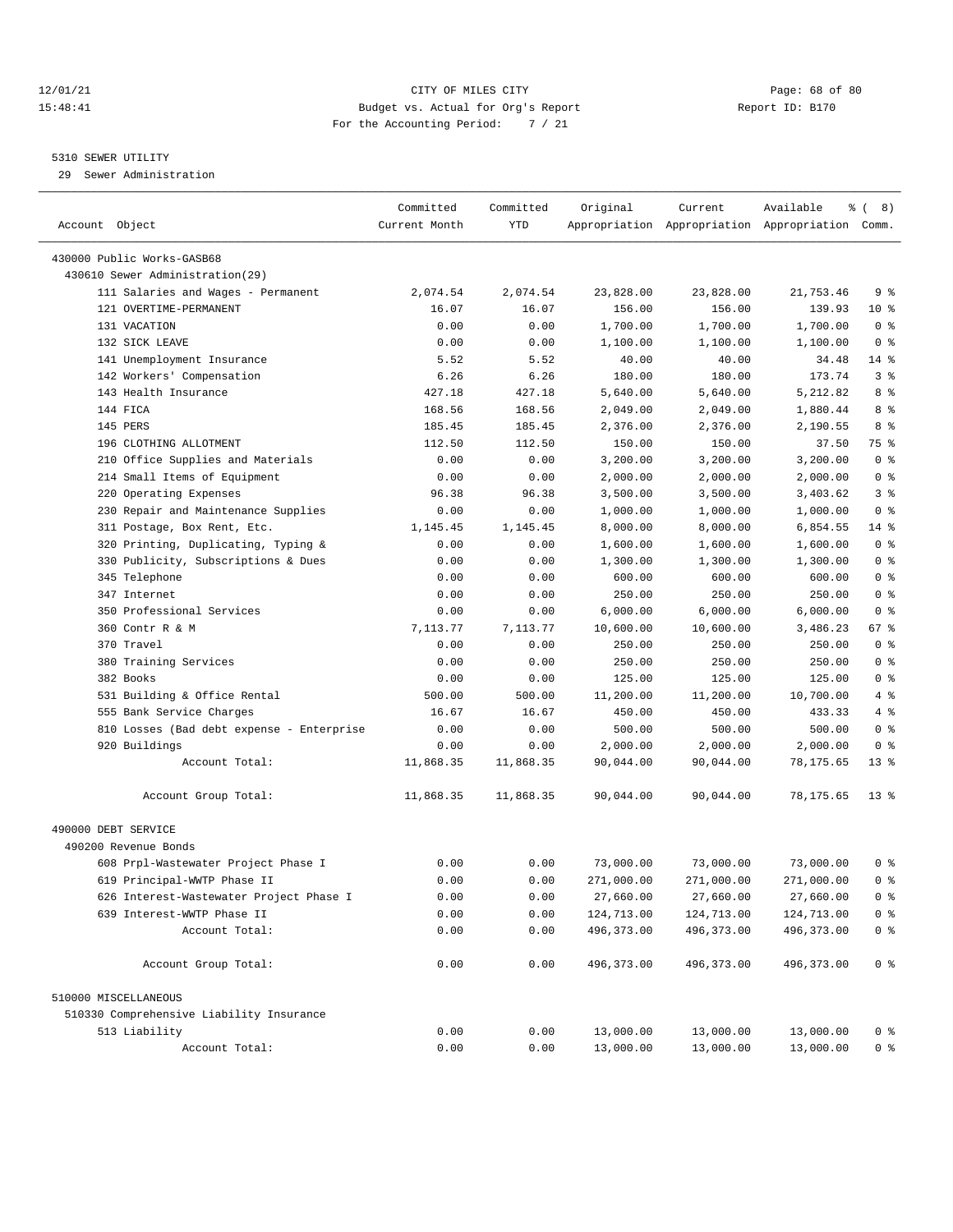#### 12/01/21 Page: 69 of 80 15:48:41 Budget vs. Actual for Org's Report Report ID: B170 For the Accounting Period: 7 / 21

#### 5310 SEWER UTILITY

29 Sewer Administration

| Object<br>Account                                                       | Committed<br>Current Month | Committed<br><b>YTD</b> | Original<br>Appropriation | Current<br>Appropriation | Available<br>Appropriation | $\approx$<br>8)<br>Comm. |
|-------------------------------------------------------------------------|----------------------------|-------------------------|---------------------------|--------------------------|----------------------------|--------------------------|
| Account Group Total:                                                    | 0.00                       | 0.00                    | 13,000.00                 | 13,000.00                | 13,000.00                  | 0 <sup>8</sup>           |
| 520000 OTHER FINANCING USES<br>521000 Interfund Operating Transfers Out |                            |                         |                           |                          |                            |                          |
| 820 Transfers to Other Funds                                            | 3,972.70                   | 3,972.70                | 47,673.00                 | 47,673.00                | 43,700.30                  | 8 %                      |
| Account Total:                                                          | 3,972.70                   | 3,972.70                | 47,673.00                 | 47,673.00                | 43,700.30                  | 8 %                      |
| Account Group Total:                                                    | 3,972.70                   | 3,972.70                | 47,673.00                 | 47,673.00                | 43,700.30                  | 8 %                      |
| Organization Total:                                                     | 15,841.05                  | 15,841.05               | 647,090.00                | 647,090.00               | 631,248.95                 | 2 <sup>8</sup>           |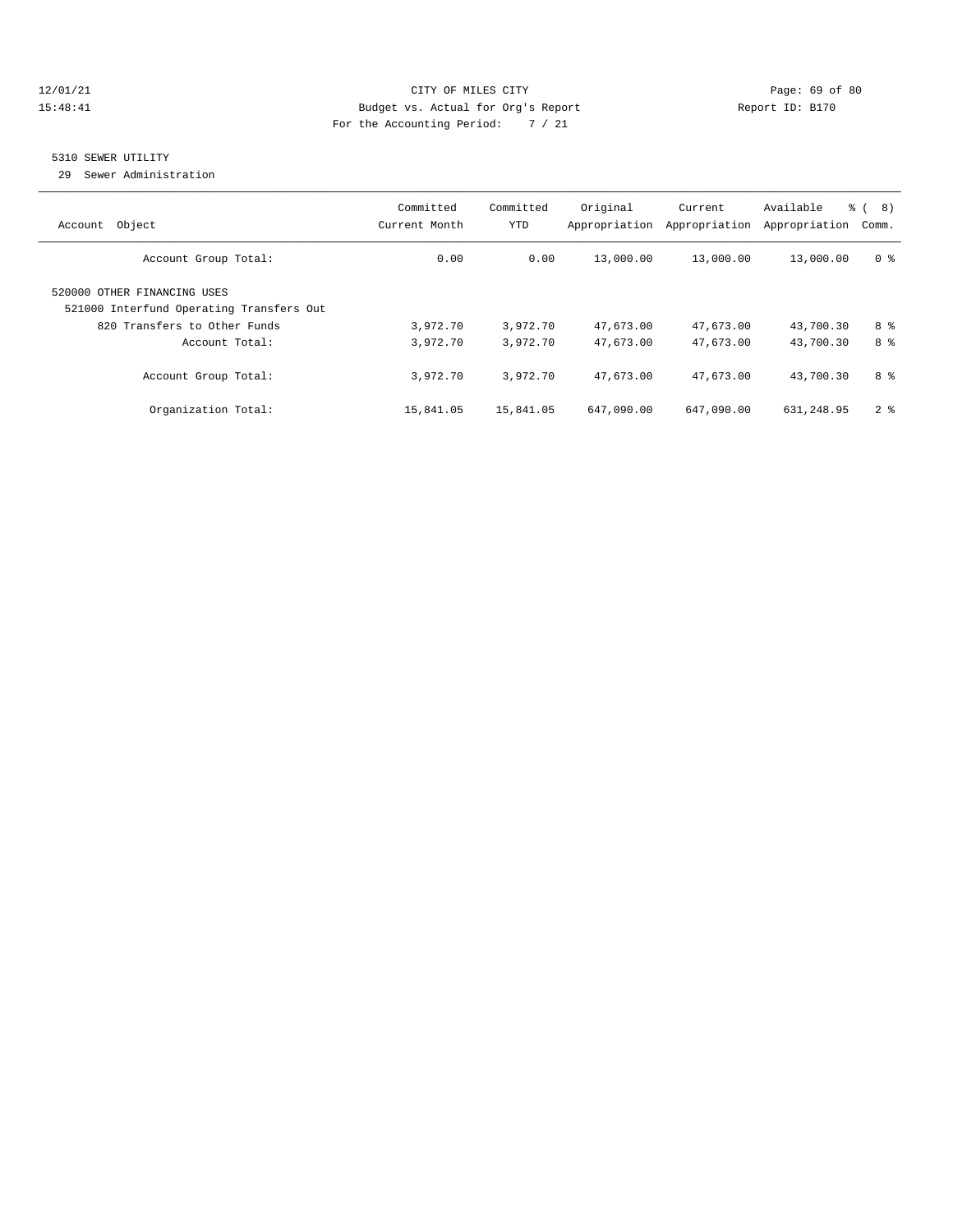#### 12/01/21 Page: 70 of 80<br>15:48:41 Page: 70 of 80<br>15:48:41 Budget vs. Actual for Org's Report Page: 70 of 80 15:48:41 Budget vs. Actual for Org's Report For the Accounting Period: 7 / 21

————————————————————————————————————————————————————————————————————————————————————————————————————————————————————————————————————

## 5310 SEWER UTILITY

31 Sewer Lines

|                                              | Committed     | Committed | Original     | Current      | Available                                       | ွေ<br>8)<br>$\sqrt{2}$ |
|----------------------------------------------|---------------|-----------|--------------|--------------|-------------------------------------------------|------------------------|
| Account Object                               | Current Month | YTD       |              |              | Appropriation Appropriation Appropriation Comm. |                        |
| 430000 Public Works-GASB68                   |               |           |              |              |                                                 |                        |
| 430630 Sewer Collection and Transmission(31) |               |           |              |              |                                                 |                        |
| 111 Salaries and Wages - Permanent           | 11,476.71     | 11,476.71 | 150,260.00   | 150,260.00   | 138,783.29                                      | 8 %                    |
| 121 OVERTIME-PERMANENT                       | 47.48         | 47.48     |              | 10,200.00    |                                                 | 0 <sup>8</sup>         |
| 131 VACATION                                 |               |           | 10,200.00    |              | 10,152.52                                       |                        |
|                                              | 1,237.19      | 1,237.19  | 7,300.00     | 7,300.00     | 6,062.81                                        | $17$ %                 |
| 132 SICK LEAVE                               | 779.88        | 779.88    | 4,800.00     | 4,800.00     | 4,020.12                                        | 16 <sup>°</sup>        |
| 133 OTHER LEAVE PAY                          | 114.76        | 114.76    | 1,692.00     | 1,692.00     | 1,577.24                                        | 7 %                    |
| 134 HOLIDAY PAY                              | 691.15        | 691.15    | 2,100.00     | 2,100.00     | 1,408.85                                        | 338                    |
| 141 Unemployment Insurance                   | 37.25         | 37.25     | 265.00       | 265.00       | 227.75                                          | $14*$                  |
| 142 Workers' Compensation                    | 468.62        | 468.62    | 3,019.00     | 3,019.00     | 2,550.38                                        | 16 <sup>°</sup>        |
| 143 Health Insurance                         | 3,155.86      | 3,155.86  | 36,094.00    | 36,094.00    | 32,938.14                                       | 9%                     |
| 144 FICA                                     | 1,099.21      | 1,099.21  | 13,491.00    | 13,491.00    | 12,391.79                                       | 8 %                    |
| 145 PERS                                     | 1,272.58      | 1,272.58  | 15,642.00    | 15,642.00    | 14,369.42                                       | 8 %                    |
| 196 CLOTHING ALLOTMENT                       | 555.00        | 555.00    | 700.00       | 700.00       | 145.00                                          | 79 %                   |
| 210 Office Supplies and Materials            | 0.00          | 0.00      | 600.00       | 600.00       | 600.00                                          | 0 <sup>8</sup>         |
| 214 Small Items of Equipment                 | 83.74         | 83.74     | 25,000.00    | 25,000.00    | 24,916.26                                       | 0 <sup>8</sup>         |
| 220 Operating Expenses                       | 2,313.65      | 2,313.65  | 28,835.00    | 28,835.00    | 26,521.35                                       | 8 %                    |
| 222 Chemicals, Lab & Med Supplies            | 0.00          | 0.00      | 500.00       | 500.00       | 500.00                                          | 0 <sup>8</sup>         |
| 226 Clothing and Uniforms                    | 77.00         | 77.00     | 750.00       | 750.00       | 673.00                                          | $10*$                  |
| 230 Repair and Maintenance Supplies          | 29.47         | 29.47     | 15,000.00    | 15,000.00    | 14,970.53                                       | 0 <sup>8</sup>         |
| 231 Gas, Oil, Diesel Fuel, Grease, etc.      | 771.19        | 771.19    | 15,000.00    | 15,000.00    | 14,228.81                                       | 5 <sup>8</sup>         |
| 233 Water/Sewer Main Replacement and         | 0.00          | 0.00      | 10,000.00    | 10,000.00    | 10,000.00                                       | 0 <sup>8</sup>         |
| 234 Hydrant/Manhole Replacement, Valves      | 5,720.00      | 5,720.00  | 10,000.00    | 10,000.00    | 4,280.00                                        | 57 %                   |
| 241 Consumable Tools                         | 0.00          | 0.00      | 1,000.00     | 1,000.00     | 1,000.00                                        | 0 <sup>8</sup>         |
| 311 Postage, Box Rent, Etc.                  | 0.00          | 0.00      | 100.00       | 100.00       | 100.00                                          | 0 <sup>8</sup>         |
| 320 Printing, Duplicating, Typing &          | 0.00          | 0.00      | 100.00       | 100.00       | 100.00                                          | 0 <sup>8</sup>         |
| 330 Publicity, Subscriptions & Dues          | 0.00          | 0.00      | 1,500.00     | 1,500.00     | 1,500.00                                        | 0 <sup>8</sup>         |
| 331 Publication of Formal & Legal Notices    | 0.00          | 0.00      | 250.00       | 250.00       | 250.00                                          | 0 <sup>8</sup>         |
| 334 Memberships, Registrations & Dues        | 0.00          | 0.00      | 750.00       | 750.00       | 750.00                                          | 0 <sup>8</sup>         |
| 341 Electric Utility Services                | 15.83         | 15.83     | 1,000.00     | 1,000.00     | 984.17                                          | 2 <sup>8</sup>         |
| 344 Gas Utility Service                      | 10.04         | 10.04     | 500.00       | 500.00       | 489.96                                          | 2 <sup>8</sup>         |
| 345 Telephone                                | 16.00         | 16.00     | 1,500.00     | 1,500.00     | 1,484.00                                        | 1 <sup>8</sup>         |
| 347 Internet                                 | 0.00          | 0.00      | 170.00       | 170.00       | 170.00                                          | 0 <sup>8</sup>         |
| 350 Professional Services                    | 326.72        | 326.72    | 40,000.00    | 40,000.00    | 39,673.28                                       | $1$ %                  |
| 357 Architectual, Engineering Serv Etc.      | 0.00          | 0.00      | 225,000.00   | 225,000.00   | 225,000.00                                      | 0 <sup>8</sup>         |
| 360 Contr R & M                              | 116.71        | 116.71    | 5,000.00     | 5,000.00     | 4,883.29                                        | 2 <sup>8</sup>         |
| 363 R&M Vehicles/Equip/Labor-PW              | 0.00          | 0.00      | 50,000.00    | 50,000.00    | 50,000.00                                       | 0 <sup>8</sup>         |
| 369 Other Repair and Maintenance             | 0.00          | 0.00      | 1,000.00     | 1,000.00     | 1,000.00                                        | 0 <sup>8</sup>         |
| 370 Travel                                   | 166.87        | 166.87    | 1,200.00     | 1,200.00     | 1,033.13                                        | $14$ %                 |
| 380 Training Services                        | 60.00         | 60.00     | 750.00       | 750.00       | 690.00                                          | 8 %                    |
| 382 Books                                    | 0.00          | 0.00      | 150.00       | 150.00       | 150.00                                          | 0 <sup>8</sup>         |
| 400 BUILDING MATERIALS                       | 0.00          | 0.00      | 4,000.00     | 4,000.00     | 4,000.00                                        | 0 <sub>8</sub>         |
| 512 Insurance on Vehicles & Equipment        | 2,302.11      | 2,302.11  | 2,303.00     | 2,303.00     | 0.89                                            | 100 %                  |
| 532 Land Rental                              | 652.38        | 652.38    | 1,200.00     | 1,200.00     | 547.62                                          | 54 %                   |
| 940 Machinery & Equipment                    | 0.00          | 0.00      | 1,568,000.00 | 1,568,000.00 | 1,568,000.00                                    | 0 <sup>8</sup>         |
| Account Total:                               | 33,597.40     | 33,597.40 | 2,256,721.00 | 2,256,721.00 | 2,223,123.60                                    | 1 <sub>8</sub>         |
|                                              |               |           |              |              |                                                 |                        |
| Account Group Total:                         | 33,597.40     | 33,597.40 | 2,256,721.00 | 2,256,721.00 | 2,223,123.60                                    | 1 <sup>8</sup>         |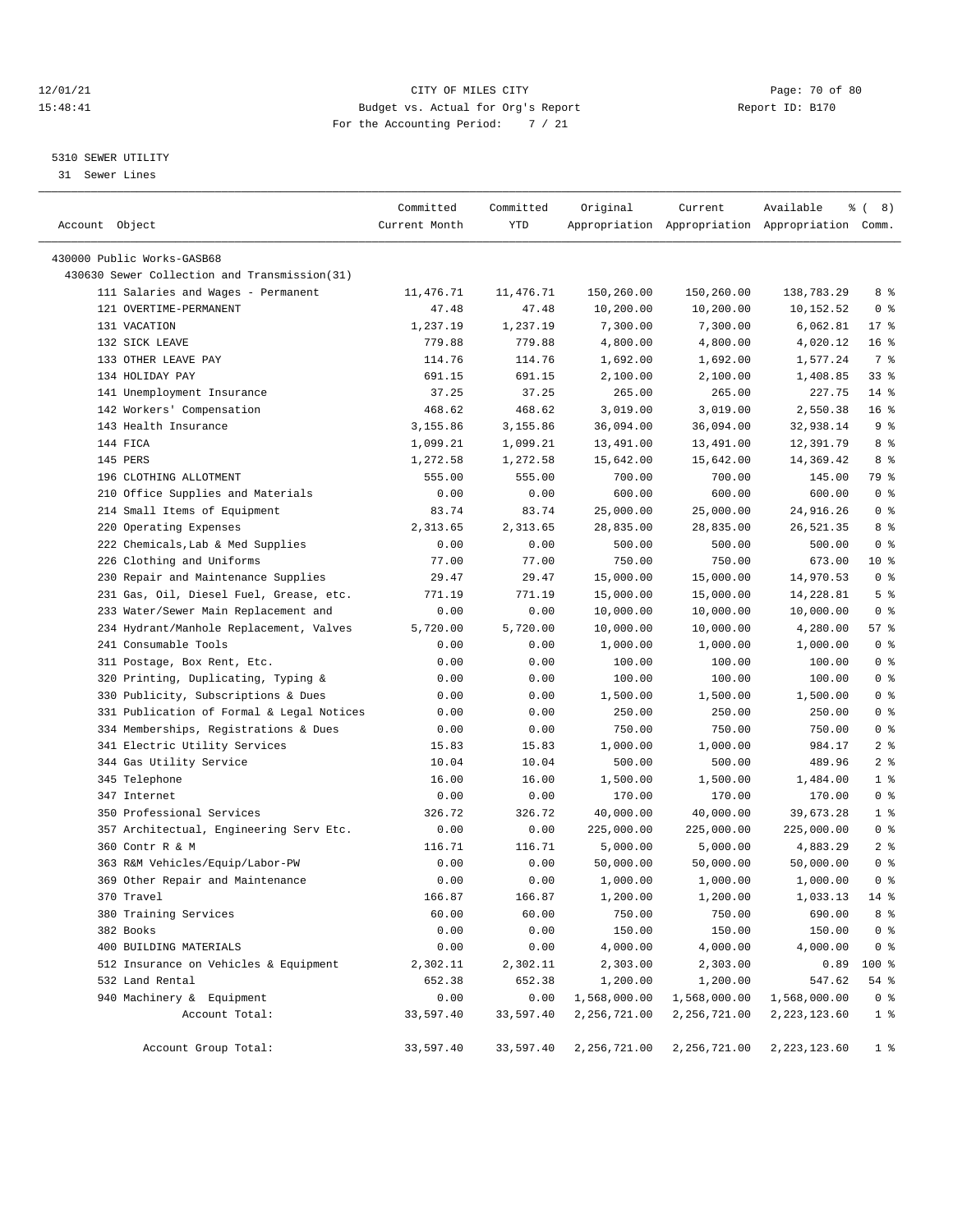#### 12/01/21 Page: 71 of 80<br>
Eudget vs. Actual for Org's Report Report Report ID: B170 15:48:41 Budget vs. Actual for Org's Report For the Accounting Period: 7 / 21

#### 5310 SEWER UTILITY

31 Sewer Lines

| Object<br>Account                                                       | Committed<br>Current Month | Committed<br>YTD | Original<br>Appropriation | Current<br>Appropriation | Available<br>Appropriation | 8)<br>$\approx$ 1<br>Comm. |
|-------------------------------------------------------------------------|----------------------------|------------------|---------------------------|--------------------------|----------------------------|----------------------------|
| 520000 OTHER FINANCING USES<br>521000 Interfund Operating Transfers Out |                            |                  |                           |                          |                            |                            |
| 820 Transfers to Other Funds                                            | 1,000.00                   | 1,000.00         | 336,246.00                | 336,246.00               | 335, 246, 00               | 0 %                        |
| Account Total:                                                          | 1,000.00                   | 1,000.00         | 336,246.00                | 336,246.00               | 335, 246, 00               | 0 <sup>8</sup>             |
| Account Group Total:                                                    | 1,000.00                   | 1,000.00         | 336,246.00                | 336,246.00               | 335, 246, 00               | 0 %                        |
| Organization Total:                                                     | 34,597.40                  | 34,597.40        | 2,592,967.00              | 2,592,967.00             | 2,558,369.60               | 1 %                        |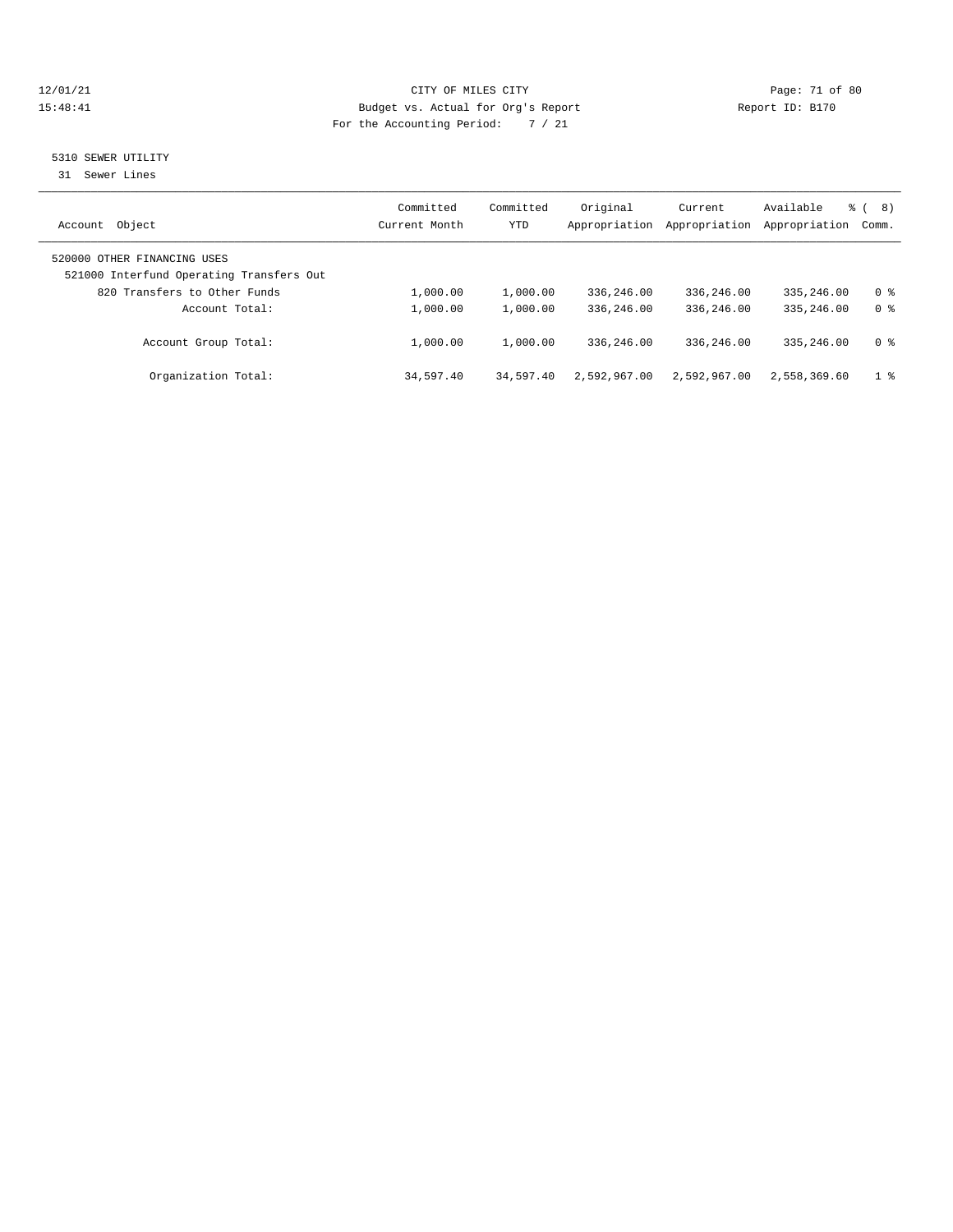#### 12/01/21 Page: 72 of 80<br>15:48:41 CITY OF MILES CITY PAGE: 20 Page: 72 of 80<br>15:48:41 Budget vs. Actual for Org's Report Page: 20 Page: 72 of 80 15:48:41 Budget vs. Actual for Org's Report For the Accounting Period: 7 / 21

## 5310 SEWER UTILITY

32 Sewer Lifts

| Account Object                          | Committed<br>Current Month | Committed<br><b>YTD</b> | Original   | Current<br>Appropriation Appropriation Appropriation Comm. | Available   | $\frac{3}{6}$ ( 8) |
|-----------------------------------------|----------------------------|-------------------------|------------|------------------------------------------------------------|-------------|--------------------|
| 430000 Public Works-GASB68              |                            |                         |            |                                                            |             |                    |
| 430690 Sewer Lift Stations(32)          |                            |                         |            |                                                            |             |                    |
| 111 Salaries and Wages - Permanent      | 5,966.44                   | 5,966.44                | 35, 312.00 | 35, 312.00                                                 | 29, 345.56  | $17*$              |
| 121 OVERTIME-PERMANENT                  | 542.07                     | 542.07                  | 10,300.00  | 10,300.00                                                  | 9,757.93    | 5 <sup>°</sup>     |
| 131 VACATION                            | 257.51                     | 257.51                  | 19,500.00  | 19,500.00                                                  | 19,242.49   | 1 <sup>8</sup>     |
| 132 SICK LEAVE                          | 285.64                     | 285.64                  | 5,500.00   | 5,500.00                                                   | 5,214.36    | 5 <sup>8</sup>     |
| 133 OTHER LEAVE PAY                     | 39.35                      | 39.35                   | 388.00     | 388.00                                                     | 348.65      | $10*$              |
| 134 HOLIDAY PAY                         | 203.53                     | 203.53                  | 5,400.00   | 5,400.00                                                   | 5,196.47    | 4%                 |
| 141 Unemployment Insurance              | 18.84                      | 18.84                   | 115.00     | 115.00                                                     | 96.16       | 16 <sup>8</sup>    |
| 142 Workers' Compensation               | 100.85                     | 100.85                  | 1,544.00   | 1,544.00                                                   | 1,443.15    | 7 %                |
| 143 Health Insurance                    | 1,290.43                   | 1,290.43                | 15,484.00  | 15,484.00                                                  | 14, 193. 57 | 8 %                |
| 144 FICA                                | 551.90                     | 551.90                  | 5,845.00   | 5,845.00                                                   | 5,293.10    | 9%                 |
| 145 PERS                                | 618.82                     | 618.82                  | 6,777.00   | 6,777.00                                                   | 6,158.18    | 9%                 |
| 196 CLOTHING ALLOTMENT                  | 250.50                     | 250.50                  | 600.00     | 600.00                                                     | 349.50      | 42 %               |
| 210 Office Supplies and Materials       | 0.00                       | 0.00                    | 400.00     | 400.00                                                     | 400.00      | 0 <sup>8</sup>     |
| 214 Small Items of Equipment            | 0.00                       | 0.00                    | 25,000.00  | 25,000.00                                                  | 25,000.00   | 0 <sup>8</sup>     |
| 220 Operating Expenses                  | 0.00                       | 0.00                    | 5,000.00   | 5,000.00                                                   | 5,000.00    | 0 <sup>8</sup>     |
| 222 Chemicals, Lab & Med Supplies       | 0.00                       | 0.00                    | 1,000.00   | 1,000.00                                                   | 1,000.00    | 0 <sup>8</sup>     |
| 226 Clothing and Uniforms               | 0.00                       | 0.00                    | 500.00     | 500.00                                                     | 500.00      | 0 <sup>8</sup>     |
| 230 Repair and Maintenance Supplies     | 2,605.00                   | 2,605.00                | 25,000.00  | 25,000.00                                                  | 22,395.00   | $10*$              |
| 231 Gas, Oil, Diesel Fuel, Grease, etc. | 179.21                     | 179.21                  | 2,000.00   | 2,000.00                                                   | 1,820.79    | 9%                 |
| 341 Electric Utility Services           | 1,700.62                   | 1,700.62                | 25,000.00  | 25,000.00                                                  | 23, 299.38  | 7 %                |
| 344 Gas Utility Service                 | 100.56                     | 100.56                  | 2,000.00   | 2,000.00                                                   | 1,899.44    | 5%                 |
| 352 Wtr/Swr Lab Testing                 | 0.00                       | 0.00                    | 250.00     | 250.00                                                     | 250.00      | 0 <sup>8</sup>     |
| 360 Contr R & M                         | 0.00                       | 0.00                    | 5,000.00   | 5,000.00                                                   | 5,000.00    | 0 <sup>8</sup>     |
| 369 Other Repair and Maintenance        | 0.00                       | 0.00                    | 1,000.00   | 1,000.00                                                   | 1,000.00    | 0 <sup>8</sup>     |
| 370 Travel                              | 48.85                      | 48.85                   | 600.00     | 600.00                                                     | 551.15      | 8 %                |
| 380 Training Services                   | 41.20                      | 41.20                   | 600.00     | 600.00                                                     | 558.80      | 7 <sup>°</sup>     |
| 400 BUILDING MATERIALS                  | 0.00                       | 0.00                    | 200.00     | 200.00                                                     | 200.00      | 0 <sup>8</sup>     |
| 511 Insurance on Buildings              | 2,086.29                   | 2,086.29                | 2,087.00   | 2,087.00                                                   | 0.71        | $100*$             |
| 533 Machinery and Equipment Rental      | 0.00                       | 0.00                    | 500.00     | 500.00                                                     | 500.00      | 0 <sup>8</sup>     |
| Account Total:                          | 16,887.61                  | 16,887.61               | 202,902.00 | 202,902.00                                                 | 186,014.39  | 8 %                |
| Account Group Total:                    | 16,887.61                  | 16,887.61               | 202,902.00 | 202,902.00                                                 | 186,014.39  | 8 %                |
| Organization Total:                     | 16,887.61                  | 16,887.61               | 202,902.00 | 202,902.00                                                 | 186,014.39  | 8 %                |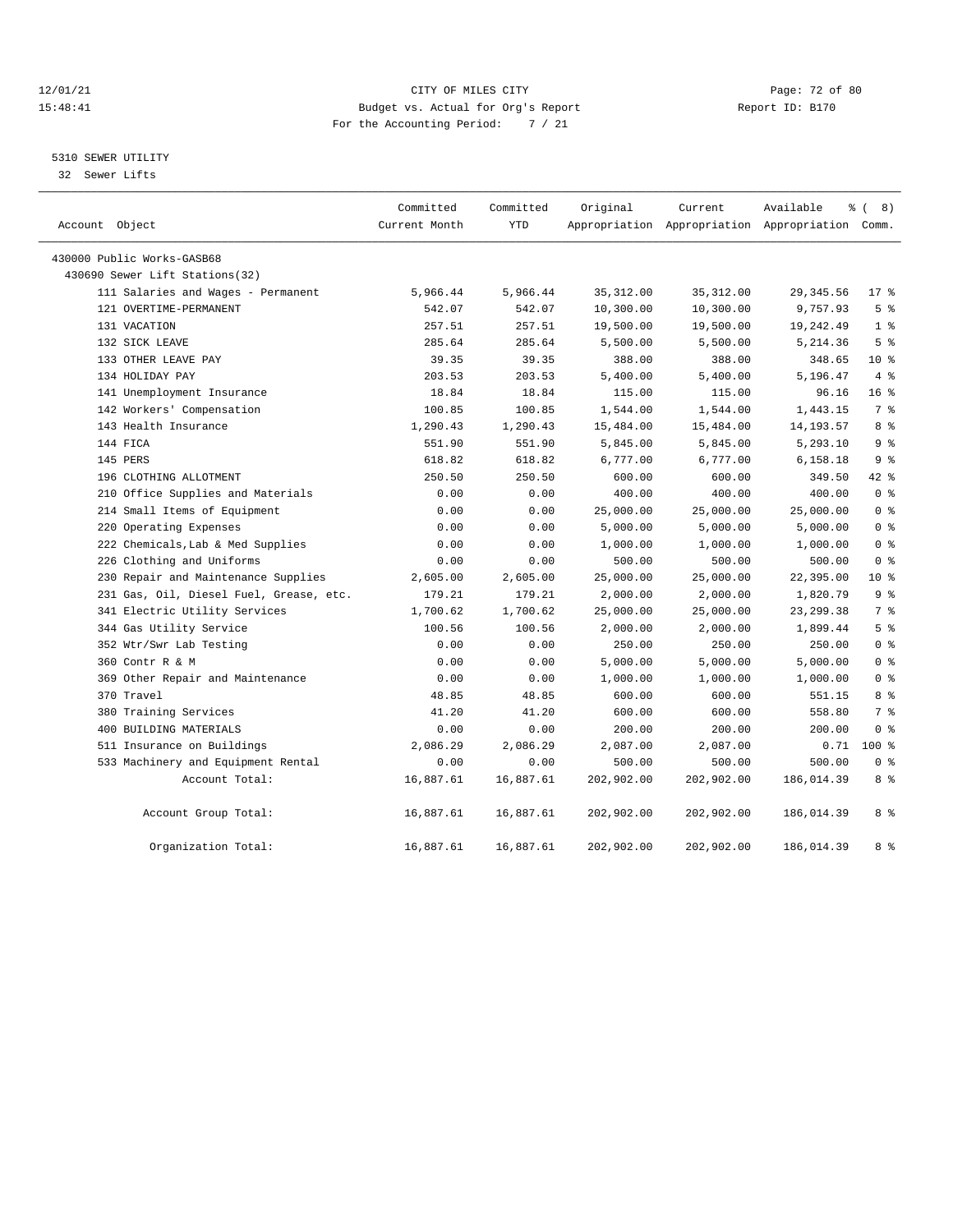## 12/01/21 Page: 73 of 80<br>15:48:41 CITY OF MILES CITY PAGE: 27 OF 80<br>15:48:41 Budget vs. Actual for Org's Report Page: 73 of 80 15:48:41 Budget vs. Actual for Org's Report For the Accounting Period: 7 / 21

————————————————————————————————————————————————————————————————————————————————————————————————————————————————————————————————————

## 5310 SEWER UTILITY

33 Sewer Plant

|                                         | Committed     | Committed  | Original   | Current     | Available                                       | $\frac{6}{6}$ ( 8) |
|-----------------------------------------|---------------|------------|------------|-------------|-------------------------------------------------|--------------------|
| Account Object                          | Current Month | <b>YTD</b> |            |             | Appropriation Appropriation Appropriation Comm. |                    |
| 430000 Public Works-GASB68              |               |            |            |             |                                                 |                    |
| 430640 Sewer Treatment and Disposal(33) |               |            |            |             |                                                 |                    |
| 111 Salaries and Wages - Permanent      | 9,329.14      | 9,329.14   | 70,664.00  | 70,664.00   | 61,334.86                                       | $13*$              |
| 121 OVERTIME-PERMANENT                  | 812.89        | 812.89     | 10,300.00  | 10,300.00   | 9,487.11                                        | 8 %                |
| 131 VACATION                            | 424.94        | 424.94     | 19,500.00  | 19,500.00   | 19,075.06                                       | 2 <sup>8</sup>     |
| 132 SICK LEAVE                          | 435.71        | 435.71     | 5,500.00   | 5,500.00    | 5,064.29                                        | 8 %                |
| 133 OTHER LEAVE PAY                     | 59.04         | 59.04      | 582.00     | 582.00      | 522.96                                          | 10 <sub>8</sub>    |
| 134 HOLIDAY PAY                         | 305.29        | 305.29     | 5,400.00   | 5,400.00    | 5,094.71                                        | 6 %                |
| 141 Unemployment Insurance              | 29.34         | 29.34      | 168.00     | 168.00      | 138.66                                          | $17*$              |
| 142 Workers' Compensation               | 153.82        | 153.82     | 2,261.00   | 2,261.00    | 2,107.18                                        | 7 %                |
| 143 Health Insurance                    | 1,999.83      | 1,999.83   | 23,994.00  | 23,994.00   | 21,994.17                                       | 8 %                |
| 144 FICA                                | 857.42        | 857.42     | 8,564.00   | 8,564.00    | 7,706.58                                        | 10 <sub>8</sub>    |
| 145 PERS                                | 965.89        | 965.89     | 9,930.00   | 9,930.00    | 8,964.11                                        | $10*$              |
| 196 CLOTHING ALLOTMENT                  | 387.00        | 387.00     | 500.00     | 500.00      | 113.00                                          | $77$ $%$           |
| 210 Office Supplies and Materials       | 88.65         | 88.65      | 250.00     | 250.00      | 161.35                                          | 35%                |
| 214 Small Items of Equipment            | 777.96        | 777.96     | 15,000.00  | 15,000.00   | 14,222.04                                       | 5 <sup>8</sup>     |
| 220 Operating Expenses                  | 195.45        | 195.45     | 18,000.00  | 18,000.00   | 17,804.55                                       | 1 <sup>8</sup>     |
| 222 Chemicals, Lab & Med Supplies       | 12.99         | 12.99      | 30,000.00  | 30,000.00   | 29,987.01                                       | 0 <sup>8</sup>     |
| 226 Clothing and Uniforms               | 0.00          | 0.00       | 600.00     | 600.00      | 600.00                                          | 0 <sup>8</sup>     |
| 230 Repair and Maintenance Supplies     | 146.90        | 146.90     | 20,000.00  | 20,000.00   | 19,853.10                                       | 1 <sup>8</sup>     |
| 231 Gas, Oil, Diesel Fuel, Grease, etc. | 150.49        | 150.49     | 5,000.00   | 5,000.00    | 4,849.51                                        | 3%                 |
| 311 Postage, Box Rent, Etc.             | 15.10         | 15.10      | 100.00     | 100.00      | 84.90                                           | 15 <sub>8</sub>    |
| 320 Printing, Duplicating, Typing &     | 0.00          | 0.00       | 100.00     | 100.00      | 100.00                                          | 0 <sup>8</sup>     |
| 330 Publicity, Subscriptions & Dues     | 0.00          | 0.00       | 500.00     | 500.00      | 500.00                                          | 0 <sup>8</sup>     |
| 334 Memberships, Registrations & Dues   | 0.00          | 0.00       | 400.00     | 400.00      | 400.00                                          | 0 <sup>8</sup>     |
| 341 Electric Utility Services           | 10,087.10     | 10,087.10  | 130,000.00 | 130,000.00  | 119,912.90                                      | 8 %                |
| 342 Water Utility Services              | 40.71         | 40.71      | 1,500.00   | 1,500.00    | 1,459.29                                        | 3%                 |
| 345 Telephone                           | 0.00          | 0.00       | 800.00     | 800.00      | 800.00                                          | 0 <sup>8</sup>     |
| 346 Garbage Service                     | 0.00          | 0.00       | 2,000.00   | 2,000.00    | 2,000.00                                        | 0 <sup>8</sup>     |
| 347 Internet                            | 0.00          | 0.00       | 650.00     | 650.00      | 650.00                                          | 0 <sup>8</sup>     |
| 350 Professional Services               | 0.00          | 0.00       | 5,000.00   | 5,000.00    | 5,000.00                                        | 0 <sup>8</sup>     |
| 352 Wtr/Swr Lab Testing                 | 362.64        | 362.64     | 8,000.00   | 8,000.00    | 7,637.36                                        | 5 <sup>8</sup>     |
| 357 Architectual, Engineering Serv Etc. | 0.00          | 0.00       | 10,000.00  | 10,000.00   | 10,000.00                                       | 0 <sup>8</sup>     |
| 360 Contr R & M                         | 0.00          | 0.00       | 10,000.00  | 10,000.00   | 10,000.00                                       | 0 <sup>8</sup>     |
| 363 R&M Vehicles/Equip/Labor-PW         | 505.26        | 505.26     | 7,500.00   | 7,500.00    | 6,994.74                                        | 7 %                |
| 370 Travel                              | 0.00          | 0.00       | 1,000.00   | 1,000.00    | 1,000.00                                        | 0 <sup>8</sup>     |
| 380 Training Services                   | 40.20         | 40.20      | 1,000.00   | 1,000.00    | 959.80                                          | 4%                 |
| 382 Books                               | 0.00          | 0.00       | 200.00     | 200.00      | 200.00                                          | 0 <sup>8</sup>     |
| 400 BUILDING MATERIALS                  | 0.00          | 0.00       | 500.00     | 500.00      | 500.00                                          | 0 <sup>8</sup>     |
| 511 Insurance on Buildings              | 12,793.83     | 12,793.83  | 12,794.00  | 12,794.00   | 0.17                                            | 100 %              |
| 512 Insurance on Vehicles & Equipment   | 157.14        | 157.14     | 158.00     | 158.00      | 0.86                                            | 99 %               |
| 533 Machinery and Equipment Rental      | 0.00          | 0.00       | 1,000.00   | 1,000.00    | 1,000.00                                        | 0 <sup>8</sup>     |
| 940 Machinery & Equipment               | 0.00          | 0.00       | 150,000.00 | 150,000.00  | 150,000.00                                      | 0 <sup>8</sup>     |
| Account Total:                          | 41, 134.73    | 41,134.73  | 589,415.00 | 589,415.00  | 548,280.27                                      | 7 %                |
| Account Group Total:                    | 41,134.73     | 41,134.73  | 589,415.00 | 589, 415.00 | 548,280.27                                      | 7 %                |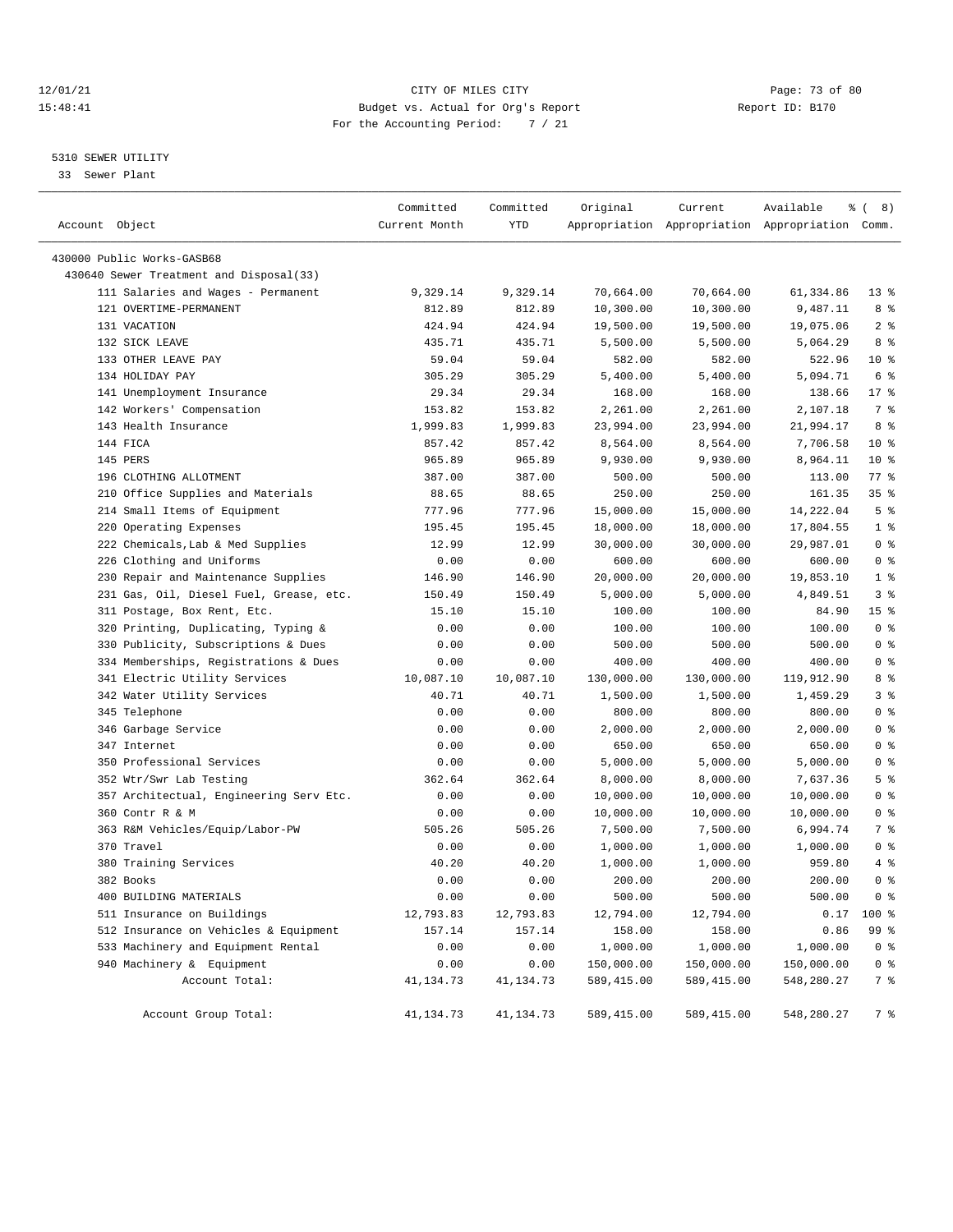## 12/01/21 Page: 74 of 80<br>15:48:41 CITY OF MILES CITY PAGE: 2012 Page: 74 of 80<br>15:48:41 Budget vs. Actual for Org's Report Page: 2013 Report ID: B170 15:48:41 Budget vs. Actual for Org's Report For the Accounting Period: 7 / 21

## 5310 SEWER UTILITY

33 Sewer Plant

| Account Object      | Committed<br>Current Month | Committed<br>YTD | Original     | Current      | Available<br>Appropriation Appropriation Appropriation Comm. | $\frac{6}{6}$ ( 8) |
|---------------------|----------------------------|------------------|--------------|--------------|--------------------------------------------------------------|--------------------|
| Organization Total: | 41,134.73                  | 41,134.73        | 589,415.00   | 589,415.00   | 548,280.27                                                   | 7 %                |
| Fund Total:         | 108,460.79                 | 108,460.79       | 4,032,374.00 | 4,032,374.00 | 3,923,913.21 3 %                                             |                    |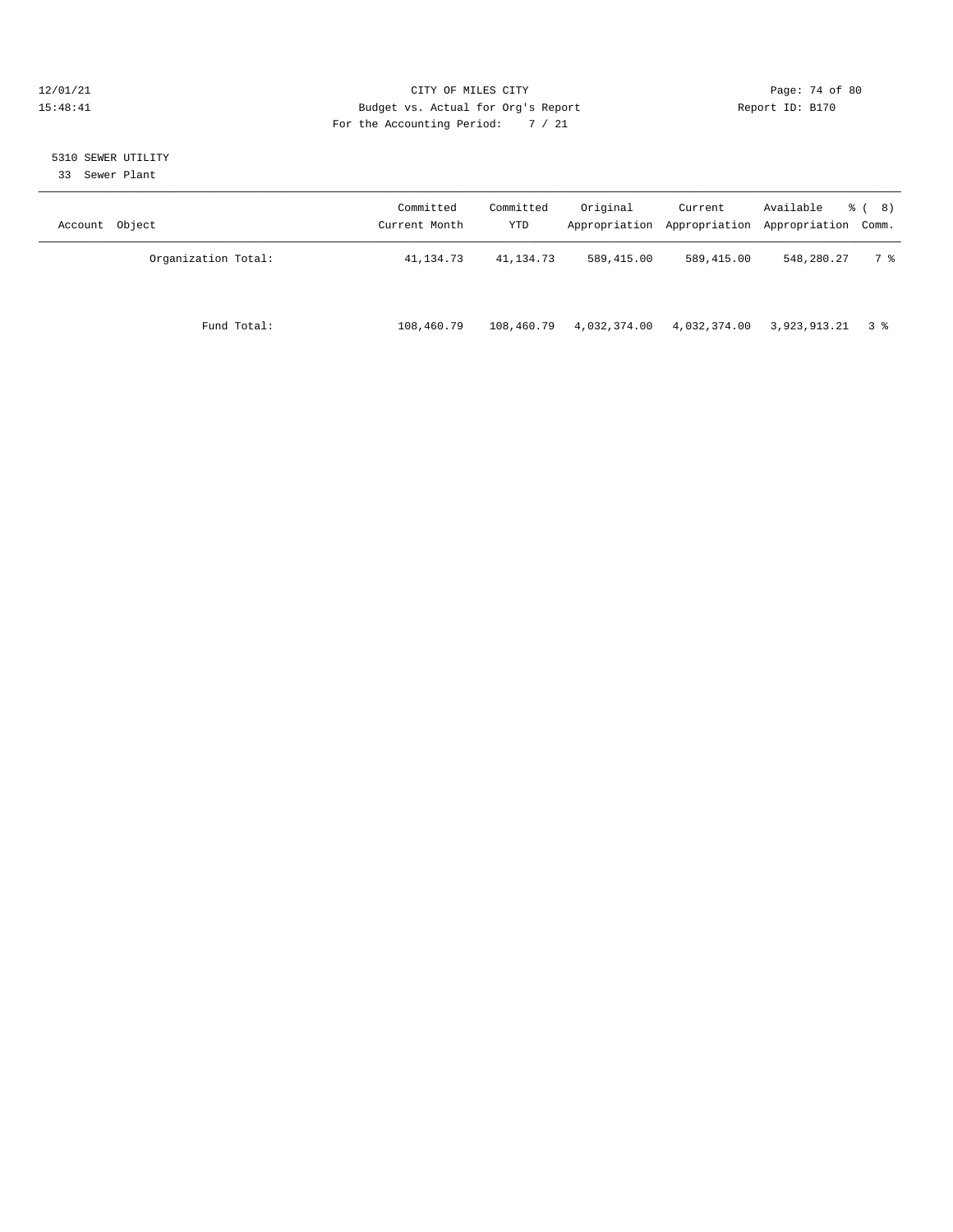## 12/01/21 Page: 75 of 80 15:48:41 Budget vs. Actual for Org's Report Report ID: B170 For the Accounting Period: 7 / 21

————————————————————————————————————————————————————————————————————————————————————————————————————————————————————————————————————

#### 5510 AMBULANCE FUND

10 Ambulance

|                                             | Committed     | Committed | Original     | Current      | Available                                       | $\frac{6}{6}$ ( 8) |
|---------------------------------------------|---------------|-----------|--------------|--------------|-------------------------------------------------|--------------------|
| Account Object                              | Current Month | YTD       |              |              | Appropriation Appropriation Appropriation Comm. |                    |
| 420000 PUBLIC SAFETY-GASB68                 |               |           |              |              |                                                 |                    |
| 420730 Emergency Medical Services-Ambulance |               |           |              |              |                                                 |                    |
| 111 Salaries and Wages - Permanent          | 23,782.30     | 23,782.30 | 293,676.00   | 293,676.00   | 269,893.70                                      | 8 %                |
| 112 SALARIES AND WAGES - PART PAID          | 1,050.00      | 1,050.00  | 20,000.00    | 20,000.00    | 18,950.00                                       | 5 <sup>8</sup>     |
| 121 OVERTIME-PERMANENT                      | 2,443.71      | 2,443.71  | 65,780.00    | 65,780.00    | 63, 336.29                                      | 4%                 |
| 124 Amb OT Trips                            | 3,351.92      | 3,351.92  | 40,796.00    | 40,796.00    | 37,444.08                                       | 8 %                |
| 131 VACATION                                | 2,226.77      | 2,226.77  | 22,500.00    | 22,500.00    | 20, 273. 23                                     | 10 <sup>°</sup>    |
| 132 SICK LEAVE                              | 2,088.62      | 2,088.62  | 12,700.00    | 12,700.00    | 10,611.38                                       | 16%                |
| 133 OTHER LEAVE PAY                         | 56.50         | 56.50     | 9,729.00     | 9,729.00     | 9,672.50                                        | 1 <sup>8</sup>     |
| 134 HOLIDAY PAY                             | 822.80        | 822.80    | 12,000.00    | 12,000.00    | 11,177.20                                       | 7 %                |
| 141 Unemployment Insurance                  | 89.52         | 89.52     | 658.00       | 658.00       | 568.48                                          | $14$ %             |
| 142 Workers' Compensation                   | 2,166.19      | 2,166.19  | 21,209.00    | 21,209.00    | 19,042.81                                       | $10*$              |
| 143 Health Insurance                        | 5,279.77      | 5,279.77  | 59,986.00    | 59,986.00    | 54,706.23                                       | 9 %                |
| 144 FICA                                    | 576.30        | 576.30    | 6,353.00     | 6,353.00     | 5,776.70                                        | 9%                 |
| 147 Firemen's Pension                       | 4,204.29      | 4,204.29  | 48,623.00    | 48,623.00    | 44, 418.71                                      | 9%                 |
| 149 Firemen's 457B Match                    | 346.35        | 346.35    | 4,328.00     | 4,328.00     | 3,981.65                                        | 8 %                |
| 196 CLOTHING ALLOTMENT                      | 0.00          | 0.00      | 4,500.00     | 4,500.00     | 4,500.00                                        | 0 <sup>8</sup>     |
| 214 Small Items of Equipment                | 0.00          | 0.00      | 5,000.00     | 5,000.00     | 5,000.00                                        | 0 <sup>8</sup>     |
| 220 Operating Expenses                      | 0.00          | 0.00      | 59,661.00    | 59,661.00    | 59,661.00                                       | 0 <sup>8</sup>     |
| 222 Chemicals, Lab & Med Supplies           | 2,498.07      | 2,498.07  | 40,000.00    | 40,000.00    | 37,501.93                                       | $6\degree$         |
| 230 Repair and Maintenance Supplies         | 0.00          | 0.00      | 3,000.00     | 3,000.00     | 3,000.00                                        | 0 <sup>8</sup>     |
| 231 Gas, Oil, Diesel Fuel, Grease, etc.     | 1,172.81      | 1,172.81  | 15,000.00    | 15,000.00    | 13,827.19                                       | 8 %                |
| 241 Consumable Tools                        | 0.00          | 0.00      | 3,000.00     | 3,000.00     | 3,000.00                                        | 0 <sup>8</sup>     |
| 300 PURCHASED SERVICES                      | 0.00          | 0.00      | 3,000.00     | 3,000.00     | 3,000.00                                        | 0 <sup>8</sup>     |
| 311 Postage, Box Rent, Etc.                 | 0.00          | 0.00      | 100.00       | 100.00       | 100.00                                          | 0 <sup>8</sup>     |
| 320 Printing, Duplicating, Typing &         | 0.00          | 0.00      | 350.00       | 350.00       | 350.00                                          | 0 <sup>8</sup>     |
| 341 Electric Utility Services               | 281.66        | 281.66    | 2,750.00     | 2,750.00     | 2,468.34                                        | $10*$              |
| 342 Water Utility Services                  | 23.01         | 23.01     | 400.00       | 400.00       | 376.99                                          | 6 %                |
| 343 Sewer Utility Services                  | 27.57         | 27.57     | 400.00       | 400.00       | 372.43                                          | 7 %                |
| 344 Gas Utility Service                     | 17.50         | 17.50     | 1,250.00     | 1,250.00     | 1,232.50                                        | 1 <sup>8</sup>     |
| 345 Telephone                               | 36.10         | 36.10     | 1,850.00     | 1,850.00     | 1,813.90                                        | 2 <sup>8</sup>     |
| 346 Garbage Service                         | 0.00          | 0.00      | 1,000.00     | 1,000.00     | 1,000.00                                        | 0 <sup>8</sup>     |
| 347 Internet                                | 0.00          | 0.00      | 600.00       | 600.00       | 600.00                                          | 0 <sup>8</sup>     |
| 350 Professional Services                   | 0.00          | 0.00      | 65,000.00    | 65,000.00    | 65,000.00                                       | 0 <sup>8</sup>     |
| 360 Contr R & M                             | 3,072.63      | 3,072.63  | 15,000.00    | 15,000.00    | 11,927.37                                       | $20*$              |
| 364 R&M Vehicles - Fire/Amb                 | 1,710.79      | 1,710.79  | 15,000.00    | 15,000.00    | 13,289.21                                       | $11$ %             |
| 370 Travel                                  | 0.00          | 0.00      | 2,500.00     | 2,500.00     | 2,500.00                                        | 0 <sup>8</sup>     |
| 380 Training Services                       | 500.00        | 500.00    | 6,000.00     | 6,000.00     | 5,500.00                                        | 8 %                |
| 382 Books                                   | 0.00          | 0.00      | 2,000.00     | 2,000.00     | 2,000.00                                        | 0 <sup>8</sup>     |
| 400 BUILDING MATERIALS                      | 0.00          | 0.00      | 5,000.00     | 5,000.00     | 5,000.00                                        | 0 <sup>8</sup>     |
| 511 Insurance on Buildings                  | 943.62        | 943.62    | 944.00       | 944.00       |                                                 | $0.38$ 100 %       |
| 512 Insurance on Vehicles & Equipment       | 2,761.90      | 2,761.90  | 2,762.00     | 2,762.00     | 0.10                                            | 100 %              |
| 810 Losses (Bad debt expense - Enterprise   | 524.20        | 524.20    | 123,699.00   | 123,699.00   | 123, 174.80                                     | 0 <sup>8</sup>     |
| 811 Contractual Allowances (Ambl)           | 37,057.66     | 37,057.66 | 425,000.00   | 425,000.00   | 387, 942.34                                     | 9 %                |
| 940 Machinery & Equipment                   | 0.00          | 0.00      | 10,000.00    | 10,000.00    | 10,000.00                                       | 0 <sub>8</sub>     |
| Account Total:                              | 99,112.56     | 99,112.56 | 1,433,104.00 | 1,433,104.00 | 1,333,991.44                                    | 7 %                |
|                                             |               |           |              |              |                                                 |                    |
| Account Group Total:                        | 99,112.56     | 99,112.56 | 1,433,104.00 | 1,433,104.00 | 1,333,991.44                                    | 7 %                |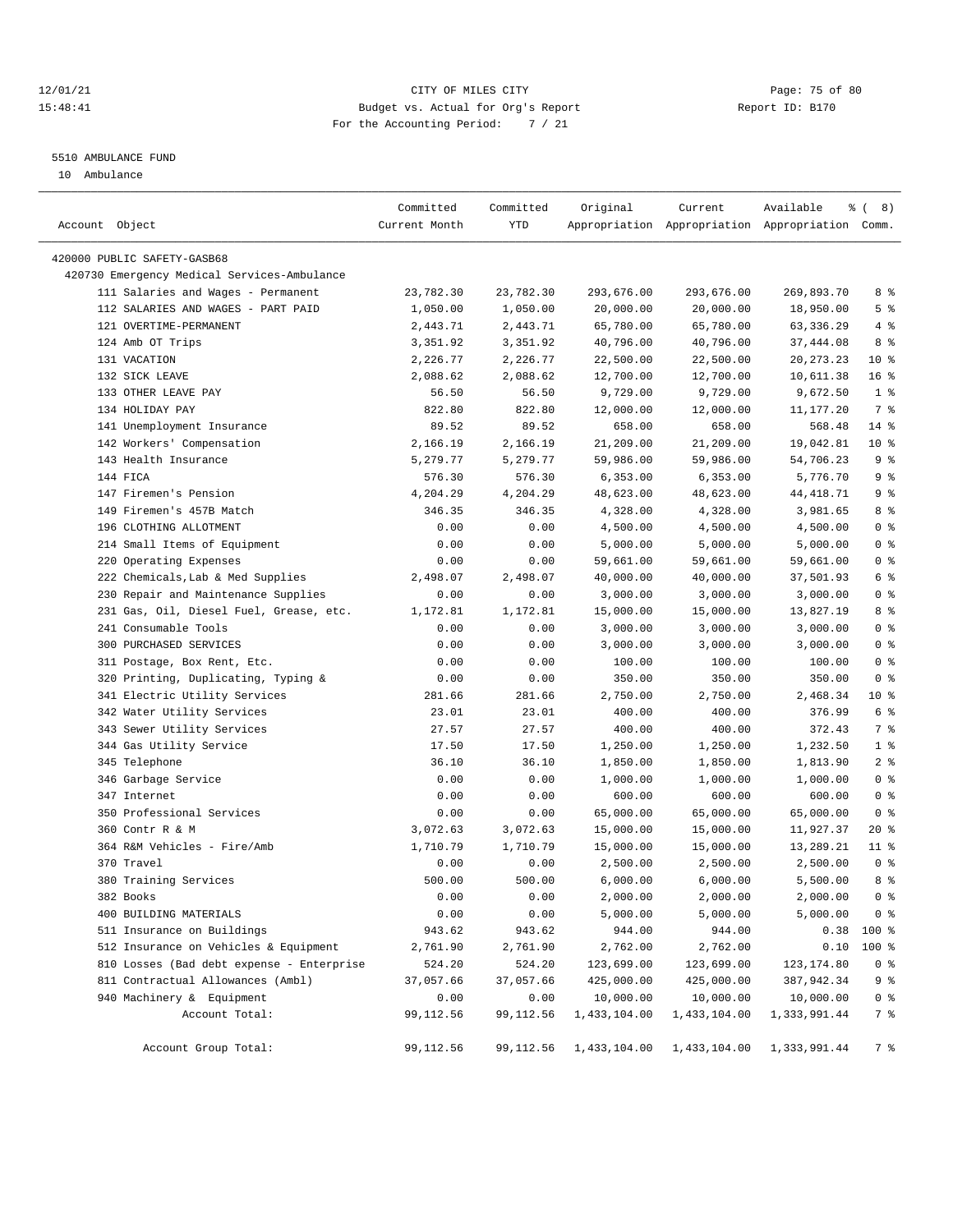## 12/01/21 Page: 76 of 80 15:48:41 Budget vs. Actual for Org's Report Report ID: B170 For the Accounting Period: 7 / 21

## 5510 AMBULANCE FUND

10 Ambulance

| Account Object                           | Committed<br>Current Month | Committed<br><b>YTD</b> | Original     | Current      | Available<br>Appropriation Appropriation Appropriation Comm. | $\frac{6}{6}$ ( 8) |  |
|------------------------------------------|----------------------------|-------------------------|--------------|--------------|--------------------------------------------------------------|--------------------|--|
| 510000 MISCELLANEOUS                     |                            |                         |              |              |                                                              |                    |  |
| 510330 Comprehensive Liability Insurance |                            |                         |              |              |                                                              |                    |  |
| 513 Liability                            | 0.00                       | 0.00                    | 6,311.00     | 6,311.00     | 6,311.00                                                     | 0 <sup>8</sup>     |  |
| Account Total:                           | 0.00                       | 0.00                    | 6,311.00     | 6,311.00     | 6,311.00                                                     | 0 <sup>8</sup>     |  |
| Account Group Total:                     | 0.00                       | 0.00                    | 6,311.00     | 6,311.00     | 6,311.00                                                     | 0 <sup>8</sup>     |  |
| 520000 OTHER FINANCING USES              |                            |                         |              |              |                                                              |                    |  |
| 521000 Interfund Operating Transfers Out |                            |                         |              |              |                                                              |                    |  |
| 820 Transfers to Other Funds             | 2,874.18                   | 2,874.18                | 94,491.00    | 94,491.00    | 91,616.82                                                    | 3%                 |  |
| Account Total:                           | 2,874.18                   | 2,874.18                | 94,491.00    | 94,491.00    | 91,616.82                                                    | 3 <sup>8</sup>     |  |
| Account Group Total:                     | 2,874.18                   | 2,874.18                | 94,491.00    | 94,491.00    | 91,616.82                                                    | 3 <sup>8</sup>     |  |
| Organization Total:                      | 101,986.74                 | 101,986.74              | 1,533,906.00 | 1,533,906.00 | 1,431,919.26                                                 | 7 %                |  |
|                                          |                            |                         |              |              |                                                              |                    |  |
| Fund Total:                              | 101,986.74                 | 101,986.74              | 1,533,906.00 | 1,533,906.00 | 1,431,919.26                                                 | 7 %                |  |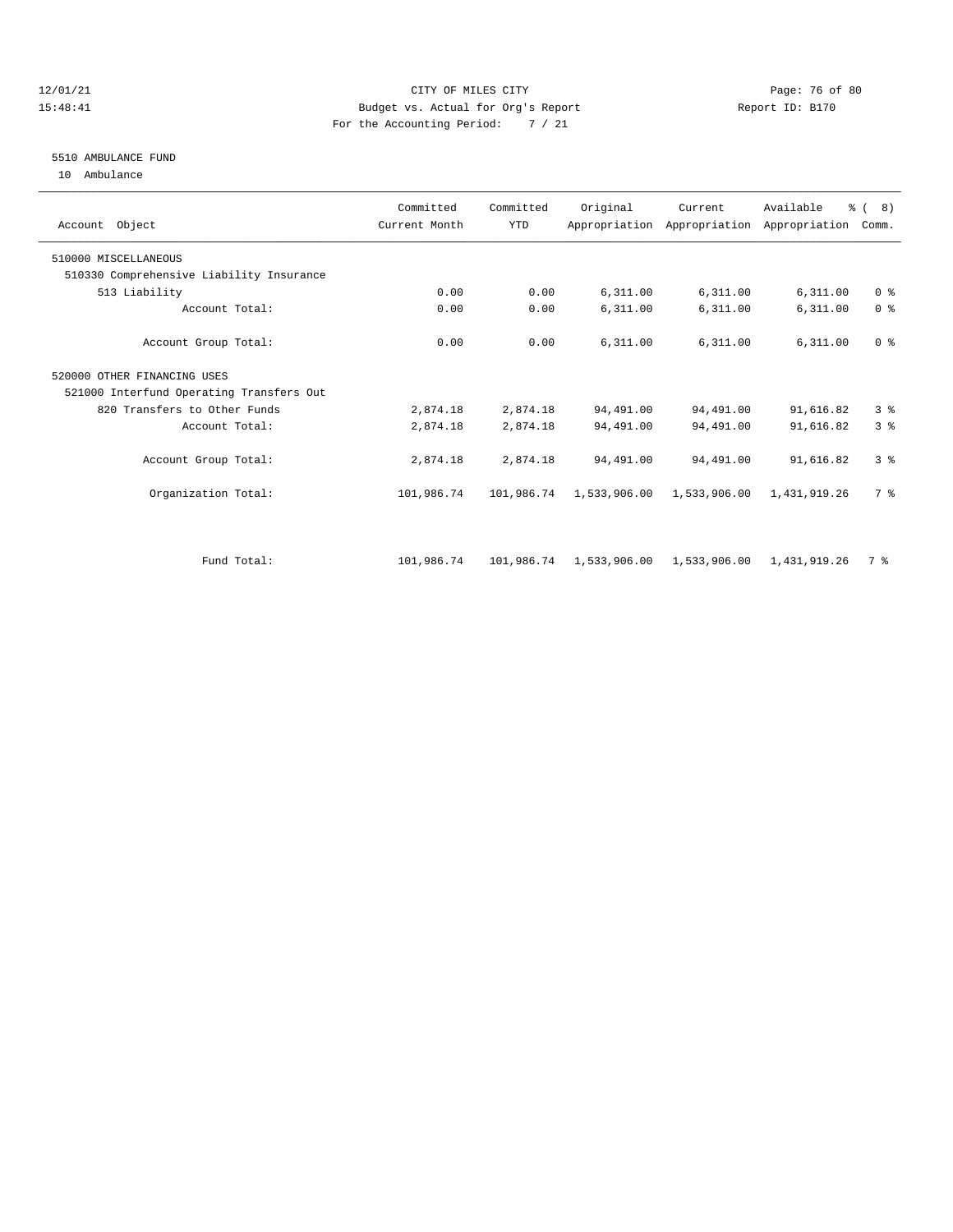## 12/01/21 Page: 77 of 80<br>15:48:41 Page: 77 of 80<br>15:48:41 Budget vs. Actual for Org's Report Report Report ID: B170 15:48:41 Budget vs. Actual for Org's Report For the Accounting Period: 7 / 21

————————————————————————————————————————————————————————————————————————————————————————————————————————————————————————————————————

## 5610 AIRPORT OPERATING

87 Airport

|                                            | Committed     | Committed  | Original     | Current                                      | Available                                       | $\frac{6}{6}$ ( 8) |
|--------------------------------------------|---------------|------------|--------------|----------------------------------------------|-------------------------------------------------|--------------------|
| Account Object                             | Current Month | YTD        |              |                                              | Appropriation Appropriation Appropriation Comm. |                    |
| 430000 Public Works-GASB68                 |               |            |              |                                              |                                                 |                    |
| 430300 Airport (87)                        |               |            |              |                                              |                                                 |                    |
| 111 Salaries and Wages - Permanent         | 7,733.37      | 7,733.37   | 101,844.00   | 101,844.00                                   | 94,110.63                                       | 8 %                |
| 121 OVERTIME-PERMANENT                     | 402.75        | 402.75     | 2,800.00     | 2,800.00                                     | 2,397.25                                        | $14$ %             |
| 131 VACATION                               | 1,807.27      | 1,807.27   | 2,100.00     | 2,100.00                                     | 292.73                                          | 86 %               |
| 132 SICK LEAVE                             | 0.00          | 0.00       | 1,800.00     | 1,800.00                                     | 1,800.00                                        | 0 <sup>8</sup>     |
| 133 OTHER LEAVE PAY                        | 0.00          | 0.00       | 3,302.00     | 3,302.00                                     | 3,302.00                                        | 0 <sup>8</sup>     |
| 134 HOLIDAY PAY                            | 0.00          | 0.00       | 1,600.00     | 1,600.00                                     | 1,600.00                                        | 0 <sup>8</sup>     |
| 141 Unemployment Insurance                 | 25.82         | 25.82      | 170.00       | 170.00                                       | 144.18                                          | 15 <sup>8</sup>    |
| 142 Workers' Compensation                  | 130.44        | 130.44     | 2,203.00     | 2,203.00                                     | 2,072.56                                        | 6 %                |
| 143 Health Insurance                       | 1,709.05      | 1,709.05   | 20,508.00    | 20,508.00                                    | 18,798.95                                       | 8 %                |
| 144 FICA                                   | 789.37        | 789.37     | 8,679.00     | 8,679.00                                     | 7,889.63                                        | 9%                 |
| 145 PERS                                   | 766.30        | 766.30     | 10,063.00    | 10,063.00                                    | 9,296.70                                        | 8 %                |
| 196 CLOTHING ALLOTMENT                     | 375.00        | 375.00     | 375.00       | 375.00                                       | 0.00                                            | $100$ %            |
| 210 Office Supplies and Materials          | 0.00          | 0.00       | 700.00       | 700.00                                       | 700.00                                          | 0 <sup>8</sup>     |
| 214 Small Items of Equipment               | 0.00          | 0.00       | 250.00       | 250.00                                       | 250.00                                          | 0 <sup>8</sup>     |
| 220 Operating Expenses                     | 150.00        | 150.00     | 4,000.00     | 4,000.00                                     | 3,850.00                                        | 4%                 |
| 230 Repair and Maintenance Supplies        | 4,658.22      | 4,658.22   | 40,000.00    | 40,000.00                                    | 35, 341.78                                      | $12*$              |
| 231 Gas, Oil, Diesel Fuel, Grease, etc.    | 316.10        | 316.10     | 3,000.00     | 3,000.00                                     | 2,683.90                                        | $11$ %             |
| 237 Aviation Fuel                          | 144, 438.65   | 144,438.65 | 300,000.00   | 300,000.00                                   | 155,561.35                                      | 48 %               |
| 239 Tires, Tubes Etc.                      | 0.00          | 0.00       | 2,500.00     | 2,500.00                                     | 2,500.00                                        | 0 <sup>8</sup>     |
| 250 Supplies for Resale                    | 0.00          | 0.00       | 1,500.00     | 1,500.00                                     | 1,500.00                                        | 0 <sup>8</sup>     |
| 311 Postage, Box Rent, Etc.                | 0.00          | 0.00       | 250.00       | 250.00                                       | 250.00                                          | 0 <sup>8</sup>     |
| 319 Other Communication and Transportation | 0.00          | 0.00       | 1,500.00     | 1,500.00                                     | 1,500.00                                        | 0 <sup>8</sup>     |
| 330 Publicity, Subscriptions & Dues        | 0.00          | 0.00       | 1,200.00     | 1,200.00                                     | 1,200.00                                        | 0 <sup>8</sup>     |
| 334 Memberships, Registrations & Dues      | 0.00          | 0.00       | 800.00       | 800.00                                       | 800.00                                          | 0 <sup>8</sup>     |
| 341 Electric Utility Services              | 1,249.08      | 1,249.08   | 12,000.00    | 12,000.00                                    | 10,750.92                                       | 10 %               |
| 344 Gas Utility Service                    | 153.90        | 153.90     | 5,000.00     | 5,000.00                                     | 4,846.10                                        | 3%                 |
| 345 Telephone                              | 106.61        | 106.61     | 2,500.00     | 2,500.00                                     | 2,393.39                                        | 4%                 |
| 347 Internet                               | 0.00          | 0.00       | 300.00       | 300.00                                       | 300.00                                          | 0 <sup>8</sup>     |
| 350 Professional Services                  | 0.00          | 0.00       | 1,000.00     | 1,000.00                                     | 1,000.00                                        | 0 <sup>8</sup>     |
| 360 Contr R & M                            | 0.00          | 0.00       | 30,000.00    | 30,000.00                                    | 30,000.00                                       | 0 <sup>8</sup>     |
| 363 R&M Vehicles/Equip/Labor-PW            | 928.48        | 928.48     | 10,000.00    | 10,000.00                                    | 9,071.52                                        | 9%                 |
| 367 Plumbing, Heating, Electrical          | 0.00          | 0.00       | 1,000.00     | 1,000.00                                     | 1,000.00                                        | 0 <sup>8</sup>     |
| 380 Training Services                      | 0.00          | 0.00       | 250.00       | 250.00                                       | 250.00                                          | 0 <sup>8</sup>     |
| 511 Insurance on Buildings                 | 4,036.38      | 4,036.38   | 4,037.00     | 4,037.00                                     | 0.62                                            | $100*$             |
| 512 Insurance on Vehicles & Equipment      | 2,216.03      | 2,216.03   | 2,217.00     | 2,217.00                                     | 0.97                                            | $100*$             |
| 513 Liability                              | 0.00          | 0.00       | 4,800.00     | 4,800.00                                     | 4,800.00                                        | 0 <sup>8</sup>     |
| 937 AIP 020-2021                           | 0.00          | 0.00       |              | 4, 296, 975.00 4, 296, 975.00 4, 296, 975.00 |                                                 | 0 <sup>8</sup>     |
| Account Total:                             | 171,992.82    | 171,992.82 | 4,881,223.00 | 4,881,223.00                                 | 4,709,230.18                                    | 4 %                |
| 430320 Airport - Improvements              |               |            |              |                                              |                                                 |                    |
| 940 Machinery & Equipment                  | 50,000.00     | 50,000.00  | 1,338,495.00 | 1,338,495.00                                 | 1,288,495.00                                    | $4\degree$         |
| Account Total:                             | 50,000.00     | 50,000.00  | 1,338,495.00 | 1,338,495.00                                 | 1,288,495.00                                    | 4 %                |
| Account Group Total:                       | 221,992.82    | 221,992.82 | 6,219,718.00 | 6,219,718.00                                 | 5,997,725.18                                    | 4%                 |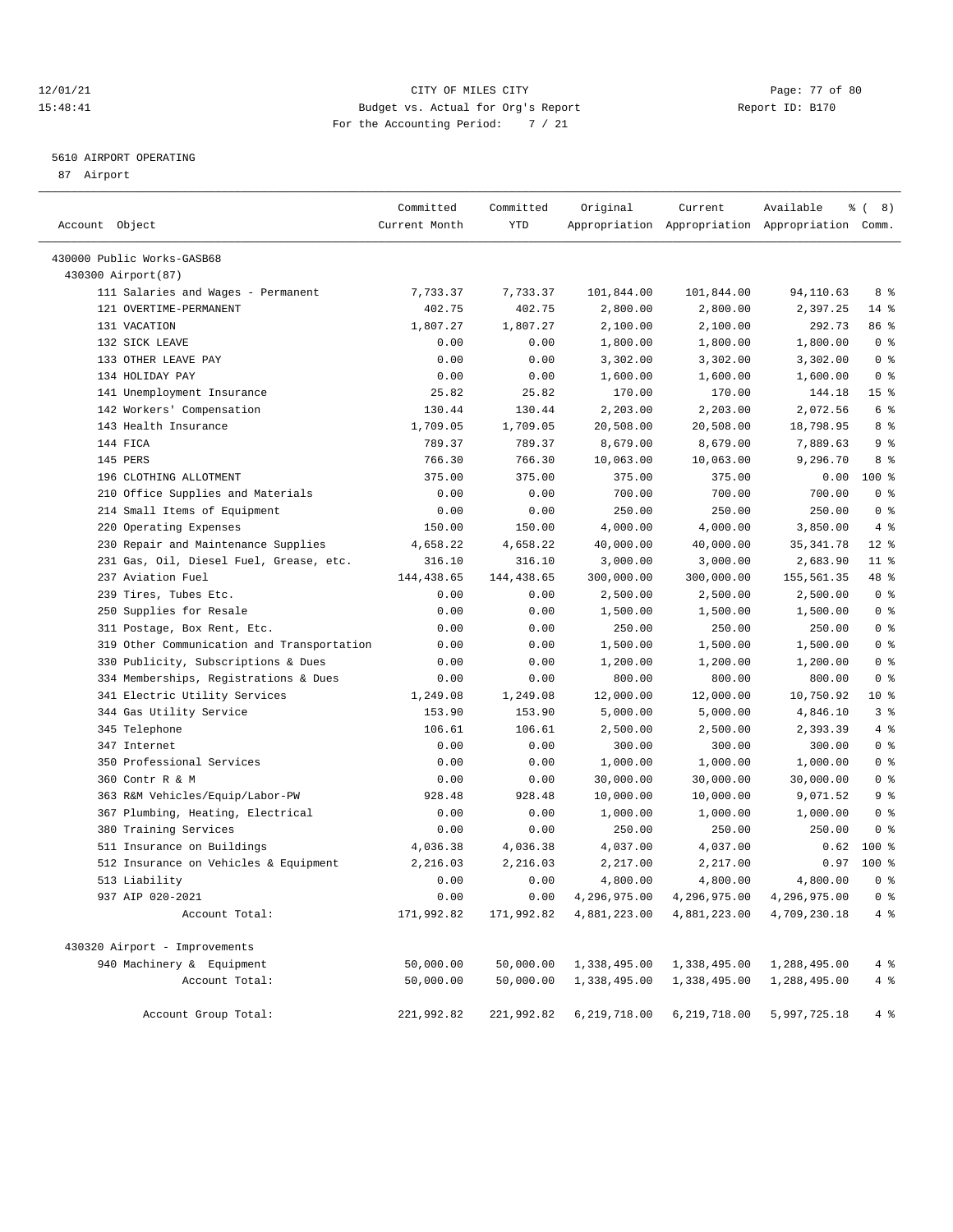## 12/01/21 Page: 78 of 80 15:48:41 Budget vs. Actual for Org's Report Report ID: B170 For the Accounting Period: 7 / 21

# 5610 AIRPORT OPERATING

87 Airport

| Account Object                           | Committed<br>Current Month | Committed<br>YTD | Original     | Current      | Available<br>Appropriation Appropriation Appropriation Comm. | $\frac{6}{6}$ ( 8 ) |
|------------------------------------------|----------------------------|------------------|--------------|--------------|--------------------------------------------------------------|---------------------|
| 490000 DEBT SERVICE                      |                            |                  |              |              |                                                              |                     |
| 490500 Other Debt Service Payments       |                            |                  |              |              |                                                              |                     |
| 635 Principle- Hanger 8 Door Loan        | 0.00                       | 0.00             | 1,500.00     | 1,500.00     | 1,500.00                                                     | 0 <sup>8</sup>      |
| 636 Interest-Hanger 8 Door Loan          | 0.00                       | 0.00             | 321.00       | 321.00       | 321.00                                                       | 0 <sup>8</sup>      |
| 648 MT Aero Principle 06-2015            | 0.00                       | 0.00             | 16,953.00    | 16,953.00    | 16,953.00                                                    | 0 <sup>8</sup>      |
| 649 MT Aero Interest06-2015              | 0.00                       | 0.00             | 1,102.00     | 1,102.00     | 1,102.00                                                     | 0 <sup>8</sup>      |
| Account Total:                           | 0.00                       | 0.00             | 19,876.00    | 19,876.00    | 19,876.00                                                    | 0 <sup>8</sup>      |
| Account Group Total:                     | 0.00                       | 0.00             | 19,876.00    | 19,876.00    | 19,876.00                                                    | 0 <sup>8</sup>      |
| 520000 OTHER FINANCING USES              |                            |                  |              |              |                                                              |                     |
| 521000 Interfund Operating Transfers Out |                            |                  |              |              |                                                              |                     |
| 820 Transfers to Other Funds             | 1,716.86                   | 1,716.86         | 20,603.00    | 20,603.00    | 18,886.14                                                    | 8 %                 |
| Account Total:                           | 1,716.86                   | 1,716.86         | 20,603.00    | 20,603.00    | 18,886.14                                                    | 8 %                 |
| Account Group Total:                     | 1,716.86                   | 1,716.86         | 20,603.00    | 20,603.00    | 18,886.14                                                    | 8 %                 |
| Organization Total:                      | 223,709.68                 | 223,709.68       | 6,260,197.00 | 6,260,197.00 | 6,036,487.32                                                 | 4%                  |
|                                          |                            |                  |              |              |                                                              |                     |
| Fund Total:                              | 223,709.68                 | 223,709.68       | 6,260,197.00 | 6,260,197.00 | 6,036,487.32                                                 | $4\degree$          |